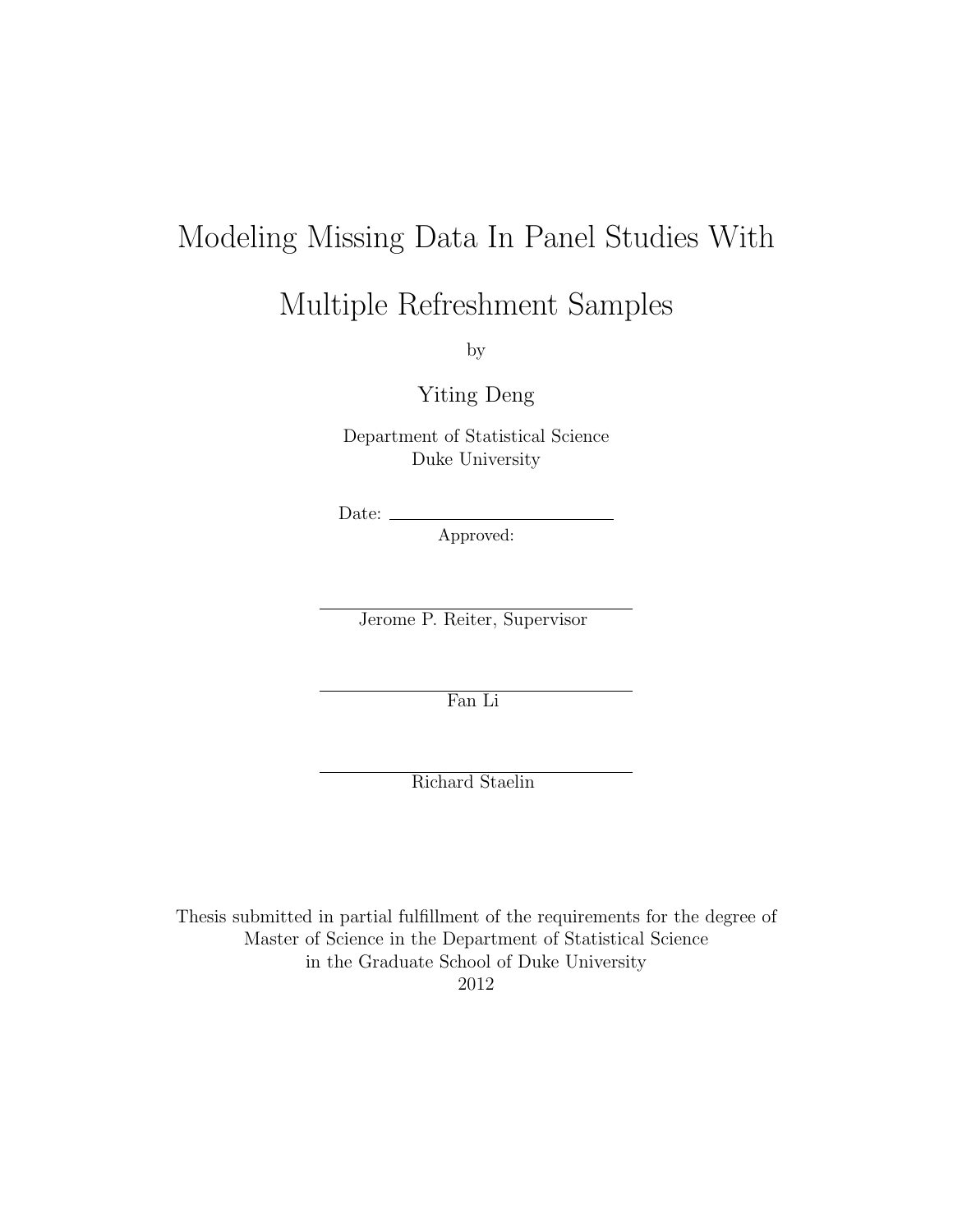#### ABSTRACT

#### Modeling Missing Data In Panel Studies With Multiple Refreshment Samples

by

Yiting Deng

Department of Statistical Science Duke University

Date:

Approved:

Jerome P. Reiter, Supervisor

Fan Li

Richard Staelin

An abstract of a thesis submitted in partial fulfillment of the requirements for the degree of Master of Science in the Department of Statistical Science in the Graduate School of Duke University 2012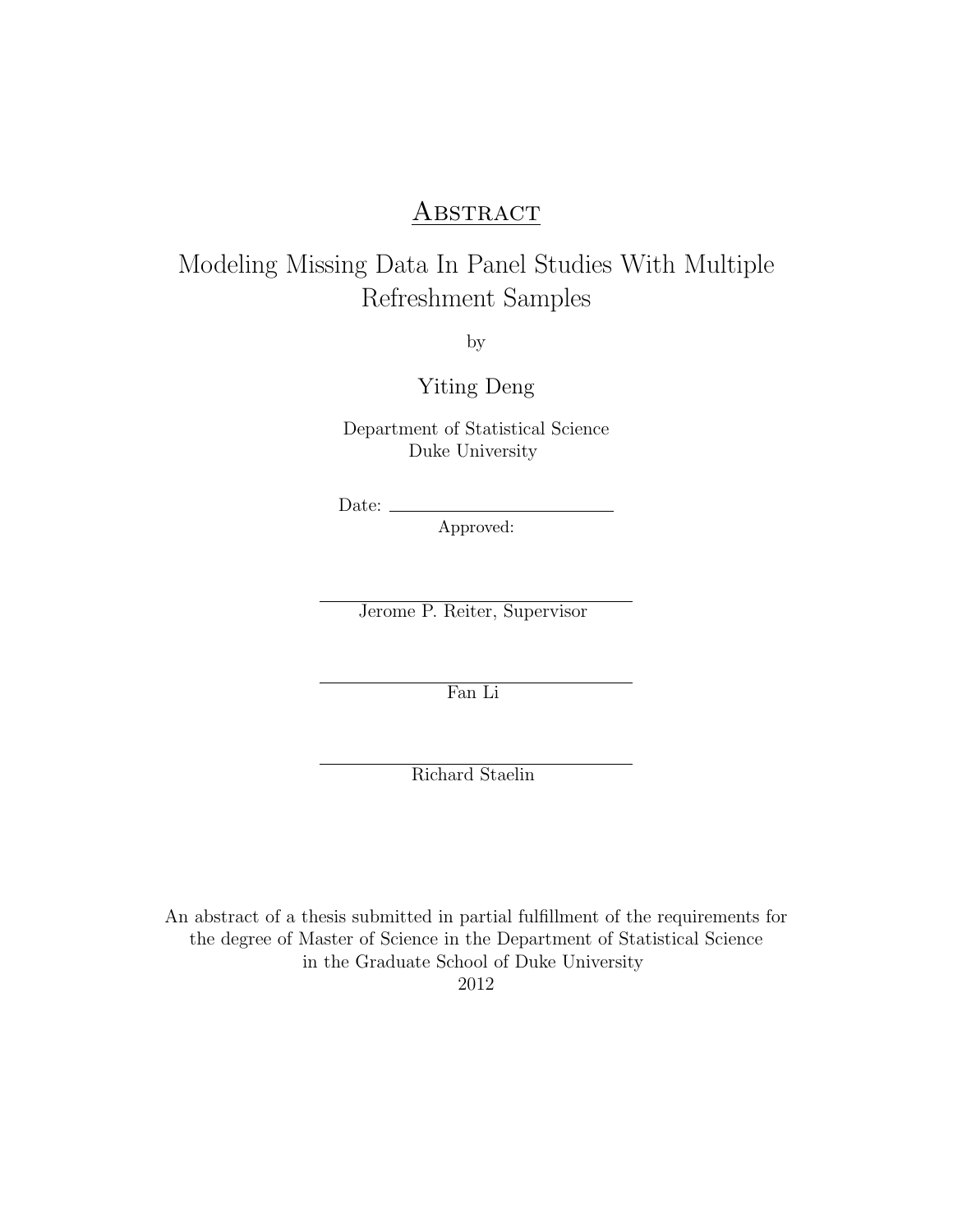Copyright  $\odot$  2012 by Yiting Deng All rights reserved except the rights granted by the [Creative Commons Attribution-Noncommercial Licence](http://creativecommons.org/licenses/by-nc/3.0/us/)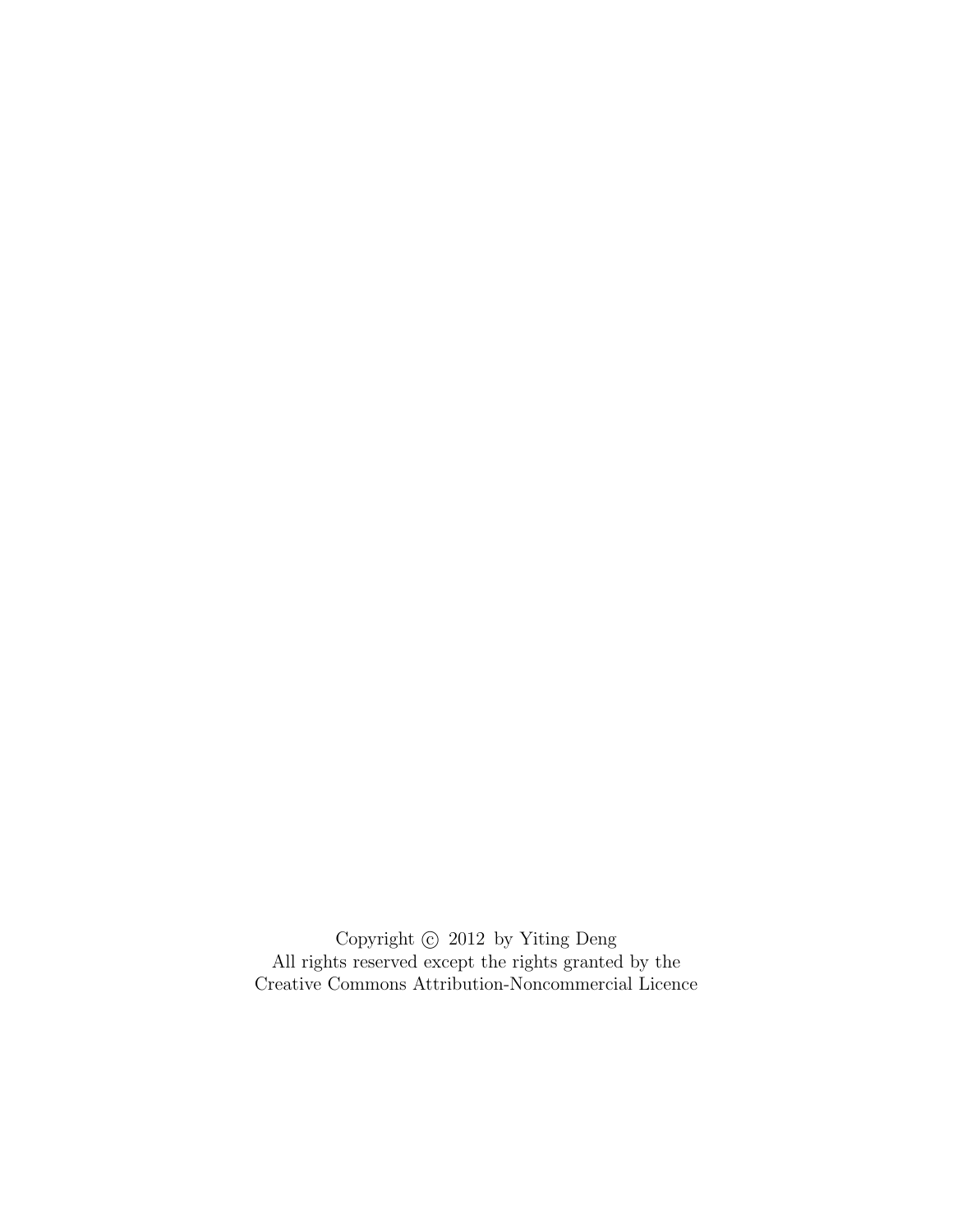# <span id="page-3-0"></span>Abstract

Most panel surveys are subject to missing data problems caused by panel attrition. The Additive Non-ignorable (AN) model proposed by [Hirano et al.](#page-77-0) [\(2001\)](#page-77-0) utilizes refreshment samples in panel surveys to impute missing data, and offers flexibility in modeling the missing data mechanism to incorporate both ignorable and nonignorable models. We extend the AN model to settings with three waves and two refreshment samples. We address identification and estimation issues related to the proposed model under four different types of survey design, featured by whether the missingness is monotone and whether subjects in the refreshment samples are followed up in subsequent waves of the survey. We apply this approach and multiple imputation techniques to the 2007-2008 Associated Press-Yahoo! News Poll (APYN) panel dataset to analyze factors affecting people's political interest. We find that, when attrition bias is not accounted for, the carry-on effects of past political interest on current political interest are underestimated. This highlights the importance of dealing with attrition bias and the potential of refreshment samples for doing so.

Key words: Refreshment sample, missing data, multiple imputation,panel attrition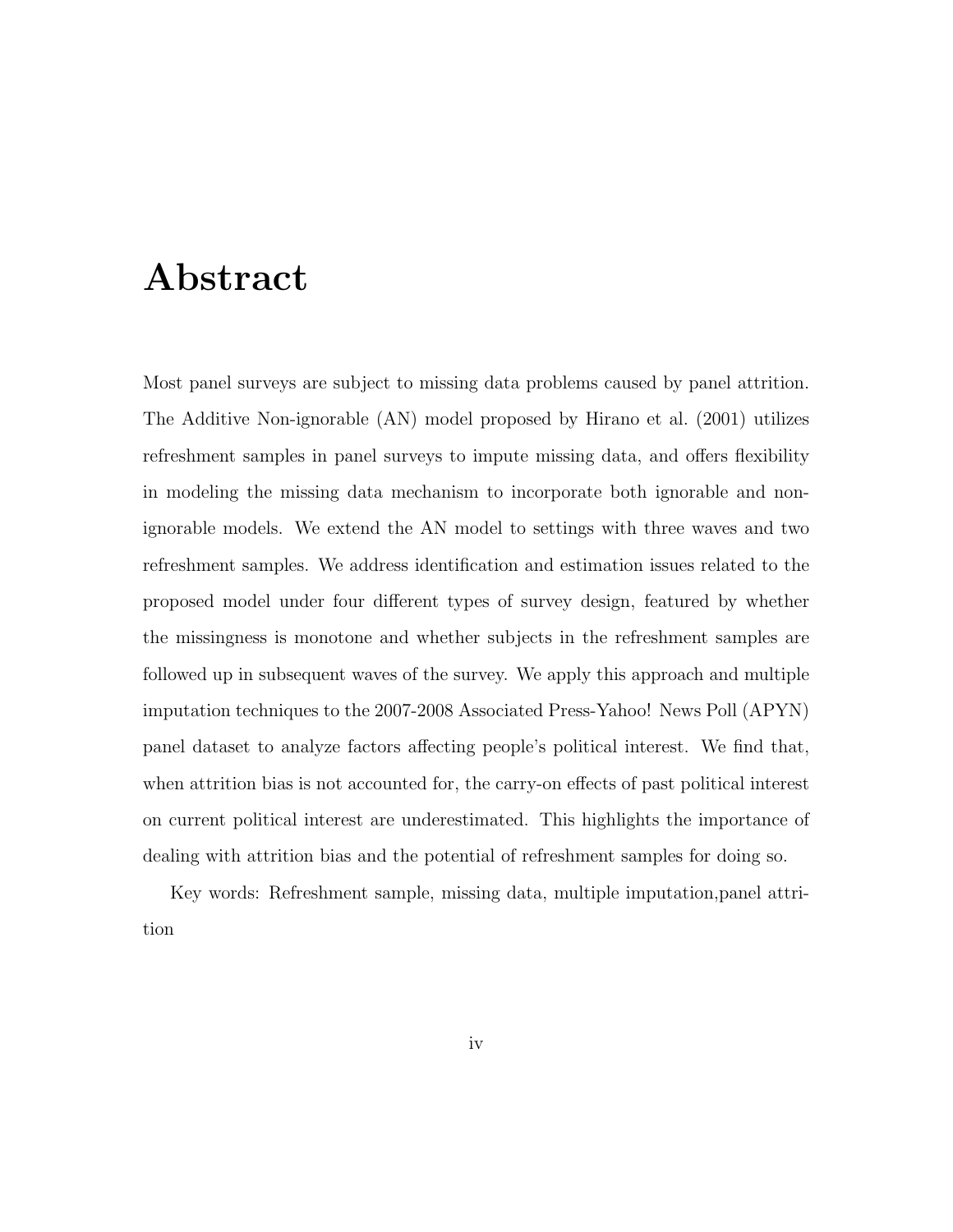# **Contents**

|                | Abstract |                                                                                                                                                                                                                                                                                                          | iv           |
|----------------|----------|----------------------------------------------------------------------------------------------------------------------------------------------------------------------------------------------------------------------------------------------------------------------------------------------------------|--------------|
|                |          | List of Tables                                                                                                                                                                                                                                                                                           | vii          |
|                |          | List of Figures                                                                                                                                                                                                                                                                                          | ix           |
|                |          | Acknowledgements                                                                                                                                                                                                                                                                                         | $\mathbf x$  |
| $\mathbf{1}$   |          | Introduction                                                                                                                                                                                                                                                                                             | $\mathbf{1}$ |
| $\overline{2}$ |          | Results For Single Refreshment Sample                                                                                                                                                                                                                                                                    | $\mathbf{5}$ |
| 3              |          | <b>Multiple Refreshment Samples</b>                                                                                                                                                                                                                                                                      | 15           |
|                | 3.1      | Monotone Missingness Pattern, No Follow-up For Refreshment Sam-<br>and a construction of the construction of the construction of the construction of the construction of the construction of the construction of the construction of the construction of the construction of the construction of<br>ples | 19           |
|                | 3.2      | Non-Monotone Missingness Pattern, No Follow-up For Refreshment                                                                                                                                                                                                                                           | 24           |
|                | 3.3      | Monotone Missingness Pattern, With Follow-up For Refreshment Sam-<br>ples                                                                                                                                                                                                                                | 28           |
|                | 3.4      | Non-Monotone Missingness Pattern, With Follow-up For Refreshment                                                                                                                                                                                                                                         | 32           |
| 4              |          | Application to APYN Poll                                                                                                                                                                                                                                                                                 | 37           |
|                | 4.1      |                                                                                                                                                                                                                                                                                                          | 37           |
|                | 4.2      | Estimation Using Refreshment Samples                                                                                                                                                                                                                                                                     | 39           |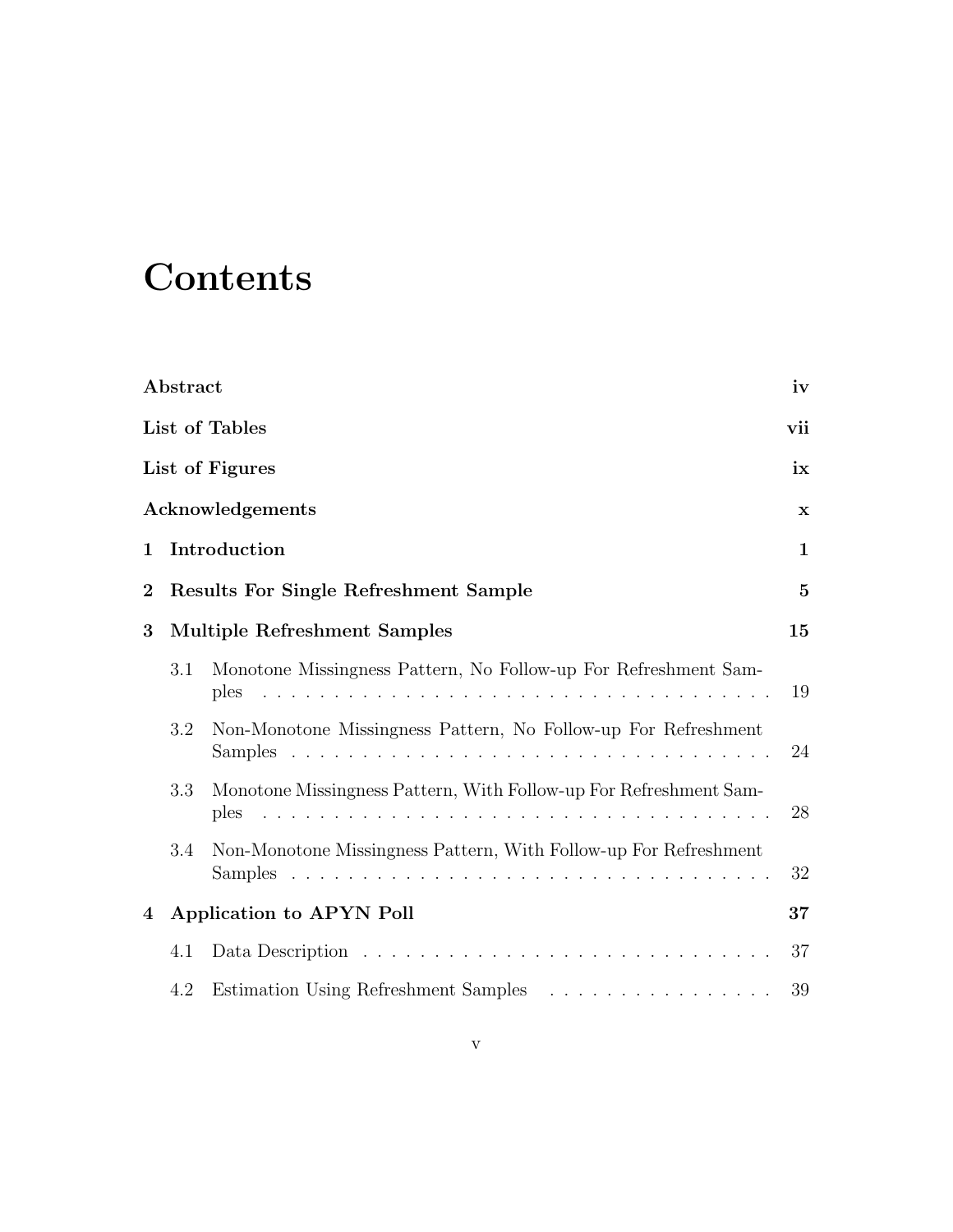| 4.3 |                     |                                                           |    |
|-----|---------------------|-----------------------------------------------------------|----|
|     | 4.3.1               | Simulation Study Based on One-Step and Two-Step Multiple  |    |
|     | 4.3.2               | Estimation Using Refreshment Samples And Multiple Imputa- | 46 |
|     | 4.3.3               | Estimation With Complete Observations                     | 49 |
|     | 5 Conclusion        |                                                           | 51 |
|     |                     | A MCMC Algorithm In Chapter 2                             | 53 |
|     |                     | B MCMC Algorithm In Chapter 3                             | 57 |
|     | <b>Bibliography</b> |                                                           | 68 |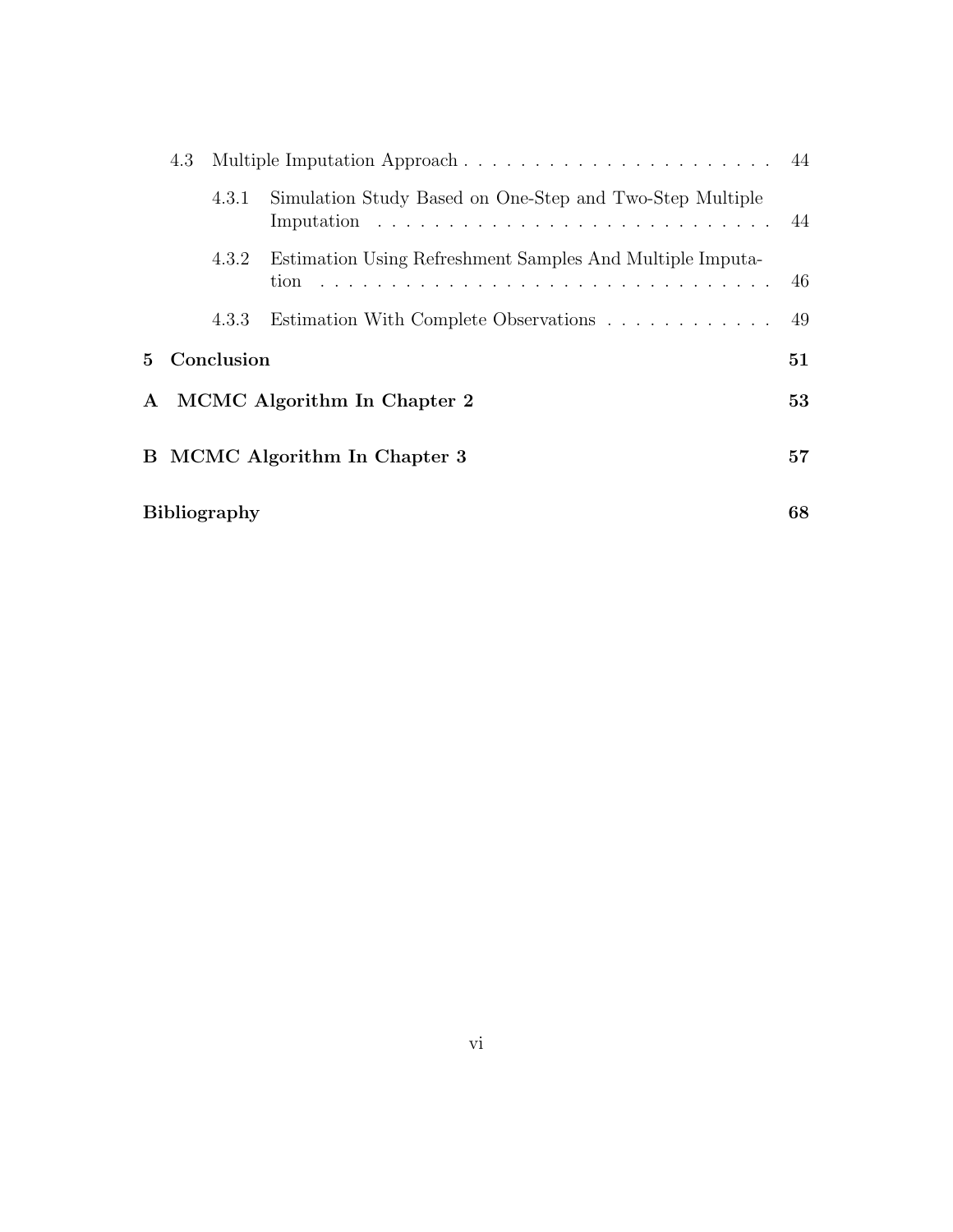# <span id="page-6-0"></span>List of Tables

| 2.1  | Estimation results for HW datasets based on 100 simulations                         | 9      |
|------|-------------------------------------------------------------------------------------|--------|
| 2.2  | Estimation results for MAR datasets based on 100 simulations $\ldots$ .             | 10     |
| 2.3  | Estimation results for AN datasets based on 100 simulations                         | 10     |
| 2.4  | One-step multiple imputation results based on 500 simulations $\ldots$ .            | 13     |
| 2.5  | Two-step multiple imputation results based on 500 simulations $\ldots$ .            | 13     |
| 4.1  |                                                                                     | 39     |
| 4.2  | Independent variables used in the model                                             | 40     |
| 4.3  | Number of observations before and after the manipulation $\dots \dots$              | 40     |
| 4.4  | Estimates for determinants of $Y_1, \ldots, \ldots, \ldots, \ldots, \ldots, \ldots$ | 41     |
| 4.5  |                                                                                     | $42\,$ |
| 4.6  |                                                                                     | $42\,$ |
| 4.7  |                                                                                     | 43     |
| 4.8  | Estimates for determinants of $W_2$                                                 | 43     |
| 4.9  | One-step multiple imputation results based on $100$ simulations $\dots$ .           | 45     |
| 4.10 | Two-step multiple imputation results based on 100 simulations                       | 46     |
| 4.11 |                                                                                     | 46     |
|      | 4.12 Estimates for determinants of $Y_2$ using one-step multiple imputation.        | 47     |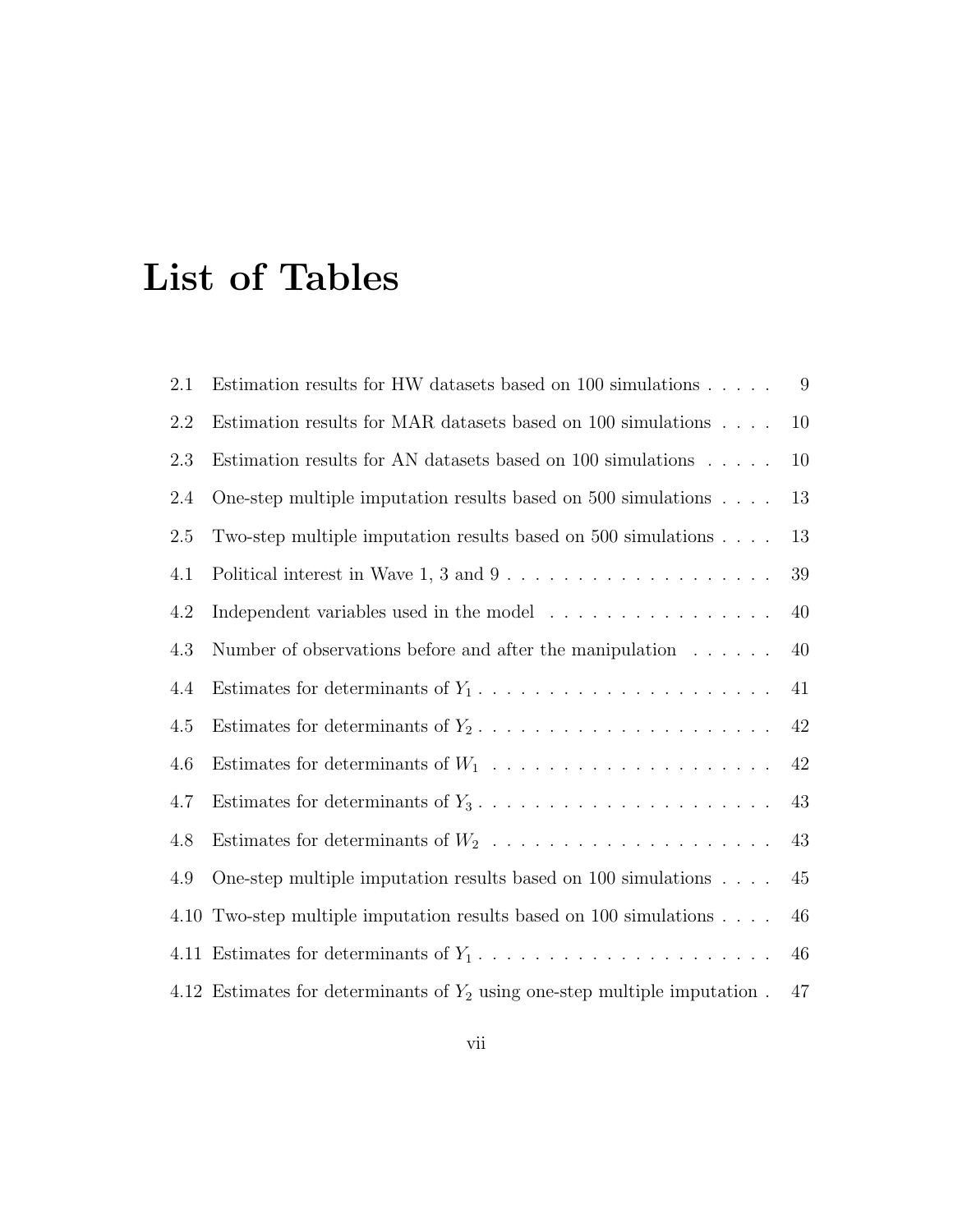|            | 4.13 Estimates for determinants of $Y_3$ using one-step multiple imputation.                                                                       | 47 |
|------------|----------------------------------------------------------------------------------------------------------------------------------------------------|----|
|            | 4.14 Estimates for determinants of $Y_2$ using two-step multiple imputation.                                                                       | 48 |
|            | 4.15 Estimates for determinants of $Y_3$ using two-step multiple imputation.                                                                       | 48 |
|            | 4.16 Confidence intervals for the mean of $Y_1$ , $Y_2$ and $Y_3$ in the original panel                                                            | 49 |
|            | 4.17 MLE estimates for determinants of $Y_2$ with complete observations                                                                            | 50 |
|            | 4.18 MLE estimates for determinants of $Y_3$ with complete observations                                                                            | 50 |
|            |                                                                                                                                                    | 56 |
| B.1        | Simulation of the 3-wave model with monotone missingness pattern<br>and no follow-up for subjects in refreshment samples $\dots \dots$             | 63 |
| B.2        | Simulation of the 3-wave model with non-monotone missingness pat-<br>tern and no follow-up for subjects in refreshment samples $\dots \dots$       | 64 |
| <b>B.3</b> | Simulation of the 3-wave model with monotone missingness pattern<br>and follow-up for subjects in refreshment samples $\dots \dots \dots$          | 66 |
|            | B.4 Simulation of the 3-wave model with non-monotone missingness pat-<br>tern and follow-up for subjects in refreshment samples $\ldots \ldots$ 67 |    |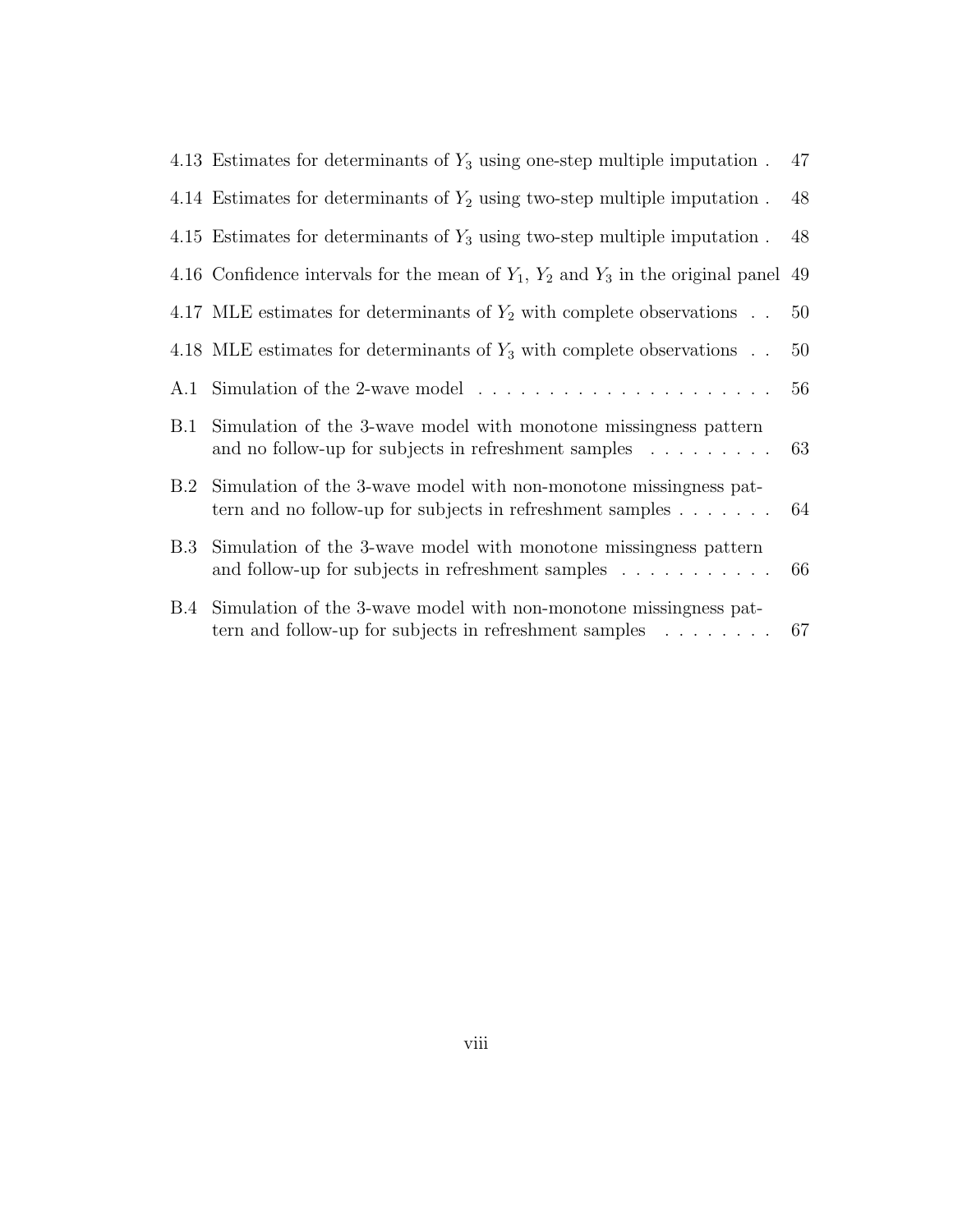# <span id="page-8-0"></span>List of Figures

| 2.1              | Graphical representation of the two-wave model $\dots \dots \dots$                                                                            |      |
|------------------|-----------------------------------------------------------------------------------------------------------------------------------------------|------|
| 3.1              | Graphical representation of the 3-wave model with monotone missing-<br>ness pattern and no follow-up for subjects in refreshment samples 20   |      |
| 3.2 <sub>1</sub> | Graphical representation of the 3-wave model with non-monotone miss-<br>ingness pattern and no follow-up for subjects in refreshment samples. | 25   |
| 3.3              | Graphical representation of the 3-wave model with monotone missing-<br>ness pattern and follow-up for subjects in refreshment samples 29      |      |
| 3.4              | Graphical representation of the 3-wave model with non-monotone miss-<br>ingness pattern and follow-up for subjects in refreshment samples     | - 33 |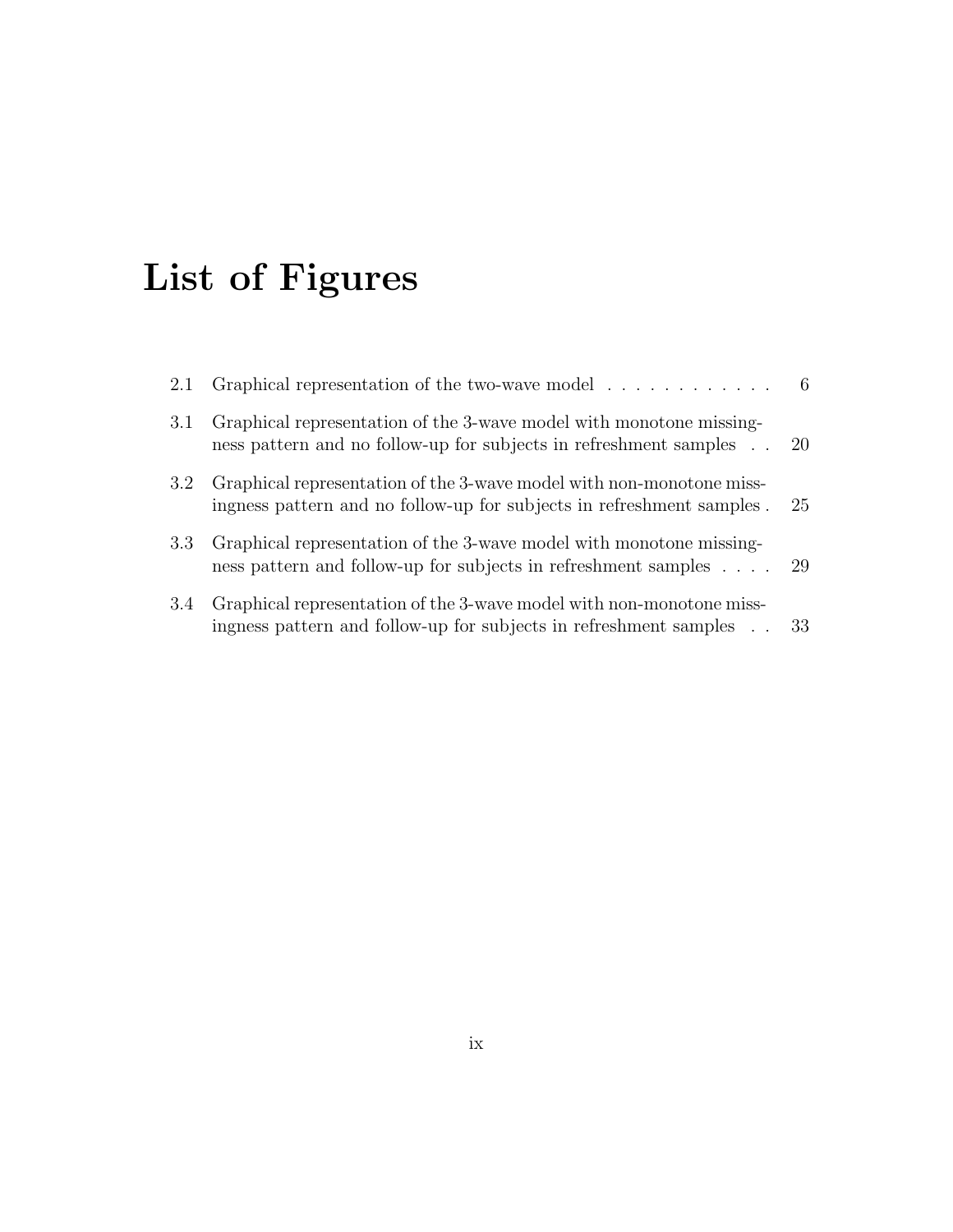# <span id="page-9-0"></span>Acknowledgements

I would like to thank my esteemed committee - Jerry Reiter, Fan Li and Rick Staelin for making my journey in the Masters program fulfilling and enjoyable. Without their help and guidance, I would not have completed this work.

I am especially grateful to my thesis Chair Jerry. He has always been extremely passionate, patient and supportive, and it is his support and great insights that help me overcome various problems I encountered during this process. I am very lucky to have had the chance to work with him.

I would also like to acknowledge the faculty at the Department of Statistical Science and the Fuqua School of Business for the course work and training, for the nurturing and friendly environment, and for encouraging me to be a broader researcher. I am also grateful to Professor Sunshine Hillygus at the Department of Political Science for providing the data and many valuable comments.

Finally, I would like to thank fellow students, especially Yajuan Si and Jouchi Nakajima, for their comments and discussions.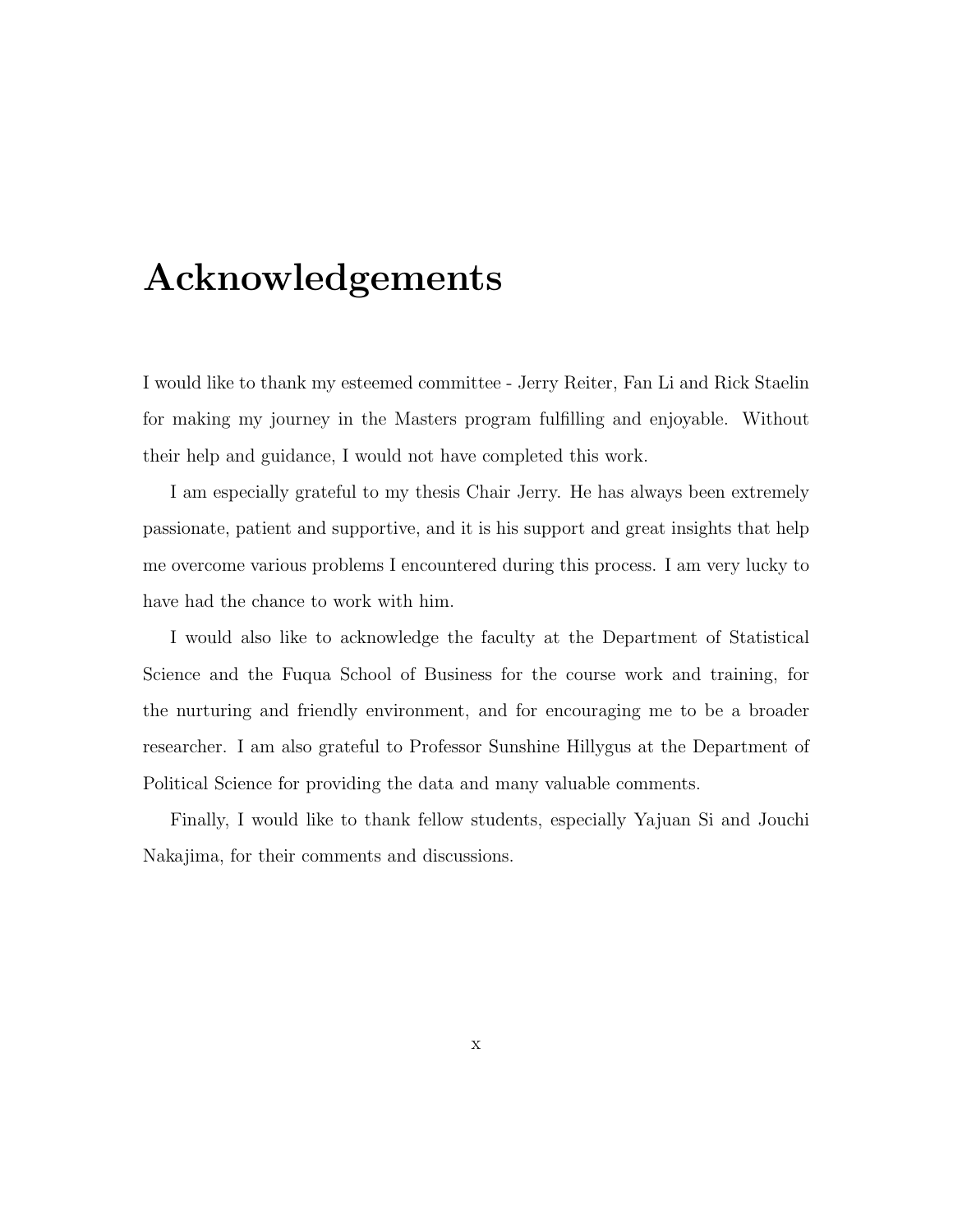# 1

### Introduction

<span id="page-10-0"></span>Panel surveys have become more and more popular over the past decades in economics and other fields of social sciences. However, most panel surveys are subject to missing data problems caused by panel attrition, and missing data problems are more severe in panel studies than in cross-sectional data (e.g., [Hausman and Wise](#page-77-1) [\(1979\)](#page-77-1); [Hirano et al.](#page-77-0) [\(2001\)](#page-77-0); [Nevo](#page-77-2) [\(2003\)](#page-77-2)). If the dropout pattern is correlated with variables of interest, the attrition can lead to biased inferences.

To mitigate panel attrition, panel data sets are sometimes augmented by refreshment samples, i.e., new units randomly sampled from the original population. However, the uses of refreshment samples vary across studies. Some studies use refreshment samples simply with the purpose of increasing sample size or replacing attriters in the original sample with respondents in the refreshment sample (e.g., [Dorsett](#page-77-3) [\(2004\)](#page-77-3); [Fuchs-Schundeln and Schundeln](#page-77-4) [\(2005\)](#page-77-4); [Huber et al.](#page-77-5) [\(2011\)](#page-77-5)). However, this could introduce additional bias, as respondents in refreshment samples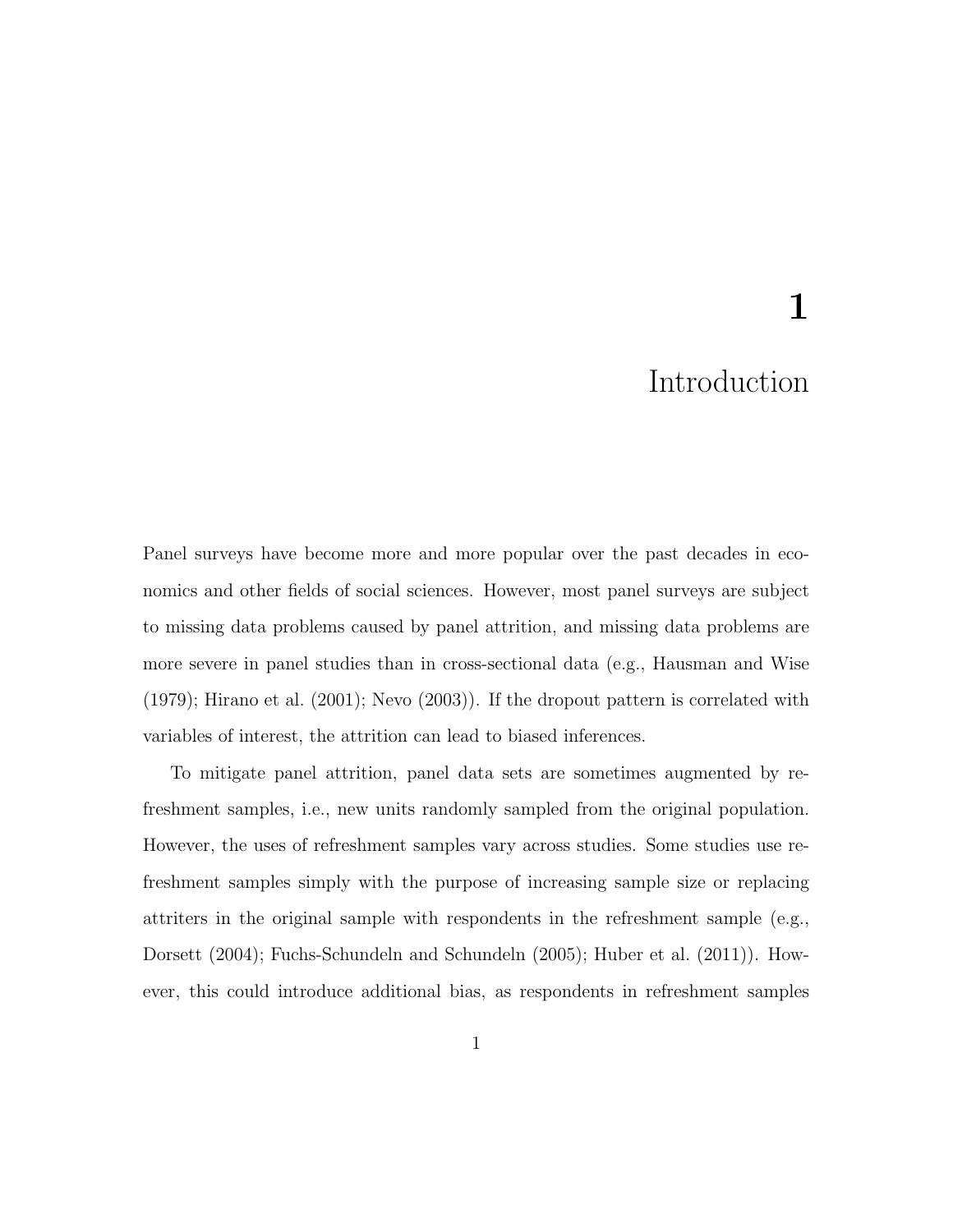might resemble respondents in the original samples more than the non-respondents. Some studies use refreshment samples to disentangle attrition and panel conditioning effects (e.g., [Das et al.](#page-77-6) [\(2011\)](#page-77-6)). Some studies use refreshment samples to examine panel attrition patterns or to adjust potential estimation bias. For instance, [Hi](#page-77-0)[rano et al.](#page-77-0) [\(2001\)](#page-77-0) show how a single refreshment sample can be used to relax the assumption under which the attrition bias can be identified. They further propose and estimate an Additive Non-ignorable (AN) model which nests both missing at random (MAR) model and the [Hausman and Wise](#page-77-1) [\(1979\)](#page-77-1) (HW) model as special cases. [Nevo](#page-77-2) [\(2003\)](#page-77-2) examines a structure similar to the AN model and shows that Generalized Methods of Moments (GMM) estimation can be relied upon to produce the weights needed for reweighting the panel. The refreshment samples in his study are used to attach a weight to each observation in the balanced subpanel such that moments in the weighted sample are set equal to corresponding moments in the refreshment samples. However, while bias from panel attrition can be reduced by such methods, there is wide variability in weights construction. Further, weights are usually created using demographics benchmarks, which alone are not sufficient to correct for attrition [\(Zheng](#page-78-0) [\(2011\)](#page-78-0)).

In this thesis, we extend the model proposed by [Hirano et al.](#page-77-0) [\(2001\)](#page-77-0) by incorporating multiple refreshment samples. This study is motivated by the increasing availability of multiple refreshment samples in longitudinal survey design and survey data. For instance, the dataset our application is based on, the 2007-2008 Associated Press - Yahoo! News Poll (APYN) panel dataset, is a one year, 11-wave survey with 3 refreshment samples. As the data structure associated with multiple waves of refreshment samples is more complicated than that with a single refreshment sample,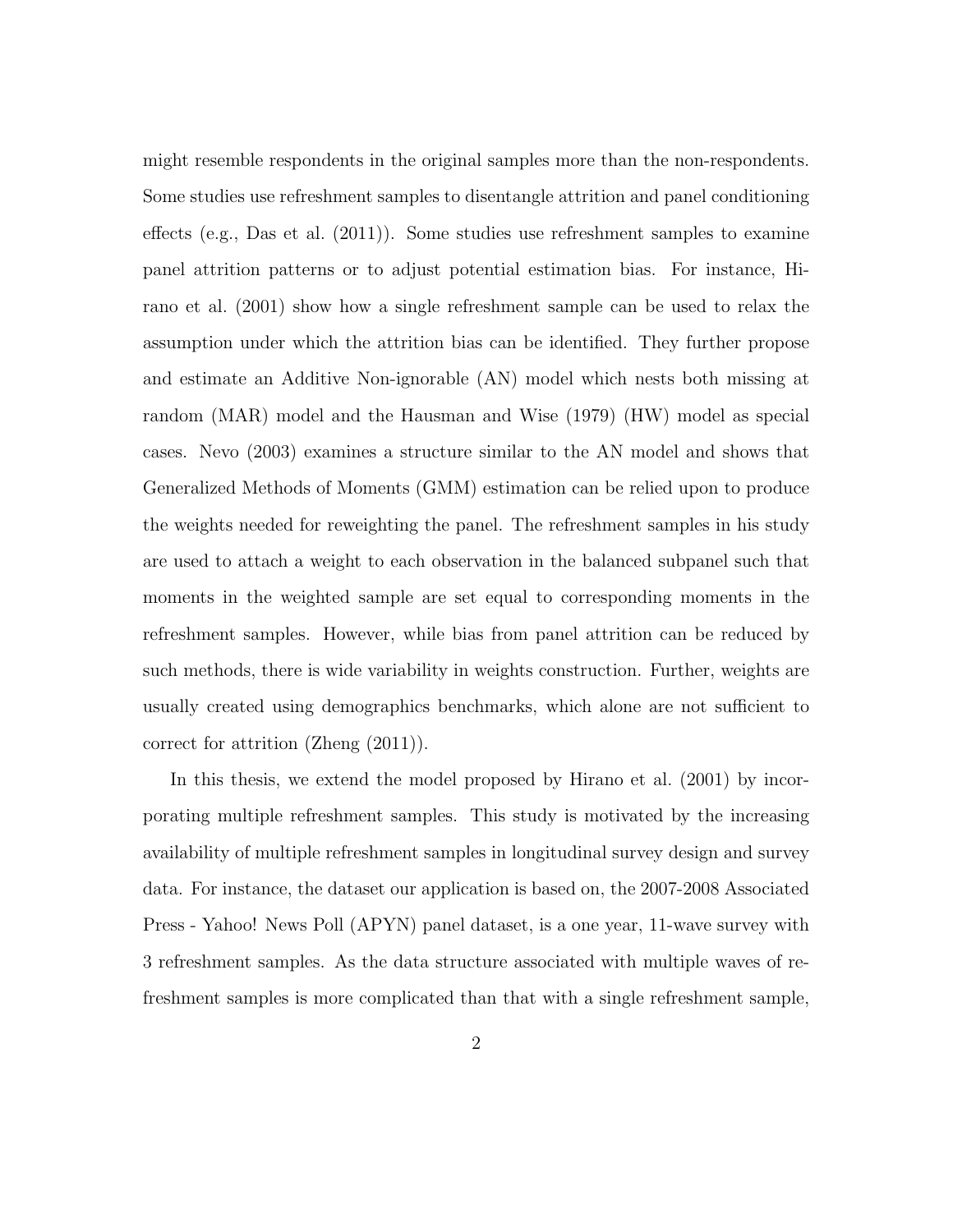it is worth exploring the model selection and implications under a variety of survey designs. Our purpose in this paper is to address model selection and estimation issues related to the proposed method under different designs.

More specifically, we will study issues and implications of four different types of survey design. The potential designs differ in two aspects. The first difference is regarding whether subjects who fail to complete one wave of the survey are sampled again in subsequent waves. If the answer is yes, then the missingness pattern is non-monotone, as missingness in one wave does not necessarily lead to missingness in following waves. If the answer is no, then the missingness pattern is monotone, as missingness in one wave leads to missingness in following waves. The second difference is regarding whether subjects in refreshment samples are followed in subsequent waves. If yes, then the survey is with follow-up to subjects in the refreshment samples; if no, then the survey is without follow-up to those subjects.

The four survey designs (models) are as follows: Model 1 characterizes monotone missingness and no follow-up to subjects in the refreshment samples. Model 2 characterizes non-monotone missingness and no follow-up to subjects in the refreshment samples. Model 3 characterizes monotone missingness and follow-up to subjects in the refreshment samples. Model 4 characterizes non-monotone missingness and follow-up to subjects in the refreshment samples. To keep analysis intuitive and succinct, all the models we consider are 3-wave models with 2 refreshment samples respectively in the second wave and the third wave. These are the simplest models that are able to capture the implications of multiple refreshment samples in longitudinal surveys, and can be generalized to models with more refreshment samples.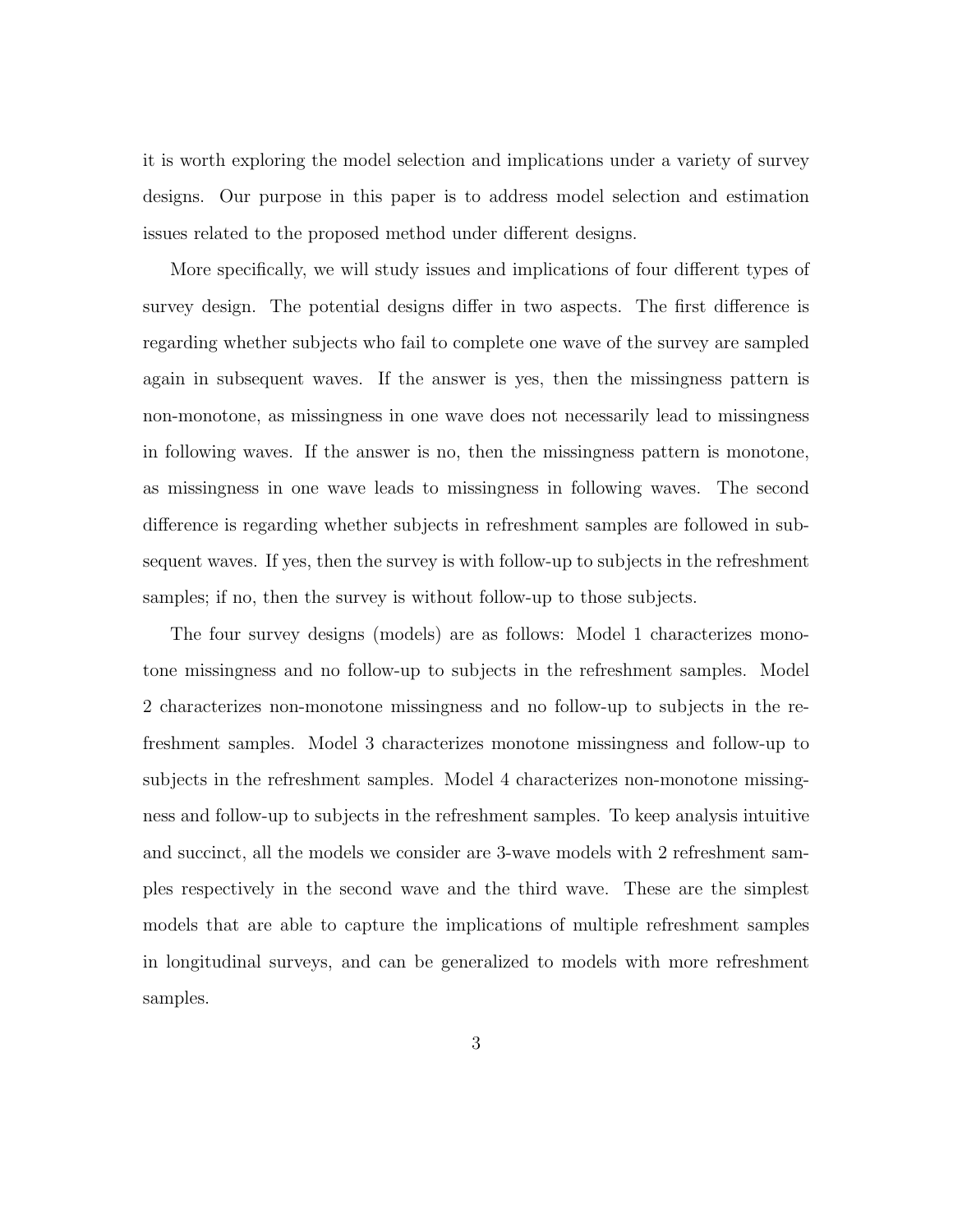The rest of this thesis is organized as follows. In Chapter [2,](#page-14-0) we briefly review the baseline model with a 2-wave panel data set proposed by [Hirano et al.](#page-77-0) [\(2001\)](#page-77-0), and discuss how a single refreshment sample can help identify model parameters. In Chapter [3,](#page-24-0) we extend the 2-wave model to a 3-wave model, and discuss model selection and estimation issues under the four different survey designs described above. In Chapter [4,](#page-46-0) we apply the method developed in Chapter [3](#page-24-0) and multiple imputation to the APYN dataset to demonstrate the applicability of the modeling approach. In Chapter [5,](#page-60-0) we conclude with limitations, implications of the study and directions for future research.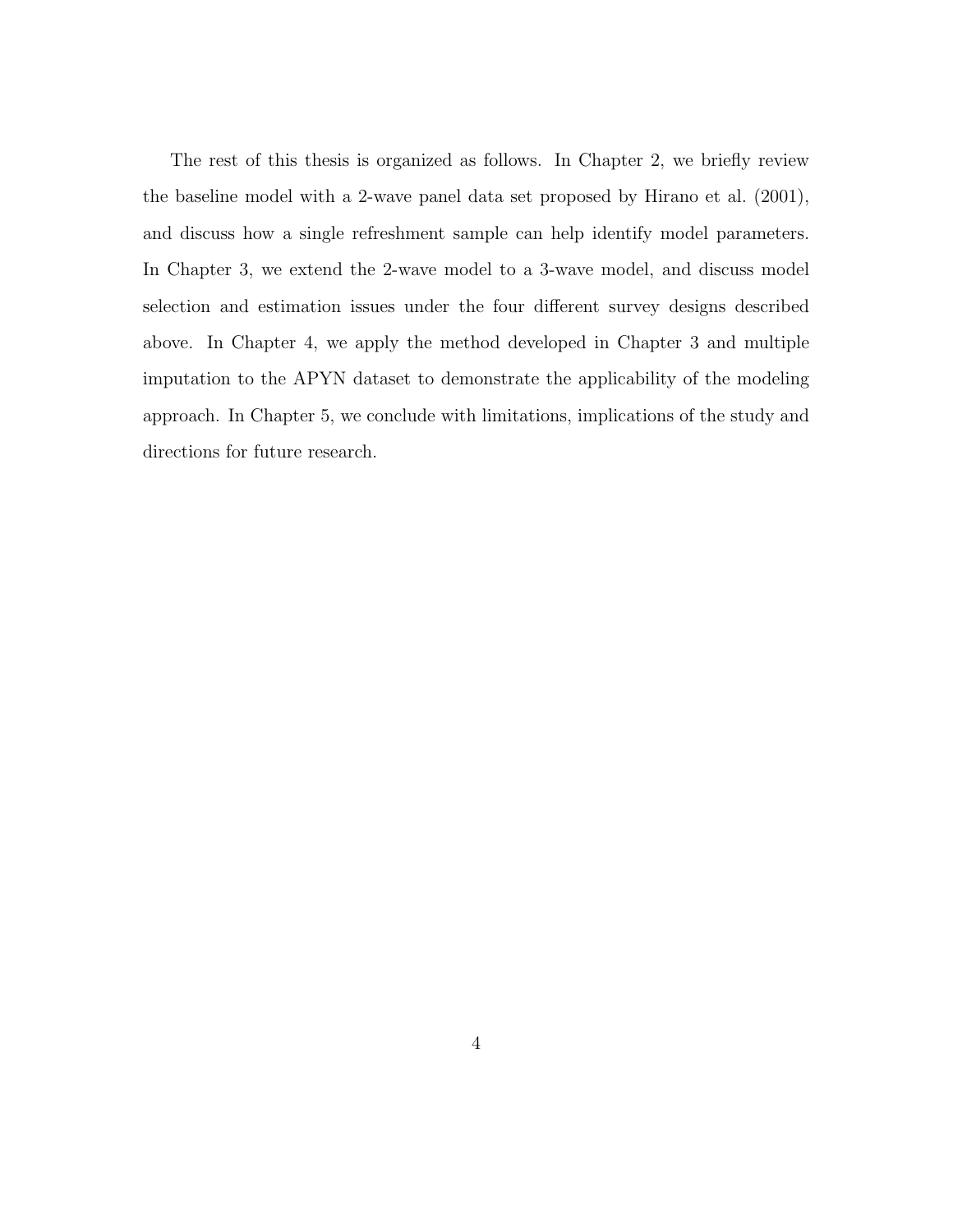### <span id="page-14-0"></span>Results For Single Refreshment Sample

In this chapter, we briefly review the 2-wave model with attrition proposed by [Hi](#page-77-0)[rano et al.](#page-77-0) [\(2001\)](#page-77-0). We have adapted some notations for consistency with subsequent chapters. Denote  $Y_{it}$  as a vector containing all time-varying variables for subject i at time t; our interest is to make inferences on  $Y_{it}$ . Also, denote  $X_i$  as a vector containing all time-invariant variables for subject i. For instance, the usual demographic information can be incorporated in  $X_i$ . Let  $N_P$  be the number of subjects that completed the wave 1 survey. These subjects are referred as the panel members. For each subject  $i = 1, ..., N_P$ , we observe  $X_i$  and  $Y_{1i}$ . We assume no missing data in  $X_i$  and  $Y_{i1}$  for the original panel. In wave 2, we observe  $Y_{2i}$  for  $N_{CP}$  of the  $N_P$  panel members, and  $Y_{2i}$  is missing for the remaining  $N_{IP} = N_P - N_{CP}$  panel members. Meanwhile, a refreshment sample with  $N_R$  subjects is obtained in the second wave. For each subject  $i = N_P + 1, \ldots, N_P + N_R$ , we observe  $X_i$  and  $Y_{2i}$ , but not  $Y_{1i}$ . Further, we denote  $W_{1i}$  as an attrition indicator.  $W_{1i}$  is defined as 1 if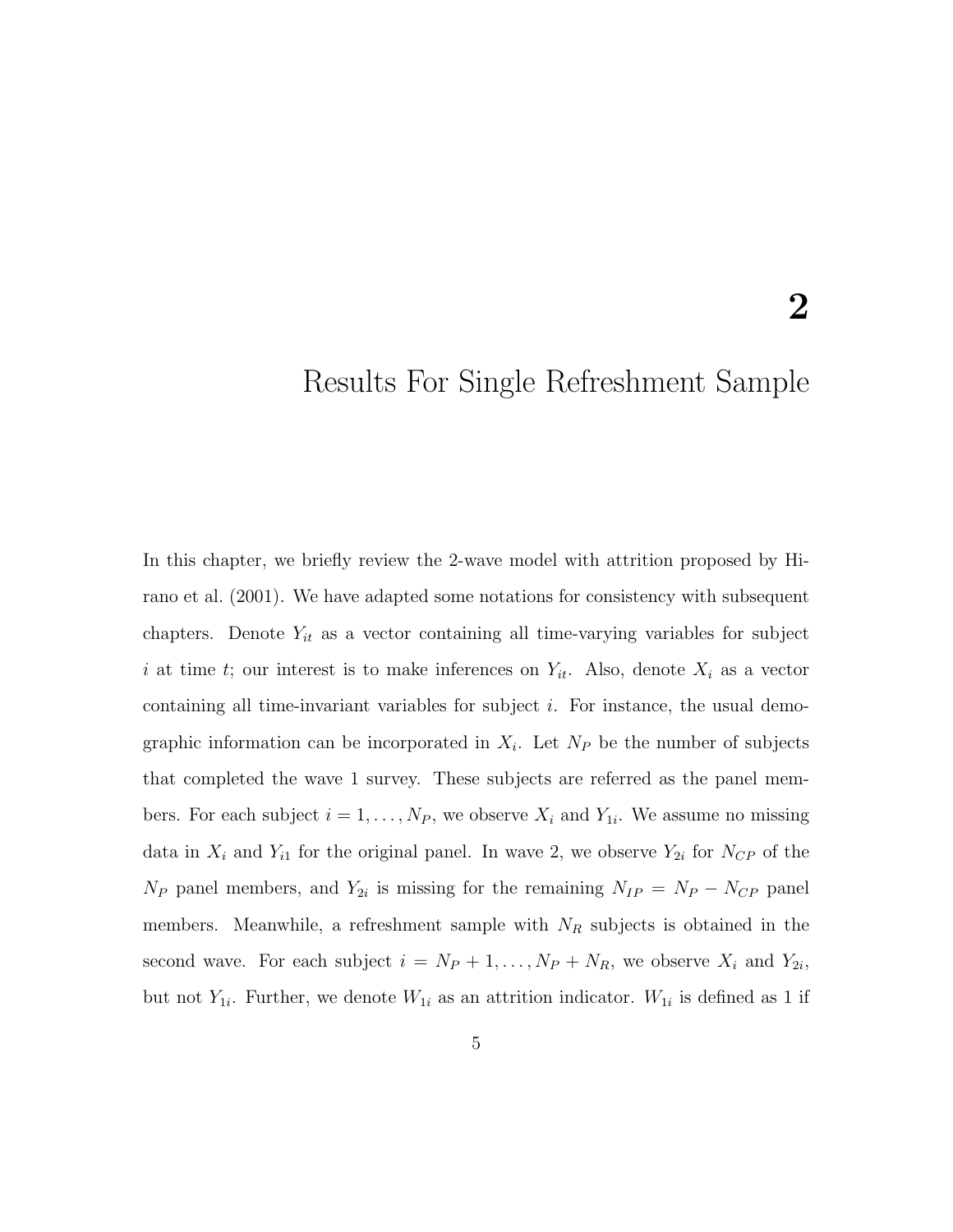person i responds in wave 2 when interviewed in wave 1 and wave 2. It is defined as  $0$  if person  $i$  does not respond in wave  $2$  when interviewed in both waves. Hence,  $W_{1i}$  is observed if subject i is in the panel and is not observed if subject i is in the refreshment sample. Also denote  $N = N_P + N_R$  as the overall sample size. Figure [2.1](#page-15-0) displays the pattern of the data.

| Wave 1           | Wave 2                                   |
|------------------|------------------------------------------|
| Observe $X, Y_1$ | Observe $Y_2$ : $W_1 = 1$<br>$(N_{CP})$  |
| $(N_P)$          | $Y_2$ missing: $W_1 = 0$<br>$(N_{IP})$   |
|                  | Observe $X, Y_2$<br>(refreshment sample) |

<span id="page-15-0"></span>Figure 2.1: Graphical representation of the two-wave model

We use the Additive Non-ignorable (AN) model proposed by Hirano et al. (2001) to model the attrition process, which is characterized by the following selection model:

<span id="page-15-1"></span>
$$
W_{1i} | X_i, Y_{1i}, Y_{2i}, \alpha \sim Bern\left(\frac{exp\left(\alpha_0 + \alpha_1 X_i + \alpha_2 Y_{1i} + \alpha_3 Y_{2i}\right)}{1 + exp\left(\alpha_0 + \alpha_1 X_i + \alpha_2 Y_{1i} + \alpha_3 Y_{2i}\right)}\right)
$$
(2.1)

where  $\alpha = (\alpha_0, \alpha_1, \alpha_2, \alpha_3)'$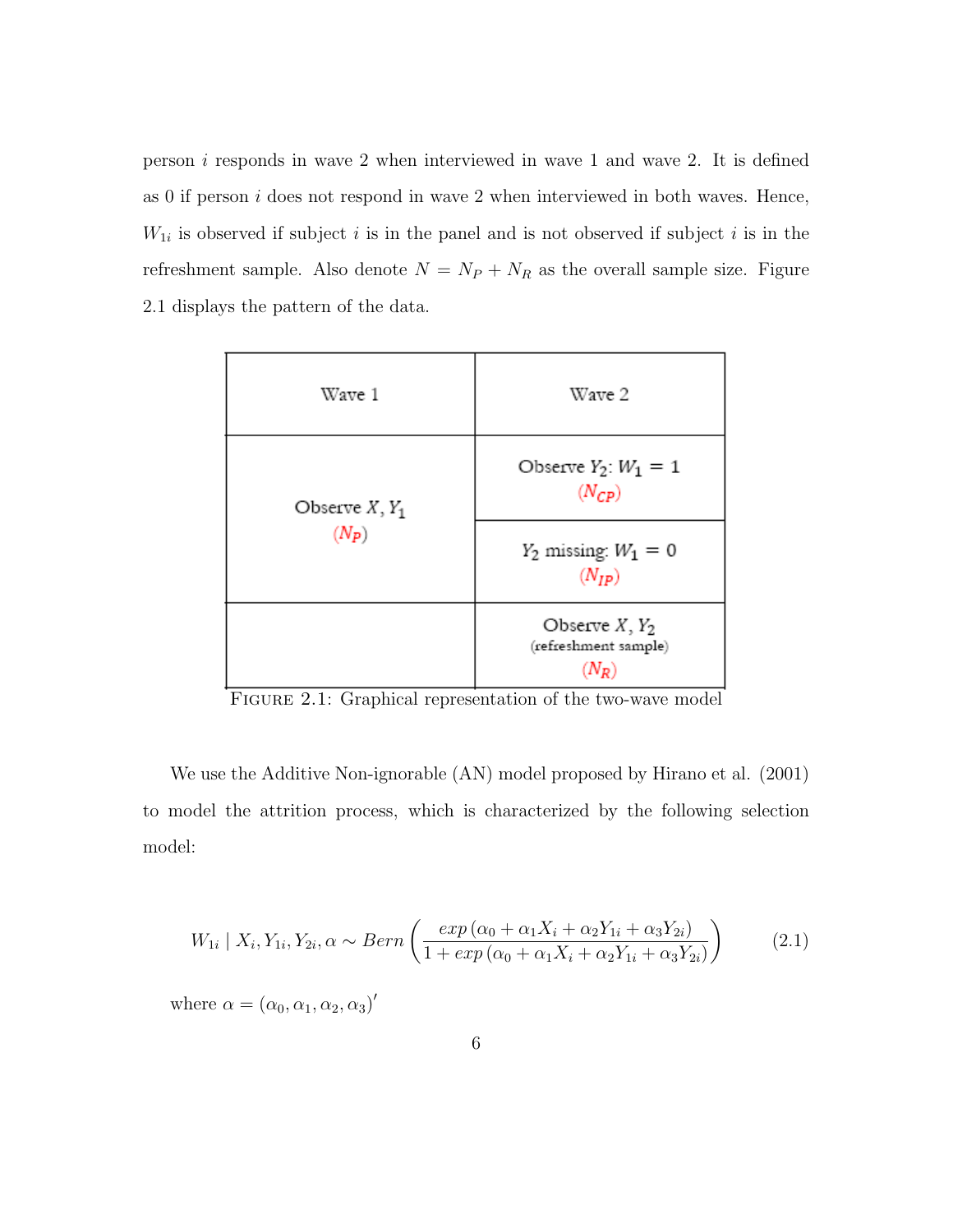Both missing at random (MAR) model and the HW model are special cases of this model. The AN model reduces to the HW model when  $(\alpha_2 = 0, \alpha_3 \neq 0)$  and reduces to the MAR model when  $(\alpha_3=0).$ 

To provide intuition to model selection, we examine a simple model where  $X_i$ ,  $Y_{1i}$ and  $Y_{2i}$  are all Bernoulli distributed binary variables. More specifically, we specify the data generating process in Equation  $(2.1)$  and Equation  $(2.2)-(2.4)$  $(2.2)-(2.4)$  $(2.2)-(2.4)$  that follow:

$$
X_i \sim Bern(p) \tag{2.2}
$$

<span id="page-16-0"></span>
$$
Y_{1i} \mid X_i, \beta \sim Bern\left(\frac{exp(\beta_0 + \beta_1 X_i)}{1 + exp(\beta_0 + \beta_1 X_i)}\right) \tag{2.3}
$$

$$
where \beta = (\beta_0, \beta_1)'
$$
  
\n
$$
Y_{2i} | X_i, Y_{1i}, \gamma \sim Bern\left(\frac{exp(\gamma_0 + \gamma_1 X_i + \gamma_2 Y_{1i})}{1 + exp(\gamma_0 + \gamma_1 X_i + \gamma_2 Y_{1i})}\right)
$$
\n
$$
where \gamma = (\gamma_0, \gamma_1, \gamma_2)'
$$
\n(2.4)

Our interest is to estimate  $\beta$ ,  $\gamma$  and  $\alpha$ .

For purpose of demonstrating model selection in a concise way, we omit  $X$  and focus on  $Y_1$ ,  $Y_2$  and  $W_1$  in our discussion of identification.

There are three variables  $Y_1$ ,  $Y_2$  and  $W_1$ , each takes value 1 or 0, so there are essentially 8 joint probabilities to be estimated. We know the following 4 probabilities from the complete observations (i.e., the  $N_{CP}$  subjects who complete both waves):  $P(Y_1 = 1, Y_2 = 1, W_1 = 1), P(Y_1 = 1, Y_2 = 0, W_1 = 1), P(Y_1 = 0, Y_2 = 1, W_1 = 1)$  and  $P(Y_1 = 0, Y_2 = 0, W_1 = 1)$ . The following 4 probabilities are not directly observed:  $P(Y_1 = 1, Y_2 = 1, W_1 = 0), P(Y_1 = 1, Y_2 = 0, W_1 = 0), P(Y_1 = 0, Y_2 = 1, W_1 = 0)$  and  $P(Y_1 = 0, Y_2 = 0, W_1 = 0).$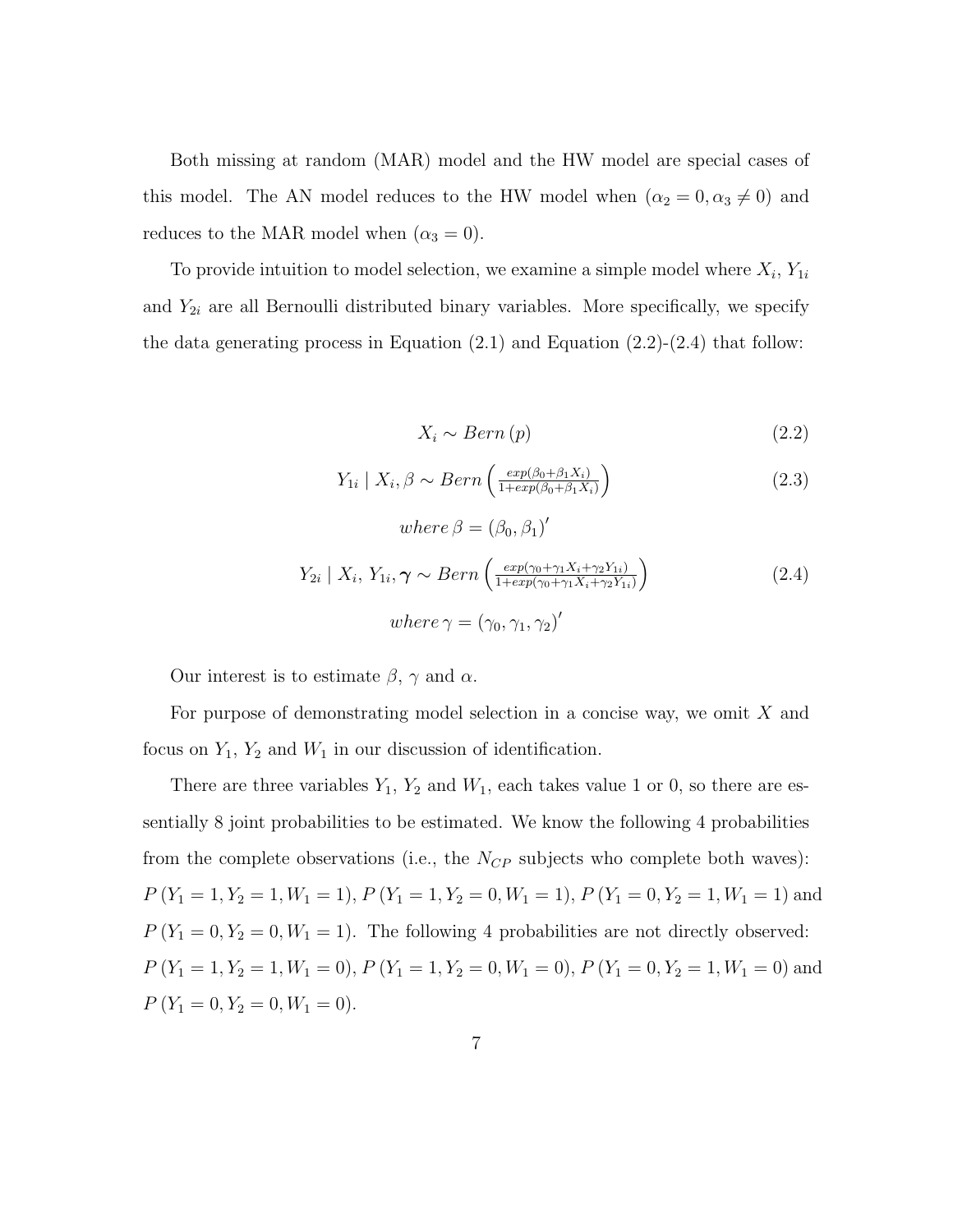So we have 4 probabilities to estimate. However, we only have 3 constraints from the observed data:

$$
P(Y_1 = 1, Y_2 = 0, W_1 = 0) + P(Y_1 = 1, Y_2 = 1, W_1 = 0) = P(Y_1 = 1, W_1 = 0)(2.5)
$$
  
\n
$$
P(Y_1 = 0, Y_2 = 1, W_1 = 0) + P(Y_1 = 1, Y_2 = 1, W_1 = 0)
$$
  
\n
$$
+ P(Y_1 = 0, Y_2 = 1, W_1 = 1) + P(Y_1 = 1, Y_2 = 1, W_1 = 1) = P(Y_2 = 1) \quad (2.6)
$$
  
\n
$$
P(Y_1 = 1, Y_2 = 0, W_1 = 0) + P(Y_1 = 1, Y_2 = 1, W_1 = 0)
$$
  
\n
$$
+ P(Y_1 = 0, Y_2 = 1, W_1 = 0) + P(Y_1 = 0, Y_2 = 0, W_1 = 0) = P(W_1 = 0) \quad (2.7)
$$

Here,  $P(Y_1 = 1, W_1 = 0)$  and  $P(W_1 = 0)$  are observed from the  $N_P$  panel members, and  $P(Y_2 = 1)$  is observed from the refreshment sample.

This motivates the AN model, which does not include a term for  $Y_1Y_2$ . If we had included that term, there would be a total of 8 parameters in the model with only 7 total constraints, so that it would not be identified.

We describe our estimation strategy and the estimates for this model in Appendix A. We use 10,000 MCMC iterations and a burn-in of 5,000 in the MCMC algorithm. As an illustration of the validity of the model, we also run a simulation study to compare the performance of the HW model, the MAR model and the AN models. Since the HW model and the MAR model both add restrictions to parameters in the attrition equation, they should only produce unbiased estimates when the actual attrition process is consistent with their respective specifications. The AN model, on the other side, does not add any restrictions to the parameters, beyond excluding  $Y_1Y_2$  interaction in  $W_1$  equation.

Using the simulation design described in Appendix A, we first generate 300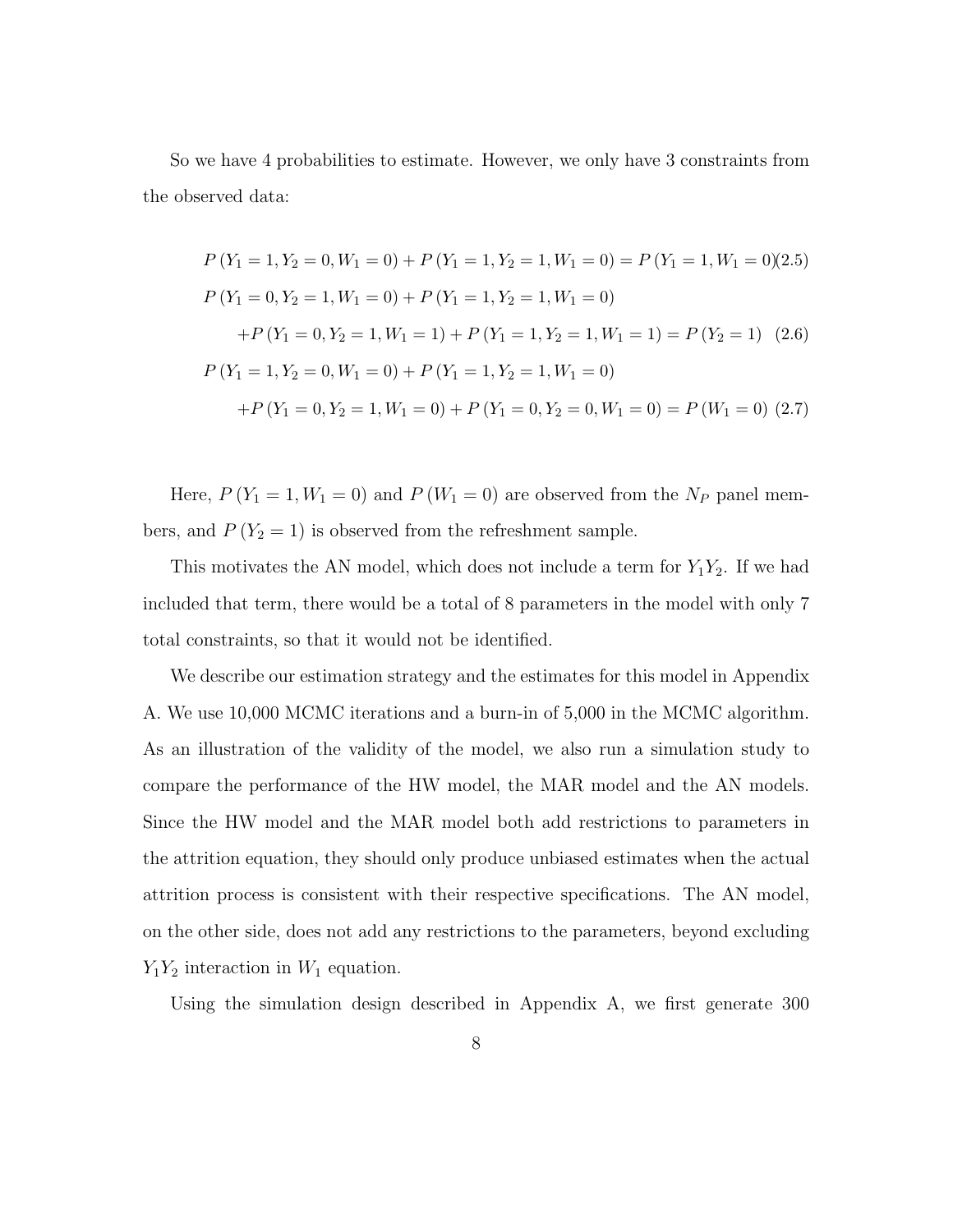datasets, 100 under the HW assumption, 100 under the MAR assumption, and 100 under the AN assumption. The HW datasets are generated by specifying  $\alpha_2 = 0$ and the MAR datasets are generated by specifying  $\alpha_3 = 0$ . Then we implement the three models for each dataset. Table [2.1,](#page-18-0) Table [2.2](#page-19-0) and Table [2.3](#page-19-1) respectively report the estimation results for HW data, MAR data, and AN data. As expected, the AN model is able to produce approximately unbiased estimates regardless of the type of missingness, while the HW model and the MAR model fail to do so for missingness patterns inconsistent with their respective underlying assumptions.

| True<br>value          | Mean<br>ΉW) | 95% Cov.<br>rate<br>HW) | Mean<br>`MAR) | 95\% Cov.<br>rate<br>$\text{MAR}$ ) | Mean<br>`AN` | 95\% Cov.<br>rate $(AN)$ |
|------------------------|-------------|-------------------------|---------------|-------------------------------------|--------------|--------------------------|
| 0.3<br>$\beta_0$       | 0.30        | 0.98                    | 0.28          | 0.94                                | 0.30         | 1.00                     |
| $\beta_1$<br>$-0.4$    | $-0.40$     | 0.98                    | $-0.39$       | 0.98                                | $-0.40$      | 0.97                     |
| 0.3<br>$\gamma_0$      | 0.31        | 1.00                    | 0.57          | 0.00                                | 0.31         | 0.99                     |
| $-0.3$<br>$\gamma_1$   | $-0.31$     | 0.99                    | $-0.40$       | 0.50                                | $-0.31$      | 1.00                     |
| 0.7<br>$\gamma_2$      | 0.71        | 0.98                    | 0.72          | 0.90                                | 0.71         | 0.98                     |
| $-0.4$<br>$\alpha_0$   | $-0.37$     | 1.00                    | 0.36          | 0.00                                | $-0.36$      | 1.00                     |
| 1.0<br>$\alpha_1$      | 0.99        | 1.00                    | 0.82          | 0.12                                | 0.99         | 1.00                     |
| $\theta$<br>$\alpha_2$ |             |                         | 0.00          | 1.00                                | 0.00         | 1.00                     |
| 1.3<br>$\alpha_3$      | 1.25        | 1.00                    |               |                                     | 1.24         | 1.00                     |

<span id="page-18-0"></span>Table 2.1: Estimation results for HW datasets based on 100 simulations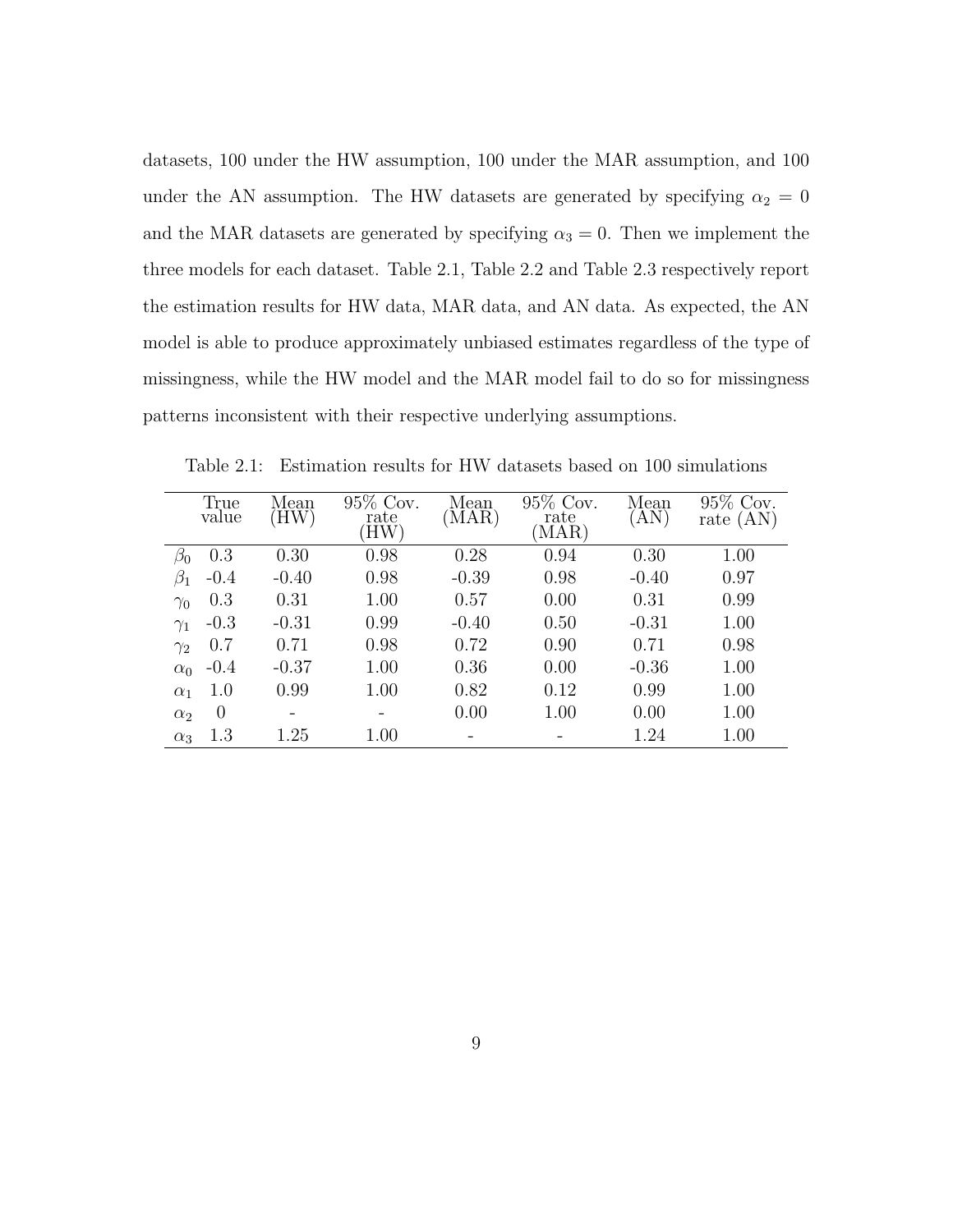|              | True           | Mean    | 95% Cov.    | Mean    | 95% Cov.      | Mean      | 95% Cov.    |
|--------------|----------------|---------|-------------|---------|---------------|-----------|-------------|
|              | value          | (HW)    | rate<br>ΉW) | (MAR)   | rate<br>(MAR) | $\rm(AN)$ | rate $(AN)$ |
|              |                | 0.29    |             |         |               |           | 0.99        |
| $\beta_0$    | 0.3            |         | 0.94        | 0.30    | 1.00          | 0.30      |             |
| $\beta_1$    | $-0.4$         | $-0.40$ | 0.95        | $-0.40$ | 1.00          | $-0.40$   | 0.94        |
| $\gamma_0$   | 0.3            | 0.36    | 0.93        | 0.29    | 0.99          | 0.29      | 0.96        |
| $\gamma_1$   | $-0.3$         | $-0.30$ | 1.00        | $-0.30$ | 1.00          | $-0.30$   | 0.97        |
| $\gamma_{2}$ | 0.7            | 0.80    | 0.71        | 0.68    | 0.99          | 0.71      | 0.98        |
| $\alpha_0$   | $-0.4$         | $-0.49$ | 0.83        | $-0.45$ | 0.98          | $-0.40$   | 1.00        |
| $\alpha_1$   | 1.0            | 1.01    | 0.99        | 1.05    | 1.00          | 1.00      | 1.00        |
| $\alpha_2$   | $-0.7$         |         |             | $-0.69$ | 1.00          | $-0.70$   | 1.00        |
| $\alpha_3$   | $\overline{0}$ | $-0.42$ | 0.01        |         |               | 0.00      | 0.98        |

<span id="page-19-0"></span>Table 2.2: Estimation results for MAR datasets based on 100 simulations

<span id="page-19-1"></span>Table 2.3: Estimation results for AN datasets based on 100 simulations

|            | True<br>value | Mean<br>(HW) | $95\%$ Cov.<br>rate<br>HW) | Mean<br>(MAR) | 95\% Cov.<br>rate<br>$MAR$ ) | Mean<br>$\rm(AN)$ | 95% Cov.<br>rate $(AN)$ |
|------------|---------------|--------------|----------------------------|---------------|------------------------------|-------------------|-------------------------|
| $\beta_0$  | 0.3           | 0.29         | 0.94                       | 0.28          | 0.99                         | 0.29              | 0.95                    |
| $\beta_1$  | $-0.4$        | $-0.39$      | 0.96                       | $-0.40$       | 0.95                         | $-0.40$           | 0.96                    |
| $\gamma_0$ | 0.3           | 0.45         | 0.22                       | 0.54          | 0.00                         | 0.32              | 0.97                    |
| $\gamma_1$ | $-0.3$        | $-0.35$      | 0.98                       | $-0.39$       | 0.71                         | $-0.30$           | 0.99                    |
| $\gamma_2$ | 0.7           | 0.69         | 0.93                       | 0.83          | 0.45                         | 0.69              | 0.96                    |
| $\alpha_0$ | $-0.4$        | $-0.44$      | 0.98                       | $-0.01$       | 0.00                         | $-0.37$           | 1.00                    |
| $\alpha_1$ | $1.0\,$       | 0.95         | 0.93                       | 0.87          | 0.47                         | 0.98              | 1.00                    |
| $\alpha_2$ | $-0.7$        |              |                            | $-0.00$       | 0.00                         | $-0.69$           | 0.99                    |
| $\alpha_3$ | 1.3           | 0.72         | 0.04                       |               |                              | 1.25              | 1.00                    |

Some agencies or analysts may want to use only the original panel for analyses. One potential way to do so is via multiple imputation, in which the agency completes the missing values in  $Y_2$  in the original panel. We now provide a brief review of multiple imputation [\(Rubin](#page-78-1) [\(1987\)](#page-78-1)), followed by an investigation of its usefulness for this context. Multiple imputation offers a way to deal with item nonresponse by drawing missing data to create full datasets, which then can be analyzed with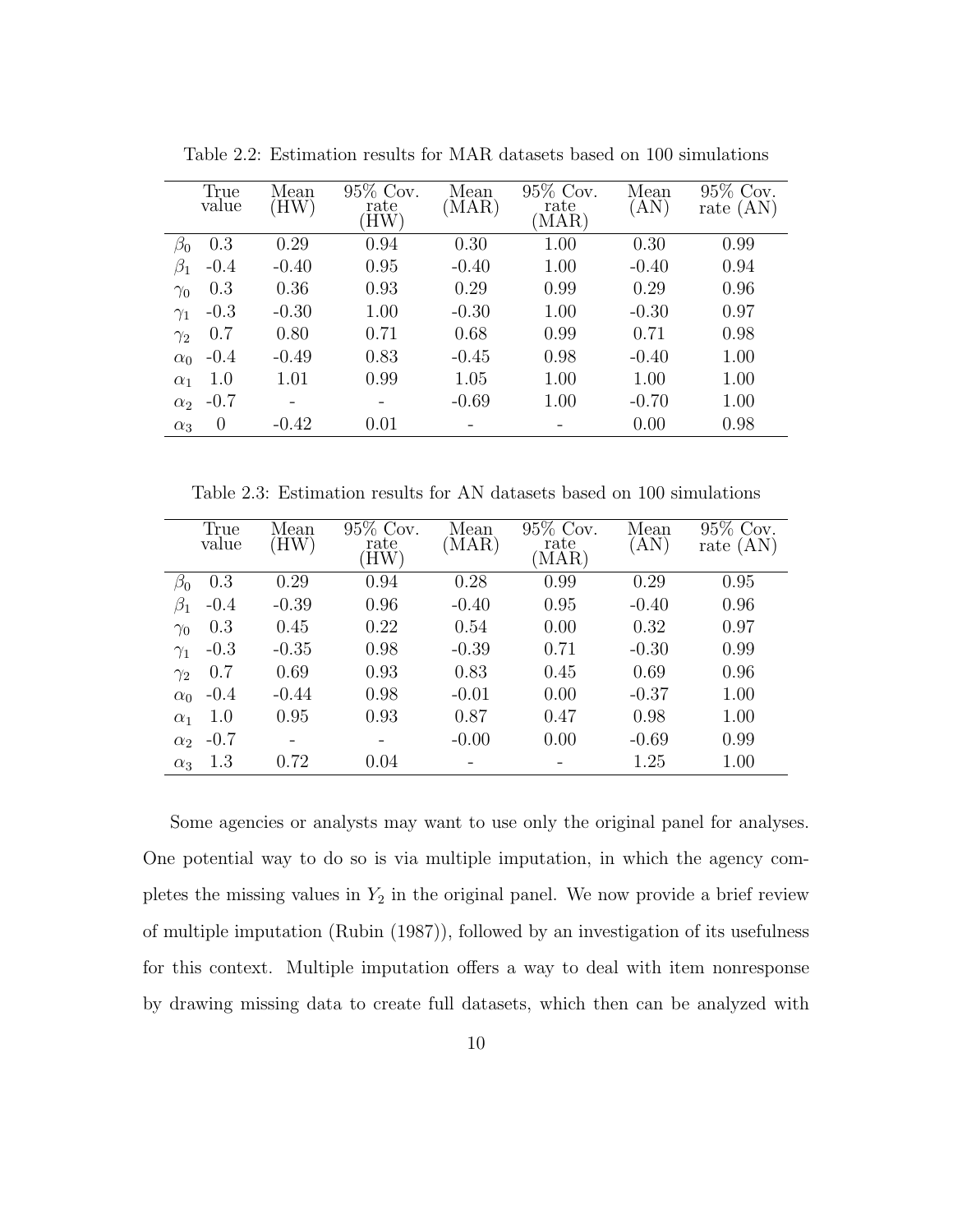complete data techniques. The inference method proposed by [Rubin](#page-78-1) [\(1987\)](#page-78-1) is summarized as follows. With  $m$  imputed datasets, we can compute  $m$  different sets of the point and variance estimates for the quantity of interest, Q. Denote  $q^{(l)}$  and  $u^{(l)}$ respectively as the point and variance estimates for Q from the lth imputed dataset, where  $l = 1, \ldots, m$ . The point estimate for Q from the multiple imputation is the average of the m complete-data estimates,

<span id="page-20-0"></span>
$$
\bar{q}_m = \frac{\sum_{l=1}^m q^{(l)}}{m}.\tag{2.8}
$$

The variance for  $\bar{q}_m$  is

$$
T_m = \left(1 + \frac{1}{m}\right)b_m + \bar{u}_m,\tag{2.9}
$$

where  $b_m = \frac{\sum_{j=1}^{m} (q^{(l)} - \bar{q}_m)^2}{m-1}$  $\frac{(q^{(l)} - \bar{q}_m)^2}{m-1}$ , and  $\bar{u}_m = \frac{\sum_{l=1}^m u^{(l)}}{m}$  $\frac{1}{m}$ .

For large samples, inferences for Q are obtained from the t-distribution,

<span id="page-20-1"></span>
$$
\frac{\bar{q}_m - Q}{\sqrt{T_m}} \to t_{v_m}(0, 1), \qquad (2.10)
$$

where  $v_m = (m-1) \left[ 1 + \frac{m\bar{u}_m}{(m+1)b_m} \right]$  $\big]^{2}$ .

However, according to [Reiter](#page-77-7) [\(2008\)](#page-77-7), when some of the records used to estimate the imputation models in multiple imputation are not used or available for analysis, the usual multiple imputation variance estimator has positive bias. Therefore, if we make inference based only on the original panel, using a refreshment sample in the process of imputation would create a positive bias in the variance estimator for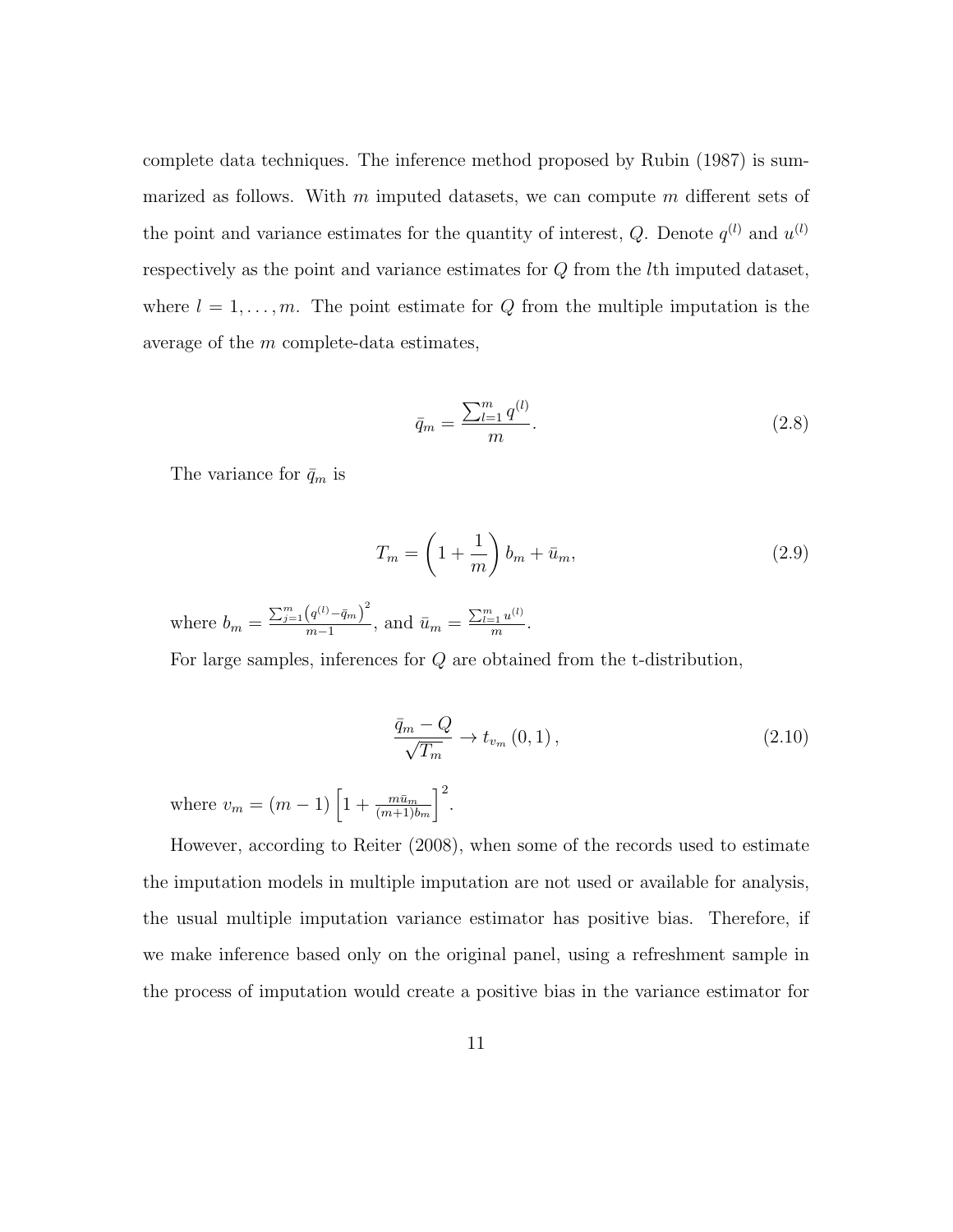the one-step multiple imputation. To correct for that bias, [Reiter](#page-77-7) [\(2008\)](#page-77-7) proposes a two-step multiple imputation routine. Denote observed data as  $D$ , the model parameters as  $\theta$  and the missing values in the original panel as  $Y_{mis}$ . First, we sample m values of  $\theta$  from  $f(\theta|D)$ . For each  $\theta^{(l)}$   $(l = 1, \ldots, m)$ , we draw n sets of  $Y_{mis}$  from  $f(Y_{mis}|D, \theta^{(l)})$ . We can use the combining rules below to draw unbiased inferences for means and variances in the following ways. [1](#page-21-0)

<span id="page-21-1"></span>
$$
\bar{q}_m = \frac{\sum_{l=1}^m \sum_{i=1}^n q^{(l,i)}}{mn} = \frac{\sum_{l=1}^m \bar{q}_n^{(l)}}{m}
$$
\n(2.11)

$$
\bar{w}_m = \frac{\sum_{l=1}^m \sum_{i=1}^n \left( q^{(l,i)} - \bar{q}_n^{(l)} \right)^2}{m(n-1)} = \frac{\sum_{l=1}^m w_n^{(l)}}{m}
$$
\n(2.12)

$$
b_m = \frac{\sum_{l=1}^{m} \left( \bar{q}_n^{(l)} - \bar{q}_m \right)^2}{m - 1}
$$
\n(2.13)

$$
\bar{u}_m = \frac{\sum_{l=1}^m \sum_{i=1}^n u^{(l,i)}}{mn}
$$
\n(2.14)

The variance of  $\bar{q}_m$  is estimated by  $T_m = \bar{u}_m - \bar{w}_m + \left(1 + \frac{1}{m}\right)b_m - \frac{\bar{w}_m}{n}$  $\frac{\tilde{\nu}_m}{n}$ . When  $T_m < 0$ , we use  $T_m = \left(1 + \frac{1}{m}\right)b_m$ .

When the sample size is large, inferences are based on a  $t$ -distribution:

<span id="page-21-2"></span>
$$
\frac{\bar{q}_m - Q}{\sqrt{T_m}} \to t_{v_M}(0, 1) \tag{2.15}
$$

Where 
$$
v_m = \left\{ \frac{\left[ (1 + \frac{1}{m}) b_m \right]^2}{(m - 1) T_m^2} + \frac{\left[ (1 + \frac{1}{n}) \bar{w}_m \right]^2}{m(n - 1) T_m^2} \right\}^{-1}
$$
 when  $T_m > 0$ , and  $v_m = m - 1$  when  $T_m < 0$ .

<span id="page-21-0"></span><sup>1</sup> Notations are similar to the previous ones.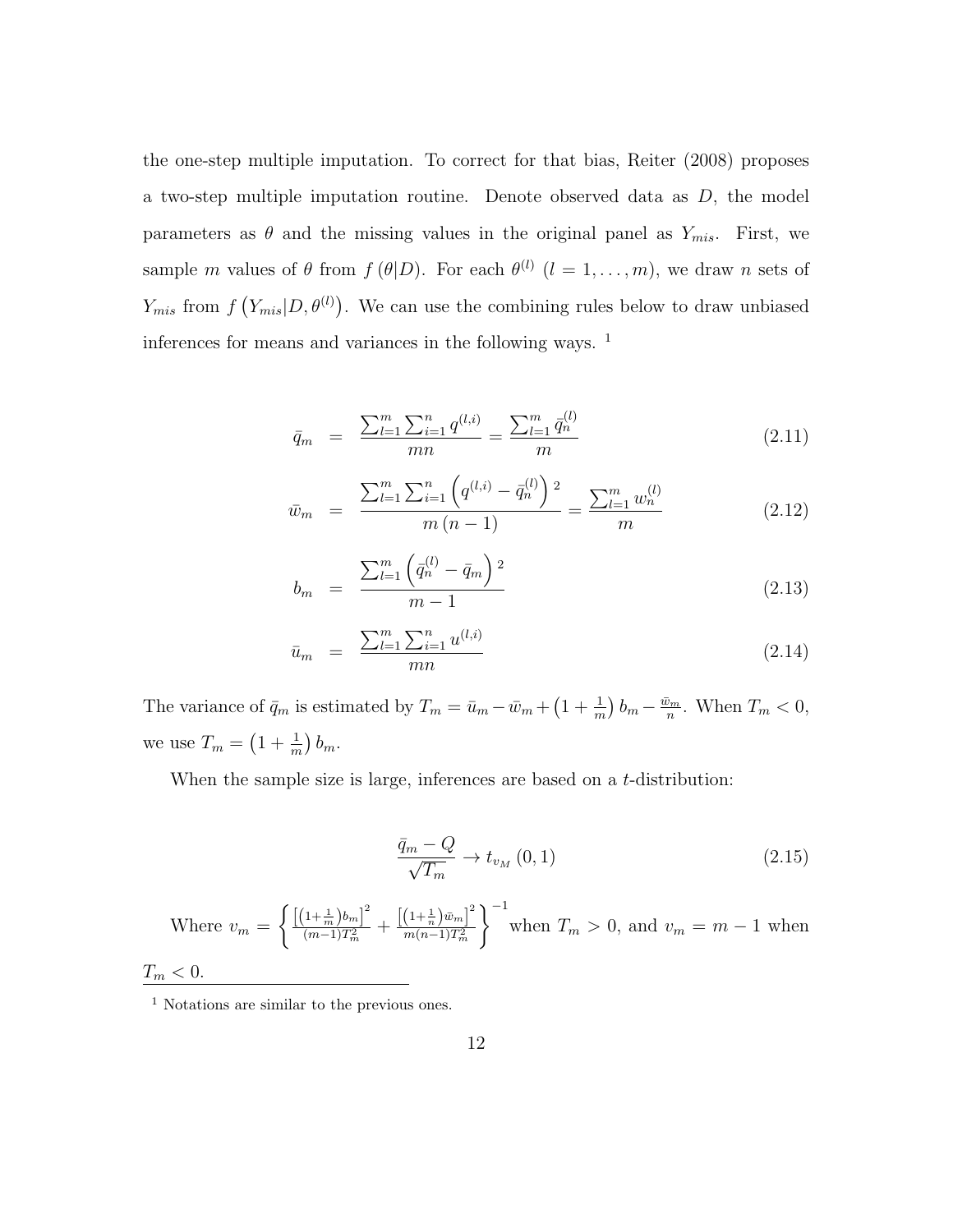We implement both one-step and two-step multiple imputation and compare the results. In our one-step multiple imputation study, we first generate 500 datasets using parameters in Table [2.3](#page-19-1) . Then for each dataset, we implement the estimation routine described in Appendex A to obtain a set of parameter estimates. We then implement the multiple imputation routine discussed in Equation [\(2.8\)](#page-20-0)-[\(2.10\)](#page-20-1) with  $m = 100$ . In the two-step multiple imputation study, we apply Equation [\(2.11\)](#page-21-1)- $(2.15)$  with  $m = 100$  and  $n = 10$  for the same 500 datasets. Table [2.4](#page-22-0) and Table [2.5](#page-22-1) report the results obtained under the one-step and two-step multiple imputation respectively.

| Parameter  | True<br>value | 95%<br>Coverage<br>rate | Mean of<br>MI point<br>estimates | Variance<br>of MI<br>poınt<br>estimates | Mean of<br>estimated<br>МΙ<br>variances |
|------------|---------------|-------------------------|----------------------------------|-----------------------------------------|-----------------------------------------|
| $\beta_0$  | 0.3           | 0.958                   | 0.30                             | 0.0008                                  | 0.0008                                  |
| $\beta_1$  | $-0.4$        | 0.952                   | $-0.40$                          | 0.0016                                  | 0.0016                                  |
| $\gamma_0$ | 0.3           | 0.992                   | 0.30                             | 0.0018                                  | 0.0034                                  |
| $\gamma_1$ | $-0.3$        | 0.984                   | $-0.30$                          | 0.0022                                  | 0.0031                                  |
| $\gamma_2$ | 0.7           | 0.964                   | 0.70                             | 0.0031                                  | 0.0032                                  |

<span id="page-22-0"></span>Table 2.4: One-step multiple imputation results based on 500 simulations

<span id="page-22-1"></span>Table 2.5: Two-step multiple imputation results based on 500 simulations

| Parameter       | True<br>value | 95%<br>Coverage<br>rate | Mean of<br>MI point<br>estimates | Variance<br>of MI<br>point<br>estimates | Mean of<br>estimated<br>variances |
|-----------------|---------------|-------------------------|----------------------------------|-----------------------------------------|-----------------------------------|
| $\varnothing_0$ | 0.3           | 0.958                   | 0.30                             | 0.0008                                  | 0.0008                            |
| $\beta_1$       | $-0.4$        | 0.952                   | $-0.40$                          | 0.0016                                  | 0.0016                            |
| $\gamma_0$      | 0.3           | 0.972                   | 0.30                             | 0.0018                                  | 0.0023                            |
| $\gamma_1$      | $-0.3$        | 0.910                   | $-0.30$                          | 0.0021                                  | 0.0017                            |
| $\gamma_2$      | 0.7           | 0.872                   | 0.70                             | 0.0031                                  | 0.0017                            |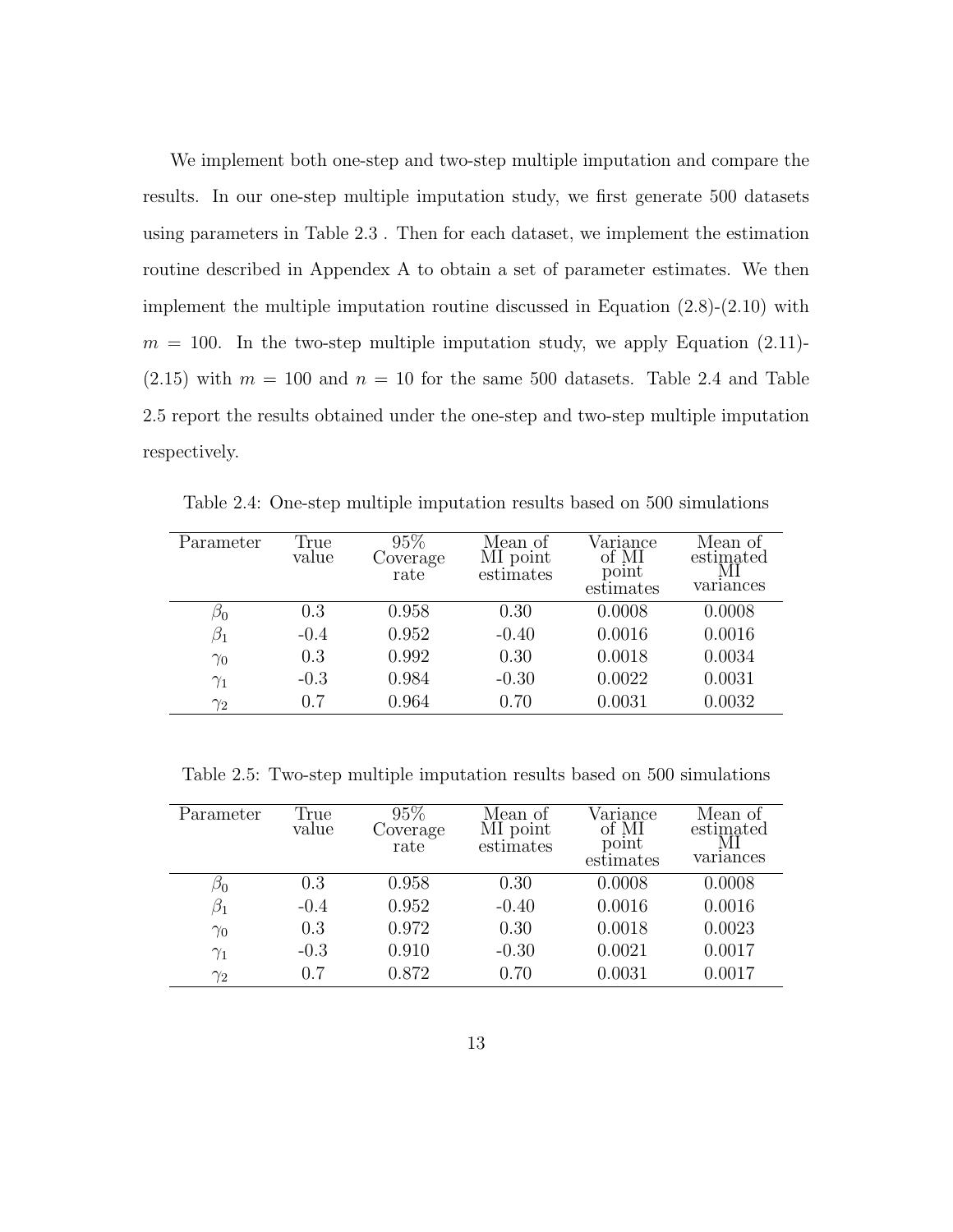As we can see, these two methods result in point estimates that are very close. This is because we use the same draws of parameters when imputing the missing values. And since we generate a very large sample (10,000 panel members), the resulting estimates are almost identical. However, the variance estimators differ between the two methods. The bias in the variance estimators can be evaluated by comparing the variance estimator  $T_m$  (the last column in the above two tables) with the variance of the mean estimator  $q_m$  (the second-to-last column in the above two tables). We can see that there exists a positive bias in the variance estimators under the one-step multiple imputation. The variance estimators under the two-step multiple imputation are smaller. Comparing the variance estimators under the two approaches, we see that the one-step multiple imputation produces better variance estimators for  $\gamma_0$  and  $\gamma_1$ , while the two-step multiple imputation produces a better variance estimator for  $\gamma_2$ . Therefore, under this specific case, the superiority of the two-step multiple imputation over the standard (one-step) multiple imputation is not clear.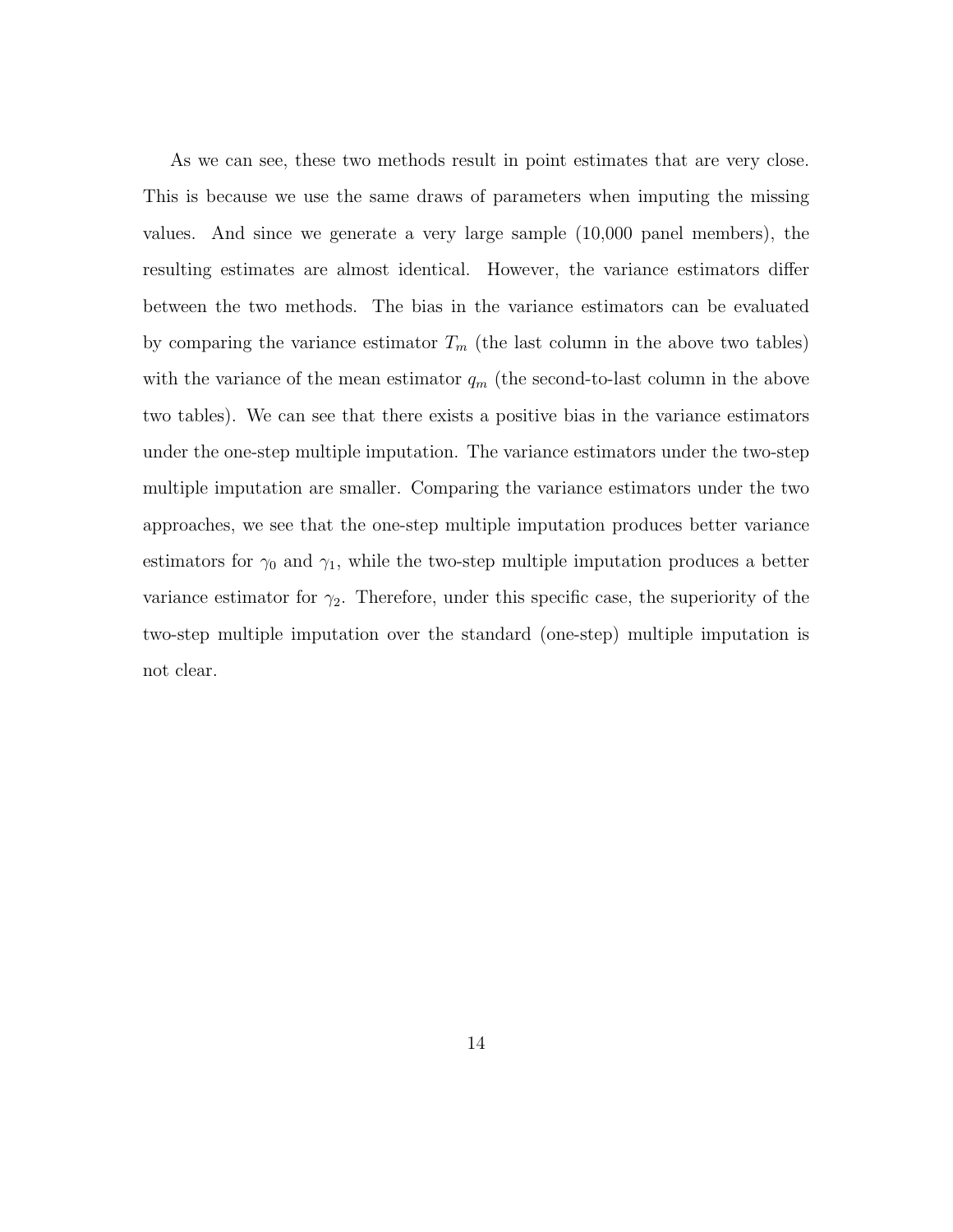### <span id="page-24-0"></span>Multiple Refreshment Samples

3

In this chapter, we extend the 2-wave model described in Chapter [2](#page-14-0) to 3-wave models, i.e., models with refreshment samples in the second wave and the third wave. The models are specified similarly to the previous chapter, except that we add one wave (wave 3), in which  $Y_{3i}$  is collected. Meanwhile, a second refreshment sample with  $N_{R2}$  subjects is obtained in wave 3. We add  $W_{2i}$  as an attrition indicator for wave 3.  $W_{2i}$  is defined as 1 if person *i* responds in wave 3 when interviewed in wave 2 and wave 3. It is defined as 0 if person  $i$  does not respond in wave 3 when interviewed in wave 2 and wave 3. We specify the (full) data generating process similarly to Chapter [2,](#page-14-0) as shown in Equation  $(3.1)$ -  $(3.5)$  below: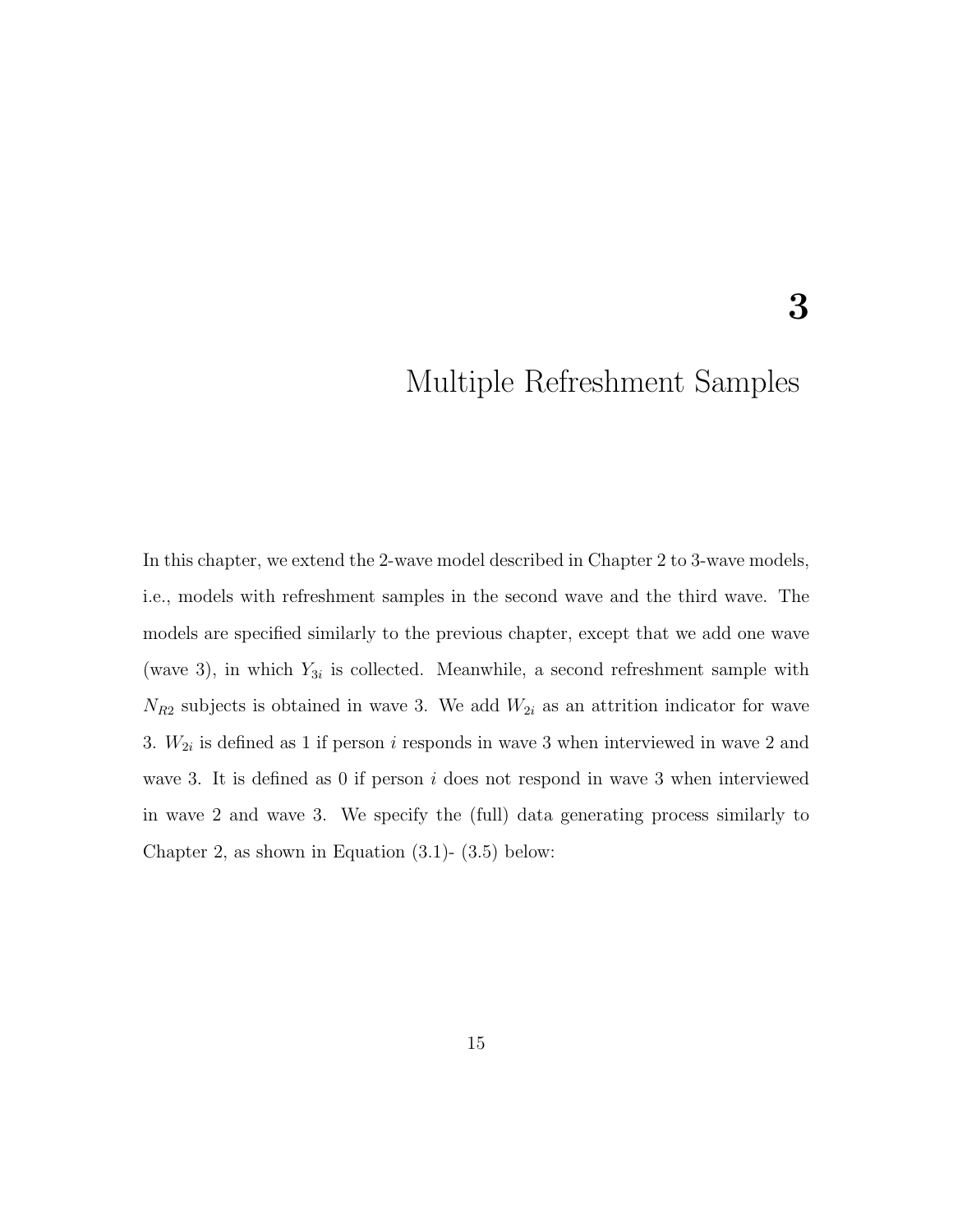$$
Y_{1i} \mid X_i, \beta \sim Bern\left(\frac{exp(v_{\beta})}{1+exp(v_{\beta})}\right) \tag{3.1}
$$

<span id="page-25-0"></span>
$$
Y_{2i} \mid X_i, Y_{1i}, \gamma \sim Bern\left(\frac{exp(v_{\gamma})}{1 + exp(v_{\gamma})}\right) \tag{3.2}
$$

$$
W_i \mid X_i, Y_{1i}, Y_{2i}, \alpha \sim Bern\left(\frac{exp(v_{\alpha})}{1+exp(v_{\alpha})}\right)
$$
\n(3.3)

$$
Y_{3i} \mid X_i, Y_{1i}, Y_{2i}, W_i, \theta \sim Bern\left(\frac{exp(v_{\theta})}{1+exp(v_{\theta})}\right) \tag{3.4}
$$

$$
W_{2i} \mid X_i, Y_{1i}, Y_{2i}, Y_{3i}, W_i, \lambda \sim Bern\left(\frac{exp(v_\lambda)}{1+exp(v_\lambda)}\right),\tag{3.5}
$$

here we have:

$$
v_{\beta} = \beta_{0} + \beta_{1}X_{i}
$$
  
\n
$$
v_{\gamma} = \gamma_{0} + \gamma_{1}X_{i} + \gamma_{2}Y_{1i}
$$
  
\n
$$
v_{\alpha} = \alpha_{0} + \alpha_{1}X_{i} + \alpha_{2}Y_{1i} + \alpha_{3}Y_{2i} + \alpha_{4}Y_{1i}Y_{2i}
$$
  
\n
$$
v_{\theta} = \theta_{0} + \theta_{1}X_{i} + \theta_{2}Y_{1i} + \theta_{3}Y_{2i} + \theta_{4}W_{1i} + \theta_{5}Y_{1i}Y_{2i} + \theta_{6}Y_{1i}W_{1i} + \theta_{7}Y_{2i}W_{1i} + \theta_{8}Y_{1i}Y_{2i}W_{1i}
$$
  
\n
$$
v_{\lambda} = \lambda_{0} + \lambda_{1}X_{i} + \lambda_{2}Y_{1i} + \lambda_{3}Y_{2i} + \lambda_{4}Y_{3i} + \lambda_{5}W_{1i}
$$
  
\n
$$
+ \lambda_{6}Y_{1i}Y_{2i} + \lambda_{7}Y_{1i}W_{1i} + \lambda_{8}Y_{2i}W_{1i} + \lambda_{9}Y_{1i}Y_{3i} + \lambda_{10}Y_{2i}Y_{3i} + \lambda_{11}Y_{3i}W_{1i}
$$
  
\n
$$
+ \lambda_{12}Y_{1i}Y_{2i}Y_{3i} + \lambda_{13}Y_{1i}Y_{2i}W_{1i} + \lambda_{14}Y_{1i}Y_{3i}W_{1i} + \lambda_{15}Y_{2i}Y_{3i}W_{1i} + \lambda_{16}Y_{1i}Y_{2i}Y_{3i}W_{1i}
$$
  
\n
$$
\beta = (\beta_{0}, \beta_{1})'
$$
  
\n
$$
\gamma = (\gamma_{0}, \gamma_{1}, \gamma_{2})'
$$
  
\n
$$
\alpha = (\alpha_{0}, \alpha_{1}, \alpha_{2}, \alpha_{3}, \alpha_{4})'
$$
  
\n
$$
\theta = (\theta_{0}, \theta_{1}, \theta_{2}, \theta_{3}, \theta_{4}, \theta_{5}, \theta_{6}, \theta_{7}, \theta_{8})'
$$
  
\n
$$
\lambda = (\lambda_{0}, \lambda_{1}, \lambda_{2}, \
$$

Note that it is possible to include interaction terms with  $X$  in the above equations, but we omit them here for brevity. Our interest is to estimate  $\beta$ ,  $\gamma$ ,  $\alpha$ ,  $\theta$  and  $\lambda$ .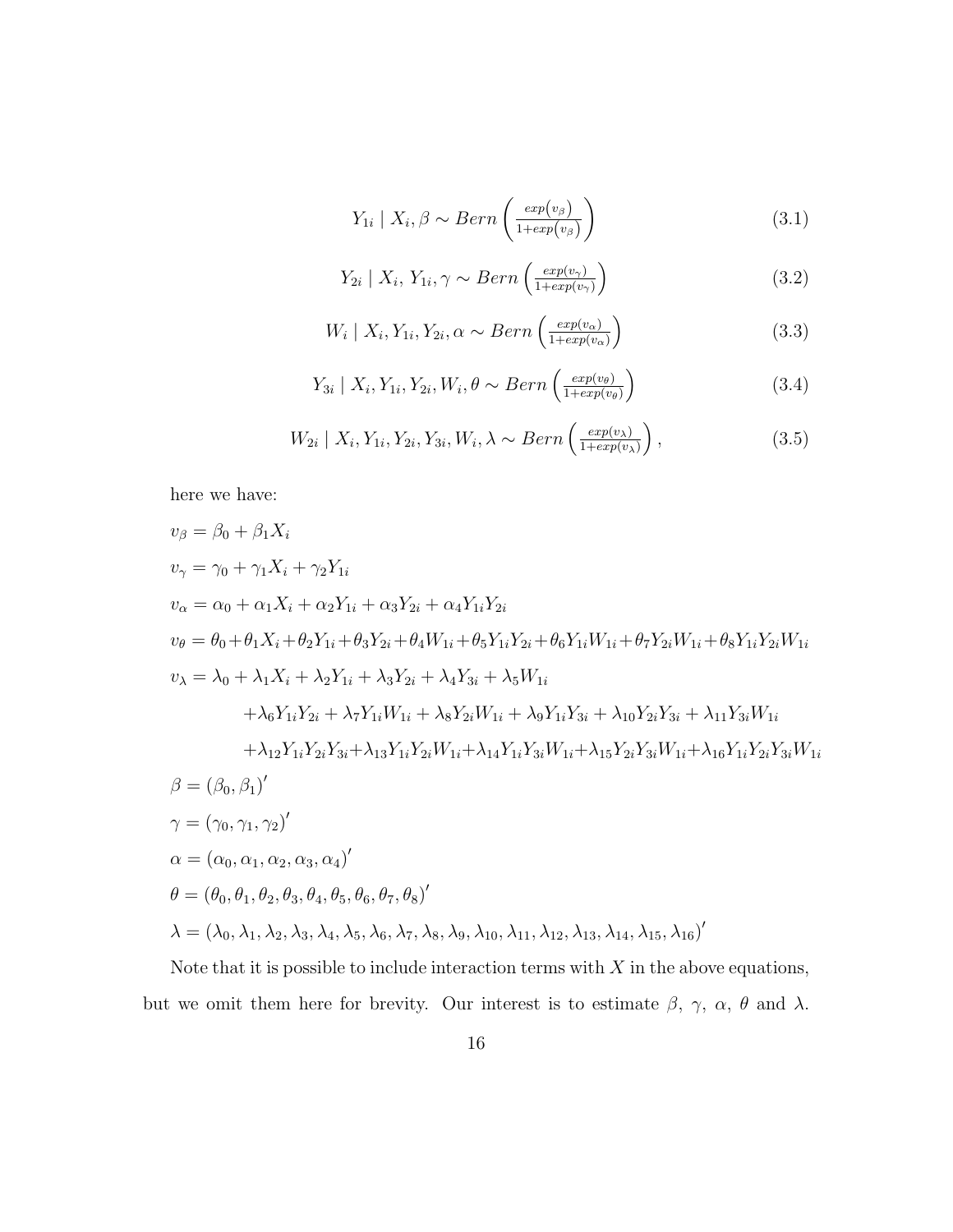However, not all parameters are identifiable. Under some models, certain elements in  $\theta$  and  $\lambda$  take values of zero. As mentioned earlier, we will consider four different models corresponding to different survey designs and discuss model selection under each model.

For purpose of demonstrating model selection in a concise way, we omit X and focus on  $Y_1$ ,  $Y_2$ ,  $Y_3$ ,  $W_1$  and  $W_2$  in our discussion of model selection in this chapter. Hence,  $\beta_1$ ,  $\gamma_1$ ,  $\alpha_1$ ,  $\theta_1$ , and  $\lambda_1$  are dropped. This leaves us with 31 parameters to estimate. As each of the five variables can take value of 0 or 1, there are essentially  $2^5 = 32$  probabilities to be estimated. In addition, these 32 probabilities sum up to one, so that estimating these 32 probabilities is equivalent to estimating the 31 parameters. All model information is included in these 32 probabilities summarized in vector  $P$ . If we were able to estimate all the elements in  $P$ , then we will be able to estimate the full model specified in Equation [\(3.1\)](#page-25-0)- [\(3.5\)](#page-25-0).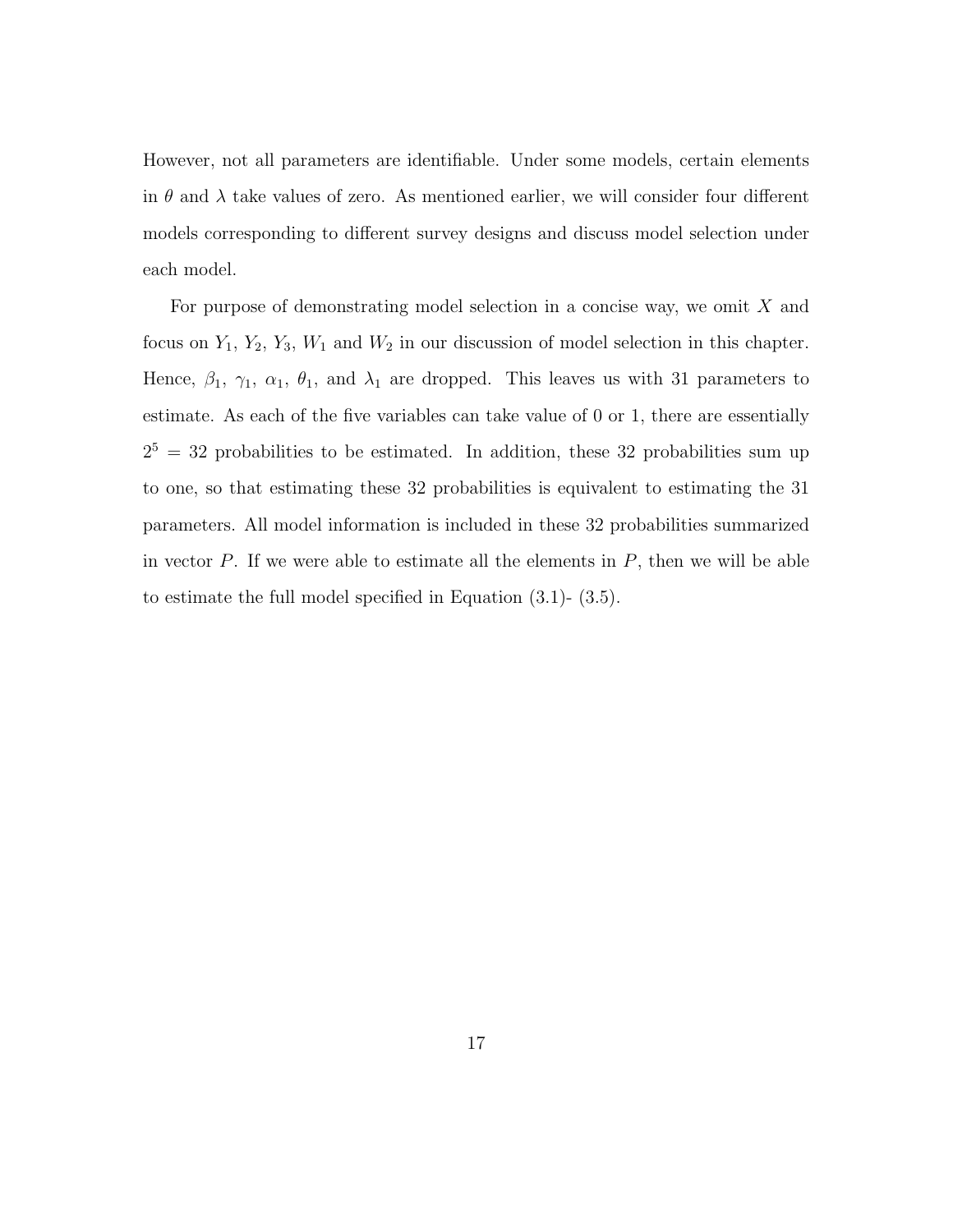| $P(Y_1 = 1, Y_2 = 1, Y_3 = 1, W_1 = 1, W_2 = 1)$ |
|--------------------------------------------------|
| $P(Y_1 = 1, Y_2 = 1, Y_3 = 0, W_1 = 1, W_2 = 1)$ |
| $P(Y_1 = 1, Y_2 = 0, Y_3 = 1, W_1 = 1, W_2 = 1)$ |
|                                                  |
| $P(Y_1 = 1, Y_2 = 0, Y_3 = 0, W_1 = 1, W_2 = 1)$ |
| $P(Y_1 = 0, Y_2 = 1, Y_3 = 1, W_1 = 1, W_2 = 1)$ |
| $P(Y_1 = 0, Y_2 = 1, Y_3 = 0, W_1 = 1, W_2 = 1)$ |
| $P(Y_1 = 0, Y_2 = 0, Y_3 = 1, W_1 = 1, W_2 = 1)$ |
| $P(Y_1 = 0, Y_2 = 0, Y_3 = 0, W_1 = 1, W_2 = 1)$ |
| $P(Y_1 = 1, Y_2 = 1, Y_3 = 1, W_1 = 1, W_2 = 0)$ |
| $P(Y_1 = 1, Y_2 = 1, Y_3 = 0, W_1 = 1, W_2 = 0)$ |
| $P(Y_1 = 1, Y_2 = 0, Y_3 = 1, W_1 = 1, W_2 = 0)$ |
| $P(Y_1 = 1, Y_2 = 0, Y_3 = 0, W_1 = 1, W_2 = 0)$ |
| $P(Y_1 = 0, Y_2 = 1, Y_3 = 1, W_1 = 1, W_2 = 0)$ |
| $P(Y_1 = 0, Y_2 = 1, Y_3 = 0, W_1 = 1, W_2 = 0)$ |
| $P(Y_1 = 0, Y_2 = 0, Y_3 = 1, W_1 = 1, W_2 = 0)$ |
|                                                  |
| $P(Y_1 = 0, Y_2 = 0, Y_3 = 0, W_1 = 1, W_2 = 0)$ |
| $P(Y_1 = 1, Y_2 = 1, Y_3 = 1, W_1 = 0, W_2 = 1)$ |
| $P(Y_1 = 1, Y_2 = 1, Y_3 = 0, W_1 = 0, W_2 = 1)$ |
| $P(Y_1 = 1, Y_2 = 0, Y_3 = 1, W_1 = 0, W_2 = 1)$ |
| $P(Y_1 = 1, Y_2 = 0, Y_3 = 0, W_1 = 0, W_2 = 1)$ |
| $P(Y_1 = 0, Y_2 = 1, Y_3 = 1, W_1 = 0, W_2 = 1)$ |
| $P(Y_1 = 0, Y_2 = 1, Y_3 = 0, W_1 = 0, W_2 = 1)$ |
| $P(Y_1 = 0, Y_2 = 0, Y_3 = 1, W_1 = 0, W_2 = 1)$ |
| $P(Y_1 = 0, Y_2 = 0, Y_3 = 0, W_1 = 0, W_2 = 1)$ |
| $P(Y_1 = 1, Y_2 = 1, Y_3 = 1, W_1 = 0, W_2 = 0)$ |
| $P(Y_1 = 1, Y_2 = 1, Y_3 = 0, W_1 = 0, W_2 = 0)$ |
| $P(Y_1 = 1, Y_2 = 0, Y_3 = 1, W_1 = 0, W_2 = 0)$ |
| $P(Y_1 = 1, Y_2 = 0, Y_3 = 0, W_1 = 0, W_2 = 0)$ |
|                                                  |
| $P(Y_1 = 0, Y_2 = 1, Y_3 = 1, W_1 = 0, W_2 = 0)$ |
| $P(Y_1 = 0, Y_2 = 1, Y_3 = 0, W_1 = 0, W_2 = 0)$ |
| $P(Y_1 = 0, Y_2 = 0, Y_3 = 1, W_1 = 0, W_2 = 0)$ |
| $P(Y_1 = 0, Y_2 = 0, Y_3 = 0, W_1 = 0, W_2 = 0)$ |

$$
P =
$$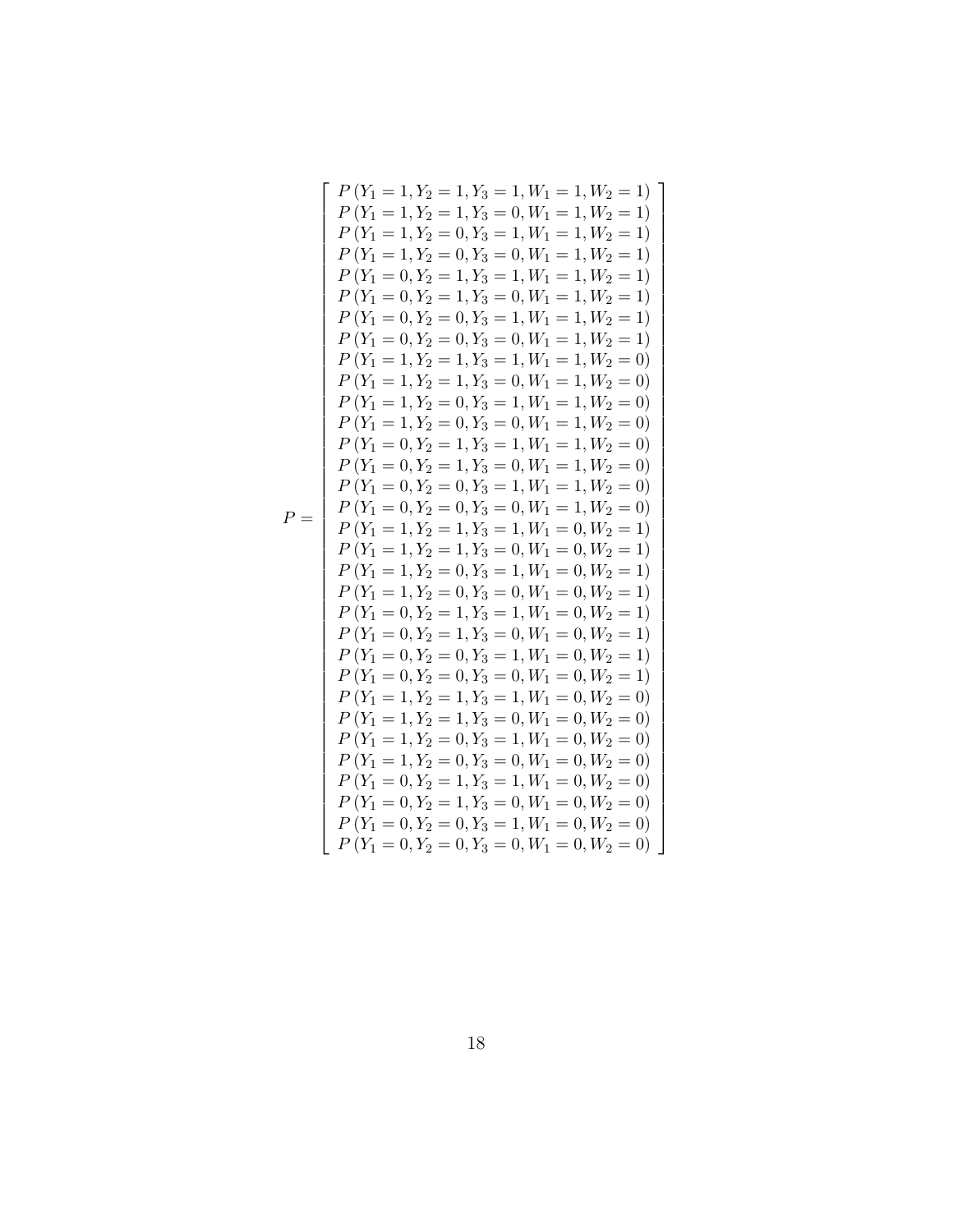#### <span id="page-28-0"></span>3.1 Monotone Missingness Pattern, No Follow-up For Refreshment Samples

In this section, we discuss the model selection issues under the 3-wave model with monotone missingness pattern and no follow-up for subjects in refreshment samples. Monotone missingness means that subjects who fail to complete one wave of the survey are not surveyed in subsequent waves. No follow-up means that subjects in both refreshment samples are only observed in the corresponding wave and not sampled in later waves.

More specifically, the first two waves are sampled as described in Chapter [2.](#page-14-0) In the third wave, the second refreshment sample including  $N_{R2}$  subjects is sampled. For each subject  $i = N_P + N_R + 1, \ldots, N_P + N_R + N_{R2}$ , we observe  $X_i$  and  $Y_{3i}$ , but neither  $Y_{1i}$  nor  $Y_{2i}$  is observed. This means that subjects in the first refreshment sample are not being followed in subsequent surveys. Because of the monotone missingness pattern, i.e., the missingness is caused by "dropout", when  $W_{1i} = 0$ , we do not observe subsequent choices for subject i. Among the  $N_{CP}$  subjects in the panel with  $W_1 = 1$ , we observe  $Y_{3i}$  for  $N_{CP2}$  subjects, and  $Y_{3i}$  is missing for the rest  $N_{IP2} = N_{CP} - N_{CP2}$  subjects. For the  $N_{IP}$  subjects in the panel with  $W_1 = 0$ , we observe neither  $Y_3$  nor  $W_2$ . For the  $N_R$  subjects in the first refreshment sample, we observe  $X_i$  and  $Y_2$ , but not  $Y_1$ .  $W_1$  and  $W_2$  are not observed for all subjects in the refreshment samples. Figure [3.1](#page-29-0) shows the pattern of the data.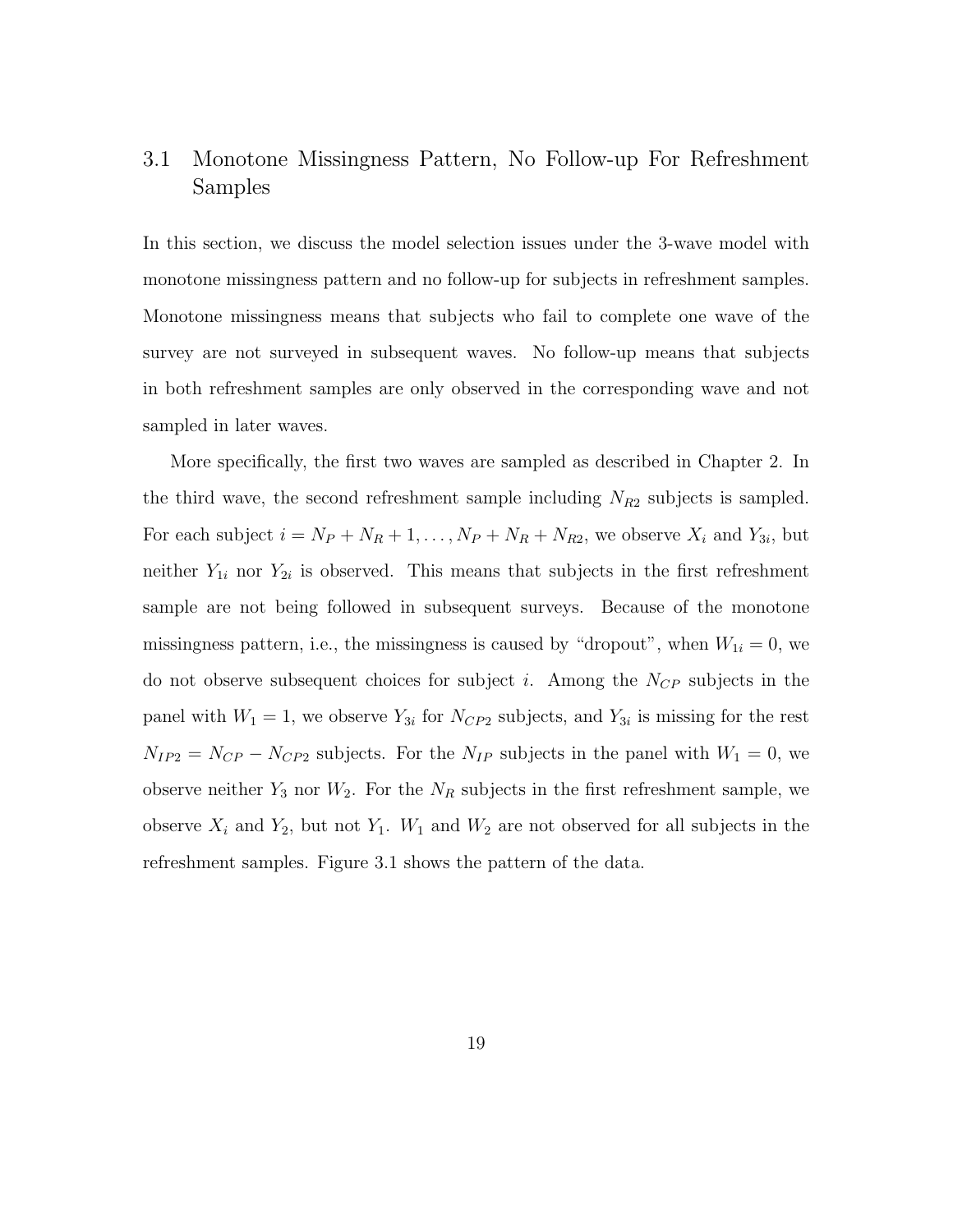| Wave 1                      | Wave 2                                              | Wave 3                                                                              |
|-----------------------------|-----------------------------------------------------|-------------------------------------------------------------------------------------|
| Observe $X, Y_1$<br>$(N_P)$ | Observe $Y_2$ : $W_1 = 1$<br>$(N_{CP})$             | Observe $Y_3$ : $W_2 = 1$<br>$(N_{CP2})$<br>$Y_3$ missing: $W_2 = 0$<br>$(N_{IP2})$ |
|                             | $Y_2$ missing: $W_1 = 0$<br>$(N_{IP})$              |                                                                                     |
|                             | Observe $X, Y_2$<br>(refreshment sample)<br>$(N_R)$ |                                                                                     |
|                             |                                                     | Observe $X, Y_3$<br>(refreshment sample)<br>$(N_{R2})$                              |

<span id="page-29-0"></span>FIGURE 3.1: Graphical representation of the 3-wave model with monotone missingness pattern and no follow-up for subjects in refreshment samples

There are 21 probabilities that are directly observable from the observed data. From the  $N_{CP2}$  subjects who complete all 3 waves, we observe the first 8 elements in  $P$ . From the  $N_{CP}$  subjects who complete the first 2 waves, we observe  $P(W_1 = 1, W_2 = 1)$  and  $P(W_1 = 1, W_2 = 0)$ . From the  $N_P$  panel members, we observe  $P(W_1 = 0)$ . From the  $N_{IP2}$  subjects who complete the first 2 waves but not the third wave, we observe  $P(Y_1 = 1, Y_2 = 1, W_1 = 1, W_2 = 0)$ ,  $P(Y_1 = 1, Y_2 = 0, W_1 = 1, W_2 = 0),$   $P(Y_1 = 0, Y_2 = 1, W_1 = 1, W_2 = 0),$  and  $P(Y_1 = 0, Y_2 = 0, W_1 = 1, W_2 = 0)$ . From the  $N_{IP}$  subjects who only complete the first wave, we observe  $P(Y_1 = 1, W_1 = 0)$  and  $P(Y_1 = 0, W_1 = 0)$ . From the  $N_R$  subjects in the first refreshment sample, we observe  $P(Y_2 = 1)$  and  $P(Y_2 = 0)$ . From the  $N_{R2}$  subjects in the second refreshment sample, we observe  $P(Y_3 = 1)$  and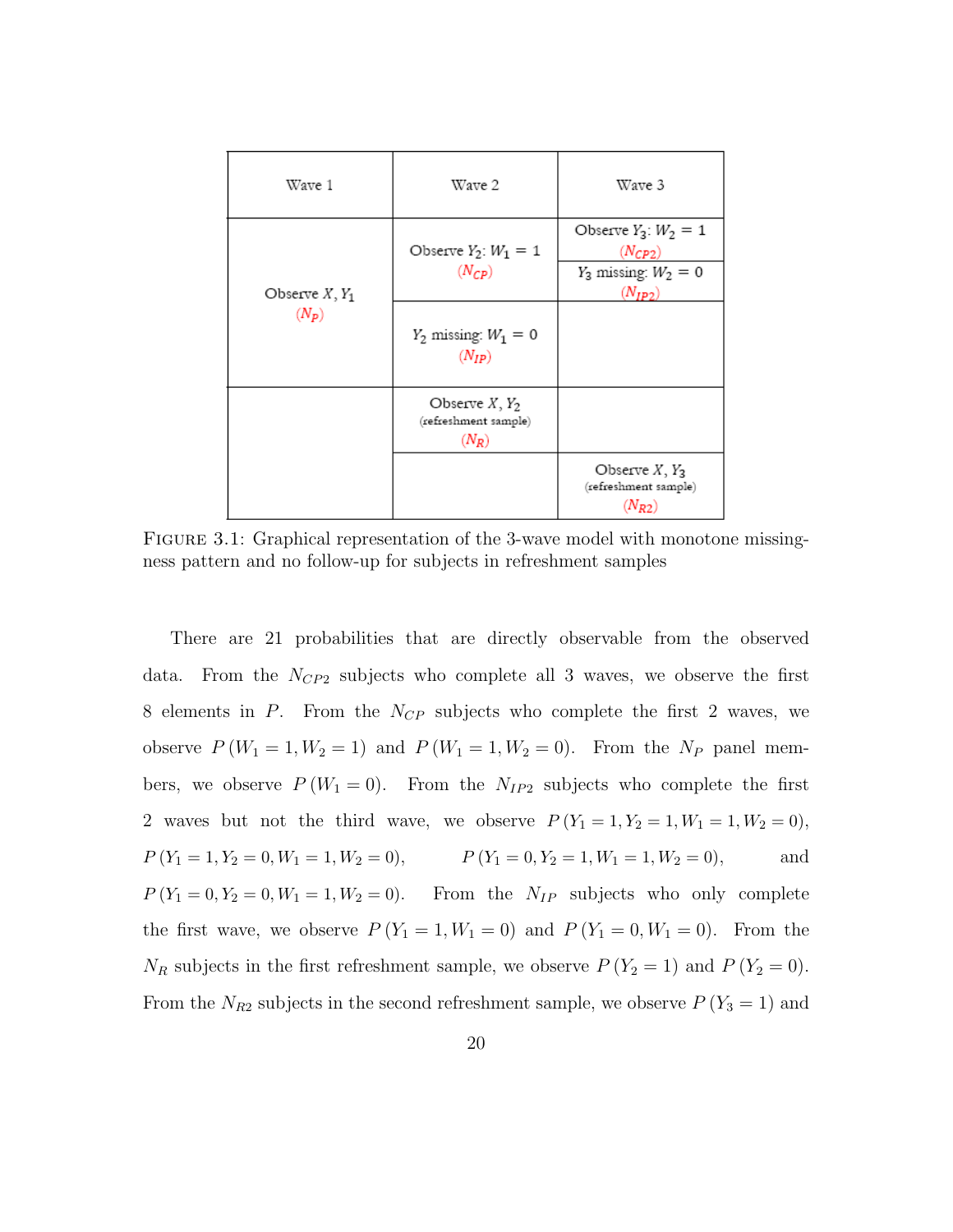$P(Y_3 = 0)$ . Obviously, some of the probabilities are redundant. Hence, to see the number of independent constraints we have on  $P$ , we summarize the 21 observable probabilities in vector  $\mathcal{R}_1$  and write it as a function of  $\mathcal{P} \colon$ 

$$
P(Y_1 = 1, Y_2 = 1, W_1 = 1, W_2 = 1)
$$
\n
$$
P(Y_1 = 1, Y_2 = 1, Y_3 = 0, W_1 = 1, W_2 = 1)
$$
\n
$$
P(Y_1 = 1, Y_2 = 0, Y_3 = 1, W_1 = 1, W_2 = 1)
$$
\n
$$
P(Y_1 = 1, Y_2 = 0, Y_3 = 0, W_1 = 1, W_2 = 1)
$$
\n
$$
P(Y_1 = 0, Y_2 = 1, Y_3 = 1, W_1 = 1, W_2 = 1)
$$
\n
$$
P(Y_1 = 0, Y_2 = 1, Y_3 = 0, W_1 = 1, W_2 = 1)
$$
\n
$$
P(Y_1 = 0, Y_2 = 0, Y_3 = 1, W_1 = 1, W_2 = 1)
$$
\n
$$
P(Y_1 = 0, Y_2 = 0, Y_3 = 0, W_1 = 1, W_2 = 1)
$$
\n
$$
P(W_1 = 1, W_2 = 1)
$$
\n
$$
P(W_1 = 1, W_2 = 0)
$$
\n
$$
P(W_1 = 1, W_2 = 0)
$$
\n
$$
P(Y_1 = 1, Y_2 = 1, W_1 = 1, W_2 = 0)
$$
\n
$$
P(Y_1 = 1, Y_2 = 0, W_1 = 1, W_2 = 0)
$$
\n
$$
P(Y_1 = 0, Y_2 = 1, W_1 = 1, W_2 = 0)
$$
\n
$$
P(Y_1 = 0, Y_2 = 0, W_1 = 1, W_2 = 0)
$$
\n
$$
P(Y_1 = 1, W_1 = 0)
$$
\n
$$
P(Y_1 = 1, W_1 = 0)
$$
\n
$$
P(Y_2 = 1)
$$
\n
$$
P(Y_2 = 1)
$$
\n
$$
P(Y_3 = 1)
$$
\n
$$
P(Y_3 = 1)
$$

where: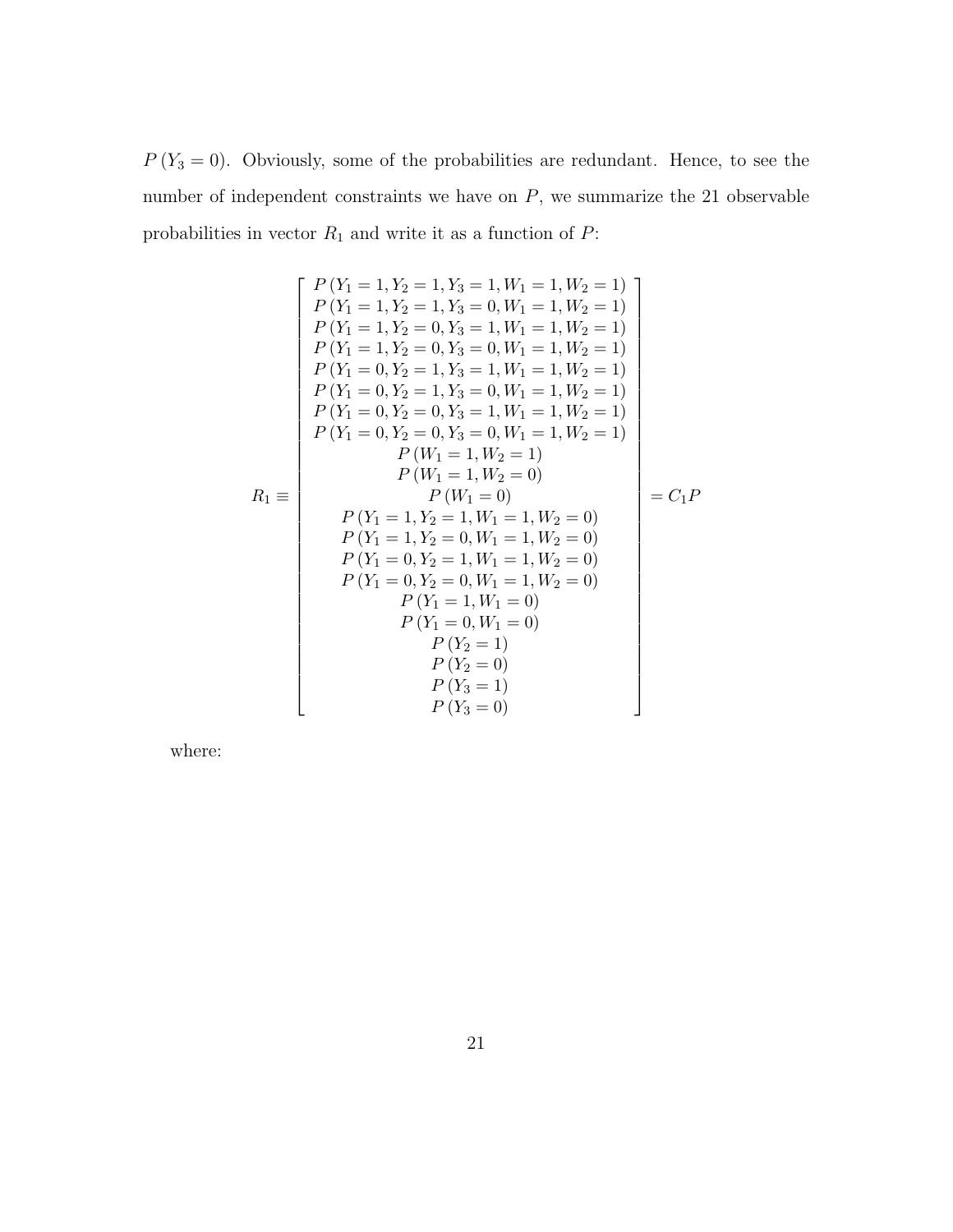$$
\bar{z}^{\prime}
$$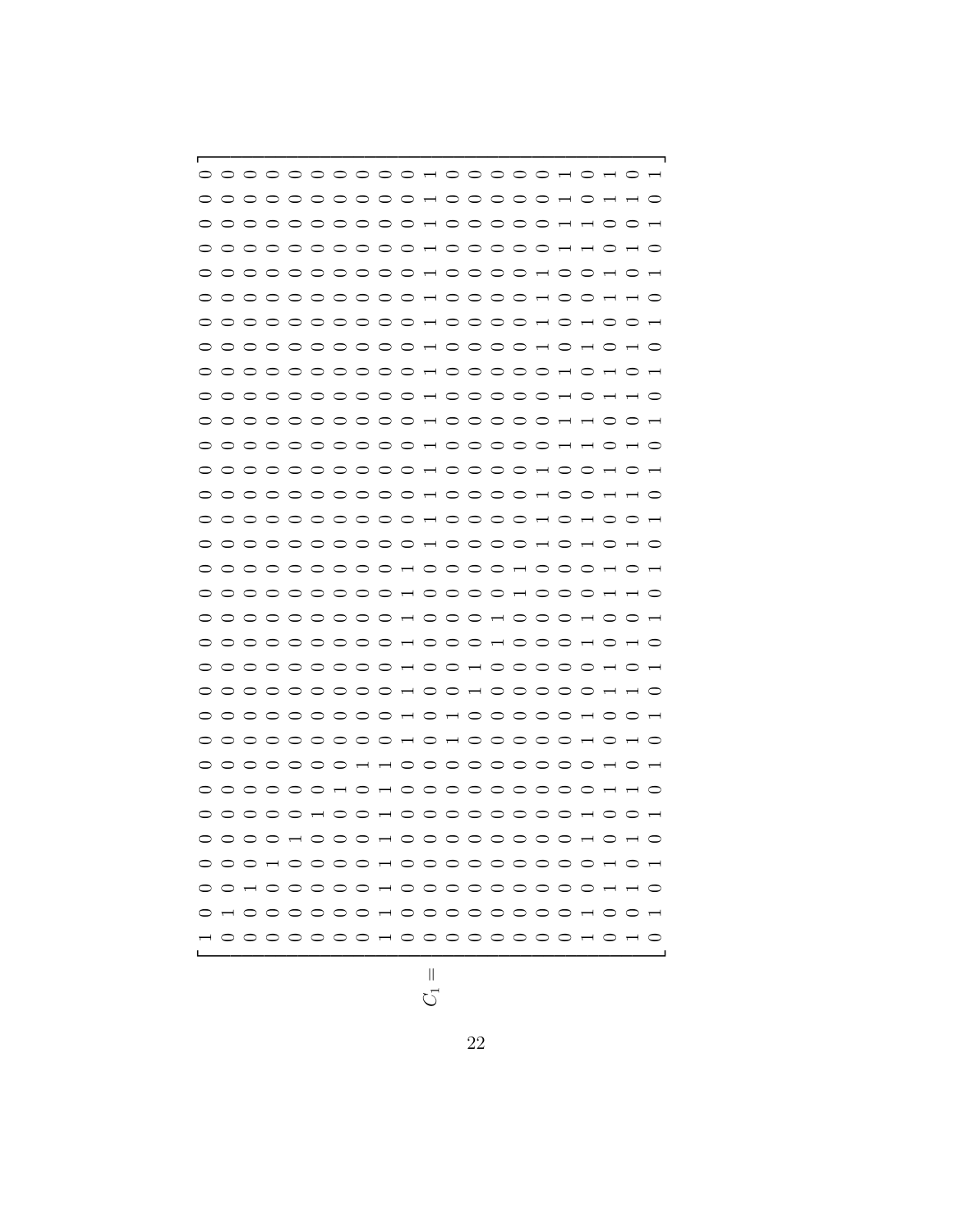The number of independent constraints equals to the rank of  $C_1$ . As  $rank(C_1)$  = 16, there are 16 independent constraints from the observed data. The model specified in Equation [\(3.1\)](#page-25-0)- [\(3.5\)](#page-25-0) has 31 parameters excluding  $\beta_1, \gamma_1, \alpha_1, \theta_1$  and  $\lambda_1$ , so we need to drop 15 parameters to ensure identification. Because we have the same amount of information for subjects in the first two waves as in Chapter [2,](#page-14-0) we continue to set  $\alpha_4 = 0$  as before. And since we cannot observe  $Y_3$  and  $W_2$  when  $W_1 = 0$ , we are not able to distinguish between the  $N_{IP2}$  subjects and the  $N_{IP}$  subjects in wave 3,  $\theta_4$ and  $\lambda_5$  are not identifiable. So in Equation [\(3.4\)](#page-25-0), we specify  $\theta_4 = \theta_6 = \theta_7 = \theta_8 = 0$ , and in Equation [\(3.5\)](#page-25-0), we specify  $\lambda_5 = \lambda_7 = \lambda_8 = \ldots = \lambda_{16} = 0$ . We require  $Y_3$ and  $W_2$  to be conditionally independent of  $W_1$ . Then the  $N_{CP2}$  complete cases and the  $N_{CP}$  subjects with fully observed  $(Y_1, Y_2)$  and the second refreshment sample can identify the interaction of  $Y_1Y_2$  respectively in Equation [\(3.4\)](#page-25-0) and Equation  $(3.5)$ . Essentially, the  $N_{CP}$  subjects with fully observed  $(Y_1, Y_2)$  and the second refreshment sample considered in isolation are akin to a two-wave panel sample with  $Y_1$  and  $Y_2$  as integrally observed overrates in the first wave and  $Y_3$  in the second wave. As a general AN model, we can identify the main effect term  $Y_3$  in Equation [\(3.5\)](#page-25-0). The requirement that  $Y_3$  and  $W_2$  be conditionally independent of  $W_1$  means that conditional on a subject's attitudes in the first two waves (either observable or non-observable), whether she has responded in the second wave does not affect her attitudes in the third wave, nor does it affect her willingness to respond in the third wave. We note that this is a rather strong requirement and may not be satisfied in case of panel conditioning where previous participation in an interview alters respondents' true values and/or their reports of the true values.

We run a MCMC simulation to test the model and most parameters are well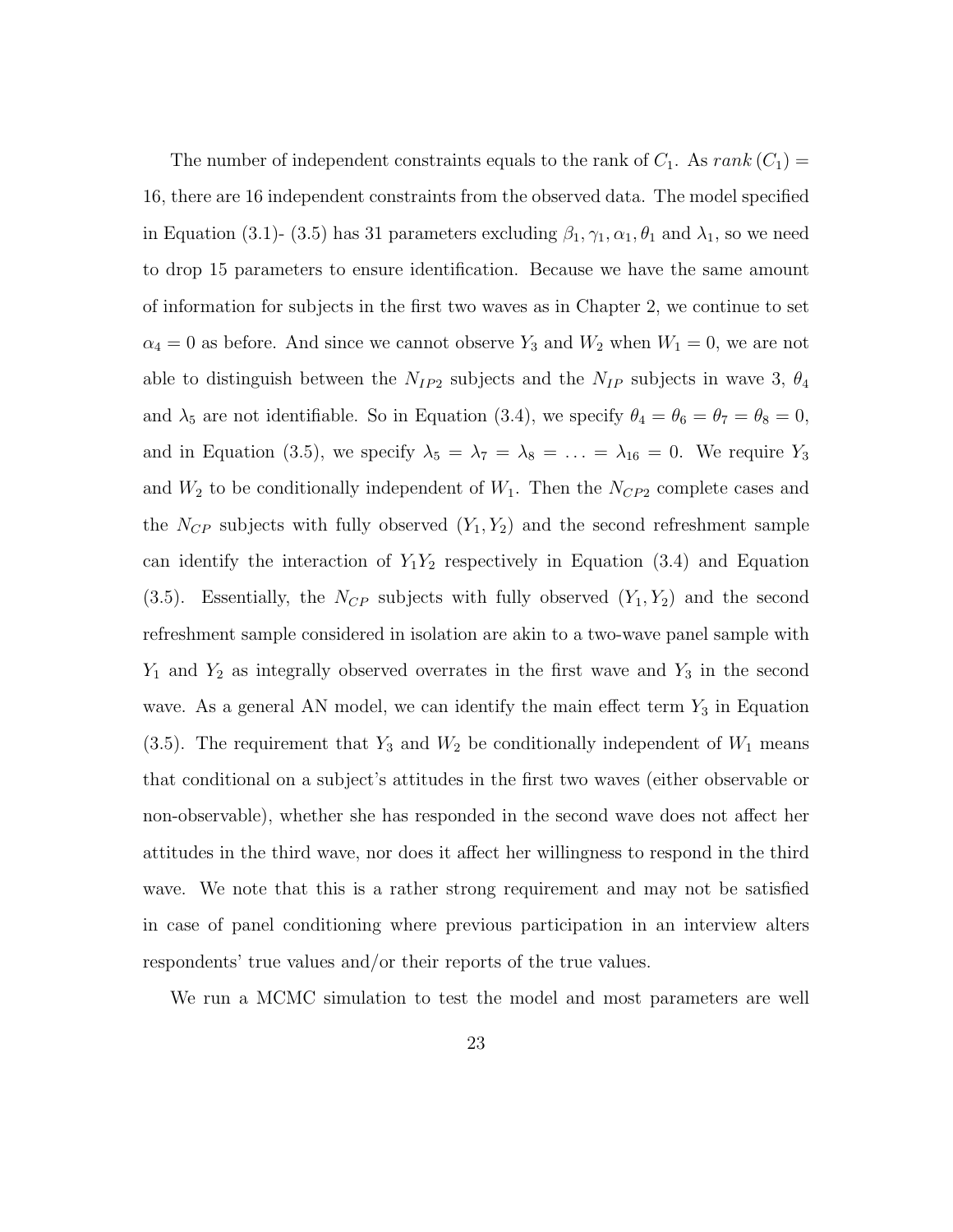recovered. We use 200, 000 MCMC iterations and a burn-in sample of 100, 000. The details on the MCMC algorithm and the results are provided in Appendix B.

#### <span id="page-33-0"></span>3.2 Non-Monotone Missingness Pattern, No Follow-up For Refreshment Samples

In this section, we discuss the model selection issues under the 3-wave model with non-monotone missingness pattern and no follow-up for subjects in refreshment samples. This model is specified similarly to the model discussed in Section [3.1,](#page-28-0) except that people who fail to complete one wave are surveyed again in subsequent waves. Hence,  $W_{2i}$  is observed for all subjects in the panel. Among the  $N_{CP}$  subjects in the panel with  $W_1 = 1$ , we observe  $Y_{3i}$  for  $N_{CP2}$  subjects, and  $Y_{3i}$  is missing for the rest  $N_{IP2} = N_{CP} - N_{CP2}$  subjects. Among the  $N_{IP}$  subjects in the panel with  $W_1 = 0$ , we observe  $Y_{3i}$  for  $N_{CP3}$  subjects, and  $Y_{3i}$  is missing for the rest  $N_{IP3} = N_{IP} - N_{CP3}$ subjects. Again,  $W_{1i}$  and  $W_{2i}$  are missing for all subjects in the refreshment samples. Figure [3.2](#page-34-0) shows the pattern of the data.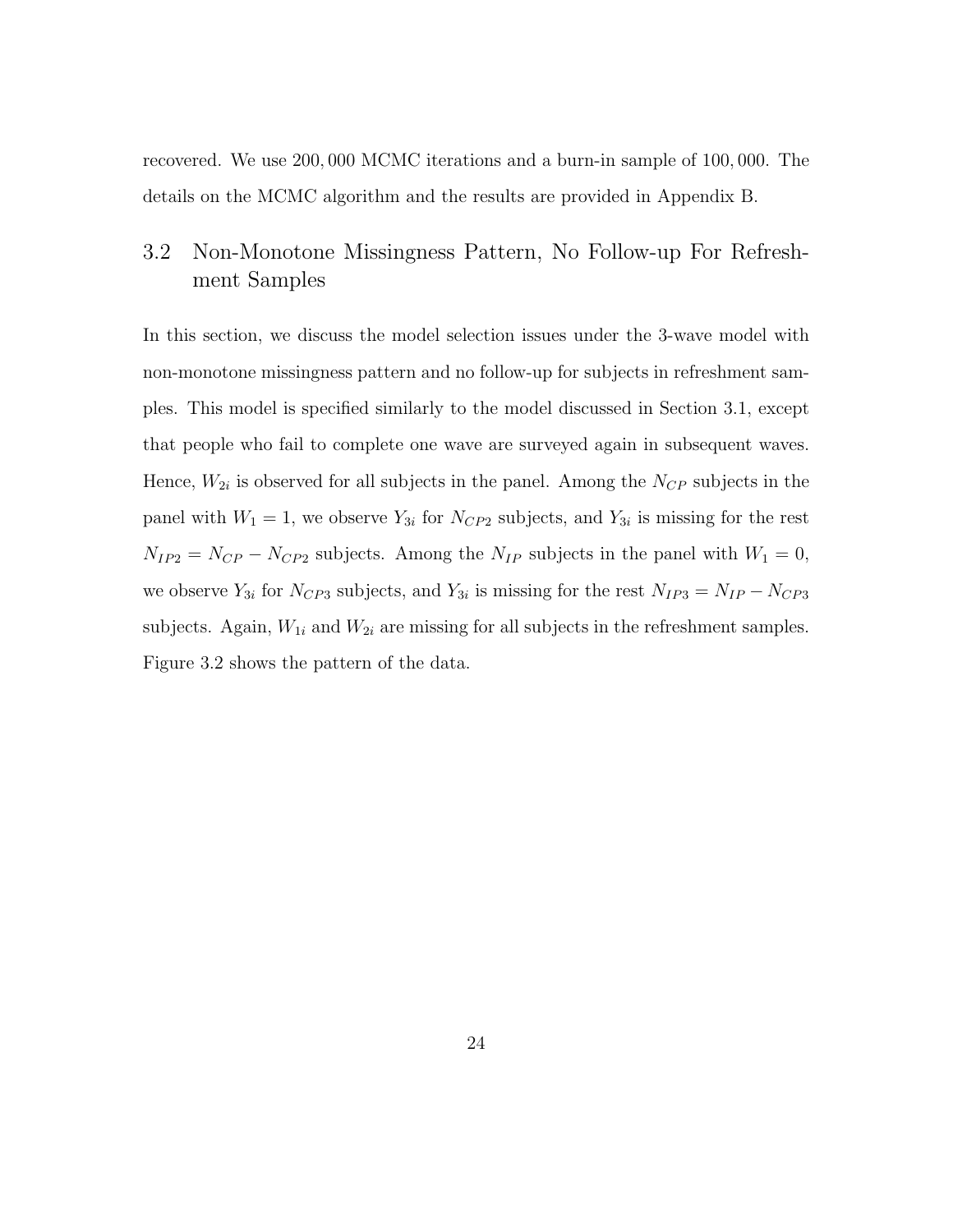| Wave 1                      | Wave 2                                              | Wave 3                                                 |
|-----------------------------|-----------------------------------------------------|--------------------------------------------------------|
| Observe $X, Y_1$<br>$(N_P)$ | Observe $Y_2$ : $W_1 = 1$<br>$(N_{CP})$             | Observe $Y_3$ : $W_2 = 1$<br>$(N_{CP2})$               |
|                             |                                                     | $Y_3$ missing: $W_2 = 0$<br>$(N_{ID2})$                |
|                             | $Y_2$ missing: $W_1 = 0$<br>$(N_{IP})$              | Observe $Y_3$ : $W_2 = 1$<br>$(N_{CP3})$               |
|                             |                                                     | $Y_3$ missing: $W_2 = 0$<br>$(N_{IP3})$                |
|                             | Observe $X, Y_2$<br>(refreshment sample)<br>$(N_R)$ |                                                        |
|                             |                                                     | Observe $X, Y_3$<br>(refreshment sample)<br>$(N_{R2})$ |

<span id="page-34-0"></span>Figure 3.2: Graphical representation of the 3-wave model with non-monotone missingness pattern and no follow-up for subjects in refreshment samples

Model selection of this model is similar to the case in Section [3.1.](#page-28-0)However, as subjects who fail to complete wave 2 are sampled again in wave 3, we can obtain more constraints from the presence of the  $N_{CP3}$  and  $N_{IP3}$  subjects. We observe the same 8 probabilities from the  $N_{CP2}$  subjects who complete all 3 waves. From the  $N_P$  panel members, we observe  $P(W_1 = 1, W_2 = 1), P(W_1 = 1, W_2 = 0),$  $P(W_1 = 0, W_2 = 1)$  and  $P(W_1 = 0, W_2 = 0)$ . We observe the same 4 probabilities from the  $N_{IP2}$  subjects who complete the first two waves but not the third wave. From the  $N_{CP3}$  subjects who fail to complete wave 2 but complete wave 3, we observe  $P(Y_1 = 1, Y_3 = 1, W_1 = 0, W_2 = 1), P(Y_1 = 1, Y_3 = 0, W_1 = 0, W_2 = 1),$  $P(Y_1 = 0, Y_3 = 1, W_1 = 0, W_2 = 1)$ , and  $P(Y_1 = 0, Y_3 = 0, W_1 = 0, W_2 = 1)$ . From the  $N_{IP3}$  subjects who only complete wave 1, we observe  $P(Y_1 = 1, W_1 = 0, W_2 = 0)$  and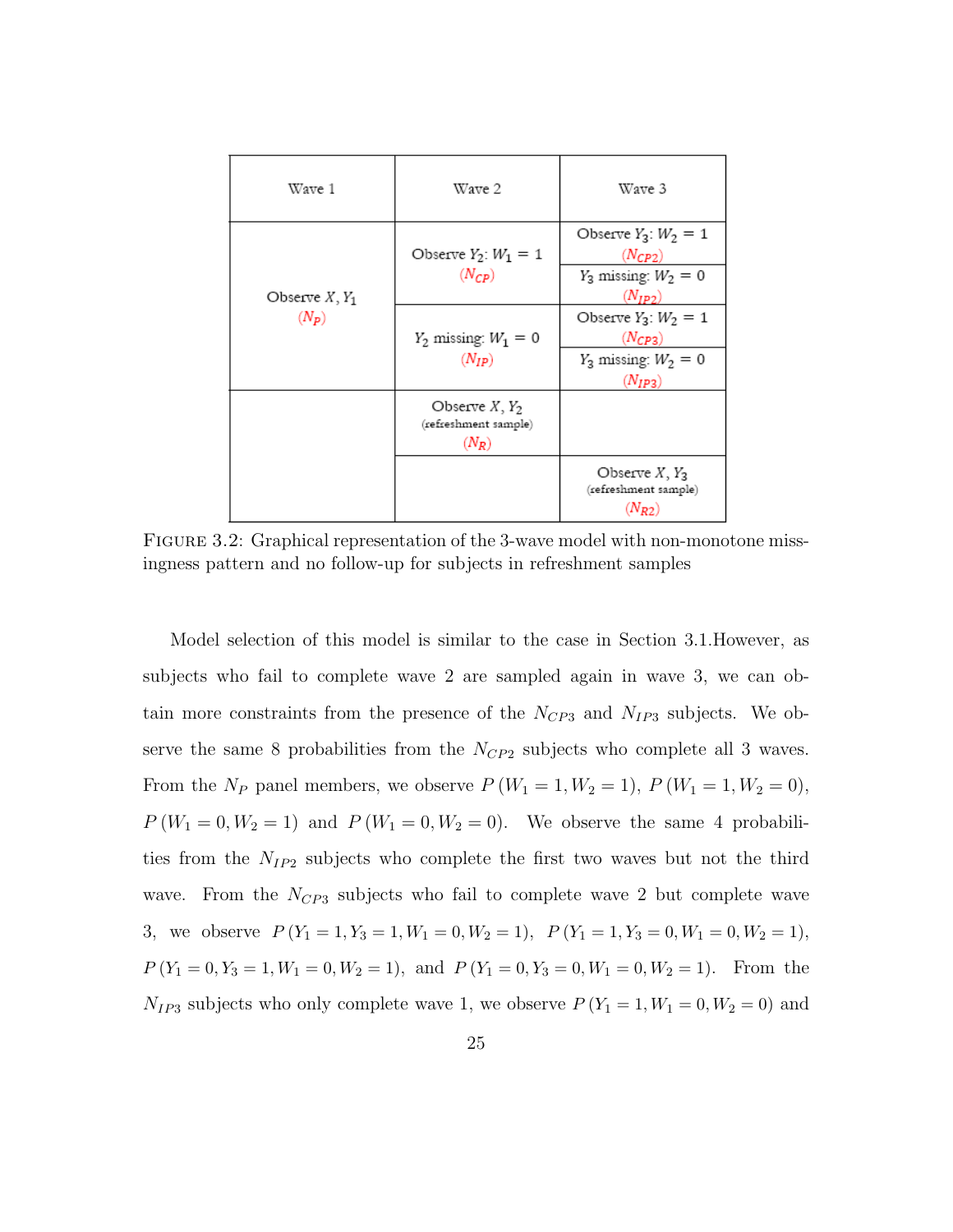$P(Y_1 = 0, W_1 = 0, W_2 = 0)$ . From the  $N_R$  subjects in the first refreshment sample and the  $N_{R2}$  subjects in the second refreshment sample, we observe the same probabilities as before. To see the number of independent constraints we have on  $P$ , we summarize these observable probabilities in vector  $R_2$  and write it as a function of P:

$$
P(Y_1 = 1, Y_2 = 1, W_1 = 1, W_2 = 0)
$$
  
\n
$$
P(Y_1 = 1, Y_2 = 1, Y_3 = 0, W_1 = 1, W_2 = 1)
$$
  
\n
$$
P(Y_1 = 1, Y_2 = 0, Y_3 = 1, W_1 = 1, W_2 = 1)
$$
  
\n
$$
P(Y_1 = 1, Y_2 = 0, Y_3 = 0, W_1 = 1, W_2 = 1)
$$
  
\n
$$
P(Y_1 = 0, Y_2 = 1, Y_3 = 1, W_1 = 1, W_2 = 1)
$$
  
\n
$$
P(Y_1 = 0, Y_2 = 1, Y_3 = 0, W_1 = 1, W_2 = 1)
$$
  
\n
$$
P(Y_1 = 0, Y_2 = 0, Y_3 = 1, W_1 = 1, W_2 = 1)
$$
  
\n
$$
P(Y_1 = 0, Y_2 = 0, Y_3 = 0, W_1 = 1, W_2 = 1)
$$
  
\n
$$
P(W_1 = 1, W_2 = 1)
$$
  
\n
$$
P(W_1 = 1, W_2 = 0)
$$
  
\n
$$
P(W_1 = 0, W_2 = 1)
$$
  
\n
$$
P(W_1 = 0, W_2 = 1)
$$
  
\n
$$
P(Y_1 = 1, Y_2 = 1, W_1 = 1, W_2 = 0)
$$
  
\n
$$
P(Y_1 = 1, Y_2 = 0, W_1 = 1, W_2 = 0)
$$
  
\n
$$
P(Y_1 = 0, Y_2 = 1, W_1 = 1, W_2 = 0)
$$
  
\n
$$
P(Y_1 = 0, Y_2 = 0, W_1 = 1, W_2 = 0)
$$
  
\n
$$
P(Y_1 = 1, Y_3 = 0, W_1 = 0, W_2 = 1)
$$
  
\n
$$
P(Y_1 = 0, Y_3 = 1, W_1 = 0, W_2 = 1)
$$
  
\n
$$
P(Y_1 = 0, Y_3 = 0, W_1 = 0, W_2 = 1)
$$
  
\n
$$
P(Y_1 =
$$

where: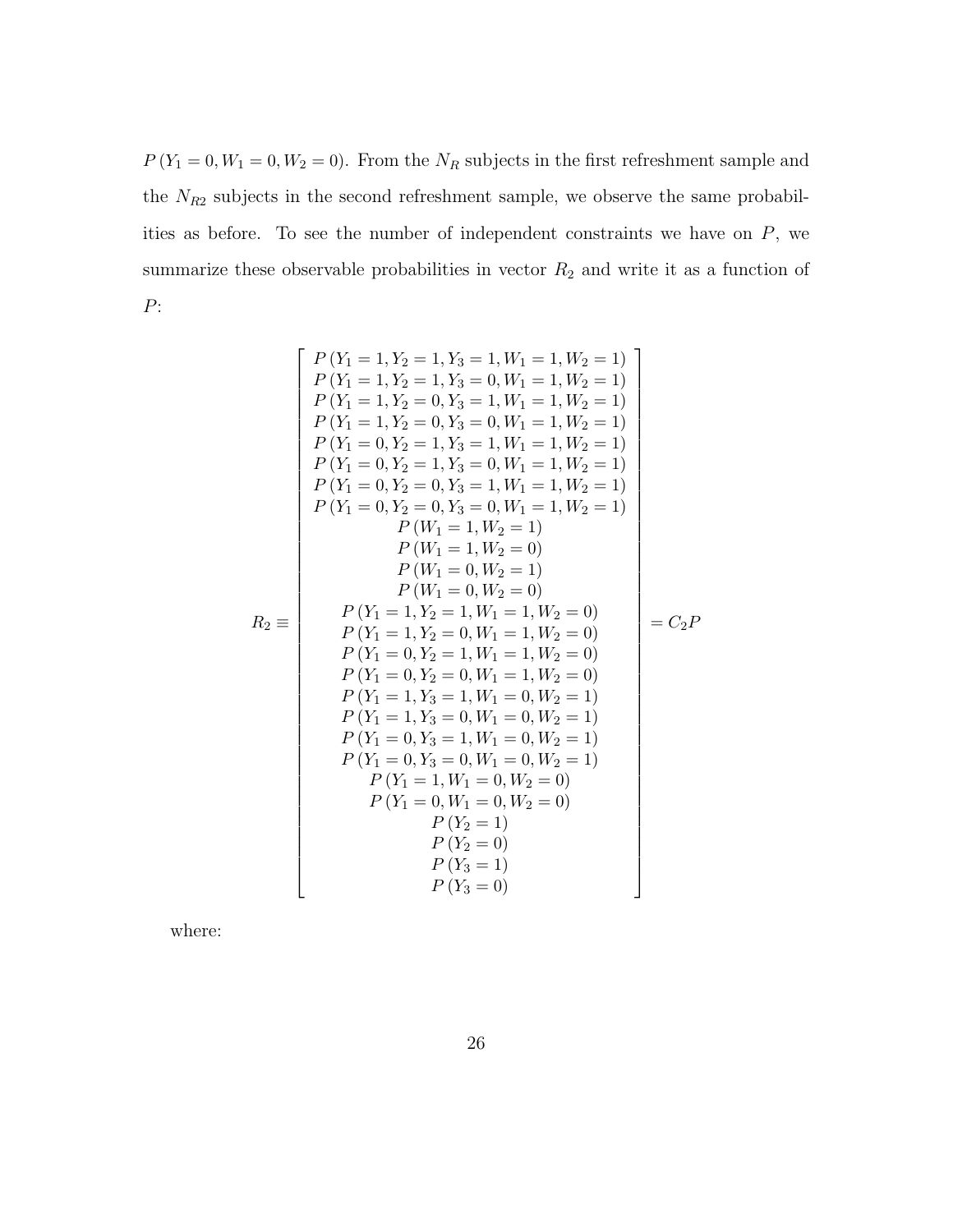$$
C_2 =
$$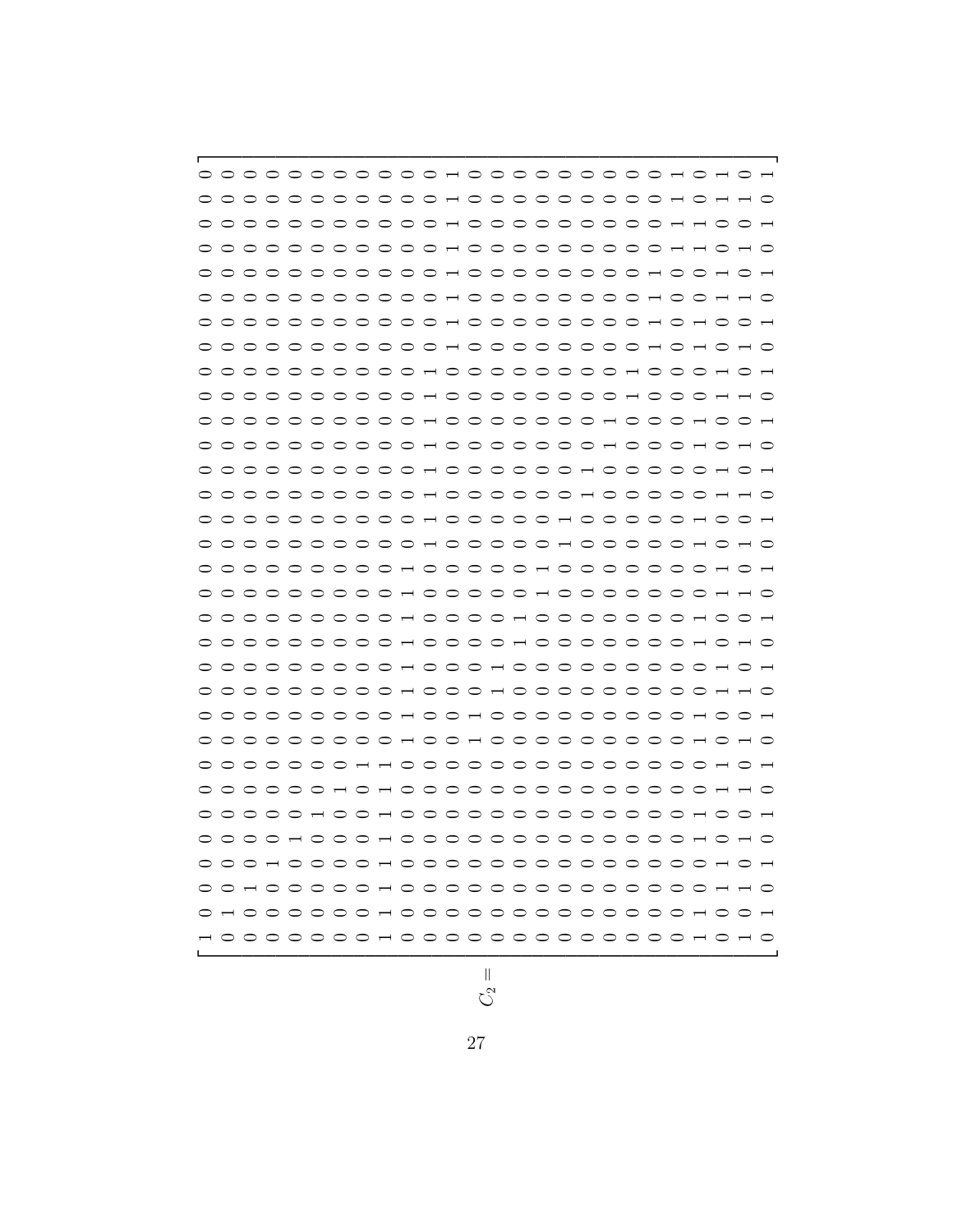As  $rank(C_2) = 20$ , there are 20 independent constraints. If there are no interaction terms in the model, then we obtain another 16 constraints. Therefore, we have 36 constraints on the 32 probabilities in P. We can keep a total number of 4 interaction terms in Equation  $(3.4)$  and Equation  $(3.5)$ . However, in Equation  $(3.5)$ , we cannot keep interaction terms that involve  $Y_3$ , as it is only observed when  $W_2 = 1$ for the panel members, and is not observed along with  $Y_1$  and  $Y_2$  for subjects in the second refreshment sample. In addition, we cannot keep the three-way interactions in Equation [\(3.4\)](#page-25-0) and Equation [\(3.5\)](#page-25-0) if not all two-way interactions are kept. Therefore, we keep  $Y_1Y_2$  and  $Y_1W_1$  in Equation [\(3.4\)](#page-25-0) and Equation [\(3.5\)](#page-25-0) by specifying  $\theta_7 = \theta_8 = 0$  in Equation [\(3.4\)](#page-25-0) and  $\lambda_8 = \ldots = \lambda_{16} = 0$  in Equation [\(3.5\)](#page-25-0). We run a MCMC simulation to test the model and most parameters are well recovered. We use 200, 000 MCMC iterations and a burn-in sample of 100, 000. The details on the MCMC algorithm and the results are provided in Appendix B.

## <span id="page-37-0"></span>3.3 Monotone Missingness Pattern, With Follow-up For Refreshment Samples

In this section, we discuss the model selection issues under the 3-wave model with monotone missingness pattern and follow-up for subjects in refreshment samples. This model is specified similarly to the model discussed in Section [3.1,](#page-28-0) except that we also observe  $W_2$  for subjects in the first refreshment sample, and further observe  $Y_3$  for those with  $W_2 = 1$ . Figure [3.3](#page-38-0) shows the pattern of the data.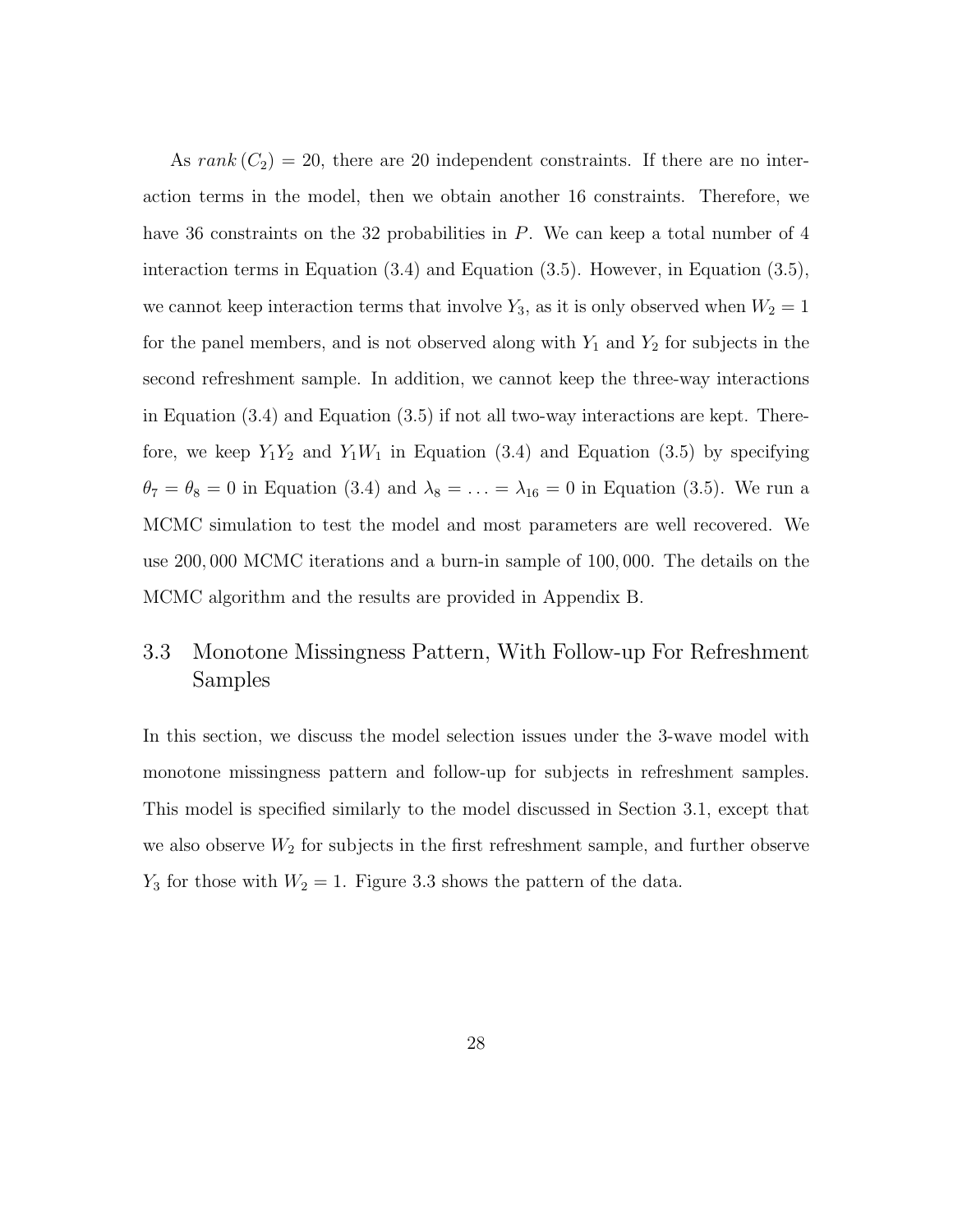| Wave 1                      | Wave 2                                              | Wave 3                                                                              |
|-----------------------------|-----------------------------------------------------|-------------------------------------------------------------------------------------|
|                             | Observe $Y_2$ : $W_1 = 1$<br>$(N_{CP})$             | Observe $Y_3$ : $W_2 = 1$<br>$(N_{CP2})$<br>$Y_3$ missing: $W_2 = 0$                |
| Observe $X, Y_1$<br>$(N_P)$ | $Y_2$ missing: $W_1 = 0$<br>$(N_{IP})$              | $(N_{IP2})$                                                                         |
|                             | Observe $X, Y_2$<br>(refreshment sample)<br>$(N_R)$ | Observe $Y_3$ : $W_2 = 1$<br>$(N_{CR2})$<br>$Y_3$ missing: $W_2 = 0$<br>$(N_{IR2})$ |
|                             |                                                     | Observe $X, Y_3$<br>(refreshment sample)<br>$(N_{R2})$                              |

<span id="page-38-0"></span>FIGURE 3.3: Graphical representation of the 3-wave model with monotone missingness pattern and follow-up for subjects in refreshment samples

Model selection of this model is similar to the case in Section [3.1.](#page-28-0) However, as subjects in the first refreshment sample are sampled again in wave 3, we can obtain more constraints from the presence of the  $N_{CR2}$  and  $N_{IR2}$  subjects. In addition to the probabilities in  $R_1$ , we also observe  $P(Y_2 = 1, Y_3 = 1, W_2 = 1), P(Y_2 = 1, Y_3 = 0, W_2 = 1),$  $P(Y_2 = 0, Y_3 = 1, W_2 = 1)$ , and  $(Y_2 = 0, Y_3 = 0, W_2 = 1)$  from the  $N_{CR2}$  subjects who are in the first refreshment sample and complete both wave 2 and wave 3. To see the number of independent constraints we have on  $P$ , we summarize these observable probabilities in vector  $R_3$  and write it as a function of  $P$ :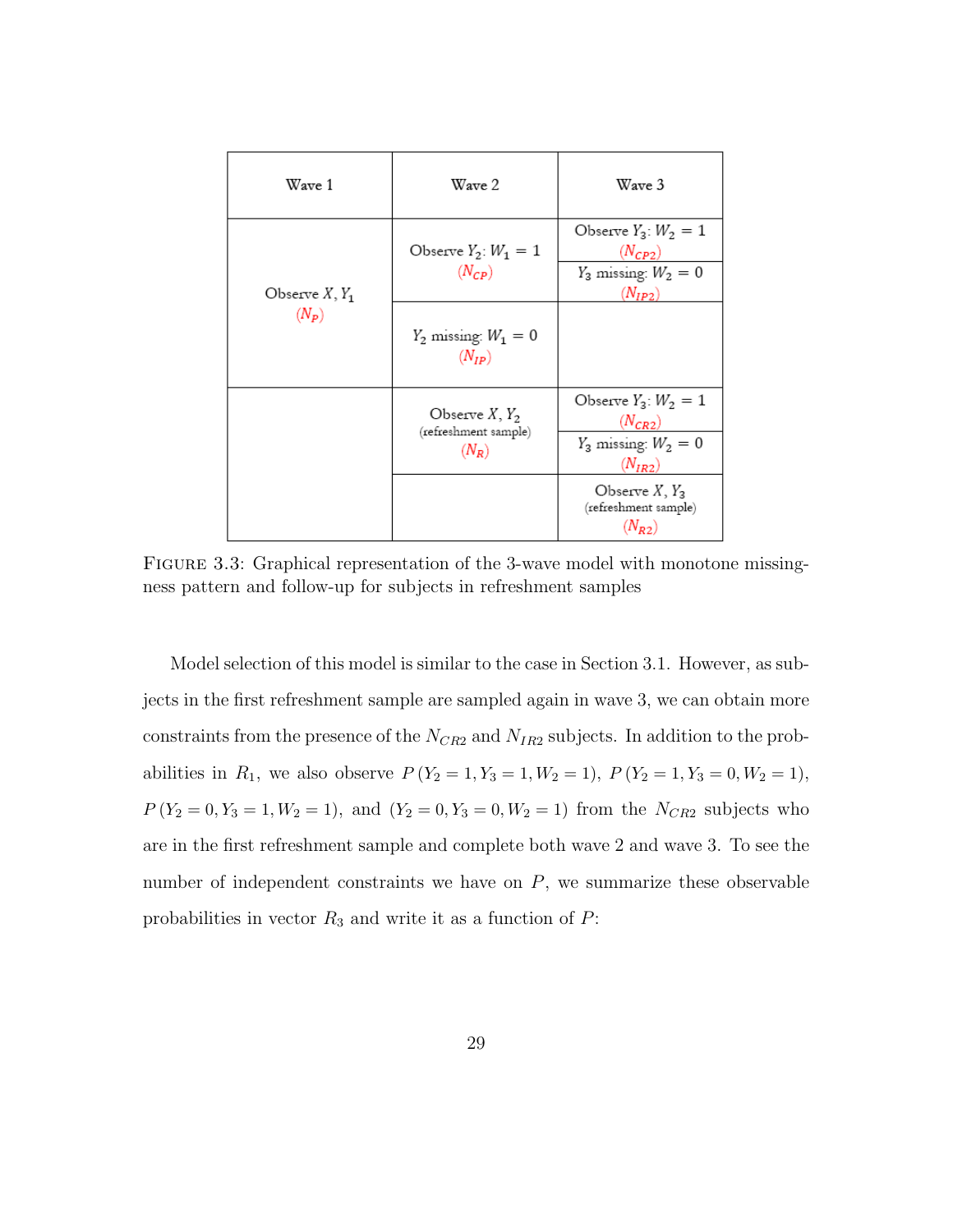$$
P(Y_1 = 1, Y_2 = 1, W_1 = 1, W_2 = 1)
$$
\n
$$
P(Y_1 = 1, Y_2 = 1, Y_3 = 0, W_1 = 1, W_2 = 1)
$$
\n
$$
P(Y_1 = 1, Y_2 = 0, Y_3 = 1, W_1 = 1, W_2 = 1)
$$
\n
$$
P(Y_1 = 1, Y_2 = 0, Y_3 = 0, W_1 = 1, W_2 = 1)
$$
\n
$$
P(Y_1 = 0, Y_2 = 1, Y_3 = 1, W_1 = 1, W_2 = 1)
$$
\n
$$
P(Y_1 = 0, Y_2 = 1, Y_3 = 0, W_1 = 1, W_2 = 1)
$$
\n
$$
P(Y_1 = 0, Y_2 = 0, Y_3 = 1, W_1 = 1, W_2 = 1)
$$
\n
$$
P(W_1 = 1, W_2 = 1)
$$
\n
$$
P(W_1 = 1, W_2 = 1)
$$
\n
$$
P(W_1 = 1, W_2 = 0)
$$
\n
$$
P(W_1 = 1, W_2 = 0)
$$
\n
$$
P(Y_1 = 1, Y_2 = 1, W_1 = 1, W_2 = 0)
$$
\n
$$
P(Y_1 = 1, Y_2 = 0, W_1 = 1, W_2 = 0)
$$
\n
$$
P(Y_1 = 0, Y_2 = 1, W_1 = 1, W_2 = 0)
$$
\n
$$
P(Y_1 = 0, Y_2 = 0, W_1 = 1, W_2 = 0)
$$
\n
$$
P(Y_1 = 0, Y_1 = 0)
$$
\n
$$
P(Y_1 = 0, W_1 = 0)
$$
\n
$$
P(Y_2 = 1)
$$
\n
$$
P(Y_2 = 1)
$$
\n
$$
P(Y_2 = 0)
$$
\n
$$
P(Y_3 = 1)
$$
\n
$$
P(Y_2 = 1, Y_3 = 1, W_2 = 1)
$$
\n
$$
P(Y_2 = 0, Y_3 = 1, W_2 = 1)
$$
\n
$$
P(Y_2 = 0, Y_3 = 1, W_2 = 1)
$$
\n

where: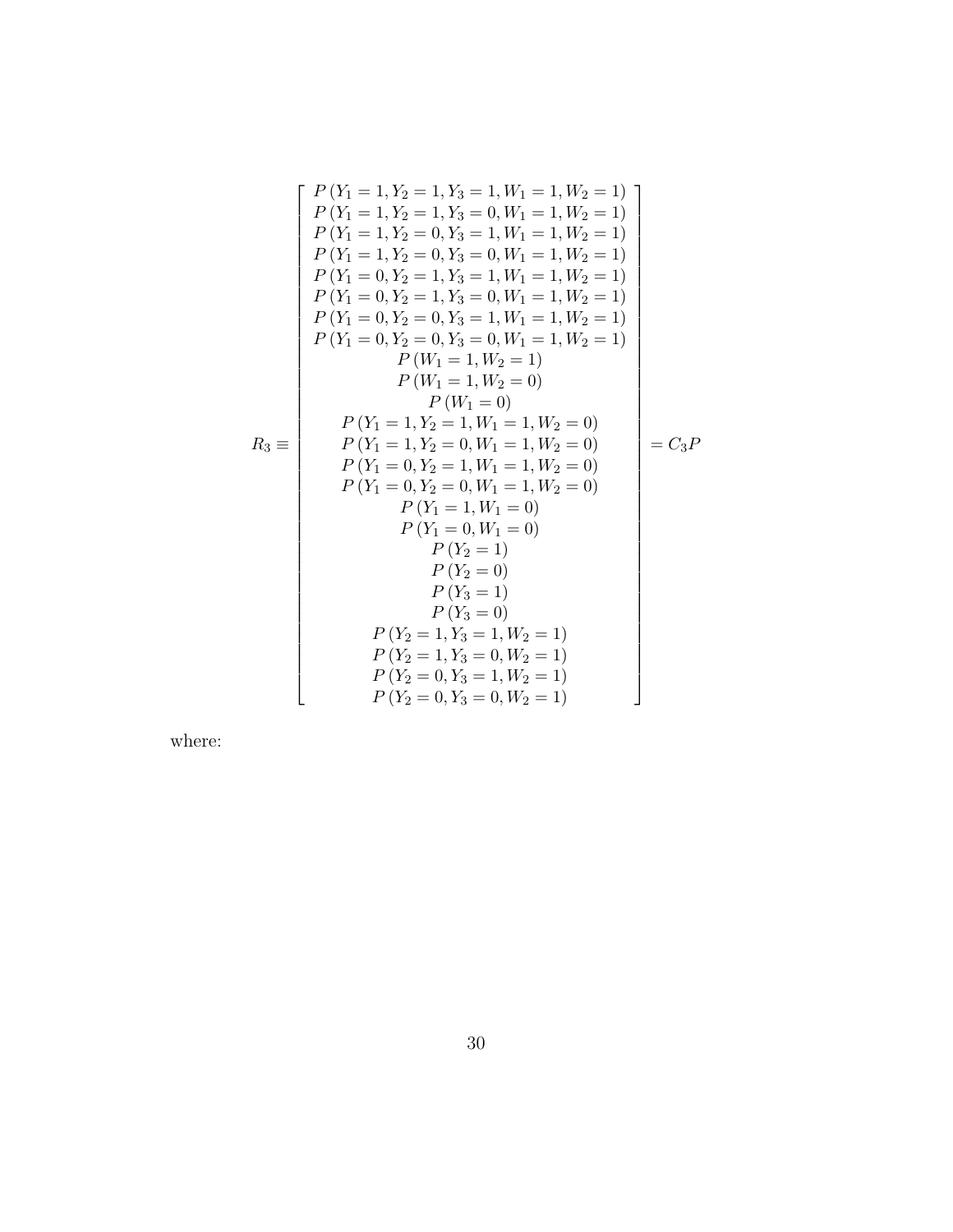|                 |         |         |  |  |  |  |  |  |  |                                                   |  |  | $\circ$ $\circ$ |  |
|-----------------|---------|---------|--|--|--|--|--|--|--|---------------------------------------------------|--|--|-----------------|--|
| $\circ$         |         |         |  |  |  |  |  |  |  | OOOOOOOOOH OOOOOH OH H OOO                        |  |  |                 |  |
|                 | $\circ$ |         |  |  |  |  |  |  |  |                                                   |  |  | ⌒               |  |
|                 |         |         |  |  |  |  |  |  |  |                                                   |  |  |                 |  |
|                 |         |         |  |  |  |  |  |  |  |                                                   |  |  |                 |  |
| $\circ$         |         |         |  |  |  |  |  |  |  |                                                   |  |  |                 |  |
|                 | $\circ$ |         |  |  |  |  |  |  |  | OOOOOOOOOH OOOOH OH OOH OOOO                      |  |  |                 |  |
|                 | ⌒       |         |  |  |  |  |  |  |  | OOOOOOOOOHOOOOHOHOHOOOOO                          |  |  |                 |  |
| $\circ$ $\circ$ |         |         |  |  |  |  |  |  |  | OOOOOOOOOH OOOOOH OH OH OOOH                      |  |  |                 |  |
| $\circ$ $\circ$ |         |         |  |  |  |  |  |  |  |                                                   |  |  |                 |  |
|                 | $\circ$ |         |  |  |  |  |  |  |  | OOOOOOOOOH OOOOOH H OOH OH OO                     |  |  |                 |  |
|                 |         |         |  |  |  |  |  |  |  |                                                   |  |  |                 |  |
| ⊂               | $\circ$ | $\circ$ |  |  |  |  |  |  |  | OOOOOOOOH OOOOH OO H OH OOOH                      |  |  |                 |  |
|                 |         |         |  |  |  |  |  |  |  |                                                   |  |  |                 |  |
|                 |         |         |  |  |  |  |  |  |  |                                                   |  |  |                 |  |
| $\circ$         |         |         |  |  |  |  |  |  |  | OOOOOOOOOH OOOOH OH OH OH OOO                     |  |  |                 |  |
|                 |         |         |  |  |  |  |  |  |  |                                                   |  |  |                 |  |
|                 |         |         |  |  |  |  |  |  |  |                                                   |  |  |                 |  |
|                 |         |         |  |  |  |  |  |  |  |                                                   |  |  |                 |  |
| $\circ$ $\circ$ |         |         |  |  |  |  |  |  |  | OOOOOOOOHOOOHOOOHOHOOOOO                          |  |  |                 |  |
|                 |         |         |  |  |  |  |  |  |  | OOOOOOOOHOOHOOOOOHOHOOOO                          |  |  |                 |  |
|                 |         |         |  |  |  |  |  |  |  |                                                   |  |  |                 |  |
| $\circ$         | $\circ$ |         |  |  |  |  |  |  |  | OOOOOOOOH 0 H 0 0 0 0 0 0 H 0 0 0 0 0             |  |  |                 |  |
|                 |         |         |  |  |  |  |  |  |  |                                                   |  |  |                 |  |
|                 |         |         |  |  |  |  |  |  |  | 0 0 0 0 0 0 0 H H 0 0 0 0 0 0 0 0 0 H 0 H 0 0 0 H |  |  |                 |  |
|                 |         |         |  |  |  |  |  |  |  |                                                   |  |  |                 |  |
|                 |         |         |  |  |  |  |  |  |  |                                                   |  |  |                 |  |
| $\circ$         | $\circ$ |         |  |  |  |  |  |  |  | OOH 000H 00000000H 0H 0H 0H 0O                    |  |  |                 |  |
| $\circ$ $\circ$ |         |         |  |  |  |  |  |  |  | OH 0 0 0 0 H 0 0 0 0 0 0 0 0 0 H 0 H 0 0 0 H      |  |  |                 |  |
|                 | $\circ$ | $\Box$  |  |  |  |  |  |  |  | OOOOH000000000HH000                               |  |  |                 |  |
|                 |         | ○ ─ ○ ○ |  |  |  |  |  |  |  | OOOOH 00000000H 00H 0H 0                          |  |  |                 |  |
|                 |         |         |  |  |  |  |  |  |  |                                                   |  |  |                 |  |
|                 |         |         |  |  |  |  |  |  |  |                                                   |  |  |                 |  |

$$
C_3 =
$$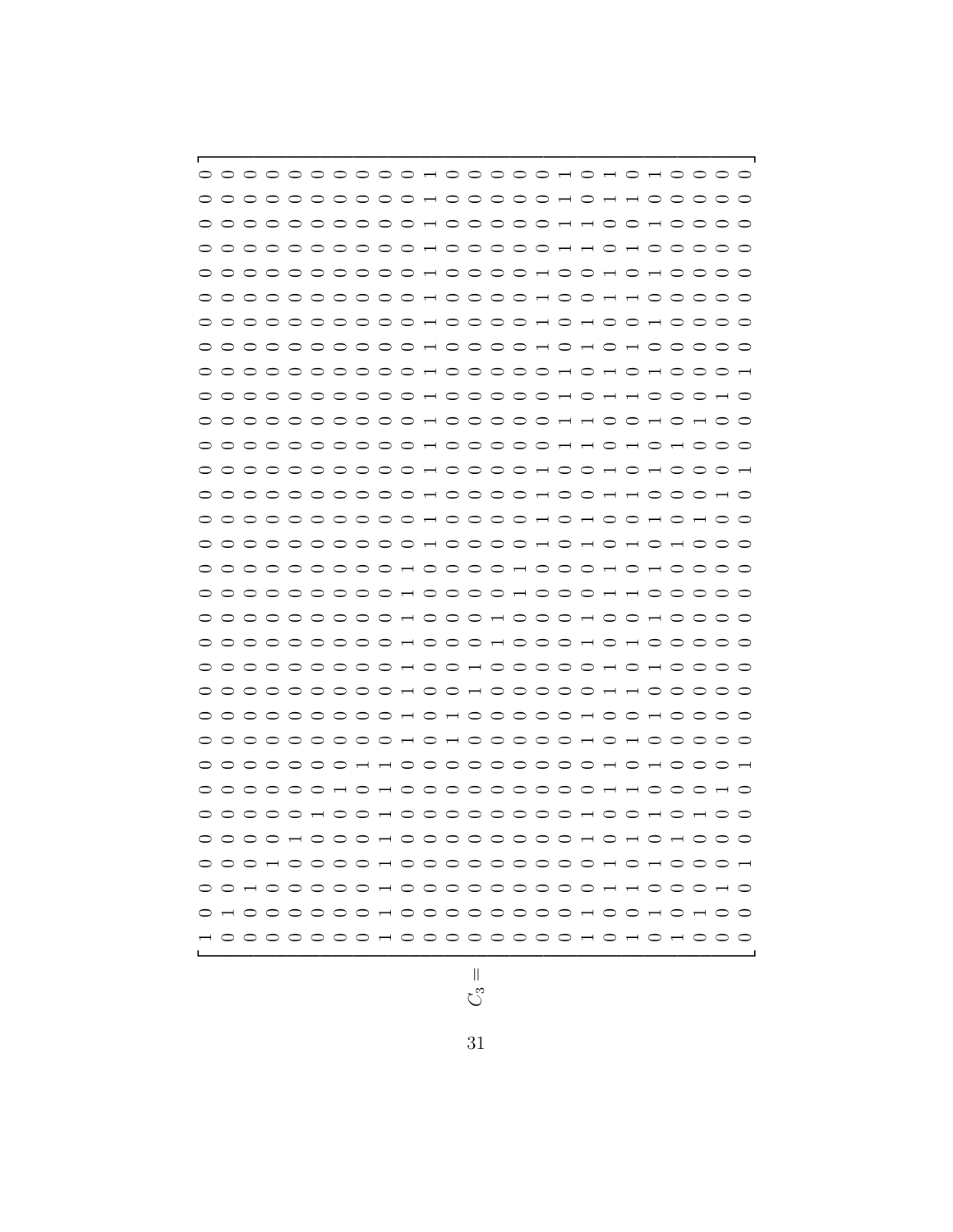As  $rank(C_3) = 20$ , there are 20 independent constraints. If there are no interaction terms in the model, then we obtain another 16 constraints. Therefore, we have 36 constraints on the 32 probabilities in P. We can keep a total number of 4 interaction terms in Equation [\(3.4\)](#page-25-0) and Equation [\(3.5\)](#page-25-0). Again, in Equation [\(3.5\)](#page-25-0), we cannot keep interaction terms that involve  $Y_3$ , as it is only observed for the panel members when  $W_2 = 1$ , and is not observed along with  $Y_1$  and  $Y_2$  for subjects in the second refreshment sample. We cannot keep  $Y_1W_1$  in Equation [\(3.4\)](#page-25-0) and Equation  $(3.5)$ , because  $Y_3$  is observed only when  $W_1 = 1$ . In addition, we cannot keep the three-way interactions in both equations if not all two-way interactions are kept. Therefore, we keep  $Y_1Y_2$  and  $Y_2W_1$  in Equation [\(3.4\)](#page-25-0) and Equation [\(3.5\)](#page-25-0), specifying  $\theta_6 = \theta_8 = 0$  in Equation [\(3.4\)](#page-25-0) and  $\lambda_7 = \lambda_9 = \ldots = \lambda_{16} = 0$  in Equation [\(3.5\)](#page-25-0). We run a MCMC simulation to test the model and most parameters are well recovered. We use 200, 000 MCMC iterations and a burn-in sample of 100, 000. The details on the MCMC algorithm and the results are provided in Appendix B.

## <span id="page-41-0"></span>3.4 Non-Monotone Missingness Pattern, With Follow-up For Refreshment Samples

In this section, we discuss the model selection issues under the 3-wave model with non-monotone missingness pattern and follow-up for subjects in refreshment samples. This model has more information than the three models described above, as it combines the information in the model presented in Section [3.2](#page-33-0) and that in Section [3.3.](#page-37-0) Figure [3.4](#page-42-0) shows the pattern of the data.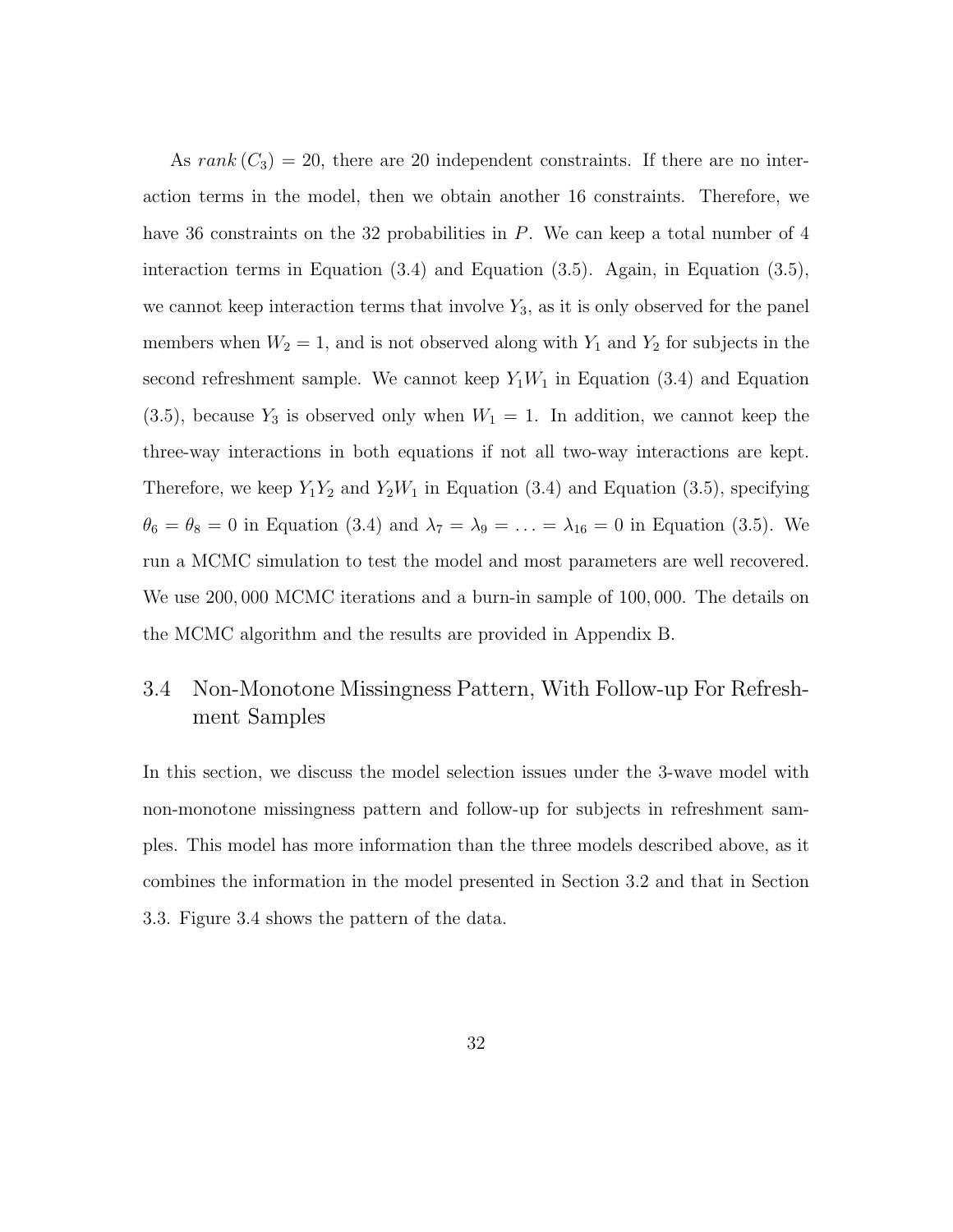| Wave 1           | Wave 2                                  | Wave 3                                   |
|------------------|-----------------------------------------|------------------------------------------|
|                  | Observe $Y_2$ : $W_1 = 1$<br>$(N_{CP})$ | Observe $Y_3$ : $W_2 = 1$<br>$(N_{CP2})$ |
| Observe $X, Y_1$ |                                         | $Y_3$ missing: $W_2 = 0$<br>$(N_{IP2})$  |
| $(N_P)$          | $Y_2$ missing: $W_1 = 0$                | Observe $Y_3$ : $W_2 = 1$<br>$(N_{CP3})$ |
|                  | $(N_{IP})$                              | $Y_3$ missing: $W_2 = 0$<br>$(N_{IP2})$  |
|                  | Observe $X, Y_2$                        | Observe $Y_3$ : $W_2 = 1$<br>$(N_{CR2})$ |
|                  | (refreshment sample)<br>$(N_R)$         | $Y_3$ missing: $W_2 = 0$<br>$(N_{IR2})$  |
|                  |                                         | Observe $X, Y_3$<br>(refreshment sample) |
|                  |                                         | $(N_{R2})$                               |

<span id="page-42-0"></span>Figure 3.4: Graphical representation of the 3-wave model with non-monotone missingness pattern and follow-up for subjects in refreshment samples

Under this model, we combine information observed in the models in Section [3.2](#page-33-0) and Section [3.3.](#page-37-0) To see the number of independent constraints we have on  $P$ , we summarize the observable probabilities in vector  $R_4$  and write it as a function of  $P$ :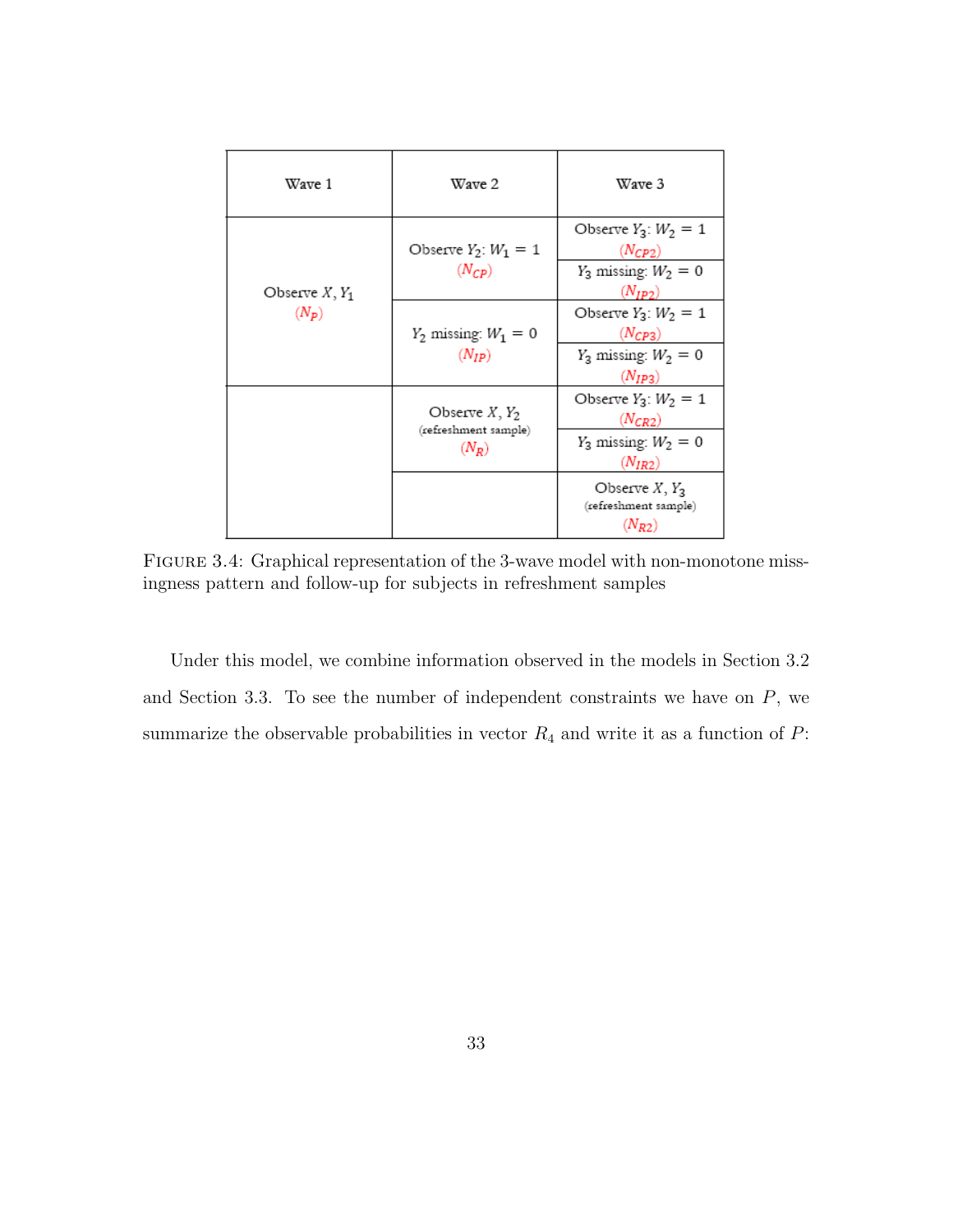$$
P(Y_1 = 1, Y_2 = 1, Y_3 = 1, W_1 = 1, W_2 = 1)
$$
\n
$$
P(Y_1 = 1, Y_2 = 1, Y_3 = 0, W_1 = 1, W_2 = 1)
$$
\n
$$
P(Y_1 = 1, Y_2 = 0, Y_3 = 1, W_1 = 1, W_2 = 1)
$$
\n
$$
P(Y_1 = 0, Y_2 = 1, Y_3 = 0, W_1 = 1, W_2 = 1)
$$
\n
$$
P(Y_1 = 0, Y_2 = 1, Y_3 = 1, W_1 = 1, W_2 = 1)
$$
\n
$$
P(Y_1 = 0, Y_2 = 1, Y_3 = 0, W_1 = 1, W_2 = 1)
$$
\n
$$
P(Y_1 = 0, Y_2 = 0, Y_3 = 1, W_1 = 1, W_2 = 1)
$$
\n
$$
P(Y_1 = 1, W_2 = 1)
$$
\n
$$
P(W_1 = 1, W_2 = 1)
$$
\n
$$
P(W_1 = 1, W_2 = 0)
$$
\n
$$
P(W_1 = 0, W_2 = 1)
$$
\n
$$
P(W_1 = 0, W_2 = 0)
$$
\n
$$
P(Y_1 = 1, Y_2 = 1, W_1 = 1, W_2 = 0)
$$
\n
$$
P(Y_1 = 1, Y_2 = 0, W_1 = 1, W_2 = 0)
$$
\n
$$
P(Y_1 = 0, Y_2 = 1, W_1 = 1, W_2 = 0)
$$
\n
$$
P(Y_1 = 0, Y_2 = 1, W_1 = 1, W_2 = 0)
$$
\n
$$
P(Y_1 = 0, Y_2 = 0, W_1 = 1, W_2 = 0)
$$
\n
$$
P(Y_1 = 1, Y_3 = 0, W_1 = 0, W_2 = 1)
$$
\n
$$
P(Y_1 = 0, Y_3 = 1, W_1 = 0, W_2 = 1)
$$
\n
$$
P(Y_1 = 0, Y_3 = 0, W_1 = 0, W_2 = 1)
$$
\n
$$
P(Y_1 = 0, W_1 = 0, W_2 =
$$

where: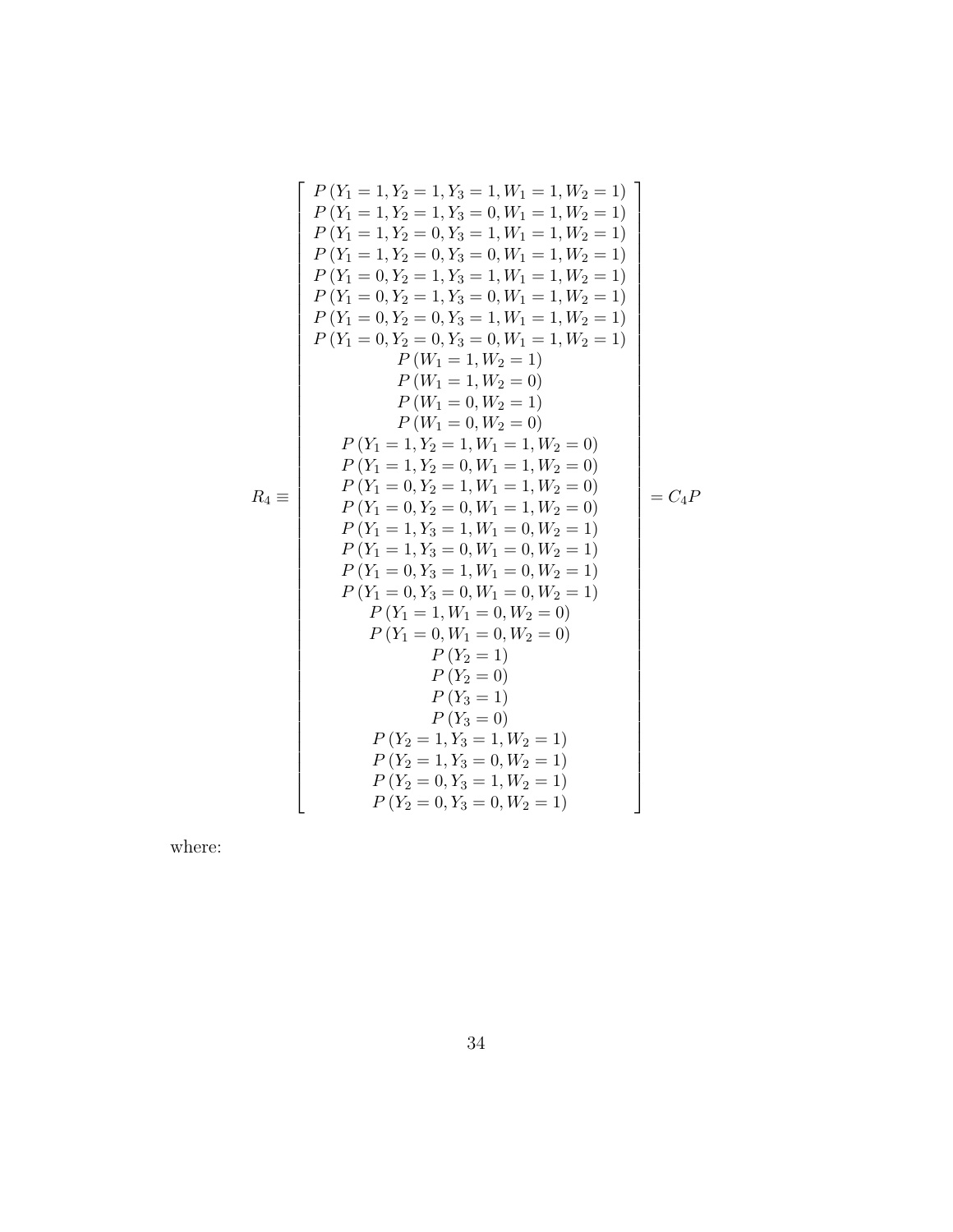$$
\overline{C}
$$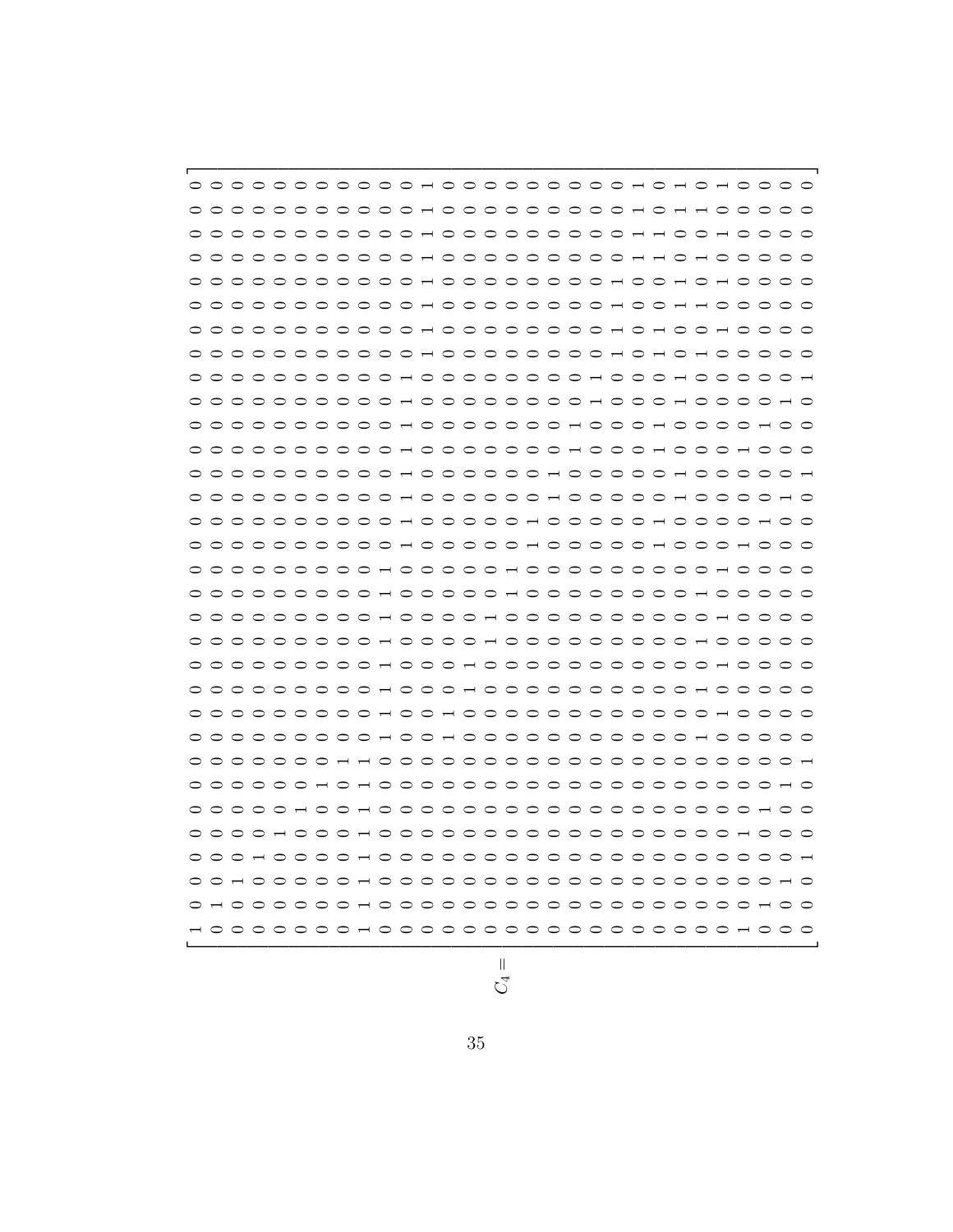As rank  $(C_4) = 22$ , there are 22 independent constraints. If there are no interaction terms in the model, then we obtain another 16 constraints. Therefore, we have 38 constraints on the 32 probabilities in P. We can keep a total number of 6 interaction terms in Equation [\(3.4\)](#page-25-0) and Equation [\(3.5\)](#page-25-0). Again, in Equation [\(3.5\)](#page-25-0), we cannot keep interaction terms that involve  $Y_3$ , as it is only observed when  $W_2 = 1$ for the panel members, and is not observed along with  $Y_1$  and  $Y_2$  for subjects in the second refreshment sample. In addition, we cannot keep the three-way interactions in Equation [\(3.4\)](#page-25-0) and Equation [\(3.5\)](#page-25-0) if not all two-way interactions are kept. Therefore, we keep the 3 two-way interaction terms  $Y_1Y_2$ ,  $Y_1W_1$  and  $Y_2W_1$  in Equation [\(3.4\)](#page-25-0) and Equation [\(3.5\)](#page-25-0). We run a MCMC simulation to test the model and all parameters are well recovered. We use 200, 000 MCMC iterations and a burn-in sample of 100, 000. The details on the MCMC algorithm and the results are provided in Appendix B.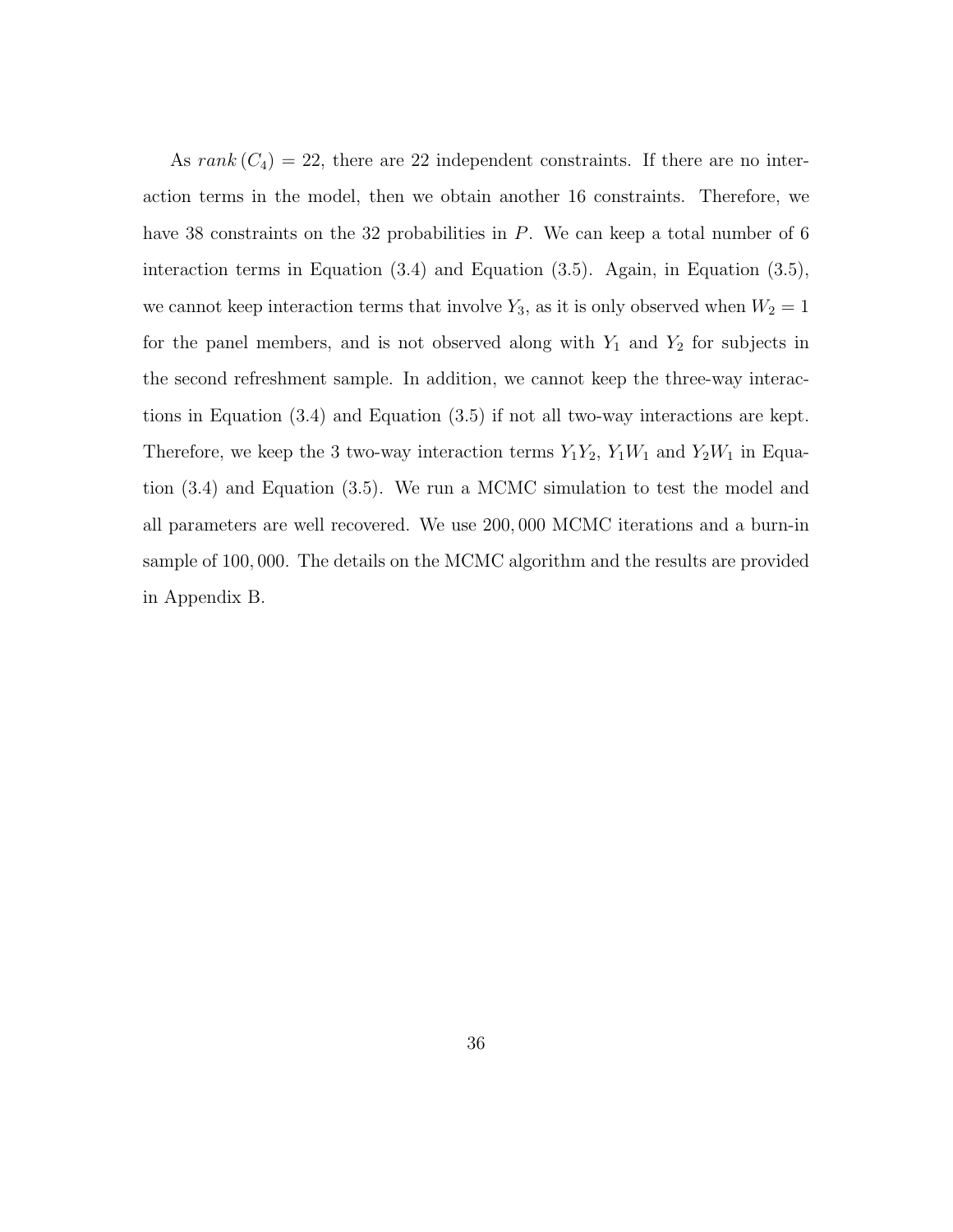## 4

# Application to APYN Poll

In this chapter, we apply the proposed model developed in Section [3.2](#page-33-0) to a panel data set, the 2007-2008 Associated Press - Yahoo! News Poll (APYN). We also implement multiple imputation to create a complete dataset for the original panel only. We compare the results obtained under our proposed model with the estimation results based only on complete observations (i.e., without imputation for missing data) to illustrate the advantage of using refreshment samples.

### 4.1 Data Description

The APYN is a one year, 11-wave survey with 3 refreshment samples aimed to measure attitudes about the 2008 U.S. Presidential election and politics. The baseline data collection occurred prior to the start of the political primaries (November 2007), and the final data collection took place after the November 2008 general election. Wave 1 fielded 3,548 participants and obtained 2,735 respondents, for a 77.1% survey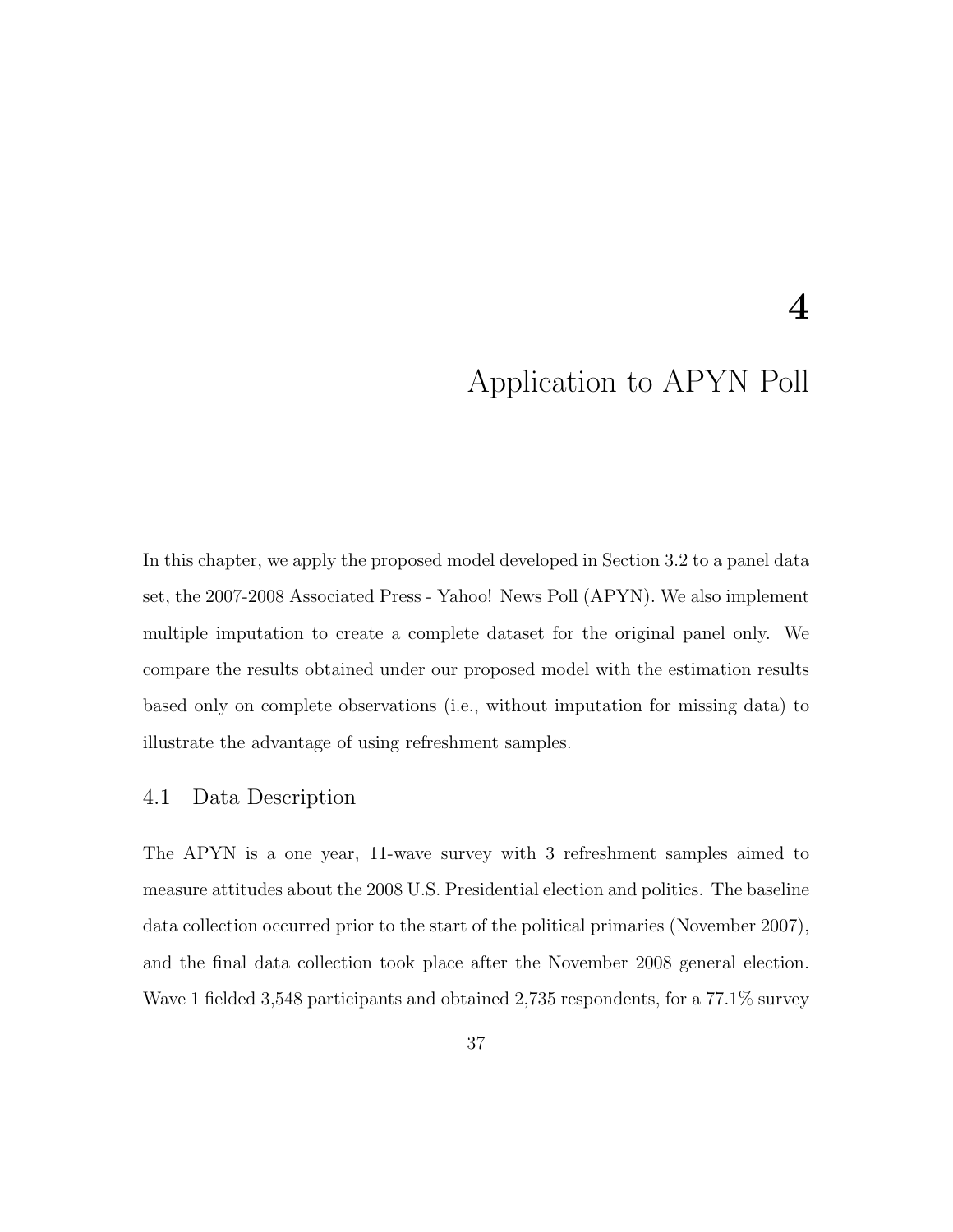completion rate. All baseline respondents who were still available for survey sampling were fielded in follow-up waves, even if they had failed to respond to a previous wave [\(Kruse et al.](#page-77-0) [\(2009\)](#page-77-0)). Participation rates for follow-up surveys varied from 69% to 87%, with rates decreasing towards the end of the panel. Refreshment samples were collected during wave 3 (697 completed), wave 6 (567 completed), and wave 9 (464 completed). Subjects in refreshment samples were not followed up in subsequent waves. Therefore, the model pattern is non-monotone missingness without follow-up to subjects in refreshment samples, which is in line with the model developed in Section [3.2.](#page-33-0)

We use only data collected in wave 1, wave 3 and wave 9 in our analysis. Wave 3 and wave 9 include respondents in both the original panel and the corresponding refreshment samples. The total numbers of panel members in wave 1, wave 3 and wave 9 are 2,735, 2,279 and 1,674 respectively. Our main interest is to investigate factors that affect political interest, and compare the results obtained under the proposed data imputation method with the results obtained using only complete observations (i.e., subjects that complete all three waves). We will use CND1 as the measure of political interest. It measures how much thought a subject has given to candidates. <sup>[1](#page-47-0)</sup> Table [4.1](#page-48-0) summarizes the distribution of the answers in the three waves.

<span id="page-47-0"></span><sup>&</sup>lt;sup>1</sup> The question is framed as "How much thought, if any, have you given to candidates who may be running for president in 2008?"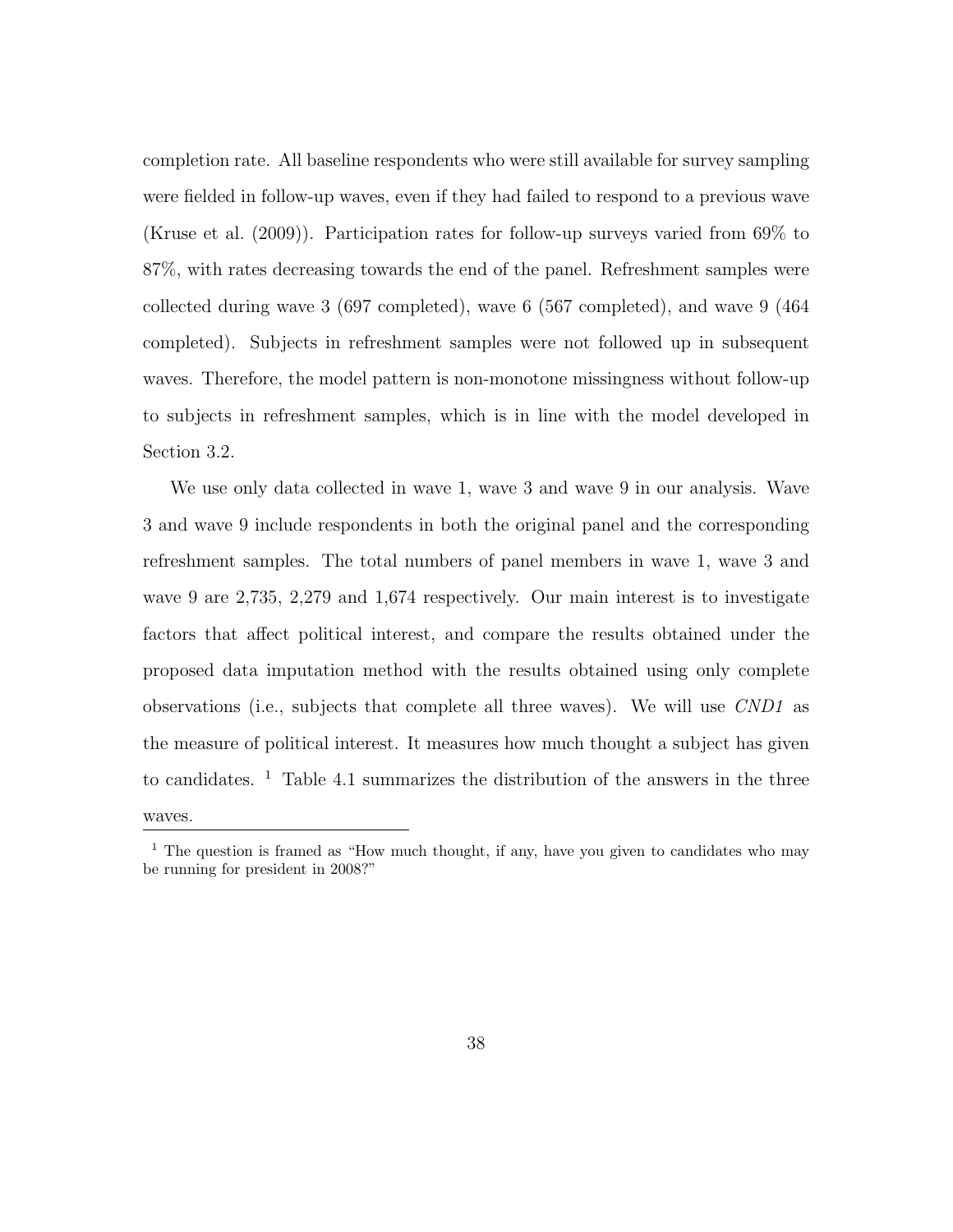| Wave                   |     | P1 P3 P9 R3 R9           |     |     |
|------------------------|-----|--------------------------|-----|-----|
| $\%$ Choose "A lot"    |     | 29.8 40.3 65.0 42.0 72.2 |     |     |
| $\%$ Choose "Some"     |     | 48.6 44.3 25.9 43.3 20.3 |     |     |
| % Choose "Not much"    |     | 15.3 10.8 5.8 10.2 5.0   |     |     |
| % Choose "None at all" | 6.1 | 4.4 2.9 3.6              |     | 1.9 |
| % Not answered         |     | 0.2 0.2 0.5              | 0.9 | 07  |

<span id="page-48-0"></span>Table 4.1: Political interest in Wave 1, 3 and 9

"P" denotes the panel, and "R" denotes the refreshment sample in the corresponding wave.

### <span id="page-48-2"></span>4.2 Estimation Using Refreshment Samples

In this section, we address the question of interest using the model developed in Section [3.2.](#page-33-0) The notations are the same as in that section.

We first derive the variable of interest,  $Y_{ti}$ , from subject i's response to survey question CND1.  $Y_{ti} = 1$  if subject *i* chooses "A lot" at time  $t$ , <sup>[2](#page-48-1)</sup> and  $Y_{ti} = 0$  otherwise.  $X_i$  include potential predictors for  $Y_{ti}$ . For this illustration, we use demographic variables because other variables tend to have many missing values themselves. Table [4.2](#page-49-0) summarizes the independent variables.

<span id="page-48-1"></span><sup>&</sup>lt;sup>2</sup> To keep notation simple and consistent, we denote  $t = 1$  for wave 1,  $t = 2$  for wave 3, and  $t = 3$ for wave 9.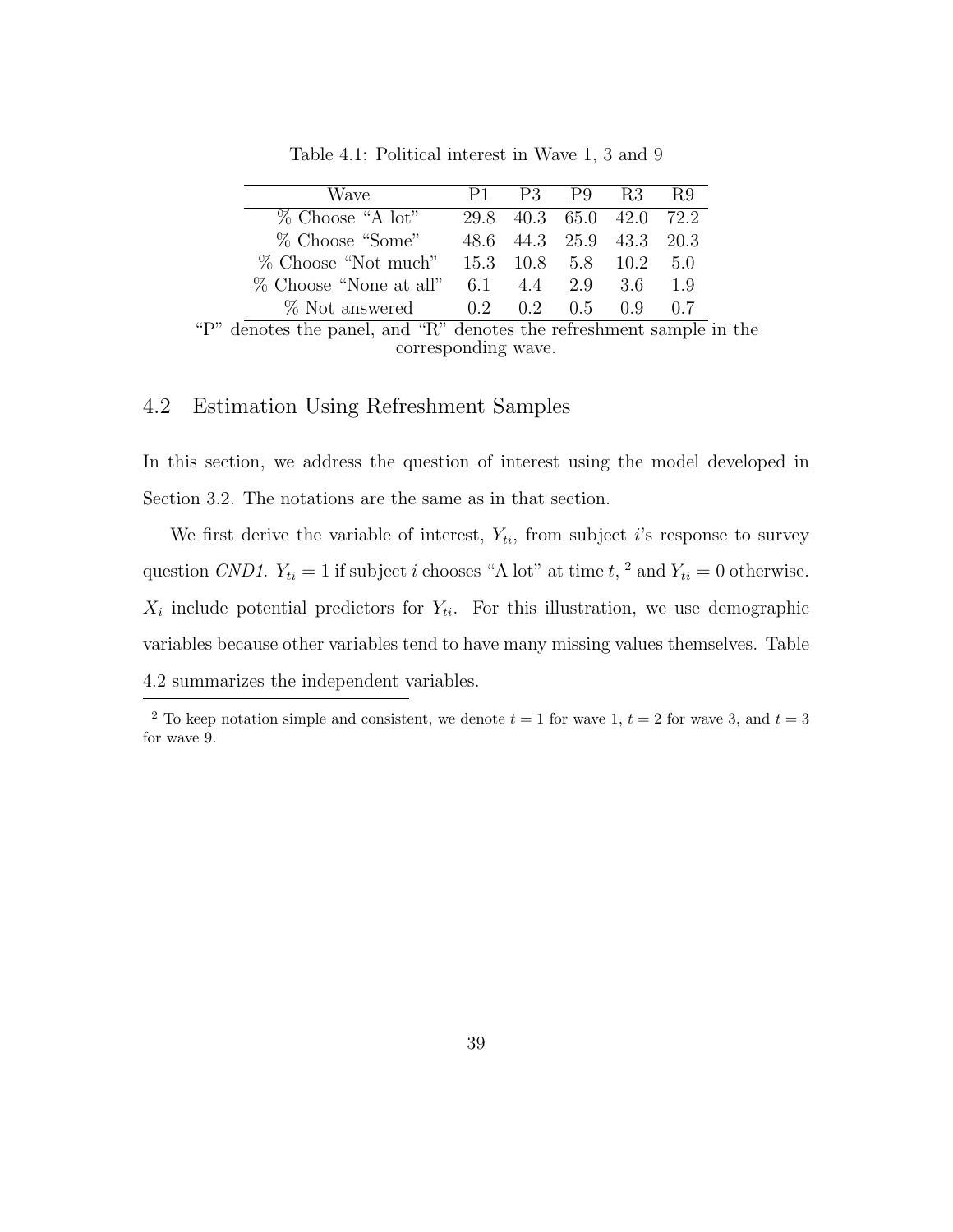| Variable       | Definition                |
|----------------|---------------------------|
| AGE1           | $=1:30-44;$               |
|                | $=0$ : otherwese;         |
| AGE2           | $=1:45-59;$               |
|                | $=0$ : otherwese;         |
| AGE3           | $=1:$ above 60;           |
|                | $=0$ : otherwese;         |
| <b>GENDER</b>  | $=1:$ male;               |
|                | $=0$ : female             |
| <b>COLLEGE</b> | $=1:$ has college degree; |
|                | $=0$ : otherwise          |
| <b>BLACK</b>   | $=1:$ African American;   |
|                | $=0$ : otherwise          |

<span id="page-49-0"></span>Table 4.2: Independent variables used in the model

For this illustration, we keep the data pattern consistent with the missingness pattern described in Section [3.2.](#page-33-0) We first remove all subjects with missingness in  $X_i$ 's. We then remove subjects in the panel with  $Y_{1i}$  missing, subjects in the first refreshment sample with  $Y_{2i}$  missing, and subjects in the second refreshment sample with  $Y_{3i}$  missing. Table [4.3](#page-49-1) displays the number of observations in the original panel and the two refreshment samples before and after this manipulation. After this manipulation, the numbers of observations for different groups corresponding to Figure [3.2](#page-34-0) are:  $N_P = 2730$ ,  $N_{CP} = 2316$ ,  $N_{IP} = 414$ ,  $N_{CP2} = 1632$ ,  $N_{IP2} = 684$ ,  $N_{CP3} = 83, N_{IP3} = 331, N_R = 691, N_{R2} = 461.$ 

Table 4.3: Number of observations before and after the manipulation

<span id="page-49-1"></span>

|                            |      | Original After the manipulation |
|----------------------------|------|---------------------------------|
| Wave 1, panel              | 2735 | 2730                            |
| Wave 3, refreshment sample | 697  | 691                             |
| Wave 9, refreshment sample | 464  | 461                             |

Our model is specified in Equation  $(4.1)$  -  $(4.5)$ :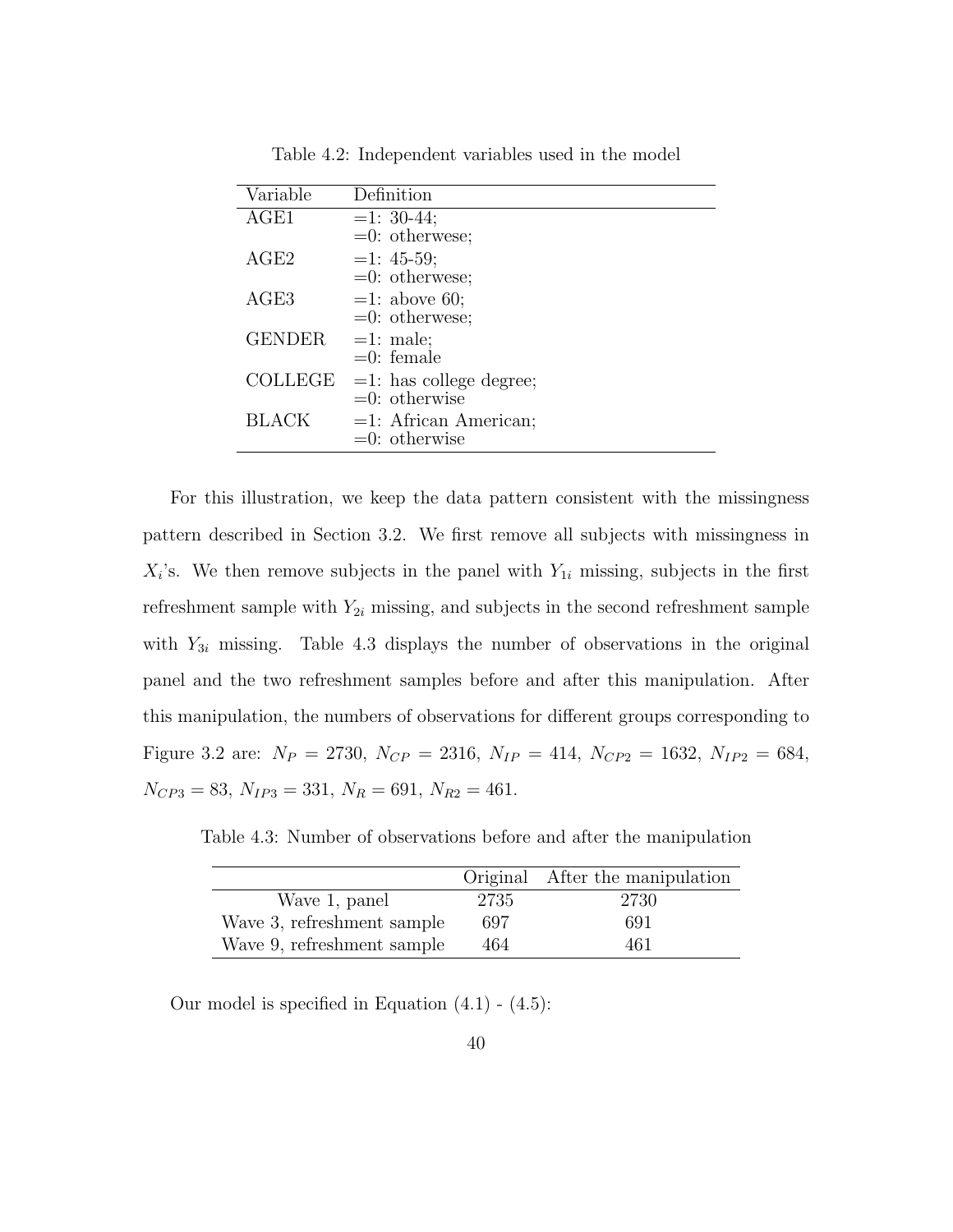$$
Y_{1i} \mid \mathbf{X_i}, \beta \sim Bern\left(\frac{exp(\beta \mathbf{X_i})}{1+exp(\beta \mathbf{X_i})}\right) \tag{4.1}
$$

$$
Y_{2i} \mid \mathbf{X_i}, Y_{1i}, \gamma \sim Bern\left(\frac{exp(\gamma_1 \mathbf{X_i} + \gamma_2 Y_{1i})}{1 + exp(\gamma_1 \mathbf{X_i} + \gamma_2 Y_{1i})}\right)
$$
(4.2)

<span id="page-50-0"></span>
$$
W_i \mid \mathbf{X_i}, Y_{1i}, Y_{2i}, \alpha \sim Bern\left(\frac{exp(\alpha_1 \mathbf{X_i} + \alpha_2 Y_{1i} + \alpha_3 Y_{2i})}{1 + exp(\alpha_1 \mathbf{X_i} + \alpha_2 Y_{1i} + \alpha_3 Y_{2i})}\right)
$$
(4.3)

where  $\boldsymbol{\alpha} = (\boldsymbol{\alpha}_1, \alpha_2, \alpha_3)'$ 

where  $\gamma = (\gamma_1, \gamma_2)'$ 

$$
Y_{3i} \mid \mathbf{X_i}, Y_{1i}, Y_{2i}, W_i, \boldsymbol{\theta}, \sim Bern\left(\frac{exp(\boldsymbol{\theta}_1 \mathbf{X_i} + \boldsymbol{\theta}_2 Y_{1i} + \boldsymbol{\theta}_3 Y_{2i} + \boldsymbol{\theta}_4 W_i + \boldsymbol{\theta}_5 Y_1 Y_2 + \boldsymbol{\theta}_6 Y_1 W_1)}{1 + exp(\boldsymbol{\theta}_1 \mathbf{X_i} + \boldsymbol{\theta}_2 Y_{1i} + \boldsymbol{\theta}_3 Y_2 i + \boldsymbol{\theta}_4 W_i + \boldsymbol{\theta}_5 Y_1 Y_2 + \boldsymbol{\theta}_6 Y_1 W_1)}\right), \qquad (4.4)
$$
\n
$$
where \ \boldsymbol{\theta} = (\boldsymbol{\theta}_1, \boldsymbol{\theta}_2, \boldsymbol{\theta}_3, \boldsymbol{\theta}_4, \boldsymbol{\theta}_5, \boldsymbol{\theta}_6)'
$$

$$
W_{2i} | \mathbf{X_i}, Y_{1i}, Y_{2i}, Y_{3i}, W_i, \boldsymbol{\lambda} \sim Bern \left( \frac{exp(\boldsymbol{\lambda_1 X_i} + \lambda_2 Y_{1i} + \lambda_3 Y_{2i} + \lambda_4 Y_{3i} + \lambda_5 W_i + \lambda_6 Y_1 Y_2 + \lambda_7 Y_1 W_1)}{1 + exp(\boldsymbol{\lambda_1 X_i} + \lambda_2 Y_{1i} + \lambda_3 Y_{2i} + \lambda_4 Y_{3i} + \lambda_5 W_i + \lambda_6 Y_1 Y_2 + \lambda_7 Y_1 W_1)} \right) (4.5)
$$
  
\nwhere  $\boldsymbol{\lambda} = (\boldsymbol{\lambda}_1, \lambda_2, \lambda_3, \lambda_4, \lambda_5, \lambda_6, \lambda_7)'$ 

We implement the model developed in Section [3.2](#page-33-0) and report the estimation results in Table [4.4-](#page-50-1)Table [4.8.](#page-52-0) We use 200, 000 MCMC iterations and a burn-in sample of 100,000. The mean acceptance rates in the Metropolis-Hastings algorithms for  $\beta$ , γ, α, θ and λ are respectively 22.5%, 22.8%, 28.3%, 21.3% and 35.4%. Predictors that are significant are marked with "\*".

<span id="page-50-1"></span>Table 4.4: Estimates for determinants of  $Y_1$ 

| Variable        | Mean     | s.d. |         | $2.5\%$ quantile 97.5\% quantile |
|-----------------|----------|------|---------|----------------------------------|
| <b>CONSTANT</b> | $-1.60*$ | 0.17 | $-1.93$ | $-1.28$                          |
| AGE1            | 0.25     | 0.19 | $-0.11$ | 0.62                             |
| AGE2            | $0.75*$  | 0.18 | 0.41    | 1.10                             |
| AGE3            | $1.26*$  | 0.18 | 0.91    | 1.61                             |
| <b>COLLEGE</b>  | 0.11     | 0.10 | $-0.09$ | 0.30                             |
| <b>GENDER</b>   | $-0.05$  | 0.10 | $-0.23$ | 0.13                             |
| <b>BLACK</b>    | $0.75*$  | 0.13 | 0.49    | 1.00                             |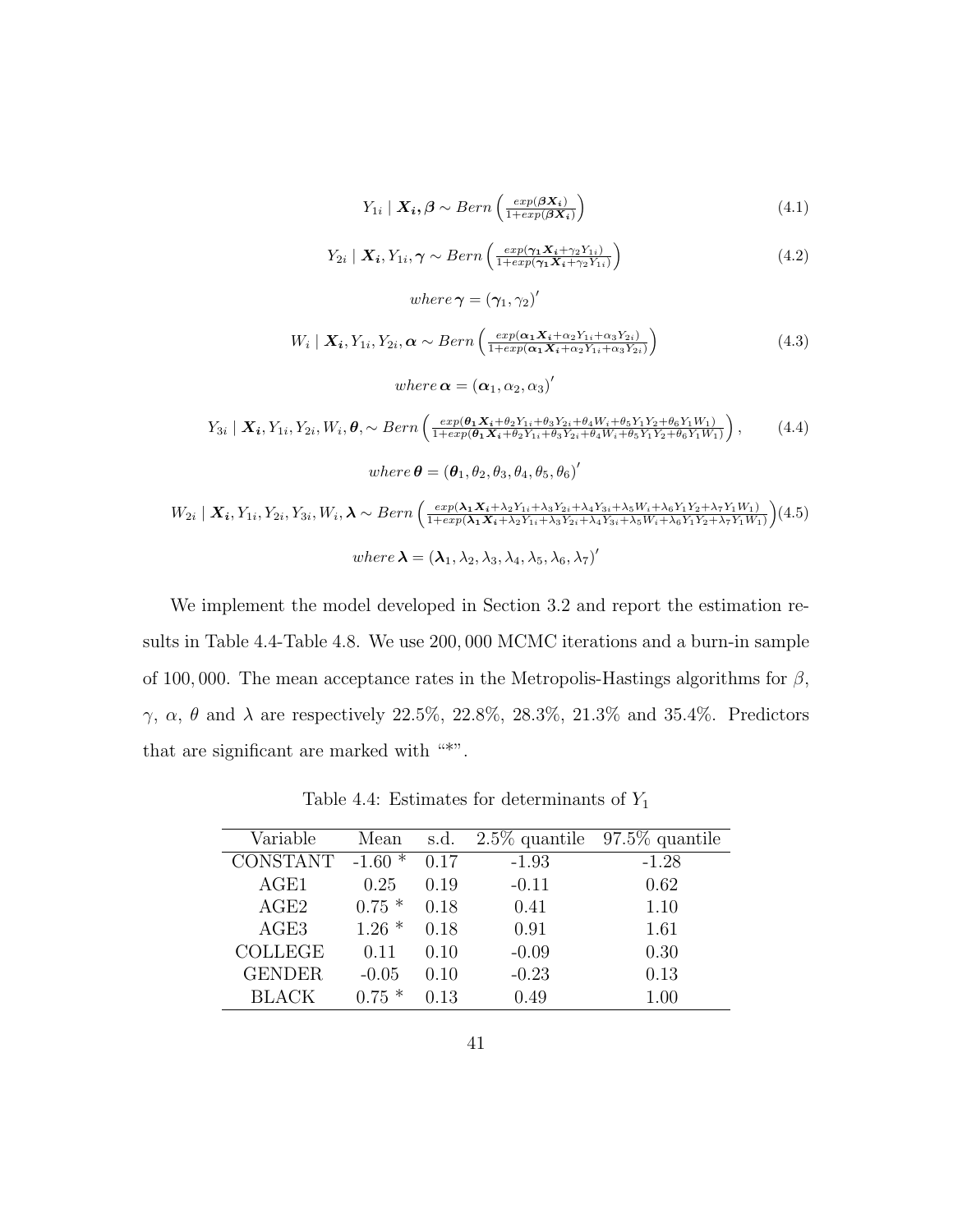| Variable        | Mean      | s.d. |         | $2.5\%$ quantile $97.5\%$ quantile |
|-----------------|-----------|------|---------|------------------------------------|
| <b>CONSTANT</b> | $-1.72$ * | 0.24 | $-2.16$ | $-1.25$                            |
| AGE1            | 0.27      | 0.20 | $-0.12$ | 0.66                               |
| AGE2            | $0.61 *$  | 0.19 | 0.23    | 0.99                               |
| AGE3            | $0.94*$   | 0.20 | 0.55    | 1.33                               |
| <b>COLLEGE</b>  | $0.51 *$  | 0.12 | 0.29    | 0.74                               |
| <b>GENDER</b>   | $-0.02$   | 0.11 | $-0.23$ | 0.18                               |
| <b>BLACK</b>    | 0.01      | 0.19 | $-0.36$ | 0.37                               |
| $Y_1$           | $2.47*$   | 0.13 | 2.21    | 2.72                               |
|                 |           |      |         |                                    |

Table 4.5: Estimates for determinants of  $\mathcal{Y}_2$ 

Table 4.6: Estimates for determinants of  $W_{\rm 1}$ 

| Variable        | Mean      | s.d. |         | $2.5\%$ quantile 97.5\% quantile |
|-----------------|-----------|------|---------|----------------------------------|
| <b>CONSTANT</b> | $1.72*$   | 0.30 | 1.20    | 2.34                             |
| AGE1            | $-0.08$   | 0.22 | $-0.52$ | 0.35                             |
| AGE2            | 0.26      | 0.24 | $-0.20$ | 0.73                             |
| AGE3            | 0.41      | 0.26 | $-0.10$ | 0.92                             |
| <b>COLLEGE</b>  | $0.38*$   | 0.17 | 0.07    | 0.73                             |
| <b>GENDER</b>   | 0.13      | 0.14 | $-0.14$ | 0.40                             |
| <b>BLACK</b>    | $-0.53$ * | 0.21 | $-0.92$ | $-0.12$                          |
| $Y_1$           | 0.64      | 0.35 | $-0.06$ | 1.25                             |
| $Y_2$           | $-0.85$   | 0.70 | $-2.14$ | 0.43                             |
|                 |           |      |         |                                  |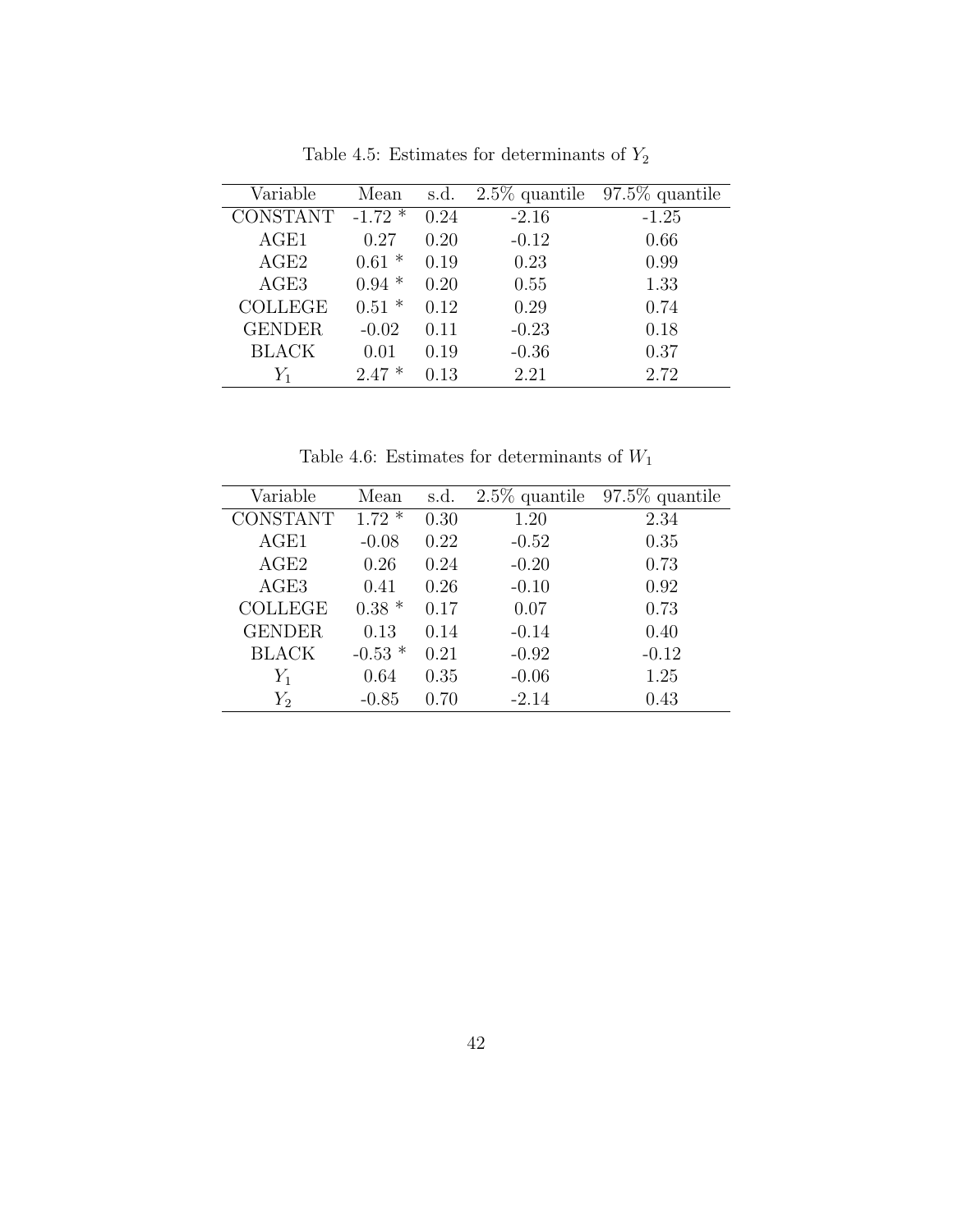| Variable        | Mean    | s.d. | $2.5\%$ quantile | $97.5\%$ quantile |
|-----------------|---------|------|------------------|-------------------|
| <b>CONSTANT</b> | $-0.44$ | 0.65 | $-1.75$          | 0.77              |
| AGE1            | 0.04    | 0.22 | $-0.39$          | 0.46              |
| AGE2            | 0.17    | 0.22 | $-0.26$          | 0.59              |
| AGE3            | $0.90*$ | 0.23 | 0.44             | 1.36              |
| <b>COLLEGE</b>  | $0.59*$ | 0.15 | 0.30             | 0.90              |
| <b>GENDER</b>   | $-0.02$ | 0.14 | $-0.30$          | 0.24              |
| <b>BLACK</b>    | 0.10    | 0.27 | $-0.42$          | 0.64              |
| $Y_1$           | $3.88*$ | 1.64 | 0.44             | 6.18              |
| $Y_2$           | $2.08*$ | 0.23 | 1.63             | 2.55              |
| $W_1$           | $-0.01$ | 0.58 | $-1.05$          | 1.18              |
| $Y_1Y_2$        | $-0.43$ | 0.45 | $-1.31$          | 0.44              |
| $Y_1W_1$        | $-2.43$ | 1.57 | $-4.56$          | 0.86              |

Table 4.7: Estimates for determinants of  $\mathcal{Y}_3$ 

<span id="page-52-0"></span>Table 4.8: Estimates for determinants of  $\mathcal{W}_2$ 

| Variable        | Mean                 | s.d. | $2.5\%$ quantile | $97.5\%$ quantile |
|-----------------|----------------------|------|------------------|-------------------|
| <b>CONSTANT</b> | $-1.62$ <sup>*</sup> | 0.29 | $-2.18$          | $-1.02$           |
| AGE1            | 0.28                 | 0.18 | $-0.07$          | 0.63              |
| AGE2            | 0.27                 | 0.18 | $-0.08$          | 0.62              |
| AGE3            | $0.39*$              | 0.19 | 0.03             | 0.76              |
| <b>COLLEGE</b>  | $0.56*$              | 0.13 | 0.31             | 0.81              |
| <b>GENDER</b>   | 0.08                 | 0.11 | $-0.13$          | 0.29              |
| <b>BLACK</b>    | $-0.11$              | 0.19 | $-0.49$          | 0.26              |
| $Y_1$           | $0.86*$              | 0.37 | 0.18             | 1.63              |
| $Y_2$           | 0.23                 | 0.20 | $-0.19$          | 0.60              |
| $Y_3$           | $-1.01$ *            | 0.53 | $-2.19$          | $-0.08$           |
| $W_1$           | $2.50*$              | 0.17 | 2.17             | 2.85              |
| $Y_1Y_2$        | $-0.04$              | 0.28 | $-0.59$          | 0.48              |
| $Y_1W_1$        | $-0.62*$             | 0.30 | $-1.20$          | $-0.07$           |

There are two general conclusions that can be drawn from the estimation results: First, MAR does not hold for wave 9 responses, as the estimated coefficient of  $Y_3$  in  $W_2$  equation is significantly negative. This indicates that people with higher political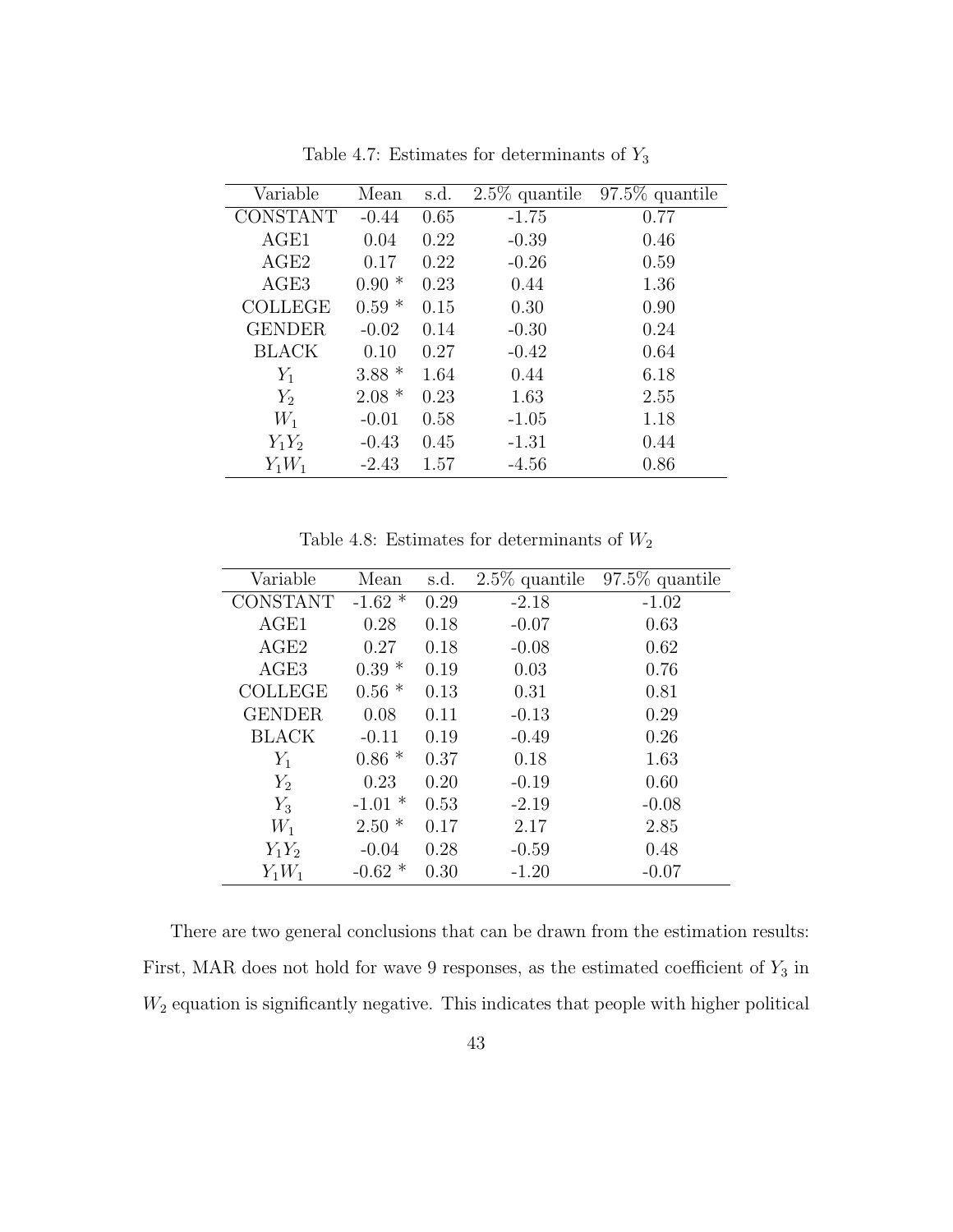interest are more likely to drop out in wave 9 of the survey. Second, past political interest is a good predictor for future political interest, as  $Y_1$  is significantly positive in both  $Y_2$  equation and  $Y_3$  equation, and  $Y_2$  is significantly positive in  $Y_3$  equation.

### 4.3 Multiple Imputation Approach

We next investigate multiple imputation based approaches to releasing a complete original panel. Before doing so, we perform a brief simulation study to compare the one-step and two-step variance estimators for the 3-wave case.

#### <span id="page-53-0"></span>4.3.1 Simulation Study Based on One-Step and Two-Step Multiple Imputation

We generate 100 datasets and run multiple imputation for each dataset. In each simulation, we first implement the estimation routine developed in Section [3.2](#page-33-0) to obtain a set of parameter estimates, then implement the multiple imputation routine described in Equation  $(2.8)$  -  $(2.10)$ . In our simulation, we take  $m = 100$ . Table [4.9](#page-54-0) reports the results. In Table [4.9,](#page-54-0) column 3 reports the coverage rates of individual parameters with a Bayesian credible interval under multiple imputation. For purpose of comparison, we also fit the model using the two alternative methods discussed above for each of the 100 datasets. We first fit the model with MLE using complete observations, i.e., observations with  $W_1 = W_2 = 1$ . Column 4 reports the coverage rate of individual parameter estimates under this method. We can see this method performs significantly worse than our proposed model in recovering true parameter values. We then fit the model using MLE with original data before missingness was introduced for all units in the original panel. Column 5 reports the coverage rate of individual parameter estimates under this method. Comparing Column 3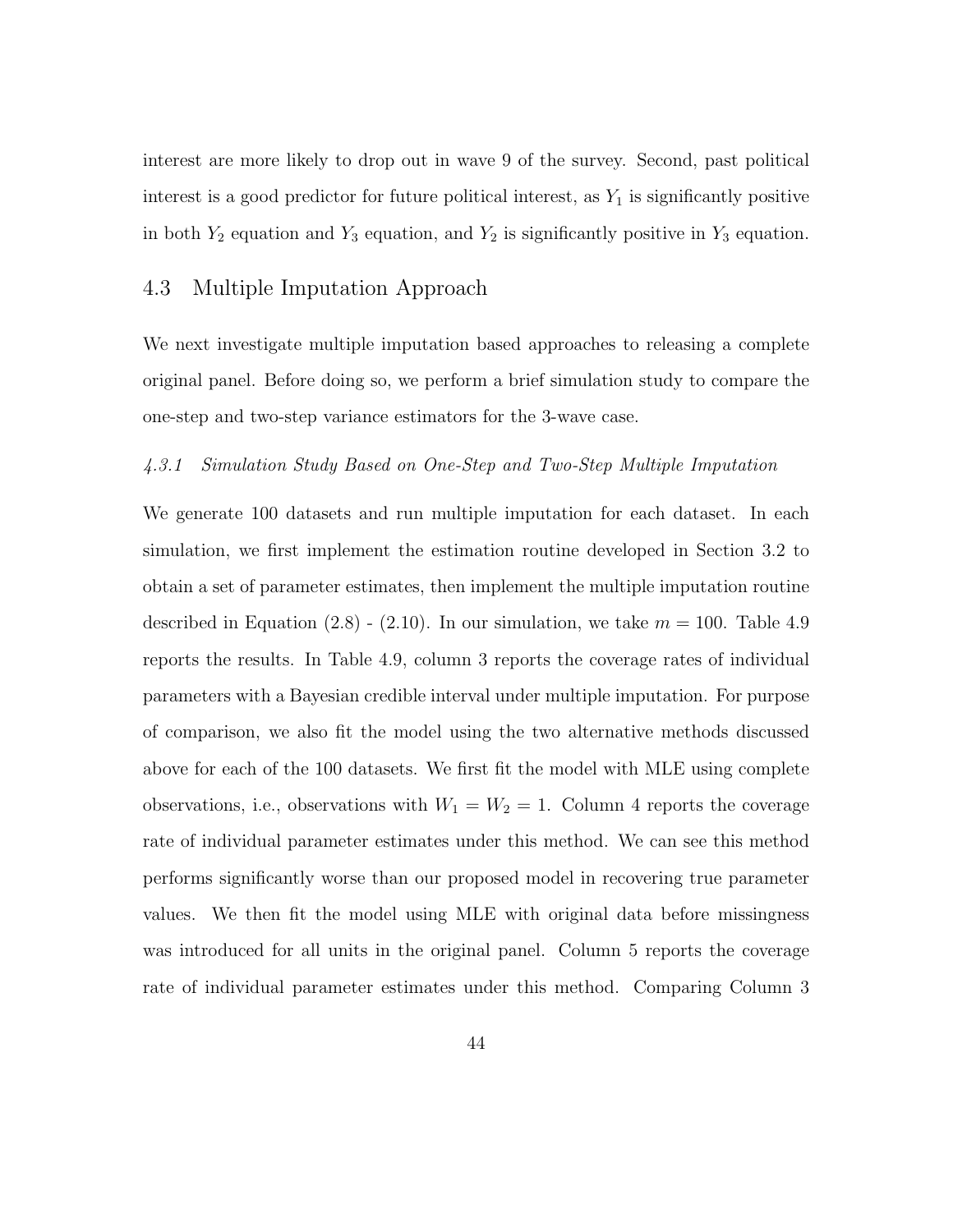and Column 5, we can see that our proposed model performs nearly as well as the best model where all information is observed. This confirms the effectiveness of our proposed model in recovering missing data.

|            | True<br>value | Cov.<br>rate_of<br>МI | Cov. rate<br>of MLE<br>with<br>complete | Cov. rate<br>of MLE<br>assuming<br>no missing | Mean of<br>ΜΙ<br>point<br>esti- | Variance<br>of MI<br>point<br>esti- | Mean of<br>MI vari-<br>ances |
|------------|---------------|-----------------------|-----------------------------------------|-----------------------------------------------|---------------------------------|-------------------------------------|------------------------------|
|            |               |                       | observa-<br>tions                       |                                               | mates                           | mates                               |                              |
| $\beta_0$  | .10           | .98                   | .00                                     | .98                                           | .10                             | .0008                               | .0008                        |
| $\beta_1$  | .50           | .99                   | .94                                     | .99                                           | .51                             | .0017                               | .0017                        |
| $\gamma_0$ | .10           | 1.00                  | .00                                     | .92                                           | .11                             | .0032                               | .0071                        |
| $\gamma_1$ | .20           | .94                   | .86                                     | .91                                           | .20                             | .0027                               | .0030                        |
| $\gamma_2$ | .70           | 1.00                  | .78                                     | .99                                           | .70                             | .0026                               | .0036                        |
| $\theta_0$ | $-.15$        | .99                   | .00                                     | .99                                           | $-.10$                          | .0121                               | .0315                        |
| $\theta_1$ | .30           | 1.00                  | .95                                     | .98                                           | .29                             | .0015                               | .0032                        |
| $\theta_2$ | $-.55$        | .99                   | .36                                     | .94                                           | $-.55$                          | .0168                               | .0179                        |
| $\theta_3$ | .87           | .98                   | .39                                     | .97                                           | .85                             | .0100                               | .0228                        |
| $\theta_4$ | .37           | .93                   | .67                                     | .98                                           | .36                             | .0252                               | .0278                        |

<span id="page-54-0"></span>Table 4.9: One-step multiple imputation results based on 100 simulations

We then implement the two-step multiple imputation discussed in Equation [\(2.11\)](#page-21-0)  $-$  [\(2.15\)](#page-21-1) for the same 100 datasets. In our simulation, we take  $m = 100$  and  $n = 10$ . Table [4.10](#page-55-0) reports the results. Again, we see our proposed method significantly outperforms MLE implemented to complete observations. However, with this limited simulation, we do not find sufficient evidence that supports the superiority of the twostep multiple imputation routine over the standard (one-step) multiple imputation routine. So we will apply both multiple imputation methods in the APYN analysis, and compare the results with results obtained using only complete observations.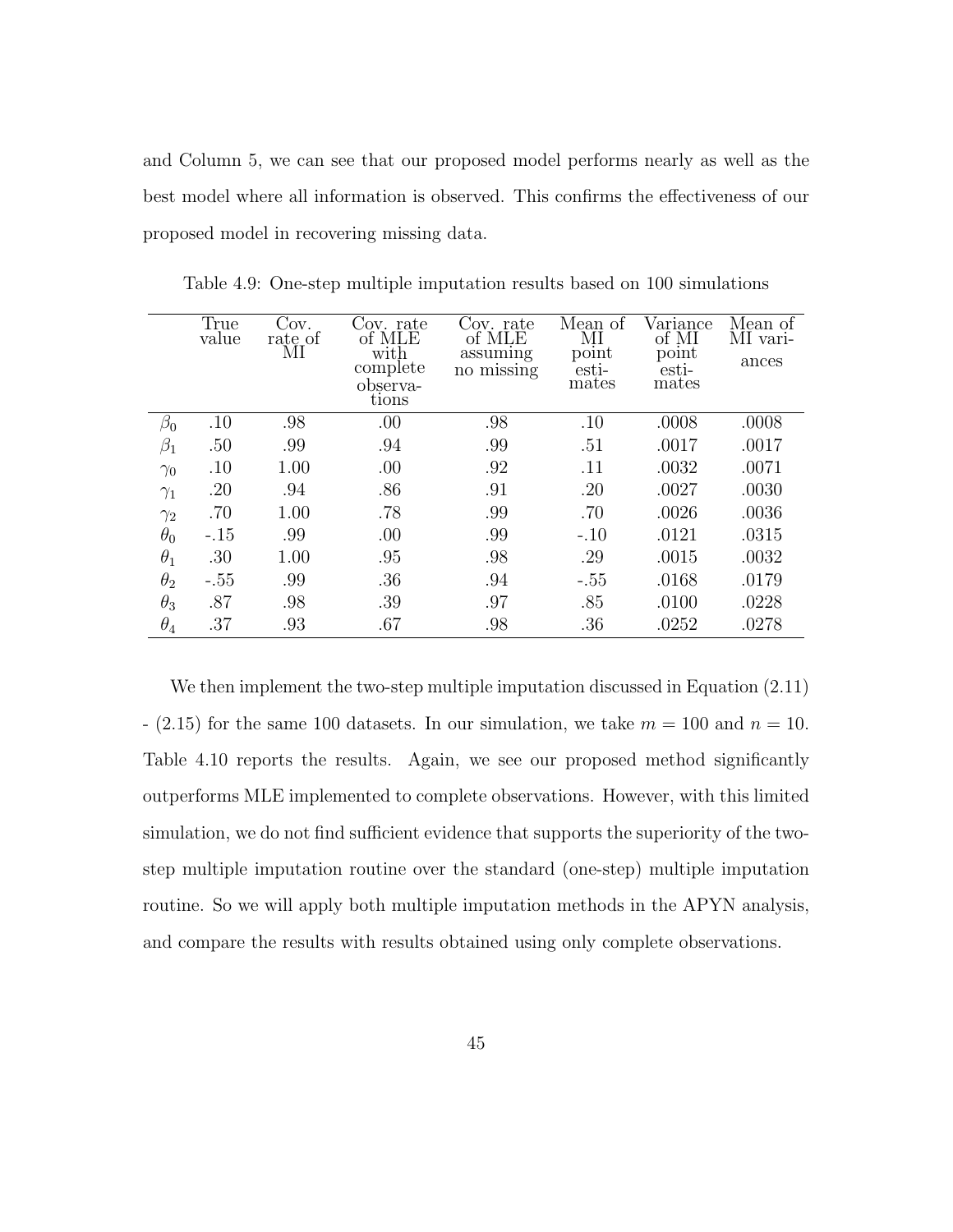|            | True<br>value | Cov.<br>rate of | Cov. rate<br>of MLE | Cov. rate<br>of MLE    | Mean of<br>ΜΙ  | Variance<br>of MI | Mean of<br>MI vari- |
|------------|---------------|-----------------|---------------------|------------------------|----------------|-------------------|---------------------|
|            |               | МI              | with<br>complete    | assuming<br>no missing | point<br>esti- | point<br>esti-    | ances               |
|            |               |                 | observa-<br>tions   |                        | mates          | mates             |                     |
| $\beta_0$  | .10           | .98             | .00                 | .98                    | .10            | .0008             | .0008               |
| $\beta_1$  | .50           | .99             | .94                 | .99                    | .51            | .0017             | .0017               |
| $\gamma_0$ | .10           | 1.00            | .00                 | .92                    | .11            | .0031             | .0063               |
| $\gamma_1$ | .20           | .87             | .86                 | .91                    | .20            | .0029             | .0019               |
| $\gamma_2$ | .70           | .94             | .78                 | .99                    | .70            | .0027             | .0026               |
| $\theta_0$ | $-.15$        | .98             | .00                 | .99                    | $-.10$         | .0118             | .0290               |
| $\theta_1$ | .30           | 1.00            | .95                 | .98                    | .29            | .0015             | .0022               |
| $\theta_2$ | $-.55$        | .92             | .36                 | .94                    | $-.56$         | .0164             | .0128               |
| $\theta_3$ | .87           | .97             | .39                 | .97                    | .85            | .0100             | .0184               |
| $\theta_4$ | .37           | .88             | .67                 | .98                    | .36            | .0254             | .0196               |

<span id="page-55-0"></span>Table 4.10: Two-step multiple imputation results based on 100 simulations

#### 4.3.2 Estimation Using Refreshment Samples And Multiple Imputation

We first apply the one-step multiple imputation routine described in Section [4.3.1](#page-53-0) using  $m = 100$  in our application to APYN data. We use 200,000 MCMC iterations and a burn-in sample of 100,000. The estimation results for  $Y_1$ ,  $Y_2$  and  $Y_3$  are reported in Table [4.11-](#page-55-1)Table [4.13.](#page-56-0)

| Variable         | Mean    | s.d. | 95\% CI          | P value |
|------------------|---------|------|------------------|---------|
| <b>CONSTANT</b>  | $-1.56$ | 0.14 | $(-1.82, -1.29)$ | 0.00    |
| AGE1             | 0.19    | 0.16 | $(-0.11, 0.50)$  | 0.22    |
| AGE2             | 0.74    | 0.15 | (0.45, 1.03)     | 0.00    |
| AGE <sub>3</sub> | 1.18    | 0.15 | (0.88, 1.47)     | 0.00    |
| <b>COLLEGE</b>   | 0.12    | 0.10 | $(-0.07, 0.30)$  | 0.21    |
| <b>GENDER</b>    | $-0.05$ | 0.09 | $(-0.22, 0.12)$  | 0.53    |
| <b>BLACK</b>     | 0.72    | 0.15 | (0.43, 1.00)     | 0.00    |

<span id="page-55-1"></span>Table 4.11: Estimates for determinants of  $Y_1$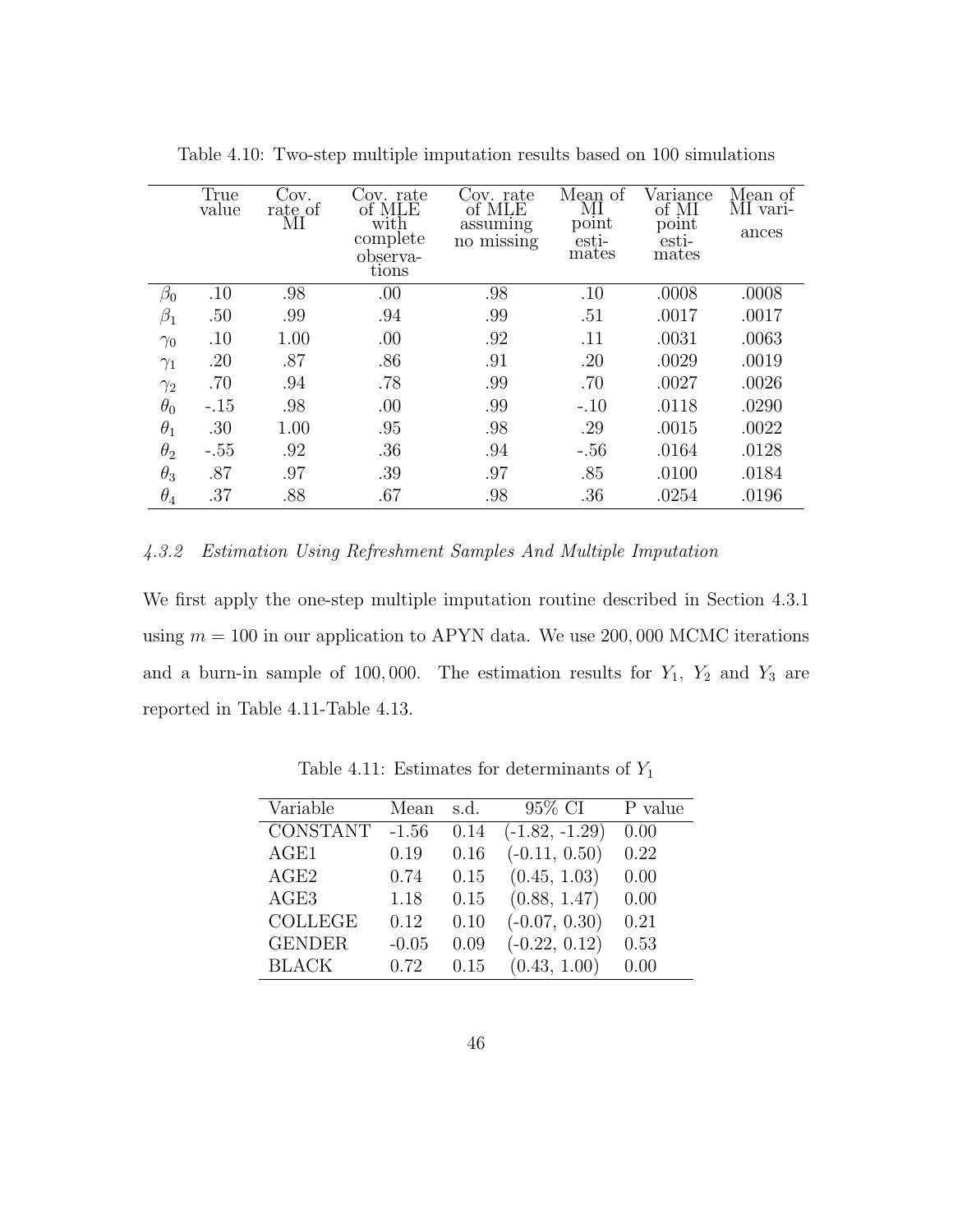<span id="page-56-1"></span>

| Variable        | Mean    | s.d. | 95% CI           | P value |
|-----------------|---------|------|------------------|---------|
| <b>CONSTANT</b> | $-1.66$ | 0.22 | $(-2.11, -1.21)$ | 0.00    |
| AGE1            | 0.18    | 0.17 | $(-0.16, 0.52)$  | 0.31    |
| AGE2            | 0.62    | 0.16 | (0.31, 0.92)     | 0.00    |
| AGE3            | 0.80    | 0.16 | (0.49, 1.11)     | 0.00    |
| <b>COLLEGE</b>  | 0.50    | 0.11 | (0.28, 0.72)     | 0.00    |
| <b>GENDER</b>   | $-0.02$ | 0.11 | $(-0.24, 0.20)$  | 0.87    |
| <b>BLACK</b>    | $-0.01$ | 0.19 | $(-0.38, 0.36)$  | 0.95    |
| $Y_1$           | 2.48    | 0.14 | (2.19, 2.77)     | 0.00    |

Table 4.12: Estimates for determinants of  $Y_2$  using one-step multiple imputation

Table 4.13: Estimates for determinants of  $Y_3$  using one-step multiple imputation

<span id="page-56-0"></span>

| Variable        | Estimate | s.d. | 95% CI          | P value |
|-----------------|----------|------|-----------------|---------|
| <b>CONSTANT</b> | $-0.24$  | 0.34 | $(-0.98, 0.50)$ | 0.50    |
| AGE1            | $-0.06$  | 0.20 | $(-0.48, 0.35)$ | 0.77    |
| AGE2            | 0.04     | 0.21 | $(-0.38, 0.46)$ | 0.85    |
| AGE3            | 0.72     | 0.25 | (0.21, 1.23)    | 0.01    |
| <b>COLLEGE</b>  | 0.59     | 0.17 | (0.23, 0.94)    | 0.00    |
| <b>GENDER</b>   | $-0.10$  | 0.11 | $(-0.31, 0.11)$ | 0.36    |
| <b>BLACK</b>    | 0.02     | 0.25 | $(-0.49, 0.53)$ | 0.94    |
| $Y_1$           | 1.45     | 0.28 | (0.89, 2.02)    | 0.00    |
| $Y_2$           | 2.03     | 0.19 | (1.64, 2.41)    | 0.00    |
| $Y_1Y_2$        | $-0.36$  | 0.36 | $(-1.07, 0.36)$ | 0.33    |

We next apply the two-step multiple imputation with  $m = 100$  and  $n = 10$ . The estimation results for  $Y_2$  and  $Y_3$  are reported in Table [4.14](#page-57-0) and Table [4.15](#page-57-1) below. The estimation results for  $Y_1$  are the same as in Table [4.11.](#page-55-1)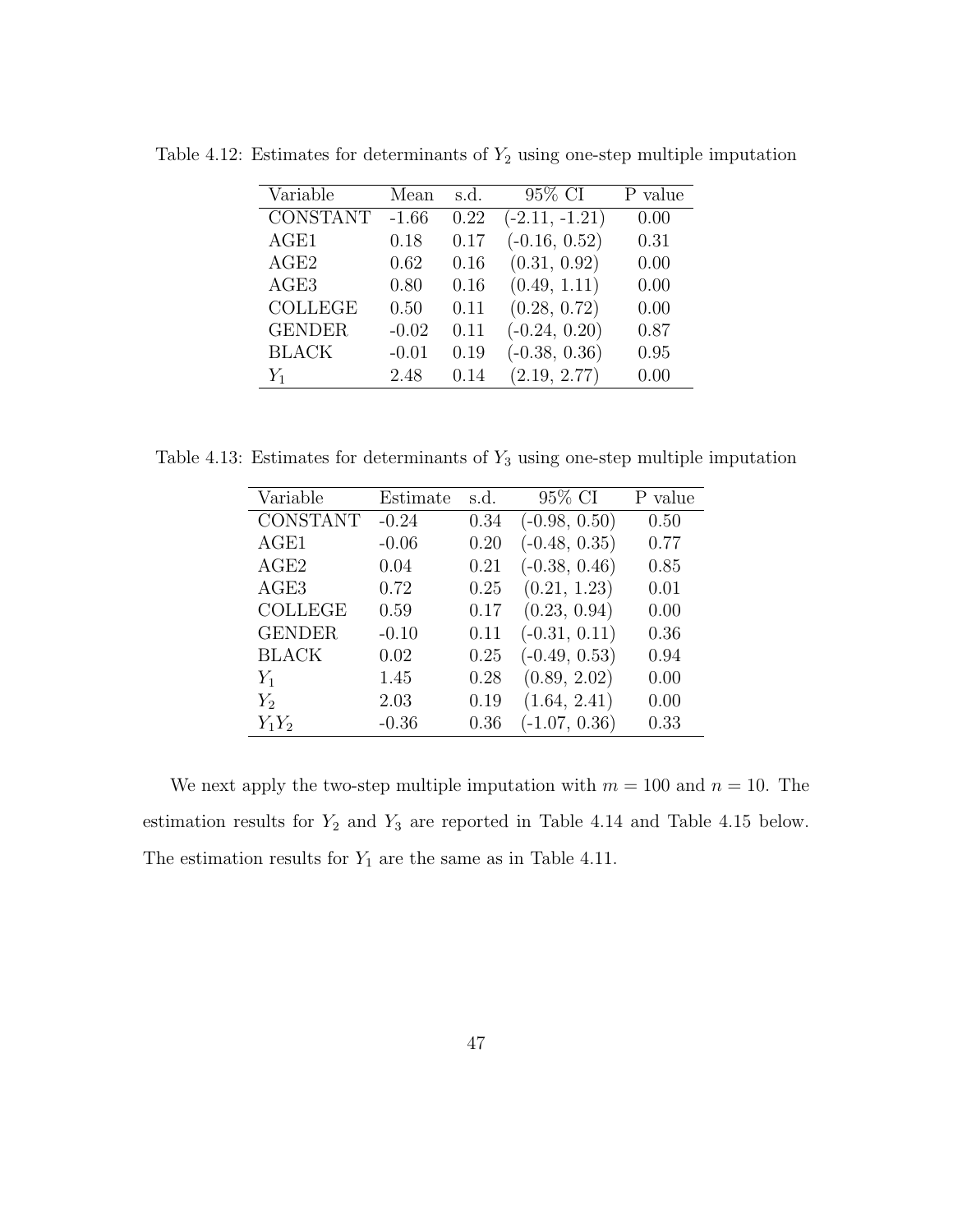<span id="page-57-0"></span>

| Variable        | Mean    | s.d. | 95\% CI          | P value |
|-----------------|---------|------|------------------|---------|
| <b>CONSTANT</b> | $-1.62$ | 0.22 | $(-2.06, -1.18)$ | 0.00    |
| AGE1            | 0.18    | 0.18 | $(-0.17, 0.52)$  | 0.32    |
| AGE2            | 0.60    | 0.17 | (0.26, 0.93)     | 0.00    |
| AGE3            | 0.78    | 0.18 | (0.43, 1.14)     | 0.00    |
| <b>COLLEGE</b>  | 0.48    | 0.11 | (0.26, 0.71)     | 0.00    |
| <b>GENDER</b>   | $-0.01$ | 0.10 | $(-0.20, 0.18)$  | 0.92    |
| <b>BLACK</b>    | $-0.05$ | 0.20 | $(-0.44, 0.34)$  | 0.80    |
| $Y_1$           | 2.43    | 0.13 | (2.18, 2.69)     | 0.00    |

Table 4.14: Estimates for determinants of  $Y_2$  using two-step multiple imputation

Table 4.15: Estimates for determinants of  $Y_3$  using two-step multiple imputation

<span id="page-57-1"></span>

| Variable        | Estimate | s.d. | 95\% CI         | P value |
|-----------------|----------|------|-----------------|---------|
| <b>CONSTANT</b> | $-0.23$  | 0.23 | $(-0.68, 0.23)$ | 0.33    |
| AGE1            | $-0.02$  | 0.18 | $(-0.37, 0.34)$ | 0.93    |
| AGE2            | 0.12     | 0.19 | $(-0.25, 0.50)$ | 0.53    |
| AGE3            | 0.78     | 0.21 | (0.37, 1.18)    | 0.00    |
| <b>COLLEGE</b>  | 0.57     | 0.13 | (0.31, 0.84)    | 0.00    |
| <b>GENDER</b>   | $-0.11$  | 0.12 | $(-0.34, 0.13)$ | 0.37    |
| <b>BLACK</b>    | 0.06     | 0.23 | $(-0.40, 0.52)$ | 0.78    |
| $Y_1$           | 1.38     | 0.26 | (0.87, 1.88)    | 0.00    |
| $Y_2$           | 1.57     | 0.24 | (1.10, 2.04)    | 0.00    |
| $Y_1Y_2$        | 0.07     | 0.42 | $(-0.77, 0.90)$ | 0.88    |

Based on the estimates, we can draw the following general insights regarding political interest: First, elder people tend to have higher political interest, as shown by the positively significant coefficients of AGE2 and AGE3 in  $Y_1$  equation and  $Y_2$ equation as well as the positively significant coefficient of AGE3 in  $Y_3$  equation. Second, people with higher education background tend to have higher political interest, as shown by the positively significant coefficient of COLLEGE in  $Y_2$  equation and Y<sup>3</sup> equation. Third, past political interest is a good predictor on future political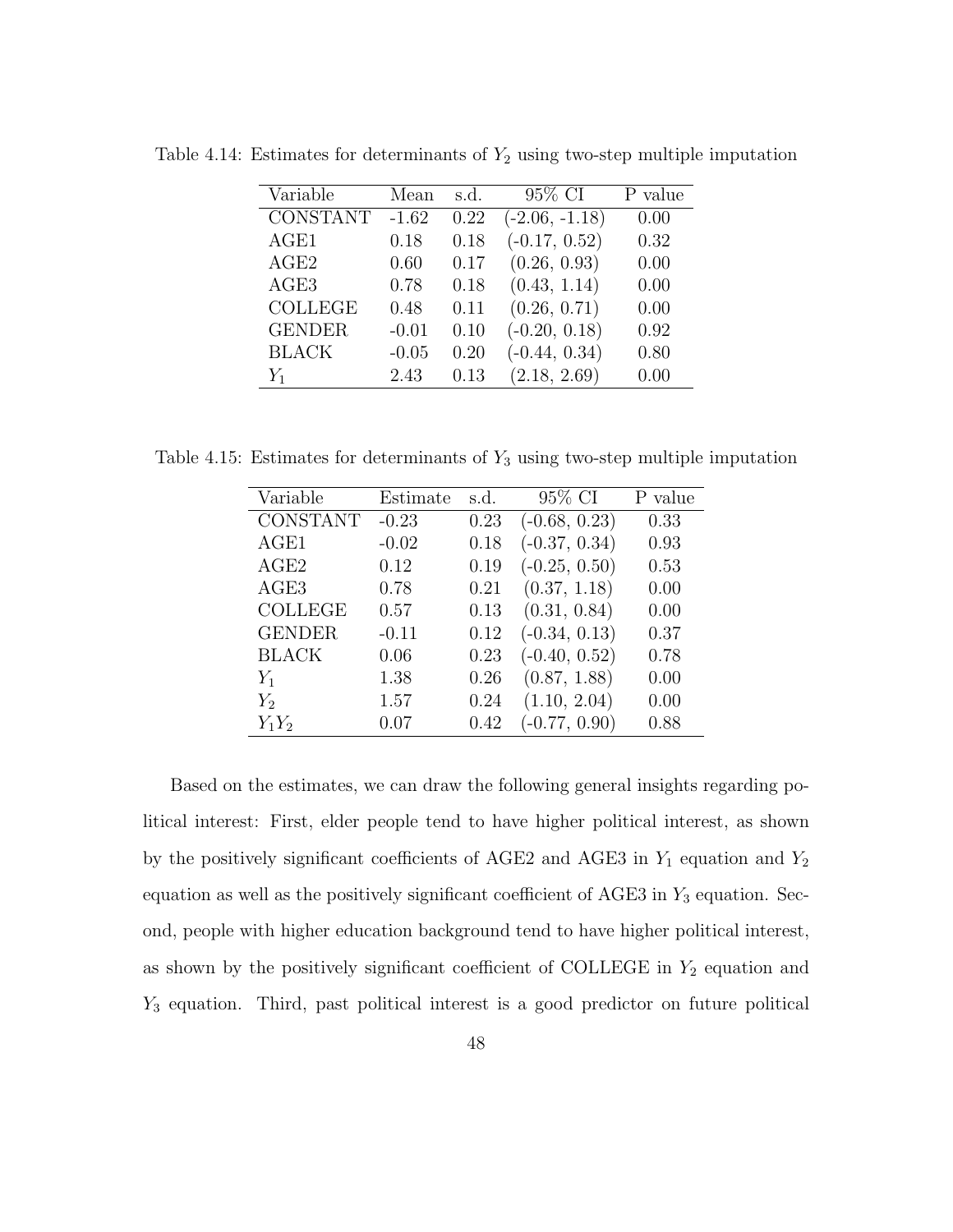interest, as  $Y_1$  is significantly positive in both  $Y_2$  equation and  $Y_3$  equation, and  $Y_2$ is significantly positive in  $Y_3$  equation.

Table [4.16](#page-58-0) compares the means of  $Y_1$ ,  $Y_2$  and  $Y_3$  in the original panel based on the complete case and the imputed data (using both one-step and two-step multiple imputation). As we can see, the means of  $Y_3$  are higher in the imputed datasets than in the complete case. Actually, the mean of  $Y_3$  in the refreshment sample collected in wave 9 is 0.722, much higher than that in the complete case (0.651). This explains why the imputed datasets have higher means on  $Y_3$ .

<span id="page-58-0"></span>Table 4.16: Confidence intervals for the mean of  $Y_1$ ,  $Y_2$  and  $Y_3$  in the original panel

| Complete case             | Imputed data (one-step) | Imputed data (two-step) |
|---------------------------|-------------------------|-------------------------|
| Point Interval<br>est.    | Point Interval<br>est.  | Point Interval<br>est.  |
| $Y_1$ 0.298(0.281, 0.315) | 0.298(0.281, 0.315)     | 0.298(0.281, 0.315)     |
| $Y_2$ 0.407(0.389, 0.425) | 0.420(0.375, 0.466)     | 0.423(0.382, 0.464)     |
| $Y_3$ 0.651(0.633, 0.669) | 0.698(0.626, 0.771)     | 0.697(0.654, 0.739)     |

#### 4.3.3 Estimation With Complete Observations

As we mentioned in Section [4.2,](#page-48-2) MAR does not hold for wave 9 responses. Therefore, treating the data as MAR and ignoring the attrition bias would lead to inference problems, as shown in simulation studies in Section [2.](#page-14-0) To see how our results differ if we treat the missingness as being completely random, we drop all subjects with missingness in  $Y_{1i}$ ,  $Y_{2i}$  or  $Y_{3i}$ , and re-estimate the model using the  $N_{CP2} = 1633$ subjects with complete observations (balanced panel). We estimate the model using MLE and report the estimation results for  $Y_2$  and  $Y_3$  in Table [4.17](#page-59-0) and Table [4.18.](#page-59-1) The estimation results for  $Y_1$  are the same as in Table [4.11.](#page-55-1)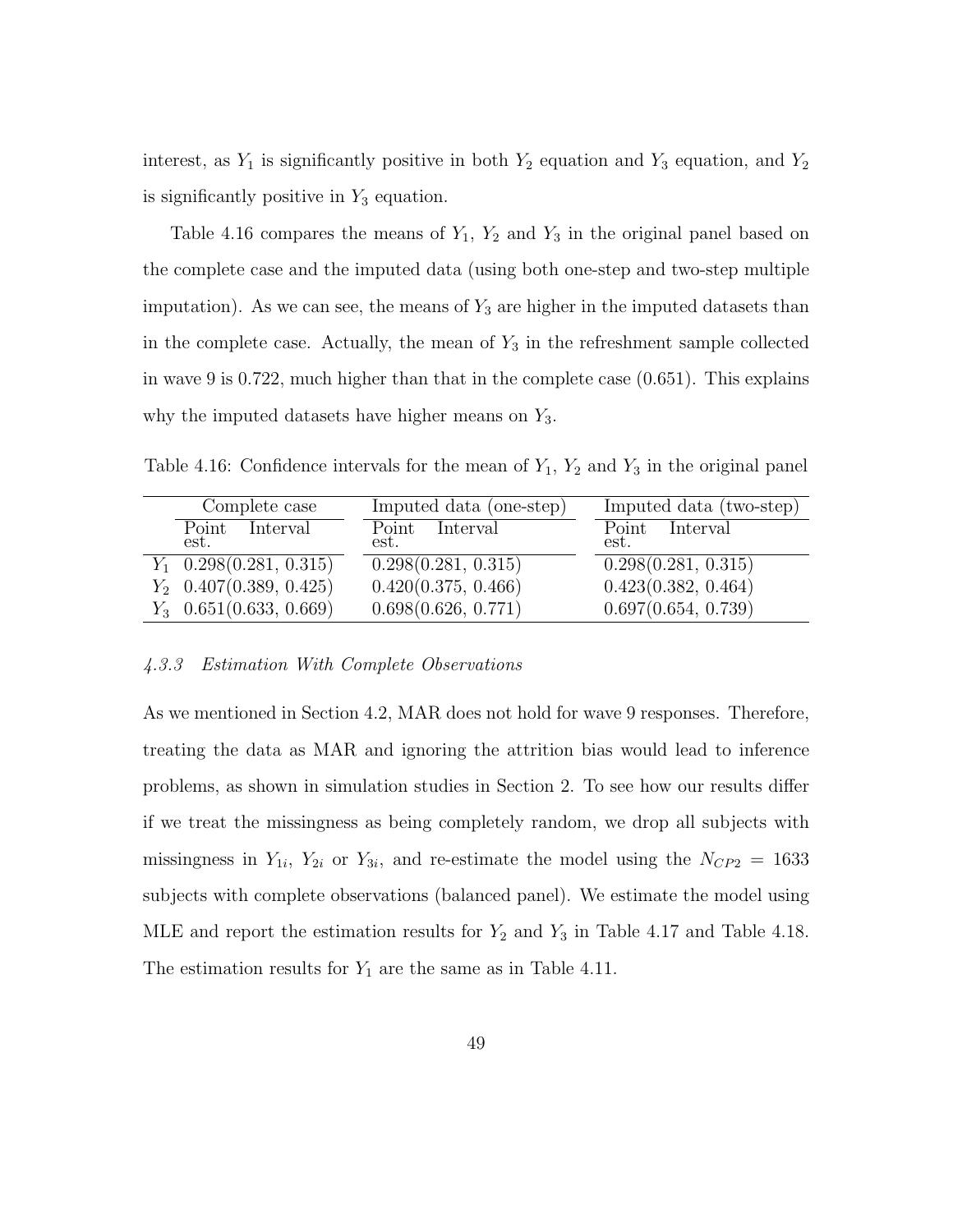<span id="page-59-0"></span>

| Variable        | Estimate | s.d. | 95\% CI          | P value |
|-----------------|----------|------|------------------|---------|
| <b>CONSTANT</b> | $-2.05$  | 0.15 | $(-2.34, -1.76)$ | 0.00    |
| AGE1            | 0.16     | 0.16 | $(-0.16, 0.48)$  | 0.32    |
| AGE2            | 0.63     | 0.16 | (0.33, 0.94)     | 0.00    |
| AGE3            | 0.79     | 0.16 | (0.48, 1.11)     | 0.00    |
| <b>COLLEGE</b>  | 0.57     | 0.10 | (0.38, 0.77)     | 0.00    |
| <b>GENDER</b>   | 0.03     | 0.09 | $(-0.16, 0.21)$  | 0.79    |
| <b>BLACK</b>    | $-0.30$  | 0.17 | $(-0.63, 0.04)$  | 0.08    |
| $Y_1$           | 2.21     | 0.10 | (2.02, 2.41)     | 0.00    |

Table 4.17: MLE estimates for determinants of  $Y_2$  with complete observations

Table 4.18: MLE estimates for determinants of  $Y_3$  with complete observations

<span id="page-59-1"></span>

| Variable         | Estimate | s.d. | 95% CI           | P value |
|------------------|----------|------|------------------|---------|
| <b>CONSTANT</b>  | $-1.44$  | 0.13 | $(-1.69, -1.19)$ | 0.00    |
| AGE1             | 0.11     | 0.14 | $(-0.17, 0.38)$  | 0.45    |
| AGE2             | 0.20     | 0.14 | $(-0.07, 0.47)$  | 0.15    |
| AGE <sub>3</sub> | 0.56     | 0.14 | (0.28, 0.84)     | 0.00    |
| <b>COLLEGE</b>   | 0.67     | 0.09 | (0.49, 0.85)     | 0.00    |
| <b>GENDER</b>    | 0.01     | 0.09 | $(-0.16, 0.17)$  | 0.95    |
| <b>BLACK</b>     | $-0.18$  | 0.16 | $(-0.48, 0.13)$  | 0.25    |
| $Y_1$            | 0.69     | 0.15 | (0.41, 0.98)     | 0.00    |
| $Y_2$            | 1.37     | 0.12 | (1.13, 1.61)     | 0.00    |
| $Y_1Y_2$         | $-0.30$  | 0.20 | $(-0.69, 0.01)$  | 0.14    |

Comparing Table [4.17](#page-59-0)[-4.18](#page-59-1) with Table [4.12-](#page-56-1)[4.15,](#page-57-1) we can see the main differences lie in estimates for the  $Y_3$  equation. Clearly, the coefficients of  $Y_1$  and  $Y_2$  are smaller in Table [4.18](#page-59-1) than in Table [4.13](#page-56-0) and Table [4.15.](#page-57-1) This means that the carry-on effects of past political interest on current political interest are underestimated when the attrition bias is not accounted for.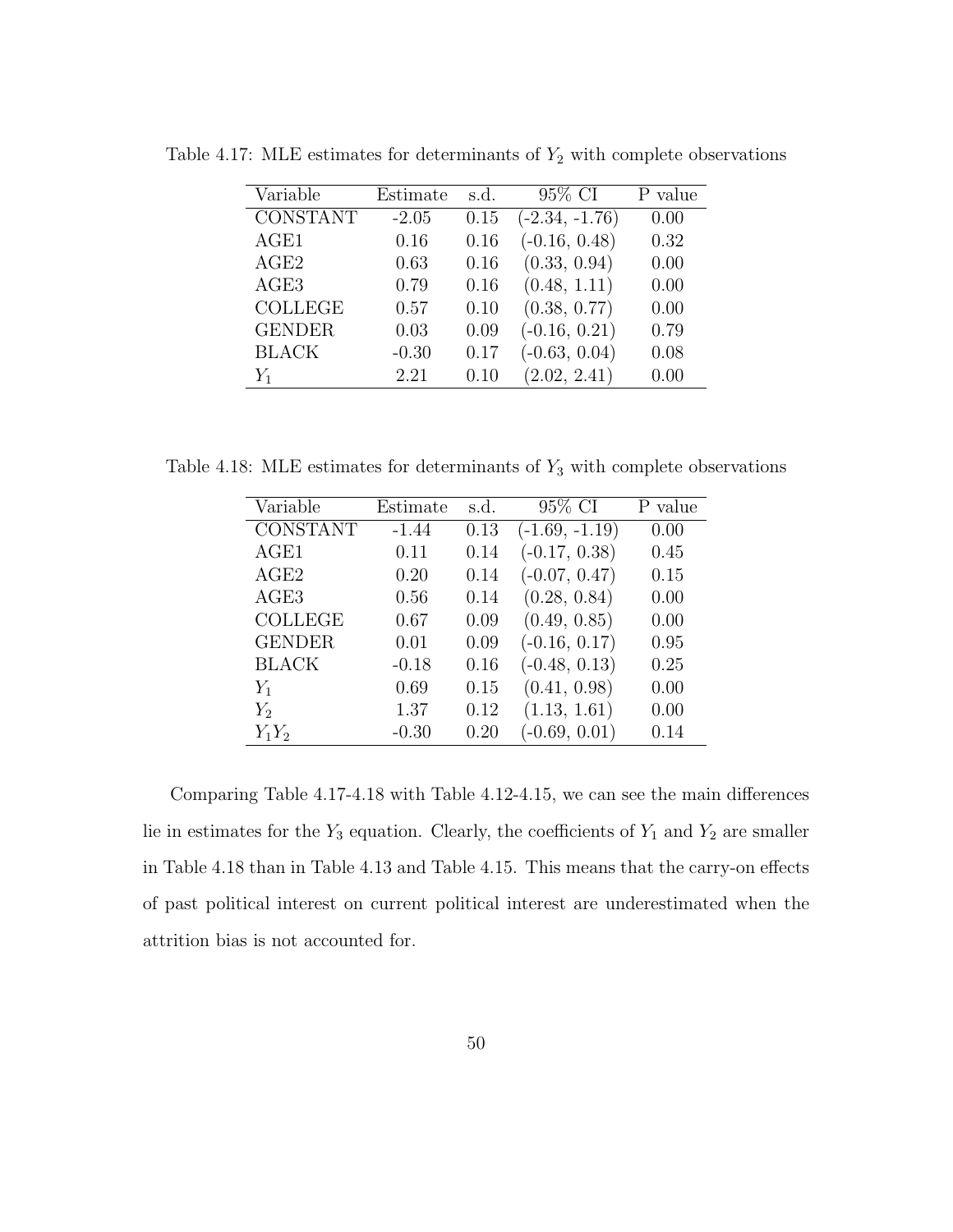# 5

# Conclusion

The Additive Non-ignorable model proposed by [Hirano et al.](#page-77-1) [\(2001\)](#page-77-1) utilizes refreshment samples in panel surveys, and offers flexibility in modeling the missing data mechanism. In this thesis, we extend this model by incorporating multiple refreshment samples. We address model selection and estimation issues related to our proposed model under four different survey designs.

By applying the one-step [\(Rubin](#page-78-0) [\(1987\)](#page-78-0)) and two-step multiple imputation [\(Re](#page-77-2)[iter](#page-77-2) [\(2008\)](#page-77-2)) routines to the 2-wave model, we find that one-step multiple imputation tends to lead to positive biased variance estimators in the presence of single refreshment sample. However, under this specific case, the superiority of the two-step multiple imputation over the one-step multiple imputation is not clear.

To demonstrate the applicability of our proposed approach, we apply our approach along with multiple imputation to the APYN 2008 Election panel. The simulation studies applying the one-step and two-step multiple imputation to the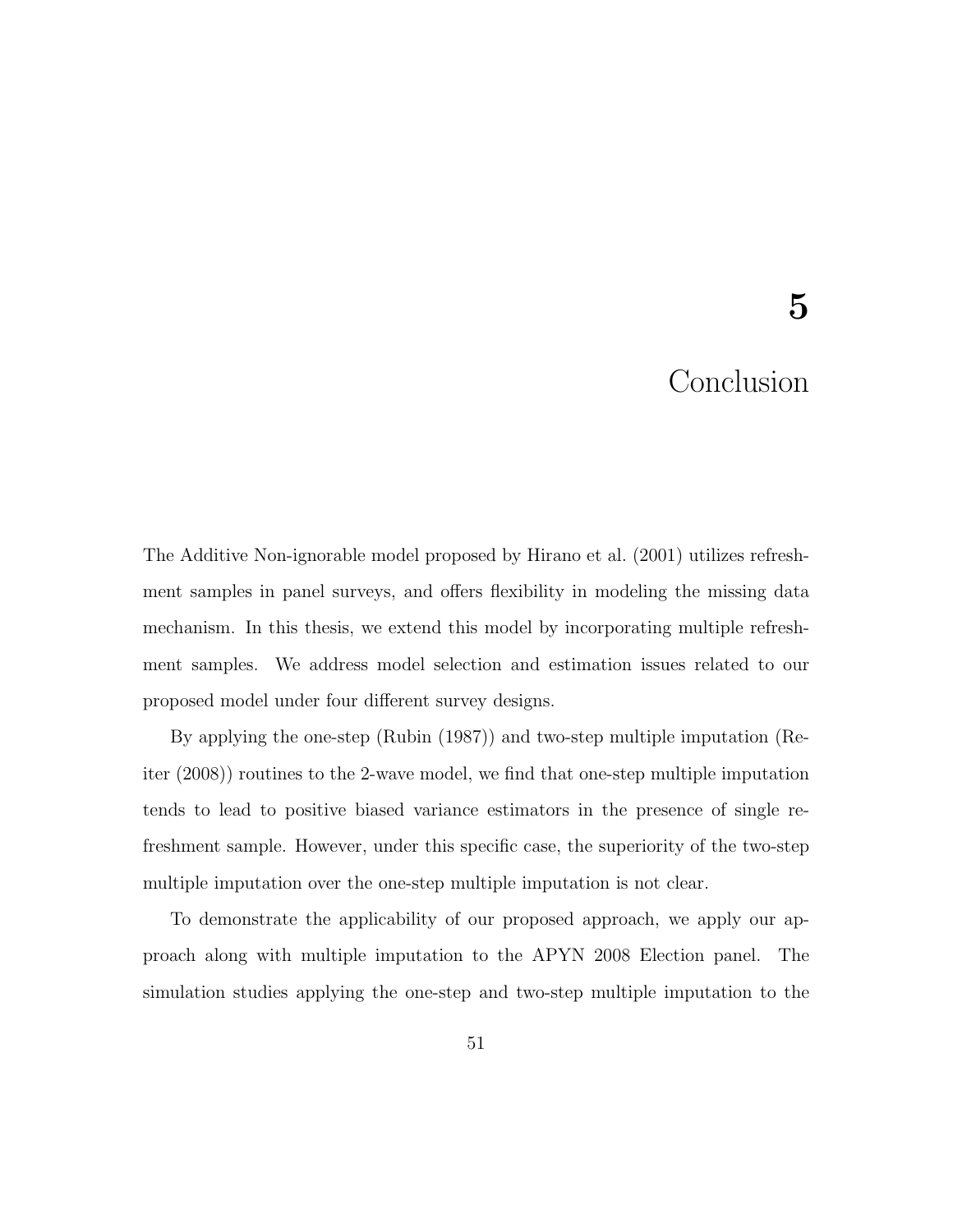3-wave model show that our proposed model performs nearly as well as the first-best model where there is no missingness. This confirms the effectiveness of our proposed model in recovering missing data. The advantage of two-step multiple imputation over the standard one-step multiple imputation, however, is again not obvious. This is possibly because of the binary variables we use. Hence we apply both multiple imputation methods in our real data analysis that explores factors affecting people's political interest. We find that when attrition bias is not accounted for, the carry-on effects of past political interest on current political interest are underestimated. This again highlights the importance of dealing with attrition bias through appropriate ways, and our proposed approach provides one possible solution.

One of the limitations of our current model is that it can only deal with binary missing variables. Our next step of work is to extend this model to allow for multivariate missing variables and to deal with issues related to missingness in the original panel and refreshment samples.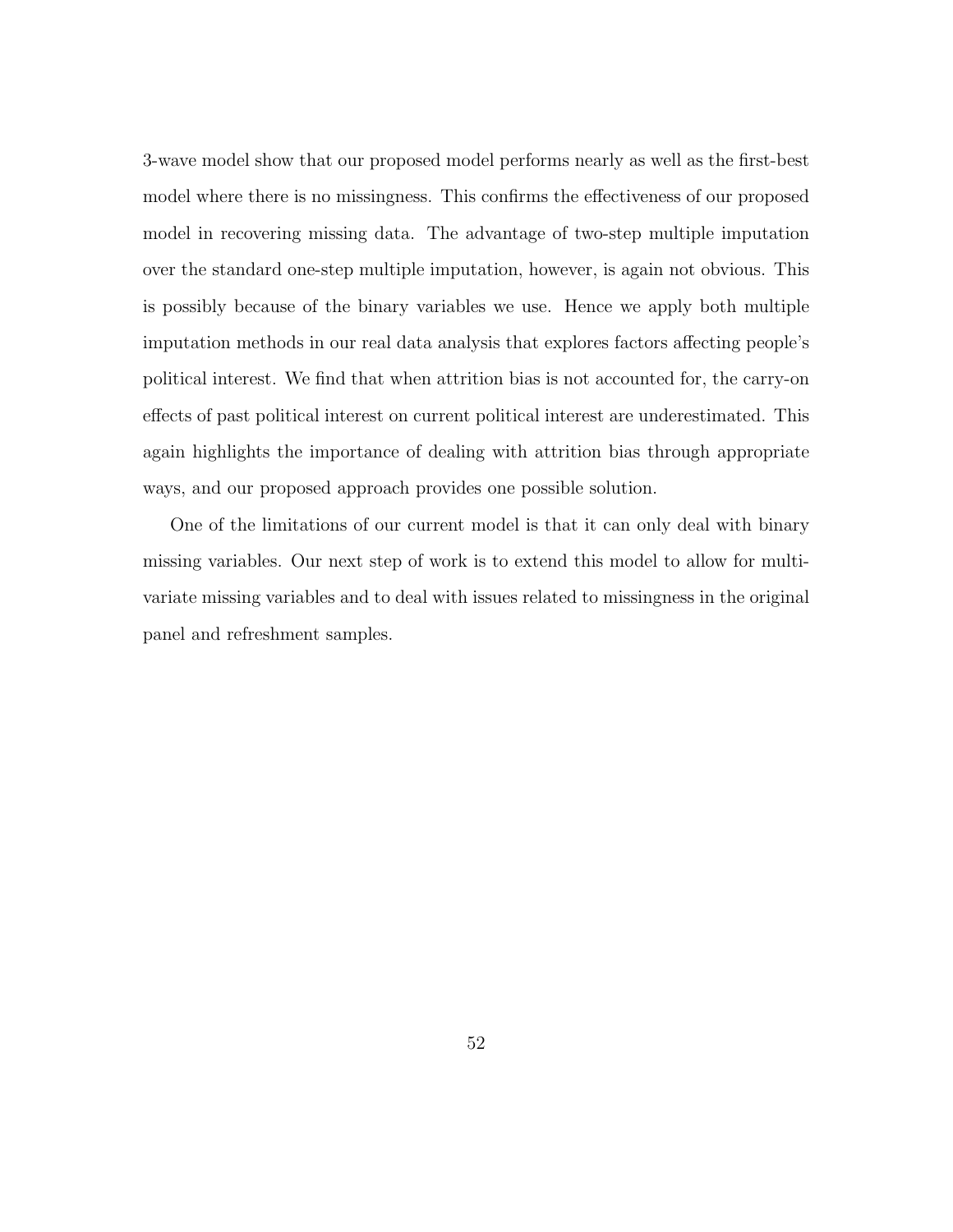# Appendix A

# MCMC Algorithm In Chapter [2](#page-14-0)

We use flat priors on  $\beta$ ,  $\alpha$  and  $\gamma$ .

Step 1 For units with 
$$
W_{1i} = 0
$$
, impute  $Y_{2i}$ :  
\n
$$
P(Y_{2i} | X_i, Y_{1i}, W_{1i} = 0, \gamma, \alpha, \beta)
$$
\n
$$
\propto P(Y_{2i} | X_i, Y_{1i}, \gamma) P(W_{1i} = 0 | X_i, Y_{1i}, Y_{2i}, \alpha)
$$
\n
$$
\propto \left[ \frac{\exp(\gamma_0 + \gamma_1 X_i + \gamma_2 Y_{1i})}{1 + \exp(\gamma_0 + \gamma_1 X_i + \gamma_2 Y_{1i})} \right]^{Y_{2i}} \left[ \frac{1}{1 + \exp(\gamma_0 + \gamma_1 X_i + \gamma_2 Y_{1i})} \right]^{1 - Y_{2i}} \frac{1}{1 + \exp(\alpha_0 + \alpha_1 X_i + \alpha_2 Y_{1i} + \alpha_3 Y_{2i})}
$$
\n
$$
\Rightarrow
$$
\n
$$
\frac{P(Y_{2i} = 1 | X_i, Y_{1i}, W_{1i} = 0, \gamma, \alpha, \beta)}{P(Y_{2i} = 0 | X_i, Y_{1i}, W_{1i} = 0, \gamma, \alpha, \beta)} = \exp(\gamma_0 + \gamma_1 X_i + \gamma_2 Y_{1i}) \frac{1 + \exp(\alpha_0 + \alpha_1 X_i + \alpha_2 Y_{1i})}{1 + \exp(\alpha_0 + \alpha_1 X_i + \alpha_2 Y_{1i} + \alpha_3)}
$$
\n
$$
\equiv q_1
$$
\nHence  $P(Y_{2i} = 1 | X_i, Y_{2i}, W_{1i}, \gamma, \alpha, \beta) = \frac{q_1}{1 + q_1}.$ 

Step 2 For units in the refreshment sample, impute  $Y_{1i}$ :

 $P(Y_{1i} | X_i, Y_{2i}, W_{1i}, \gamma, \alpha)$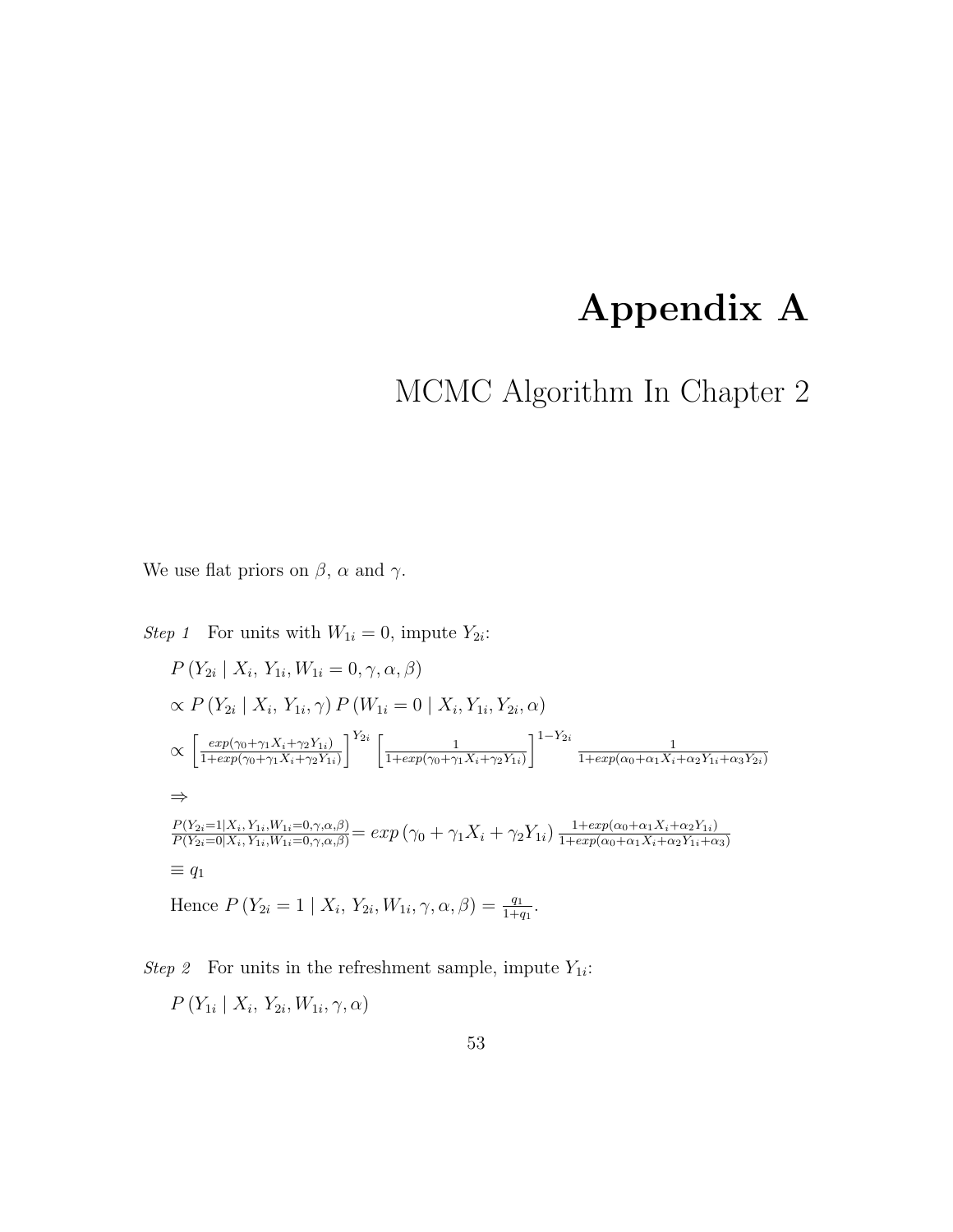$$
\alpha P(Y_{1i} | X_i, \beta) P(Y_{2i} | X_i, Y_{1i}, \gamma) P(W_i | X_i, Y_{1i}, Y_{2i}, \alpha)
$$
\n
$$
\alpha \left[ \frac{\exp(\beta_0 + \beta_1 X_i)}{1 + \exp(\beta_0 + \beta_1 X_i)} \right]^{Y_{1i}} \left[ \frac{1}{1 + \exp(\beta_0 + \beta_1 X_i)} \right]^{1 - Y_{1i}}
$$
\n
$$
\times \left[ \frac{\exp(\gamma_0 + \gamma_1 X_i + \gamma_2 Y_{1i})}{1 + \exp(\gamma_0 + \gamma_1 X_i + \gamma_2 Y_{1i})} \right]^{Y_{2i}} \left[ \frac{1}{1 + \exp(\gamma_0 + \gamma_1 X_i + \gamma_2 Y_{1i})} \right]^{1 - Y_{2i}}
$$
\n
$$
\times \left[ \frac{\exp(\alpha_0 + \alpha_1 X_i + \alpha_2 Y_{1i} + \alpha_3 Y_{2i})}{1 + \exp(\alpha_0 + \alpha_1 X_i + \alpha_2 Y_{1i} + \alpha_3 Y_{2i})} \right]^{W_{1i}} \left[ \frac{1}{1 + \exp(\alpha_0 + \alpha_1 X_i + \alpha_2 Y_{1i} + \alpha_3 Y_{2i})} \right]^{1 - W_{1i}}
$$
\n
$$
\Rightarrow
$$
\n
$$
\frac{P(Y_{1i} = 1 | X_i, Y_{2i}, W_{1i}, \gamma, \alpha, \beta)}{P(Y_{1i} = 0 | X_i, Y_{2i}, W_{1i}, \gamma, \alpha, \beta)}
$$
\n
$$
= \exp(\beta_0 + \beta_1 X_i + \gamma_2 Y_{2i} + \alpha_2 W_{1i}) \times \frac{1 + \exp(\gamma_0 + \gamma_1 X_i)}{1 + \exp(\gamma_0 + \gamma_1 X_i + \gamma_2)} \times \frac{1 + \exp(\alpha_0 + \alpha_1 X_i + \alpha_3 Y_{2i})}{1 + \exp(\alpha_0 + \alpha_1 X_i + \alpha_2 + \alpha_3 Y_{2i})}
$$
\n
$$
\equiv q_2
$$
\nHence  $P(Y_{1i} = 1 | X_i, Y_{2i}, W_{1i}, \gamma, \alpha, \beta) = \frac{q_2}{1 + q_2}.$ 

Step 3 For units in the refreshment sample, impute  $W_{1i}$ :

$$
P(W_{1i} = 1 | X_i, Y_{1i}, Y_{2i}, \gamma, \alpha, \beta) = \frac{exp(\alpha_0 + \alpha_1 X_i + \alpha_2 Y_{1i} + \alpha_3 Y_{2i})}{1 + exp(\alpha_0 + \alpha_1 X_i + \alpha_2 Y_{1i} + \alpha_3 Y_{2i})}.
$$

Step 4 Draw $\beta$  using a symmetric random-walk Metropolis-Hastings algorithm:

 $P(\beta | X_i, Y_{1i}, Y_{2i}, W_{1i}, \alpha, \gamma)$  $\propto \prod_{i=1}^N$  $[exp(\beta_0+\beta_1X_i)]^{Y_{1i}}$  $1+exp(\beta_0+\beta_1X_i)$ 

The standard deviation of the proposal distribution is  $\sigma_{\beta}$ .

We accept the proposal value  $\beta^{new}$  with the probability:

$$
pr = min\left\{1, \prod_{i=1}^{N} \left( \frac{P(\beta^{new}|X_i, Y_{1i}, Y_{2i}, W_{1i}, \alpha, \gamma)}{P(\beta^{old}|X_i, Y_{1i}, Y_{2i}, W_{1i}, \alpha, \gamma)} \right) \right\}
$$

Step 5 Draw  $\gamma$  using a symmetric random-walk Metropolis-Hastings algorithm:  $P(\gamma \mid X_i, Y_{1i}, Y_{2i}, W_{1i}, \alpha, \beta)$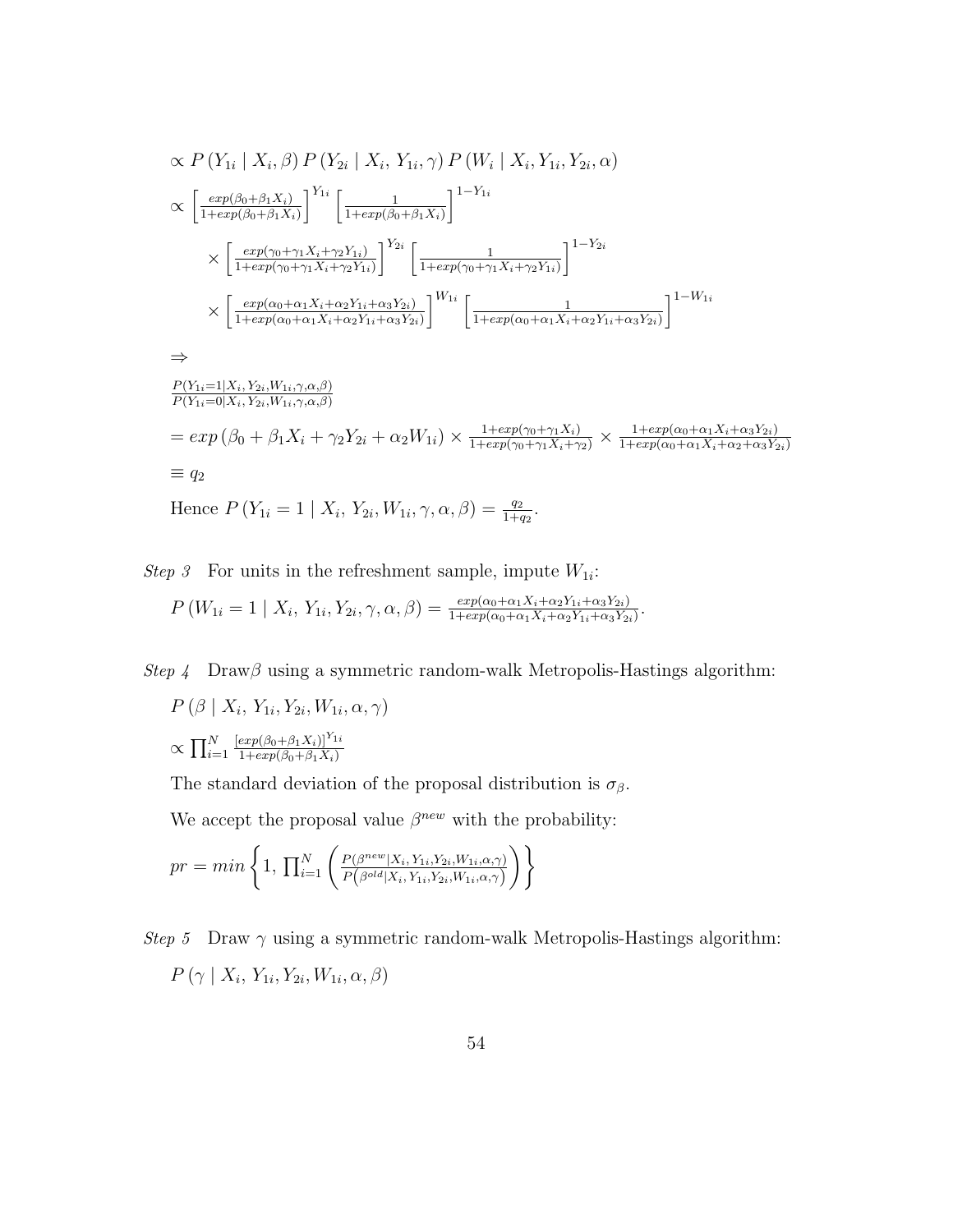$$
\propto \prod_{i=1}^{N} \frac{\left[ \exp(\gamma_0 + \gamma_1 X_i + \gamma_2 Y_{1i}) \right]^{Y_{2i}}}{1 + \exp(\gamma_0 + \gamma_1 X_i + \gamma_2 Y_{1i})}
$$

The standard deviation of the proposal distribution is  $\sigma_\gamma.$ We accept the proposal value  $\gamma^{new}$  with the probability:

$$
pr = min\left\{1, \prod_{i=1}^{N} \left( \frac{P(\gamma^{new}|X_i, Y_{1i}, Y_{2i}, W_{1i}, \alpha, \beta)}{P(\gamma^{old}|X_i, Y_{1i}, Y_{2i}, W_{1i}, \alpha, \beta)} \right) \right\}
$$

Step 6 Draw  $\alpha$  using a symmetric random-walk Metropolis-Hastings algorithm:

$$
P(\alpha | X_i, Y_{1i}, Y_{2i}, W_{1i}, \gamma, \beta)
$$
  
 
$$
\propto \prod_{i=1}^{N} \frac{[exp(\alpha_0 + \alpha_1 X_i + \alpha_2 Y_{1i} + \alpha_3 Y_{2i})]^{W_{1i}}}{1 + exp(\alpha_0 + \alpha_1 X_i + \alpha_2 Y_{1i} + \alpha_3 Y_{2i})}
$$

The standard deviation of the proposal distribution is  $\sigma_{\alpha}$ .

We accept the proposal value  $\alpha^{new}$  with the probability:

$$
pr = min\left\{1, \prod_{i=1}^{N} \left( \frac{P(\alpha^{new}|X_i, Y_{1i}, Y_{2i}, W_{1i}, \gamma, \beta)}{P(\alpha^{old}|X_i, Y_{1i}, Y_{2i}, W_{1i}, \gamma, \beta)} \right) \right\}
$$

In the simulation,  $N_p = 10,000, N_R = 5,000$ . We use 10,000 MCMC iterations and a burn-in sample of 5,000. We take  $\sigma_{\beta} = \sigma_{\gamma} = \sigma_{\alpha} = 0.05$ . The mean acceptance rates in the Metropolis-Hastings algorithms for  $\beta$ ,  $\gamma$  and  $\alpha$  are respectively 31.0%, 28.0% and 25.7%. The results are presented in Table [A.1.](#page-65-0)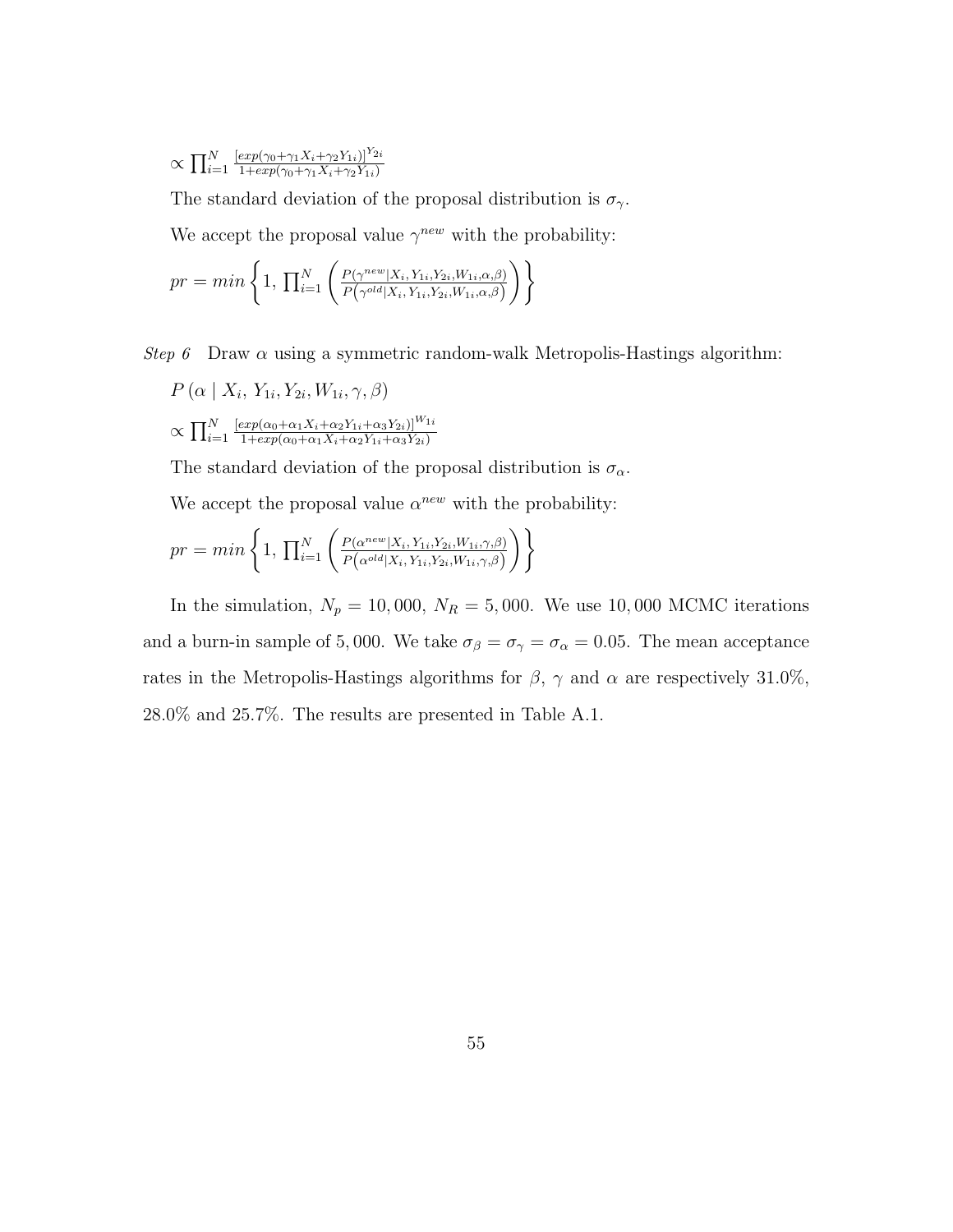| Parameter  | True value | Estimates | s.d. | $2.5\%$<br>quantile | $97.5\%$<br>quantile |
|------------|------------|-----------|------|---------------------|----------------------|
| $\beta_0$  | 0.3        | 0.32      | 0.03 | 0.26                | 0.38                 |
| $\beta_1$  | $-0.4$     | $-0.42$   | 0.04 | $-0.50$             | $-0.34$              |
| $\gamma_0$ | 0.3        | 0.28      | 0.05 | 0.17                | 0.38                 |
| $\gamma_1$ | $-0.3$     | $-0.33$   | 0.05 | $-0.41$             | $-0.24$              |
| $\gamma_2$ | 0.7        | 0.71      | 0.06 | 0.60                | 0.82                 |
| $\alpha_0$ | $-0.4$     | $-0.39$   | 0.07 | $-0.52$             | $-0.23$              |
| $\alpha_1$ | 1.0        | 1.00      | 0.06 | 0.87                | 1.08                 |
| $\alpha_2$ | $-0.7$     | $-0.76$   | 0.06 | $-0.87$             | $-0.64$              |
| $\alpha_3$ | 1.3        | 1.31      | 0.13 | 1.05                | 1.55                 |

<span id="page-65-0"></span>Table A.1: Simulation of the 2-wave model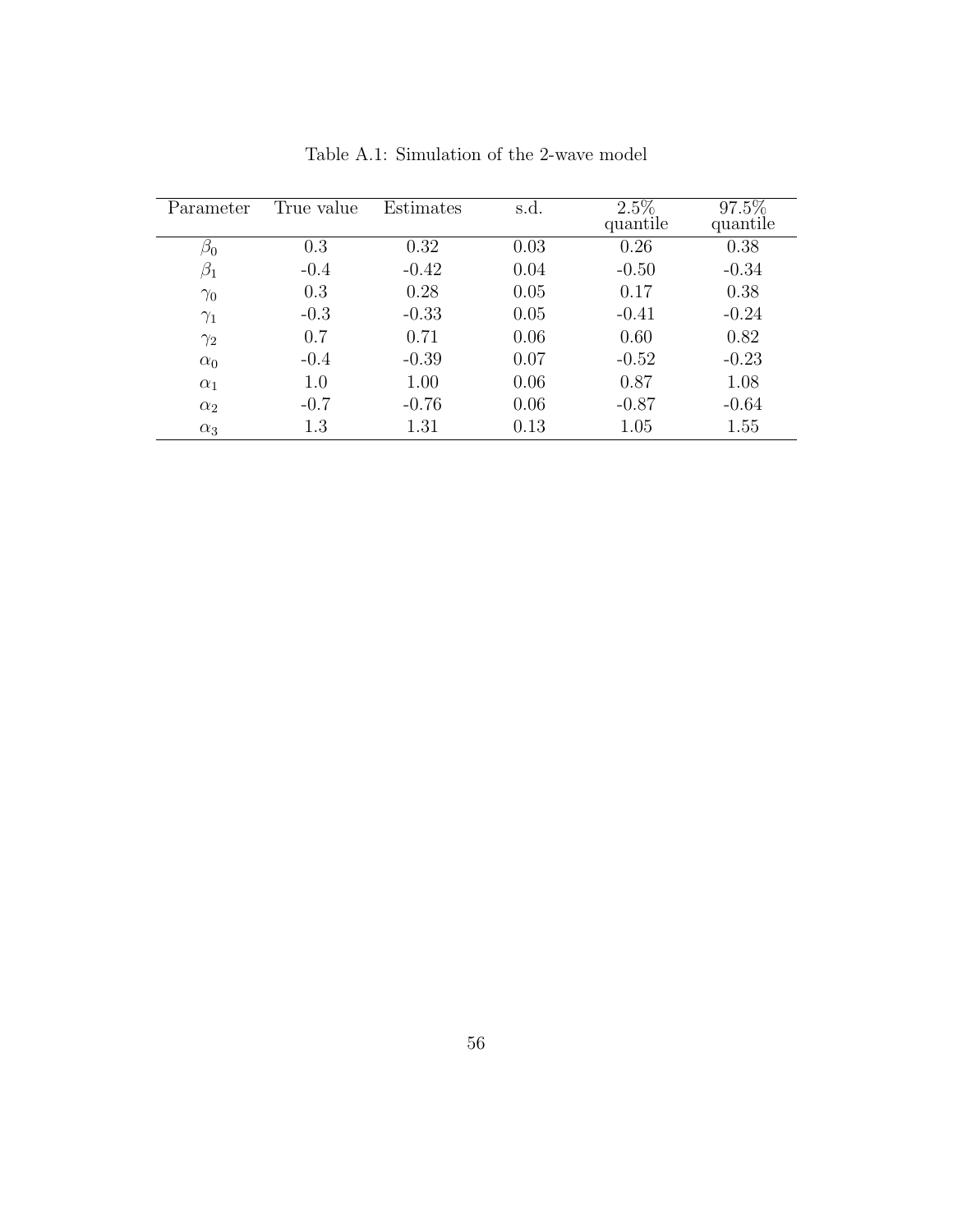# Appendix B

MCMC Algorithm In Chapter [3](#page-24-0)

Step 1 For the  $N_{IP}$  units with  $W_{1i} = 0$  as well as the  $N_{R2}$  units in the second refreshment sample, impute  $Y_{2i}$ :

 $P(Y_{2i} | X_i, Y_{1i}, Y_{3i}, W_{1i}, W_{2i}, \gamma, \alpha, \beta, \theta, \lambda)$  $\propto P(Y_{2i} | X_i, Y_{1i}, \gamma) P(W_{1i} | X_i, Y_{1i}, Y_{2i}, \alpha) P(Y_{3i} | X_i, Y_{1i}, Y_{2i}, W_{1i}, \theta)$  $\times P(W_{2i} | X_i, Y_{1i}, Y_{2i}, Y_{3i}, W_{1i}, \lambda)$  $\propto \frac{[exp(\gamma_0+\gamma_1X_i+\gamma_2Y_{1i})]^{Y_{2i}}}{1+exp(\gamma_0+\gamma_1X_i+\gamma_2Y_{1i})} \times \frac{[exp(\alpha_0+\alpha_1X_i+\alpha_2Y_{1i}+\alpha_3Y_{2i})]^{W_{1i}}}{1+exp(\alpha_0+\alpha_1X_i+\alpha_2Y_{1i}+\alpha_3Y_{2i})}$  $1+exp(\alpha_0+\alpha_1X_i+\alpha_2Y_{1i}+\alpha_3Y_{2i})$  $\times \frac{[exp(\theta_0+\theta_1X_i+\theta_2Y_{1i}+\theta_3Y_{2i}+\theta_4W_{1i}+\theta_5Y_{1i}Y_{2i}+\theta_6Y_{1i}W_{1i}+\theta_7Y_{2i}W_{1i})]^{Y3i}}{1+exp(\theta_0+\theta_1X_i+\theta_2Y_i+\theta_3Y_i+\theta_4W_i+\theta_5Y_iY_i+ \theta_7Y_iW_i+\theta_7Y_iW_i+ \theta_7Y_iW_{1i})}$  $1+exp(\theta_0+\theta_1X_i+\theta_2Y_{1i}+\theta_3Y_{2i}+\theta_4W_{1i}+\theta_5Y_{1i}Y_{2i}+\theta_6Y_{1i}W_{1i}+\theta_7Y_{2i}W_{1i})$  $\times \frac{[exp(\lambda_0 + \lambda_1 X_i + \lambda_2 Y_{1i} + \lambda_3 Y_{2i} + \lambda_4 Y_{3i} + \lambda_5 W_{1i} + \lambda_6 Y_{1i} Y_{2i} + \lambda_7 Y_{1i} W_{1i} + \lambda_8 Y_{2i} W_{1i})]^{W_{2i}}}{1 + exp(\lambda_0 + \lambda_1 X + \lambda_2 Y_{1i} + \lambda_3 Y_{2i} + \lambda_4 Y_{2i} + \lambda_5 W_{1i} + \lambda_2 Y_{1i} Y_{2i} + \lambda_7 Y_{1i} W_{1i} + \lambda_8 Y_{2i} W_{1i})}$  $1+exp(\lambda_0+\lambda_1X_i+\lambda_2Y_{1i}+\lambda_3Y_{2i}+\lambda_4Y_{3i}+\lambda_5W_{1i}+\lambda_6Y_{1i}Y_{2i}+\lambda_7Y_{1i}W_{1i}+\lambda_8Y_{2i}W_{1i})$ ⇒

 $P(Y_{2i}=1|X_i, Y_{1i}, Y_{3i}, W_i, W_{2i}, \gamma, \alpha, \beta, \theta, \lambda)$  $P(Y_{2i}=0|X_i, Y_{1i}, Y_{3i}, W_i, W_{2i}, \gamma, \alpha, \beta, \theta, \lambda)$ 

 $= exp(\gamma_0 + \gamma_1 X_i + \gamma_2 Y_{1i} + \alpha_3 W_{1i} + \theta_3 Y_{3i} + \theta_5 Y_{1i} Y_{3i} + \theta_7 W_{1i} Y_{3i} + \lambda_3 W_{2i} + \lambda_6 Y_{1i} W_{2i} + \lambda_8 W_{1i} W_{2i})$ 

 $\times \frac{1+exp(\alpha_0+\alpha_1X_i+\alpha_2Y_{1i})}{1+exp(\alpha_0+\alpha_1X_i+\alpha_2Y_{1i})}$  $1+exp(\alpha_0+\alpha_1X_i+\alpha_2Y_{1i}+\alpha_3)$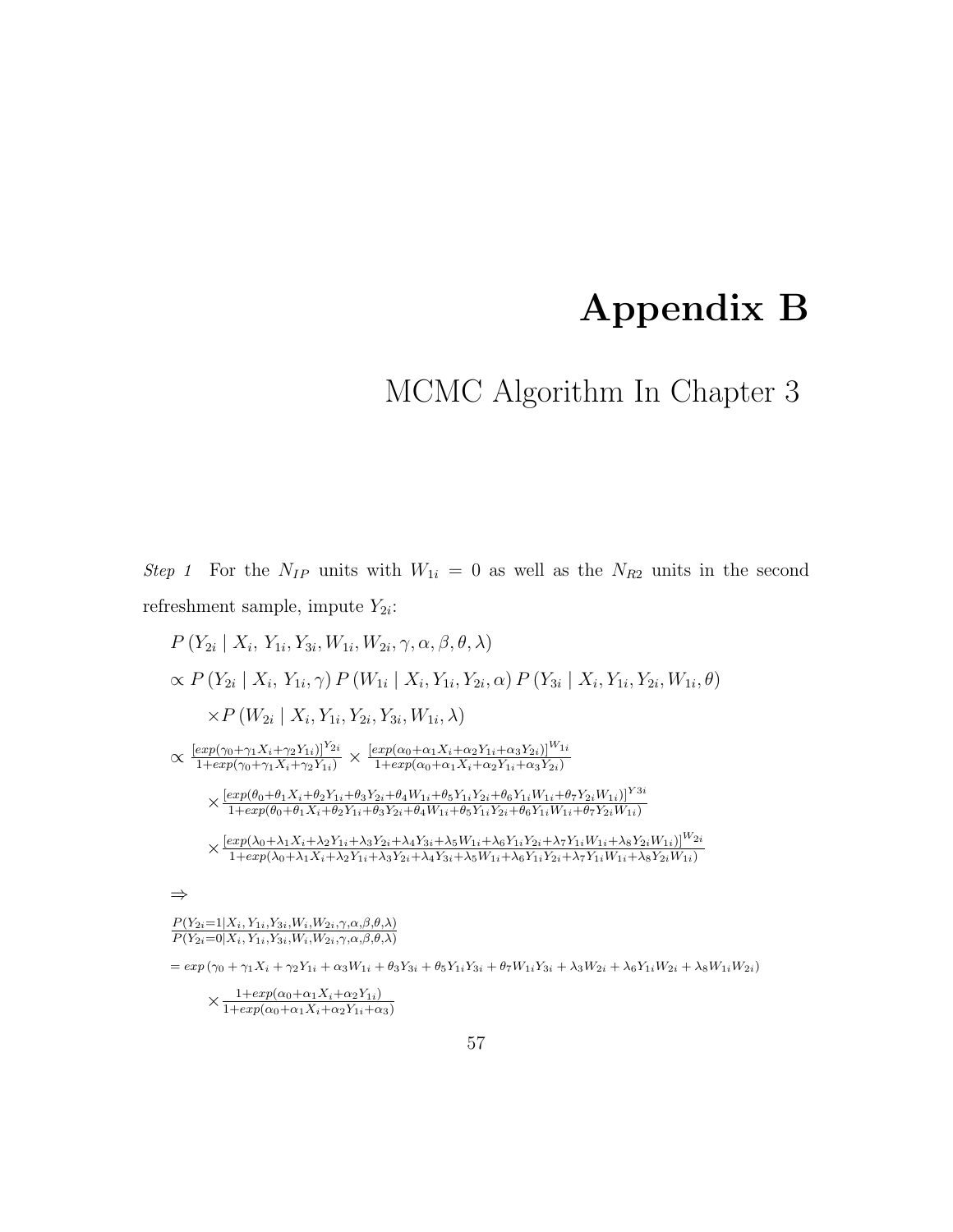$$
\times \frac{1+exp(\theta_0+\theta_1 X_i+\theta_2 Y_{1i}+\theta_4 W_{1i}+\theta_6 Y_{1i} W_{1i})}{1+exp(\theta_0+\theta_1 X_i+\theta_2 Y_{1i}+\theta_3+\theta_4 W_{1i}+\theta_5 Y_{1i}+\theta_6 Y_{1i} W_{1i}+\theta_7 W_{1i})}
$$
\n
$$
\times \frac{1+exp(\lambda_0+\lambda_1 X_i+\lambda_2 Y_{1i}+\lambda_4 Y_{3i}+\lambda_5 W_{1i}+\lambda_7 Y_{1i} W_{1i})}{1+exp(\lambda_0+\lambda_1 X_i+\lambda_2 Y_{1i}+\lambda_3+\lambda_4 Y_{3i}+\lambda_5 W_{1i}+\lambda_6 Y_{1i}+\lambda_7 Y_{1i} W_{1i}+\lambda_8 W_{1i})}
$$
\n
$$
\equiv q_1
$$

Hence  $P(Y_{2i} = 1 | X_i, Y_{1i}, Y_{3i}, W_{1i}, W_{2i}, \gamma, \alpha, \beta, \theta, \lambda) = \frac{q_1}{1+q_1}.$ 

Step 2 For the  $N_R$  units in the first refreshment sample as well as the  $N_{R2}$  units in the second refreshment sample, impute  $Y_{1i}$ :

$$
P(Y_{1i} | X_i, Y_{2i}, Y_{3i}, W_{1i}, W_{2i}, \gamma, \alpha, \beta, \theta, \lambda)
$$
  
\n
$$
\propto P(Y_{1i} | X_i, \beta) P(Y_{2i} | X_i, Y_{1i}, \gamma) P(W_{1i} | X_i, Y_{1i}, Y_{2i}, \alpha) P(Y_{3i} | X_i, Y_{1i}, Y_{2i}, W_{1i}, \theta)
$$
  
\n
$$
\times P(W_{2i} | X_i, Y_{1i}, Y_{2i}, Y_{3i}, W_{1i}, \lambda)
$$
  
\n
$$
\propto \frac{[exp(\beta_0 + \beta_1 X_i)]^{Y_{1i}}}{1 + exp(\beta_0 + \beta_1 X_i)} \times \frac{[exp(\gamma_0 + \gamma_1 X_i + \gamma_2 Y_{1i})]^{Y_{2i}}}{1 + exp(\gamma_0 + \gamma_1 X_i + \gamma_2 Y_{1i})}
$$
  
\n
$$
\times \frac{[exp(\alpha_0 + \alpha_1 X_i + \alpha_2 Y_{1i} + \alpha_3 Y_{2i})]^{W_{1i}}}{1 + exp(\alpha_0 + \alpha_1 X_i + \alpha_2 Y_{1i} + \alpha_3 Y_{2i})}
$$
  
\n
$$
\times \frac{[exp(\theta_0 + \theta_1 X_i + \theta_2 Y_{1i} + \theta_3 Y_{2i} + \theta_4 W_{1i} + \theta_5 Y_{1i} Y_{2i} + \theta_6 Y_{1i} W_{1i} + \theta_7 Y_{2i} W_{1i})]^{Y_{3i}}}{1 + exp(\theta_0 + \theta_1 X_i + \theta_2 Y_{1i} + \theta_3 Y_{2i} + \theta_4 W_{1i} + \theta_5 Y_{1i} Y_{2i} + \theta_6 Y_{1i} W_{1i} + \theta_7 Y_{2i} W_{1i})}
$$
  
\n
$$
\times \frac{[exp(\lambda_0 + \lambda_1 X_i + \lambda_2 Y_{1i} + \lambda_3 Y_{2i} + \lambda_4 Y_{3i} + \lambda_5 W_{1i} + \lambda_6 Y_{1i} Y_{2i} + \lambda_7 Y_{1i} W_{1i} + \lambda_8 Y_{2i} W_{1i})]^{W_{2i}}}{1 + exp(\lambda_0 + \lambda_1 X_i + \lambda_2 Y_{1i} + \lambda_3 Y_{2i} + \lambda_4 Y_{3i} + \lambda_
$$

⇒

 $P(Y_{1i}=1|X_i, Y_{2i}, Y_{3i}, W_{1i}, W_{2i}, \gamma, \alpha, \beta, \theta, \lambda)$  $P(Y_{1i}=0|X_i, Y_{2i}, Y_{3i}, W_{1i}, W_{2i}, \gamma, \alpha, \beta, \theta, \lambda)$ 

 $= exp (\beta_0 + \beta_1 X_i + \gamma_2 Y_{2i} + \alpha_2 W_{1i} + \theta_2 Y_{3i} + \theta_5 Y_{2i} Y_{3i} + \theta_6 W_{1i} Y_{3i} + \lambda_2 W_{2i} + \lambda_6 Y_{2i} W_{2i} + \lambda_7 W_{1i} W_{2i})$ 

$$
\times \frac{1+exp(\gamma_0+\gamma_1 X_i)}{1+exp(\gamma_0+\gamma_1 X_i+\gamma_2)} \times \frac{1+exp(\alpha_0+\alpha_1 X_i+\alpha_3 Y_{2i})}{1+exp(\alpha_0+\alpha_1 X_i+\alpha_2+\alpha_3 Y_{2i})}
$$
  

$$
\times \frac{1+exp(\theta_0+\theta_1 X_i+\theta_3 Y_{2i}+\theta_4 W_{1i}+\theta_7 Y_{2i} W_{1i})}{1+exp(\theta_0+\theta_1 X_i+\theta_2+\theta_3 Y_{2i}+\theta_4 W_{1i}+\theta_5_i Y_{2i}+\theta_6 W_{1i}+\theta_7 Y_{2i} W_{1i})}
$$
  

$$
\times \frac{1+exp(\lambda_0+\lambda_1 X_i+\lambda_3 Y_{2i}+\lambda_4 Y_{3i}+\lambda_5 W_{1i}+\lambda_8 Y_{2i} W_{1i})}{1+exp(\lambda_0+\lambda_1 X_i+\lambda_2+\lambda_3 Y_{2i}+\lambda_4 Y_{3i}+\lambda_5 W_{1i}+\lambda_6 Y_{2i}+\lambda_7 W_{1i}+\lambda_8 Y_{2i} W_{1i})}
$$

 $\equiv q_2$ 

Hence  $P(Y_{1i} = 1 | X_i, Y_{2i}, Y_{3i}, W_{1i}, W_{2i}, \gamma, \alpha, \beta, \theta, \lambda) = \frac{q_2}{1 + q_2}.$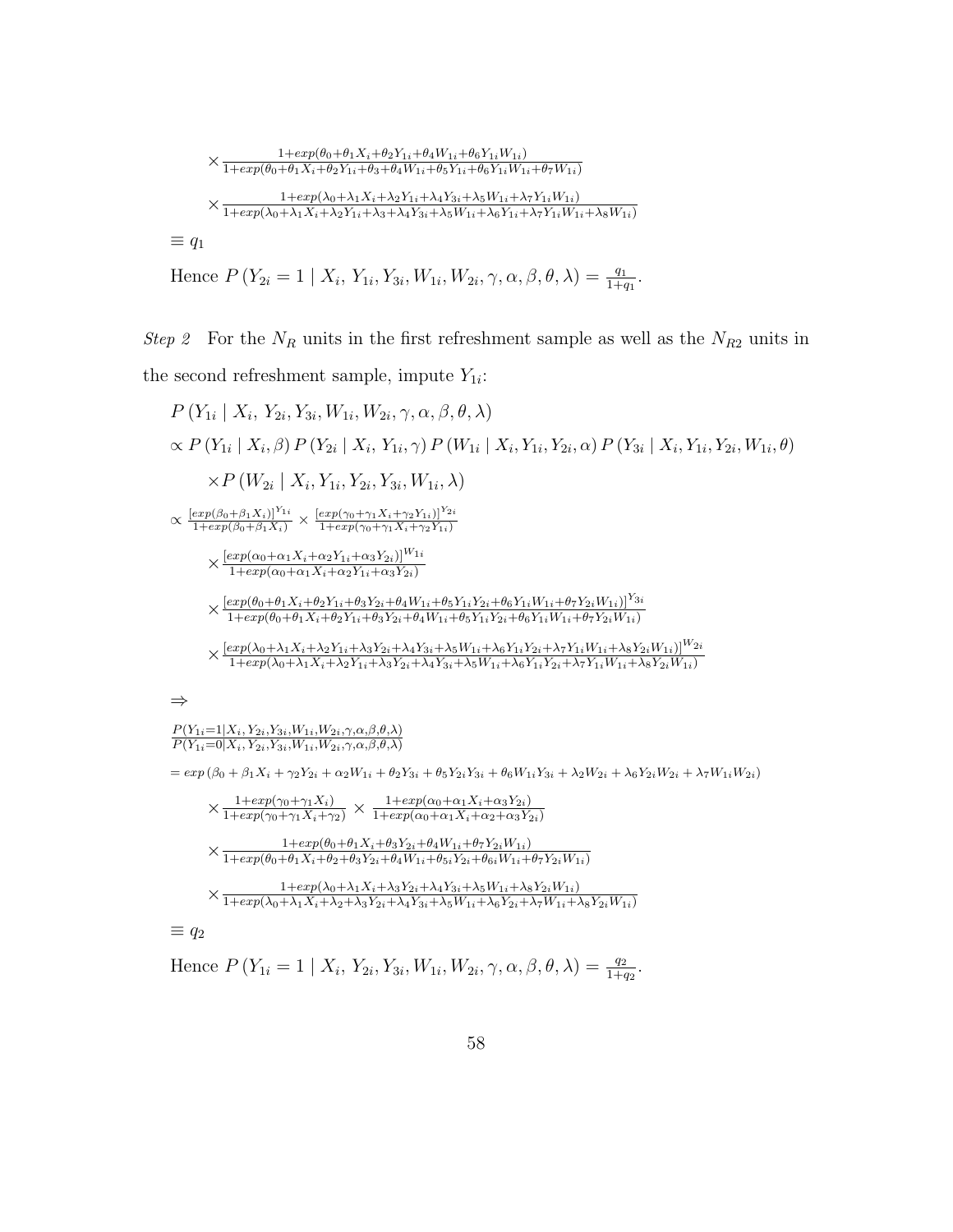Step 3 For the  $N_R$  units in the first refreshment sample as well as the  $N_{R2}$  units in the second refreshment sample, impute  $W_{1i}$ :

$$
P(W_{1i} | X_i, Y_{1i} Y_{2i}, Y_{3i}, W_{2i}, \gamma, \alpha, \beta, \theta, \lambda)
$$
  
\n
$$
\propto P(W_{1i} | X_i, Y_{1i}, Y_{2i}, \alpha) P(Y_{3i} | X_i, Y_{1i}, Y_{2i}, W_{1i}, \theta) P(W_{2i} | X_i, Y_{1i}, Y_{2i}, Y_{3i}, W_{1i}, \lambda)
$$
  
\n
$$
\propto \frac{[exp(\alpha_0 + \alpha_1 X_i + \alpha_2 Y_{1i} + \alpha_3 Y_{2i})]^{W_{1i}}}{1 + exp(\alpha_0 + \alpha_1 X_i + \alpha_2 Y_{1i} + \alpha_3 Y_{2i})}
$$
  
\n
$$
\times \frac{[exp(\theta_0 + \theta_1 X_i + \theta_2 Y_{1i} + \alpha_3 Y_{2i})]}{1 + exp(\theta_0 + \theta_1 X_i + \theta_2 Y_{1i} + \theta_3 Y_{2i} + \theta_4 W_{1i} + \theta_5 Y_{1i} Y_{2i} + \theta_6 Y_{1i} W_{1i} + \theta_7 Y_{2i} W_{1i})]^{Y_{3i}}}
$$
  
\n
$$
\times \frac{[exp(\alpha_0 + \alpha_1 X_i + \alpha_2 Y_{1i} + \alpha_3 Y_{2i} + \alpha_4 W_{1i} + \alpha_5 Y_{1i} Y_{2i} + \alpha_6 Y_{1i} W_{1i} + \alpha_7 Y_{2i} W_{1i})]}{1 + exp(\alpha_0 + \lambda_1 X_i + \lambda_2 Y_{1i} + \lambda_3 Y_{2i} + \lambda_4 Y_{3i} + \lambda_5 W_{1i} + \lambda_6 Y_{1i} Y_{2i} + \lambda_7 Y_{1i} W_{1i} + \lambda_8 Y_{2i} W_{1i})}
$$
  
\n
$$
\Rightarrow
$$
  
\n
$$
\frac{P(W_{1i} = 1 | X_i, Y_{1i} Y_{2i}, Y_{3i}, W_{2i}, \gamma, \alpha, \beta, \beta, \lambda)}{P(W_{1i} = 0 | X_i, Y_{1i} Y_{2i}, Y_{3i}, W_{2i}, \gamma, \alpha, \beta, \beta, \lambda)}
$$
  
\n
$$
= exp(\alpha_0 + \alpha_1 X_i + \alpha_2 Y_{1i} + \alpha_3 Y_{2i} + \theta_4 Y
$$

Hence  $P(W_{1i} = 1 | X_i, Y_{1i} Y_{2i}, Y_{3i}, W_{2i}, \gamma, \alpha, \beta, \theta, \lambda) = \frac{q_3}{1+q_3}.$ 

*Step 4* Impute  $Y_{3i}$  for:

1) the  $N_{IP2}$  units with  $W_{1i} = 1$  and  $W_{2i} = 0$ , the  $N_{IP}$  units with  $W_{1i} = 0$ , as well as the  $N_R$  units in the first refreshment sample for Chapter [3.1.](#page-28-0)

2) the  $N_{IP2}$  units with  $W_{1i} = 1$  and  $W_{2i} = 0$ , the  $N_{IP3}$  units with  $W_{1i} = 0$  and  $W_{2i} = 0$ , as well as the  $N_R$  units in the first refreshment sample for Chapter [3.2.](#page-33-0)

3) the  $N_{IP2}$  units with  $W_{1i} = 1$  and  $W_{2i} = 0$ , the  $N_{IP}$  units with  $W_{1i} = 0$ , as well as the  $N_{IR2}$  units in the first refreshment sample with  $W_{2i} = 0$  for Chapter [3.3.](#page-37-0)

4) the  $N_{IP2}$  units with  $W_{1i} = 1$  and  $W_{2i} = 0$ , the  $N_{IP3}$  units with  $W_{1i} = 0$  and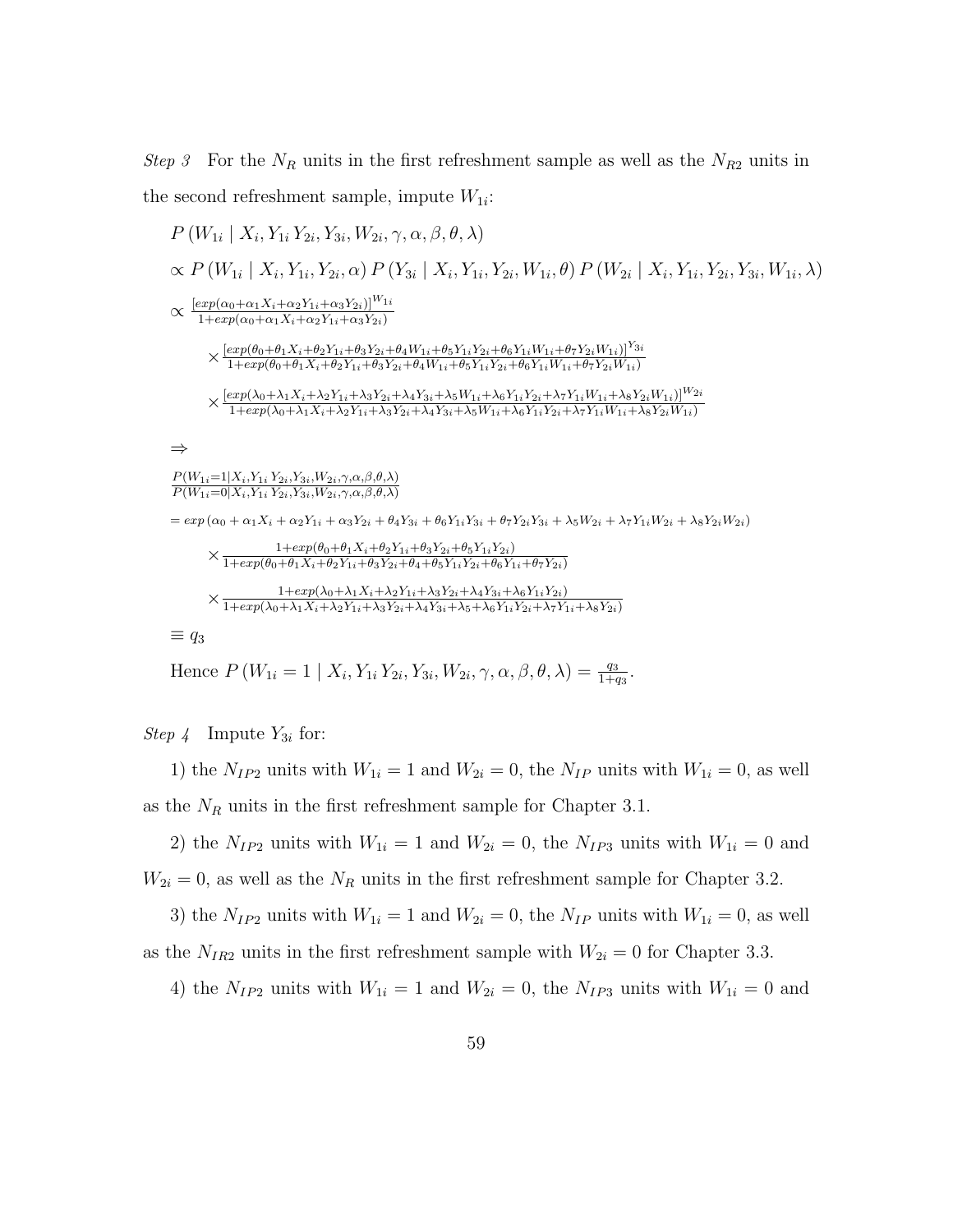$W_{2i} = 0$ , as well as the  $N_{IR2}$  units in the first refreshment sample with  $W_{2i} = 0$  for Chapter [3.4.](#page-41-0)

$$
P(Y_{3i} | X_i, Y_{1i}, Y_{2i}, W_{1i}, W_{2i}, \gamma, \alpha, \beta, \theta, \lambda)
$$
  
\n
$$
\propto P(Y_{3i} | X_i, Y_{1i}, Y_{2i}, W_{1i}, \theta) P(W_{2i} | X_i, Y_{1i}, Y_{2i}, Y_{3i}, W_i, \lambda)
$$
  
\n
$$
\propto \frac{[exp(\theta_0 + \theta_1 X_i + \theta_2 Y_{1i} + \theta_3 Y_{2i} + \theta_4 W_{1i} + \theta_5 Y_1 Y_2 + \theta_6 Y_1 W_1 + \theta_7 Y_2 W_1)]^{Y_{3i}}}{1 + exp(\theta_0 + \theta_1 X_i + \theta_2 Y_{1i} + \theta_3 Y_{2i} + \theta_4 W_{1i} + \theta_5 Y_1 Y_2 + \theta_6 Y_1 W_1 + \theta_7 Y_2 W_1)}
$$
  
\n
$$
\times \frac{[exp(\lambda_0 + \lambda_1 X_i + \lambda_2 Y_{1i} + \lambda_3 Y_{2i} + \lambda_4 Y_{3i} + \lambda_5 W_{1i} + \lambda_6 Y_{1i} Y_{2i} + \lambda_7 Y_{1i} W_{1i} + \lambda_8 Y_{2i} W_{1i})]^{W_{2i}}}{1 + exp(\lambda_0 + \lambda_1 X_i + \lambda_2 Y_{1i} + \lambda_3 Y_{2i} + \lambda_4 Y_{3i} + \lambda_5 W_{1i} + \lambda_6 Y_{1i} Y_{2i} + \lambda_7 Y_{1i} W_{1i} + \lambda_8 Y_{2i} W_{1i})}
$$
  
\n
$$
\Rightarrow
$$
  
\n
$$
\frac{P(Y_{3i} = 1 | X_i, Y_{1i}, Y_{2i}, W_{1i}, W_{2i}, \gamma, \alpha, \beta, \theta, \lambda)}{P(Y_{3i} = 0 | X_i, Y_{1i}, Y_{2i}, W_{1i}, W_{2i}, \gamma, \alpha, \beta, \theta, \lambda)}
$$
  
\n
$$
= exp(\theta_0 + \theta_1 X_i + \theta_2 Y_{1i} + \theta_3 Y_{2i} + \theta_4 W_{1i} + \theta_5 Y_1 Y_2 + \theta_6 Y_1 W_1 + \theta_7 Y_2 W_1 + \lambda_4 W_{2i})
$$
  
\n
$$
\times \frac{1 + exp(\lambda_0
$$

Hence  $P(Y_{3i} = 1 | X_i, Y_{1i}, Y_{2i}, W_{1i}, W_{2i}, \gamma, \alpha, \beta, \theta, \lambda) = \frac{q_4}{1+q_4}.$ 

Step 5 Impute  $W_{2i}$  for:

1) the  $N_{IP}$  units with  $W_{1i} = 1$ , the  $N_{IP}$  units with  $W_{1i} = 0$ , the  $N_R$  units in the first refreshment sample and the  $N_{R2}$  units in the second refreshment sample for Chapter [3.1.](#page-28-0)

2) the  $N_R$  units in the first refreshment sample and the  $N_{R2}$  units in the second refreshment sample for Chapter [3.2.](#page-33-0)

3) the  $N_{IP}$  units with  $W_{1i} = 1$ , and the  $N_{R2}$  units in the second refreshment sample for Chapter [3.3.](#page-37-0)

4) the  $N_{R2}$  units in the second refreshment sample for Chapter [3.4.](#page-41-0)

 $P(W_{2i} = 1 | X_i, Y_{1i}, Y_{2i}, Y_{3i}, W_{1i}, \gamma, \alpha, \beta, \theta, \lambda)$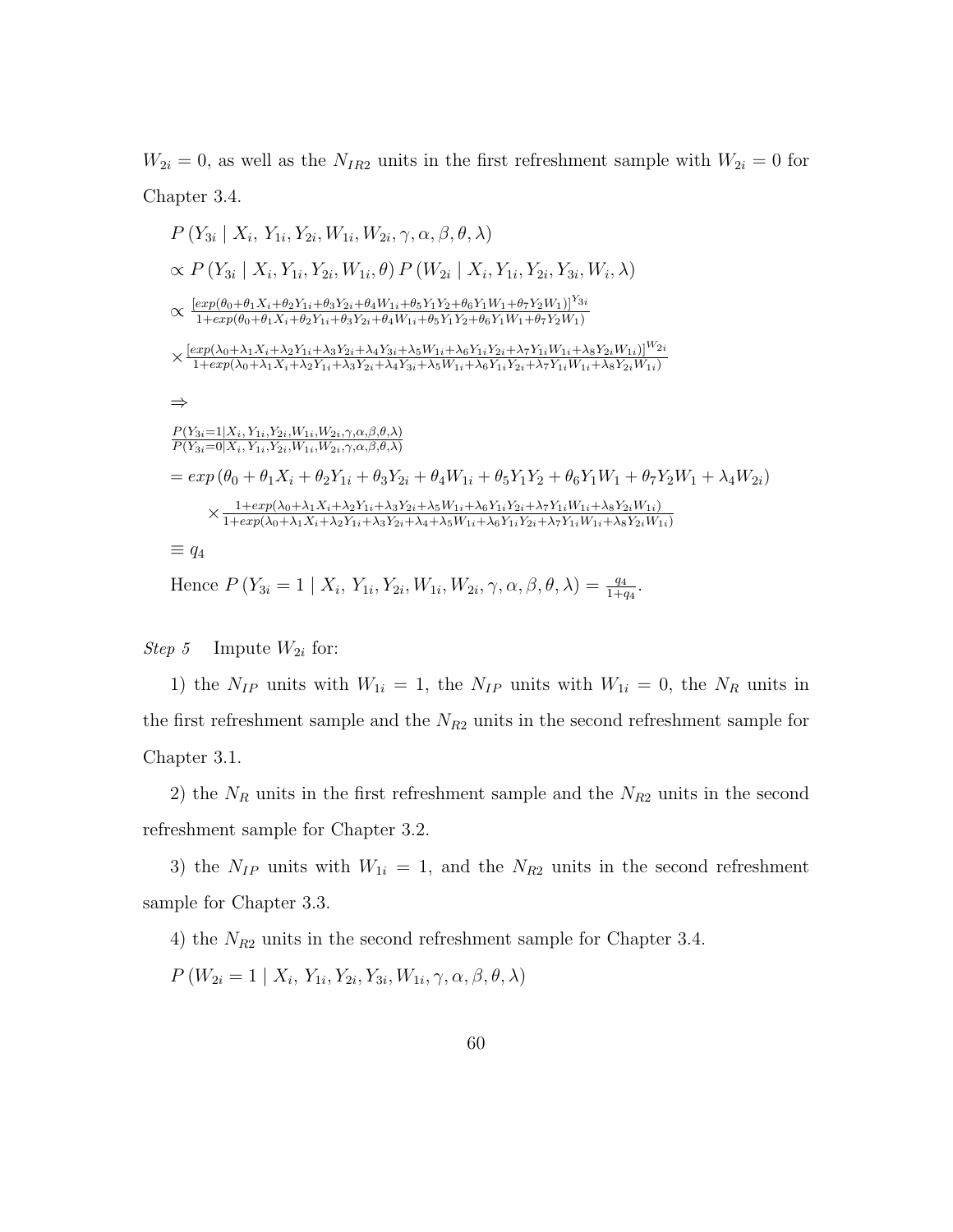$$
=\frac{\exp(\lambda_0+\lambda_1 X_i+\lambda_2 Y_{1i}+\lambda_3 Y_{2i}+\lambda_4 Y_{3i}+\lambda_5 W_{1i}+\lambda_6 Y_{1i} Y_{2i}+\lambda_7 Y_{1i} W_{1i}+\lambda_8 Y_{2i} W_{1i})}{1+\exp(\lambda_0+\lambda_1 X_i+\lambda_2 Y_{1i}+\lambda_3 Y_{2i}+\lambda_4 Y_{3i}+\lambda_5 W_{1i}+\lambda_6 Y_{1i} Y_{2i}+\lambda_7 Y_{1i} W_{1i}+\lambda_8 Y_{2i} W_{1i})}
$$

Step 6 Draw $\beta$  using a symmetric random-walk Metropolis-Hastings algorithm:

$$
P(\beta | X_i, Y_{1i}, Y_{2i}, Y_{3i}, W_{1i}, W_{2i}, \gamma, \alpha, \theta, \lambda)
$$

$$
\propto \prod_{i=1}^N \frac{\left[\exp(\beta_0 + \beta_1 X_i)\right]^{Y_{1i}}}{1 + \exp(\beta_0 + \beta_1 X_i)}
$$

The standard deviation of the proposal distribution is  $\sigma_{\beta}$ .

We accept the proposal value  $\beta^{new}$  with the probability:

$$
pr = min\left\{1, \prod_{i=1}^{N} \left(\frac{P(\beta^{new}|X_i, Y_{1i}, Y_{2i}, Y_{3i}, W_{1i}, W_{2i}, \gamma, \alpha, \theta, \lambda)}{P(\beta^{old}|X_i, Y_{1i}, Y_{2i}, Y_{3i}, W_{1i}, W_{2i}, \gamma, \alpha, \theta, \lambda)}\right)\right\}
$$

Step 7 Draw  $\gamma$  using a symmetric random-walk Metropolis-Hastings algorithm:

$$
P(\gamma \mid X_i, Y_{1i}, Y_{2i}, Y_{3i}, W_{1i}, W_{2i}, \alpha, \beta, \theta, \lambda)
$$

$$
\propto \prod_{i=1}^{N} \frac{[exp(\gamma_0 + \gamma_1 X_i + \gamma_2 Y_{1i})]^{Y_{2i}}}{1 + exp(\gamma_0 + \gamma_1 X_i + \gamma_2 Y_{1i})}
$$

The standard deviation of the proposal distribution is  $\sigma_{\gamma}$ .

We accept the proposal value  $\beta^{new}$  with the probability:

$$
pr = min\left\{1, \prod_{i=1}^{N} \left(\frac{P(\gamma^{new}|X_i, Y_{1i}, Y_{2i}, Y_{3i}, W_{1i}, W_{2i}, \alpha, \beta, \theta, \lambda)}{P(\gamma^{old}|X_i, Y_{1i}, Y_{2i}, Y_{3i}, W_{1i}, W_{2i}, \alpha, \beta, \theta, \lambda)}\right)\right\}
$$

Step 8 Draw  $\alpha$  using a symmetric random-walk Metropolis-Hastings algorithm:

$$
P\left(\alpha \mid X_i, Y_{1i}, Y_{2i}, Y_{3i}, W_{1i}, W_{2i}, \beta, \gamma, \theta, \lambda\right)
$$

$$
\propto \prod_{i=1}^N \frac{\left[\exp(\alpha_0 + \alpha_1 X_i + \alpha_2 Y_{1i} + \alpha_3 Y_{2i})\right]^{W_{1i}}}{1 + \exp(\alpha_0 + \alpha_1 X_i + \alpha_2 Y_{1i} + \alpha_3 Y_{2i})}
$$

The standard deviation of the proposal distribution is  $\sigma_\alpha.$ 

We accept the proposal value  $\alpha^{new}$  with the probability:

$$
pr = min\left\{1, \prod_{i=1}^{N} \left( \frac{P(\alpha^{new}|X_i, Y_{1i}, Y_{2i}, Y_{3i}, W_{1i}, W_{2i}, \beta, \gamma, \theta, \lambda)}{P(\alpha^{old}|X_i, Y_{1i}, Y_{2i}, Y_{3i}, W_{1i}, W_{2i}, \beta, \gamma, \theta, \lambda)} \right) \right\}
$$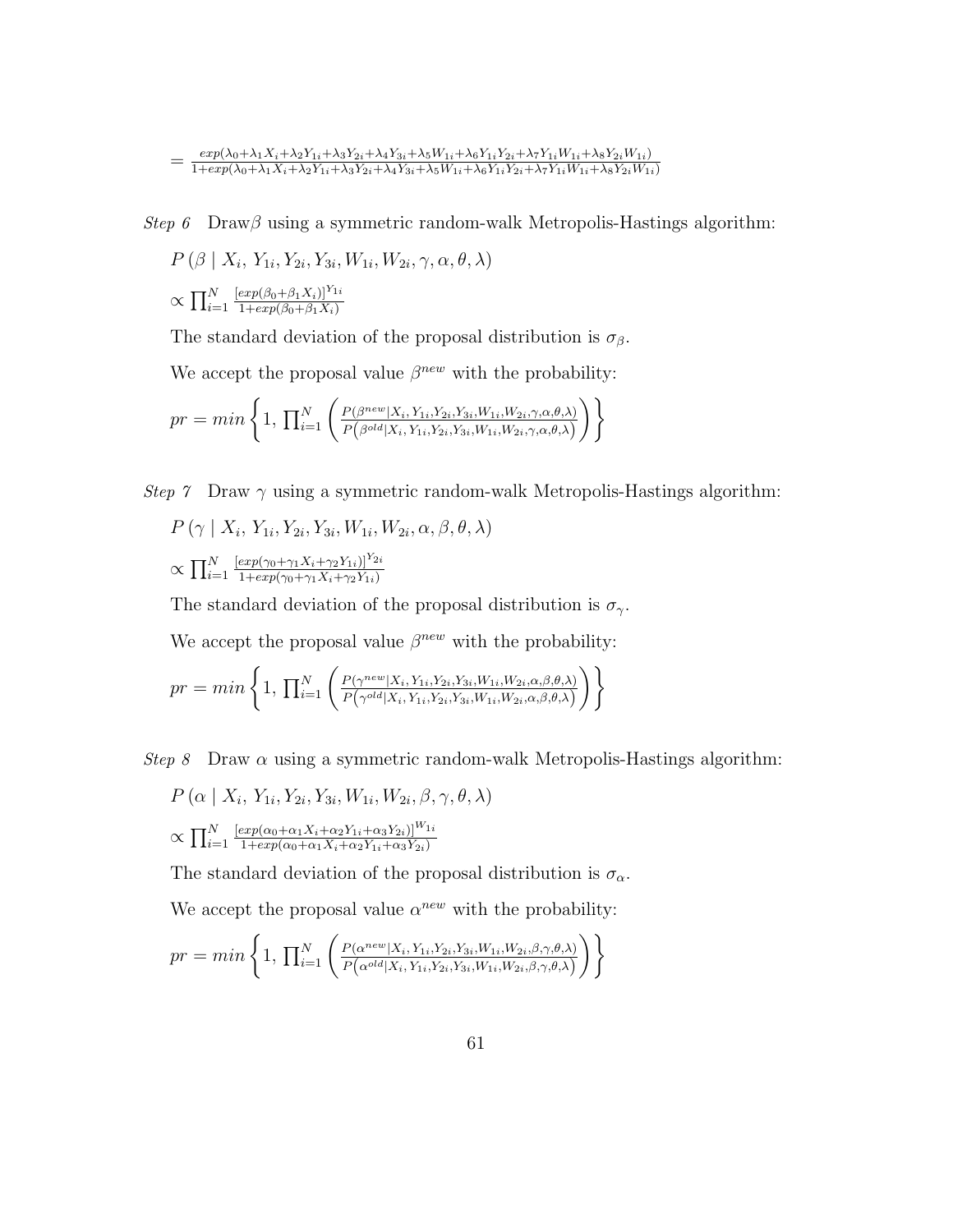Step 9 Draw  $\theta$  using a symmetric random-walk Metropolis-Hastings algorithm:

$$
P(\theta | X_i, Y_{1i}, Y_{2i}, Y_{3i}, W_{1i}, W_{2i}, \beta, \gamma, \alpha, \lambda)
$$
  

$$
\propto \prod_{i=1}^{N} \frac{[exp(\theta_0 + \theta_1 X_i + \theta_2 Y_{1i} + \theta_3 Y_{2i} + \theta_4 W_{1i} + \theta_5 Y_1 Y_2 + \theta_6 Y_1 W_1 + \theta_7 Y_2 W_1)]^{Y_{3i}}}{1 + exp(\theta_0 + \theta_1 X_i + \theta_2 Y_{1i} + \theta_3 Y_{2i} + \theta_4 W_{1i} + \theta_5 Y_1 Y_2 + \theta_6 Y_1 W_1 + \theta_7 Y_2 W_1)}
$$

The standard deviation of the proposal distribution is  $\sigma_{\theta}$ .

We accept the proposal value  $\theta^{new}$  with the probability:

$$
pr = min\left\{1, \prod_{i=1}^{N} \left( \frac{P(\theta^{new}|X_i, Y_{1i}, Y_{2i}, Y_{3i}, W_{1i}, W_{2i}, \beta, \gamma, \alpha, \lambda)}{P(\theta^{old}|X_i, Y_{1i}, Y_{2i}, Y_{3i}, W_{1i}, W_{2i}, \beta, \gamma, \alpha, \lambda)} \right) \right\}
$$

Step 10 Draw  $\lambda$  using a symmetric random-walk Metropolis-Hastings algorithm:

$$
P\left(\lambda \mid X_i, Y_{1i}, Y_{2i}, Y_{3i}, W_{1i}, W_{2i}, \beta, \gamma, \alpha, \theta\right)
$$
  

$$
\sim \mathbf{\Pi}^N \left[\exp(\lambda_0 + \lambda_1 X_i + \lambda_2 Y_{1i} + \lambda_3 Y_{2i} + \lambda_4 Y_{3i} + \lambda_5 W_{1i} + \lambda_6 Y_{1i} Y_{2i} + \lambda_7 Y_{1i} W_{1i} + \lambda_8 Y_{2i} W_{1i})\right]^{W_{2i}}
$$

$$
\propto \prod_{i=1}^N \frac{[\exp(\lambda_0 + \lambda_1 X_i + \lambda_2 Y_{1i} + \lambda_3 Y_{2i} + \lambda_4 Y_{3i} + \lambda_5 W_{1i} + \lambda_6 Y_{1i} Y_{2i} + \lambda_7 Y_{1i} W_{1i} + \lambda_8 Y_{2i} W_{1i})]^{W_{2i}}}{1 + \exp(\lambda_0 + \lambda_1 X_i + \lambda_2 Y_{1i} + \lambda_3 Y_{2i} + \lambda_4 Y_{3i} + \lambda_5 W_{1i} + \lambda_6 Y_{1i} Y_{2i} + \lambda_7 Y_{1i} W_{1i} + \lambda_8 Y_{2i} W_{1i})}
$$

The standard deviation of the proposal distribution is  $\sigma_{\lambda}$ .

We accept the proposal value  $\lambda^{new}$  with the probability:

$$
pr = min \left\{ 1, \, \prod_{i=1}^{N} \left( \frac{P(\lambda^{new} | X_i, Y_{1i}, Y_{2i}, Y_{3i}, W_{1i}, W_{2i}, \beta, \gamma, \alpha, \theta)}{P(\lambda^{old} | X_i, Y_{1i}, Y_{2i}, Y_{3i}, W_{1i}, W_{2i}, \beta, \gamma, \alpha, \theta)} \right) \right\}
$$

In the simulations below,  $N_p = 10,000, N_R = N_{R2} = 2,500$ .

### Estimation Results for Chapter [3.1](#page-28-0)

We take  $\sigma_{\beta} = \sigma_{\gamma} = \sigma_{\alpha} = 0.05$  and  $\sigma_{\beta} = \sigma_{\gamma} = 0.1$ . The mean acceptance rates in the Metropolis-Hastings algorithms for  $\beta$ ,  $\gamma$ ,  $\alpha$ ,  $\theta$  and  $\lambda$  are respectively 37.1%, 28.2%, 28.0%, 23.6% and 25.4%. We use 200, 000 MCMC iterations and a burn-in sample of 100, 000. The results are presented in Table [B.1.](#page-72-0)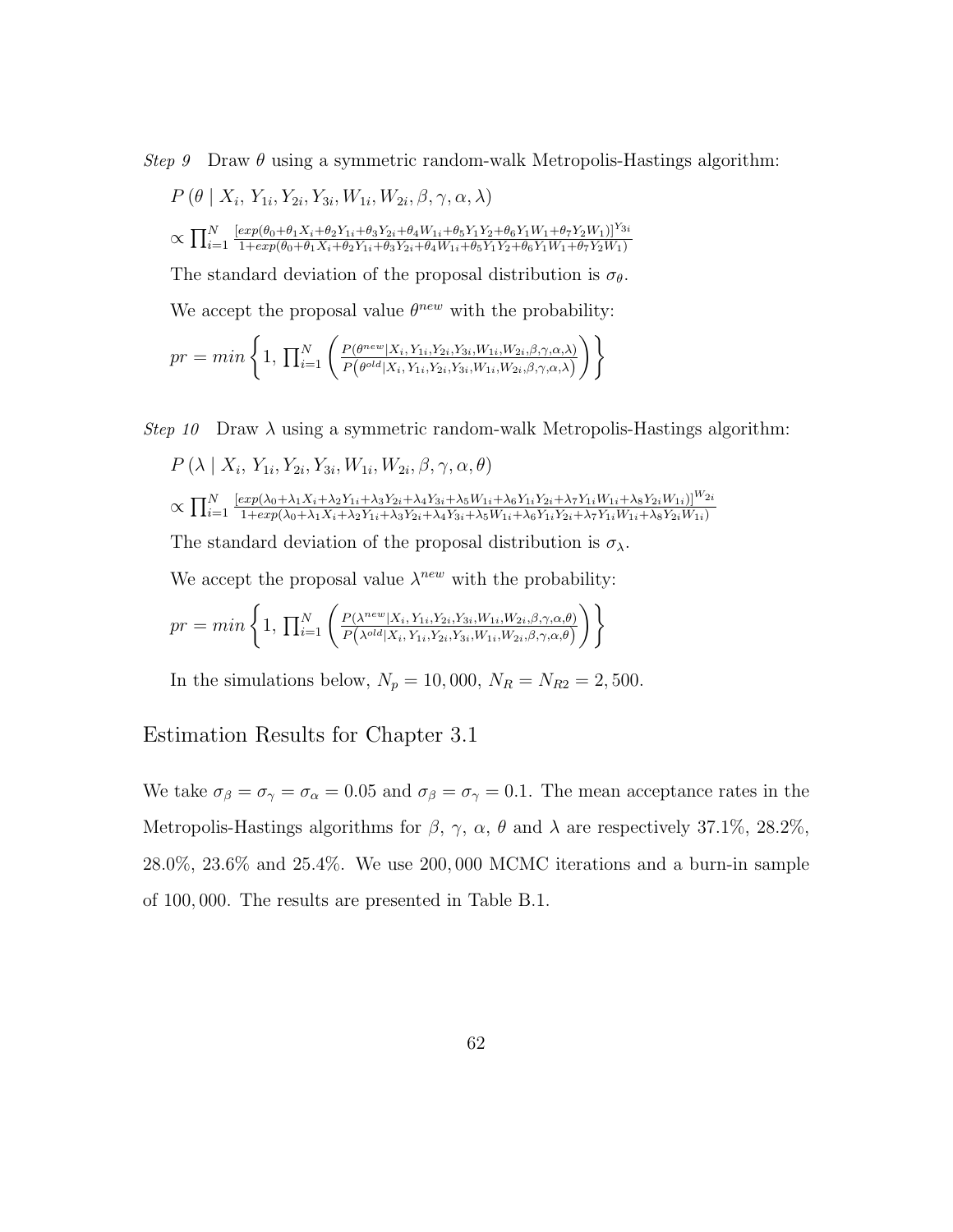| Parameter   | True value       | Estimates | s.d.     | $2.5\%$<br>quantile | 97.5%<br>quantile |
|-------------|------------------|-----------|----------|---------------------|-------------------|
| $\beta_0$   | 0.1              | 0.18      | $0.03\,$ | 0.12                | 0.24              |
| $\beta_1$   | 0.5              | 0.43      | 0.04     | $0.35\,$            | 0.52              |
|             | 0.1              | 0.03      | 0.06     | $-0.10$             | 0.14              |
| $\gamma_0$  | 0.2              | 0.14      | 0.05     | $0.05\,$            | 0.24              |
| $\gamma_1$  | 0.7              | 0.79      | $0.06\,$ | 0.68                | 0.90              |
| $\gamma_2$  |                  |           |          |                     |                   |
| $\alpha_0$  | 0.1              | $-0.04$   | 0.08     | $-0.19$             | 0.11              |
| $\alpha_1$  | $-0.3$           | $-0.29$   | 0.06     | $-0.40$             | $-0.18$           |
| $\alpha_2$  | 0.7              | 0.65      | 0.06     | 0.54                | 0.77              |
| $\alpha_3$  | 1.0              | 1.30      | 0.17     | $0.98\,$            | 1.65              |
| $\theta_0$  | 0.1              | 0.10      | 0.14     | $-0.18$             | 0.36              |
| $\theta_1$  | $0.3\,$          | 0.30      | 0.06     | 0.19                | 0.41              |
| $\theta_2$  | $-1.0$           | $-0.97$   | 0.14     | $-1.25$             | $-0.71$           |
| $\theta_3$  | 1.0              | $0.96\,$  | 0.13     | 0.70                | $1.21\,$          |
| $\theta_4$  | $\theta$         |           |          |                     |                   |
| $\theta_5$  | 0.2              | 0.18      | $0.15\,$ | $-0.11$             | $0.50\,$          |
| $\theta_6$  | $\theta$         |           |          |                     |                   |
| $\theta_7$  | $\overline{0}$   |           |          |                     |                   |
| $\lambda_0$ | 0.1              | 0.34      | 0.17     | 0.03                | 0.69              |
| $\lambda_1$ | 0.2              | 0.19      | 0.07     | 0.05                | 0.33              |
| $\lambda_2$ | 0.8              | 0.52      | 0.11     | 0.29                | 0.73              |
| $\lambda_3$ | 1.0              | 0.89      | 0.11     | 0.67                | 1.11              |
| $\lambda_4$ | $-0.5$           | $-0.63$   | 0.26     | $-1.10$             | $-0.15$           |
| $\lambda_5$ | $\overline{0}$   |           |          |                     |                   |
| $\lambda_6$ | 0.1              | 0.13      | 0.19     | $-0.23$             | 0.47              |
| $\lambda_7$ | $\overline{0}$   |           |          |                     |                   |
| $\lambda_8$ | $\boldsymbol{0}$ |           |          |                     |                   |

Table B.1: Simulation of the 3-wave model with monotone missingness pattern and no follow-up for subjects in refreshment samples

Estimation Results for Chapter [3.2](#page-33-0)

We take  $\sigma_{\beta} = \sigma_{\gamma} = \sigma_{\alpha} = \sigma_{\theta} = \sigma_{\lambda} = 0.2$ . The mean acceptance rates in the Metropolis-Hastings algorithms for  $\beta$ ,  $\gamma$ ,  $\alpha$ ,  $\theta$  and  $\lambda$  are respectively 29.7%, 27.2%,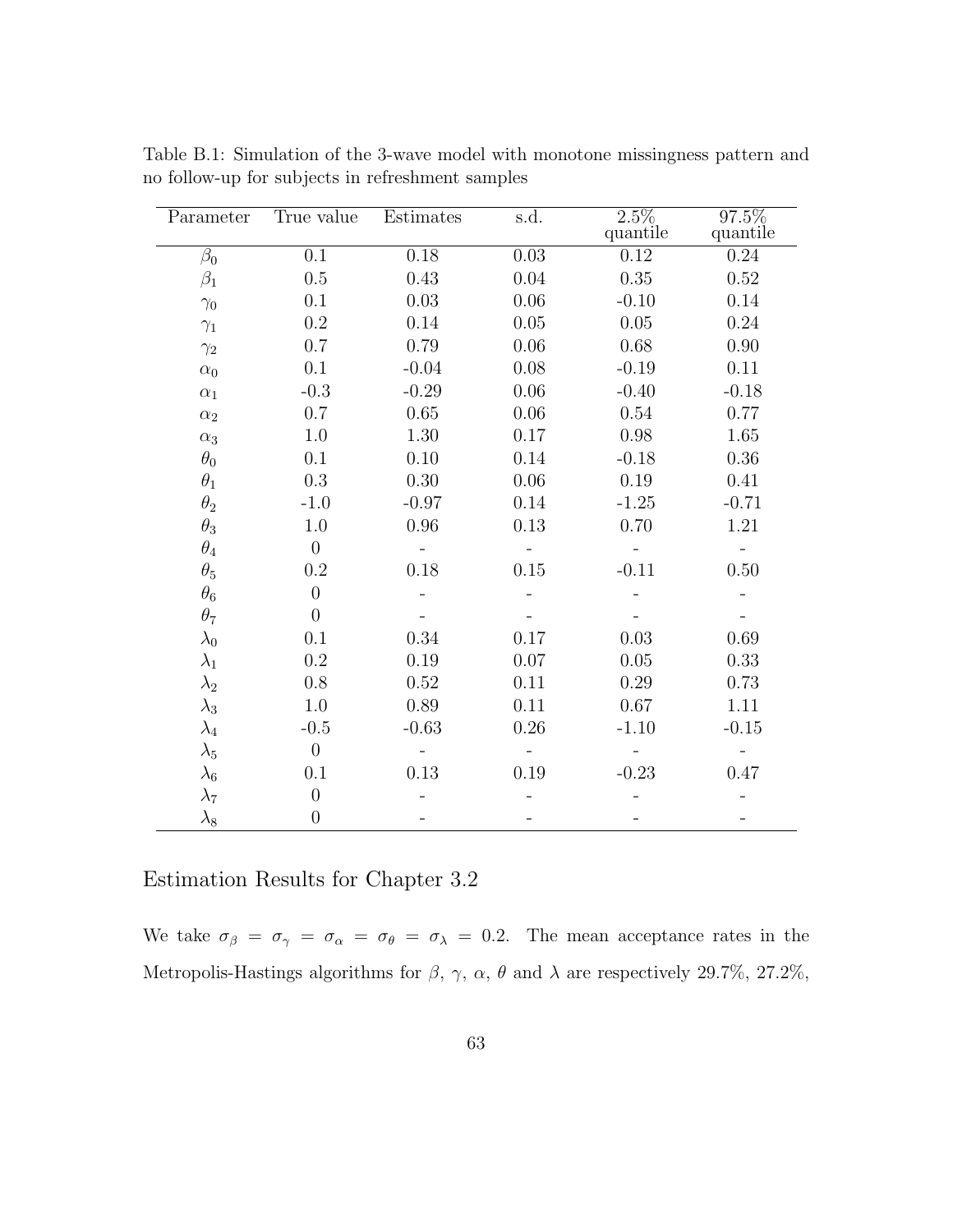25.9%, 26.8% and 31.6%. We use 200, 000 MCMC iterations and a burn-in sample of 100, 000. The results are presented in Table [B.2.](#page-73-0)

<span id="page-73-0"></span>Table B.2: Simulation of the 3-wave model with non-monotone missingness pattern and no follow-up for subjects in refreshment samples

| Parameter   | True value     | Estimates | s.d.     | $\overline{2.5\%}$<br>quantile | 97.5%<br>quantile |
|-------------|----------------|-----------|----------|--------------------------------|-------------------|
| $\beta_0$   | 0.1            | 0.12      | $0.03\,$ | 0.06                           | 0.17              |
| $\beta_1$   | 0.5            | 0.45      | 0.04     | 0.37                           | 0.53              |
| $\gamma_0$  | 0.1            | 0.16      | 0.07     | 0.03                           | 0.29              |
| $\gamma_1$  | 0.2            | 0.26      | 0.05     | 0.17                           | 0.36              |
| $\gamma_2$  | 0.7            | 0.63      | 0.06     | 0.52                           | 0.75              |
| $\alpha_0$  | 0.1            | 0.20      | 0.09     | 0.03                           | 0.39              |
| $\alpha_1$  | $-0.3$         | $-0.26$   | 0.05     | $-0.37$                        | $-0.16$           |
| $\alpha_2$  | 0.7            | 0.78      | $0.05\,$ | 0.67                           | 0.88              |
| $\alpha_3$  | 1.0            | 0.70      | $0.18\,$ | 0.32                           | $1.03\,$          |
| $\theta_0$  | 0.1            | 0.23      | 0.13     | $-0.03$                        | 0.47              |
| $\theta_1$  | 0.3            | 0.34      | 0.05     | 0.24                           | 0.44              |
| $\theta_2$  | $-1.0$         | $-1.11$   | $0.15\,$ | $-1.41$                        | $-0.82$           |
| $\theta_3$  | $1.0\,$        | 0.70      | 0.12     | 0.47                           | $\rm 0.94$        |
| $\theta_4$  | $-0.5$         | $-0.35$   | 0.10     | $-0.54$                        | $-0.14$           |
| $\theta_5$  | $0.2\,$        | 0.60      | 0.16     | 0.31                           | 0.91              |
| $\theta_6$  | 0.8            | 0.60      | 0.13     | 0.32                           | 0.84              |
| $\theta_7$  | $\overline{0}$ |           |          |                                |                   |
| $\lambda_0$ | 0.1            | 0.12      | 0.17     | $-0.18$                        | 0.53              |
| $\lambda_1$ | 0.2            | 0.19      | 0.06     | $0.07\,$                       | 0.31              |
| $\lambda_2$ | 0.8            | 0.78      | 0.13     | 0.52                           | 1.02              |
| $\lambda_3$ | 1.0            | 1.13      | 0.11     | 0.90                           | 1.35              |
| $\lambda_4$ | $-0.5$         | $-0.74$   | 0.24     | $-1.29$                        | $-0.29$           |
| $\lambda_5$ | 0.5            | 0.60      | 0.09     | 0.41                           | 0.78              |
| $\lambda_6$ | 0.1            | 0.13      | 0.13     | $-0.11$                        | $0.38\,$          |
| $\lambda_7$ | $-1.0$         | $-1.07$   | 0.11     | $-1.28$                        | $-0.85$           |
| $\lambda_8$ | $\theta$       |           |          |                                |                   |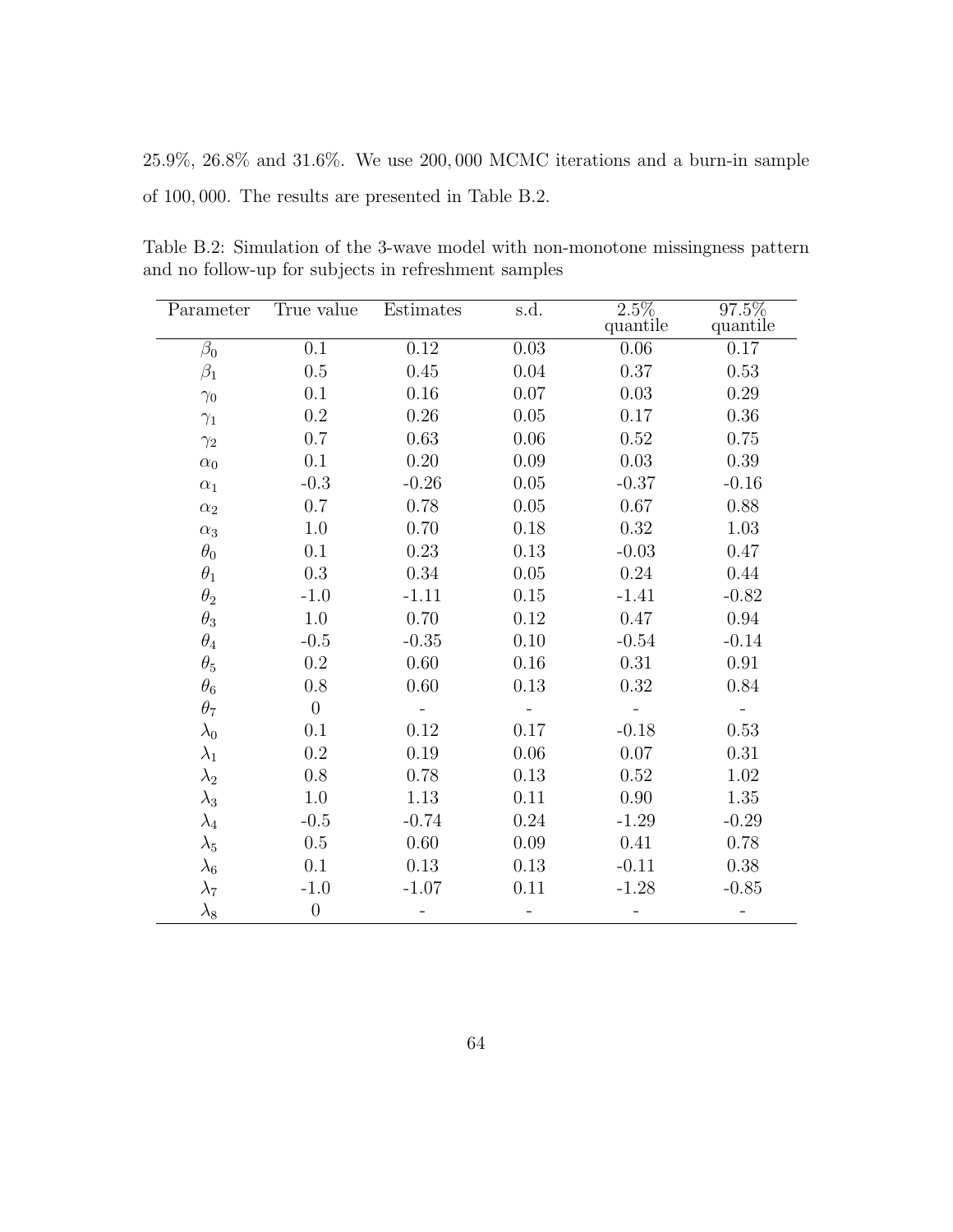## Estimation Results for Chapter [3.3](#page-37-0)

We take  $\sigma_{\beta} = \sigma_{\gamma} = \sigma_{\alpha} = 0.05$  and  $\sigma_{\theta} = \sigma_{\lambda} = 0.03$ . The mean acceptance rates in the Metropolis-Hastings algorithms for  $\beta$ ,  $\gamma$ ,  $\alpha$ ,  $\theta$  and  $\lambda$  are respectively 31.7%, 28.5%, 27.1%, 31.9% and 35.2%. We use 200, 000 MCMC iterations and a burn-in sample of 100, 000. The results are presented in Table [B.3.](#page-75-0)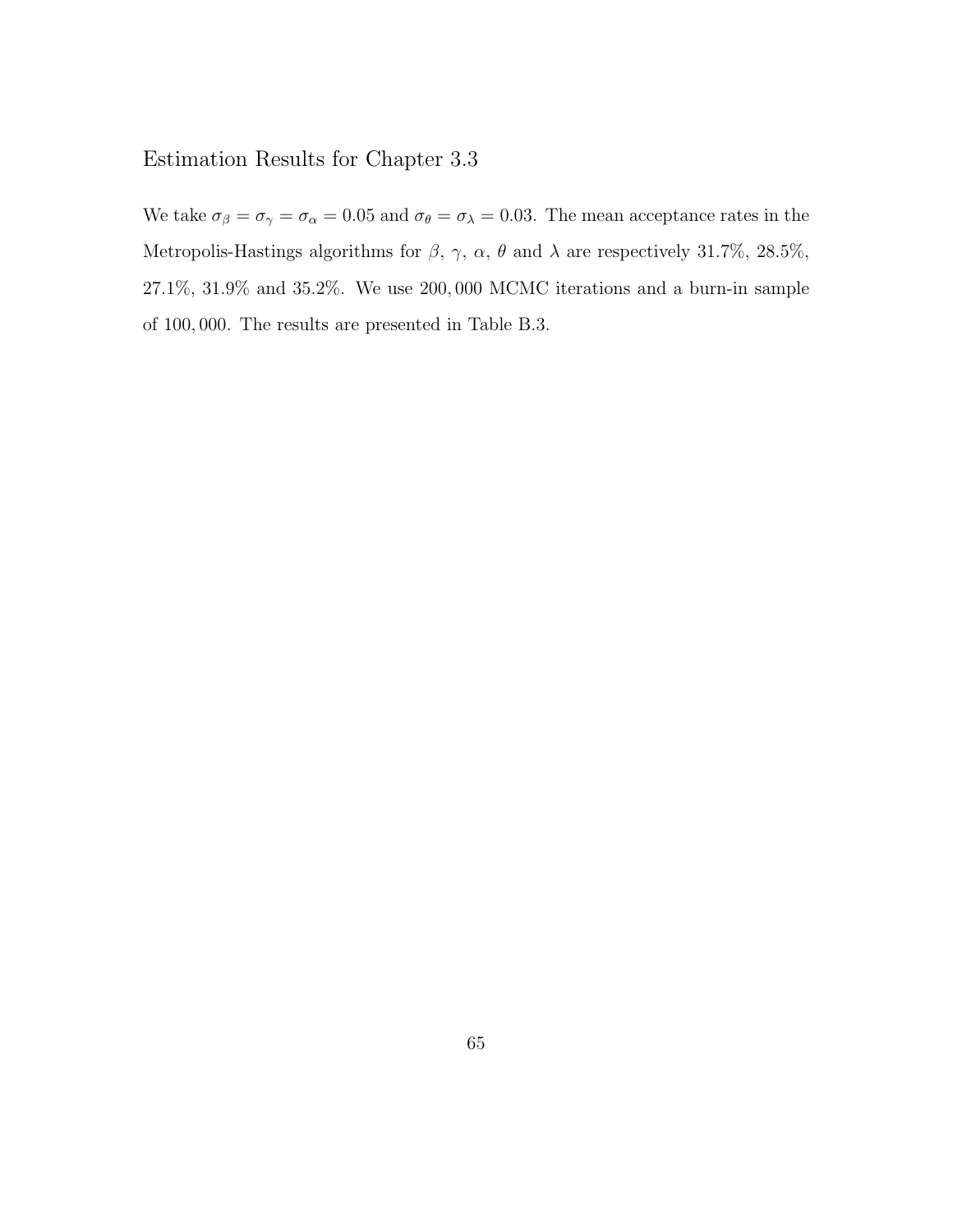| Parameter   | True value     | Estimates | s.d.     | $\overline{2.5\%}$<br>quantile | 97.5%<br>quantile |
|-------------|----------------|-----------|----------|--------------------------------|-------------------|
| $\beta_0$   | 0.1            | $0.07\,$  | 0.03     | 0.01                           | $0.13\,$          |
| $\beta_1$   | 0.5            | 0.57      | 0.04     | 0.49                           | 0.65              |
| $\gamma_0$  | 0.1            | $0.16\,$  | $0.07\,$ | 0.03                           | 0.29              |
| $\gamma_1$  | 0.2            | 0.17      | 0.05     | 0.08                           | 0.27              |
| $\gamma_2$  | 0.7            | 0.71      | 0.06     | 0.60                           | 0.81              |
| $\alpha_0$  | 0.1            | 0.13      | 0.09     | $-0.04$                        | 0.30              |
| $\alpha_1$  | $-0.3$         | $-0.29$   | 0.05     | $-0.40$                        | $-0.19$           |
| $\alpha_2$  | 0.7            | $0.67\,$  | 0.06     | $0.55\,$                       | 0.78              |
| $\alpha_3$  | 1.0            | 0.94      | 0.18     | 0.61                           | 1.32              |
| $\theta_0$  | 0.1            | $-0.47$   | 0.36     | $-1.28$                        | 0.19              |
| $\theta_1$  | 0.3            | 0.25      | 0.06     | 0.13                           | 0.38              |
| $\theta_2$  | $-1.0$         | $-1.01$   | 0.15     | $-1.30$                        | $-0.72$           |
| $\theta_3$  | 1.0            | 2.01      | 0.73     | $0.52\,$                       | 3.36              |
| $\theta_4$  | $-0.5$         | $0.19\,$  | 0.39     | $-0.59$                        | 1.01              |
| $\theta_5$  | 0.2            | 0.23      | 0.16     | $-0.08$                        | 0.56              |
| $\theta_6$  | $\overline{0}$ |           |          |                                |                   |
| $\theta_7$  | $-1.0$         | $-2.10$   | $0.75\,$ | $-3.47$                        | $-0.53$           |
| $\lambda_0$ | 0.1            | 0.34      | 0.29     | $-0.21$                        | 0.93              |
| $\lambda_1$ | 0.2            | 0.13      | 0.08     | $-0.03$                        | 0.28              |
| $\lambda_2$ | 0.8            | 0.63      | 0.15     | 0.33                           | 0.91              |
| $\lambda_3$ | 1.0            | $0.67\,$  | $0.36\,$ | 0.04                           | 1.43              |
| $\lambda_4$ | $-0.5$         | $-0.66$   | 0.31     | $-1.28$                        | $-0.06$           |
| $\lambda_5$ | 0.5            | 0.41      | 0.24     | $-0.05$                        | 0.85              |
| $\lambda_6$ | 0.1            | 0.17      | 0.15     | $-0.11$                        | 0.48              |
| $\lambda_7$ | $\overline{0}$ |           |          |                                |                   |
| $\lambda_8$ | $-0.5$         | $-0.10$   | $0.37\,$ | $-0.86$                        | 0.54              |

<span id="page-75-0"></span>Table B.3: Simulation of the 3-wave model with monotone missingness pattern and follow-up for subjects in refreshment samples

Estimation Results for Chapter [3.4](#page-41-0)

We take  $\sigma_{\beta} = \sigma_{\gamma} = \sigma_{\alpha} = 0.05$  and  $\sigma_{\theta} = \sigma_{\lambda} = 0.03$ .. The mean acceptance rates in the Metropolis-Hastings algorithms for  $\beta$ ,  $\gamma$ ,  $\alpha$ ,  $\theta$  and  $\lambda$  are respectively 31.5%,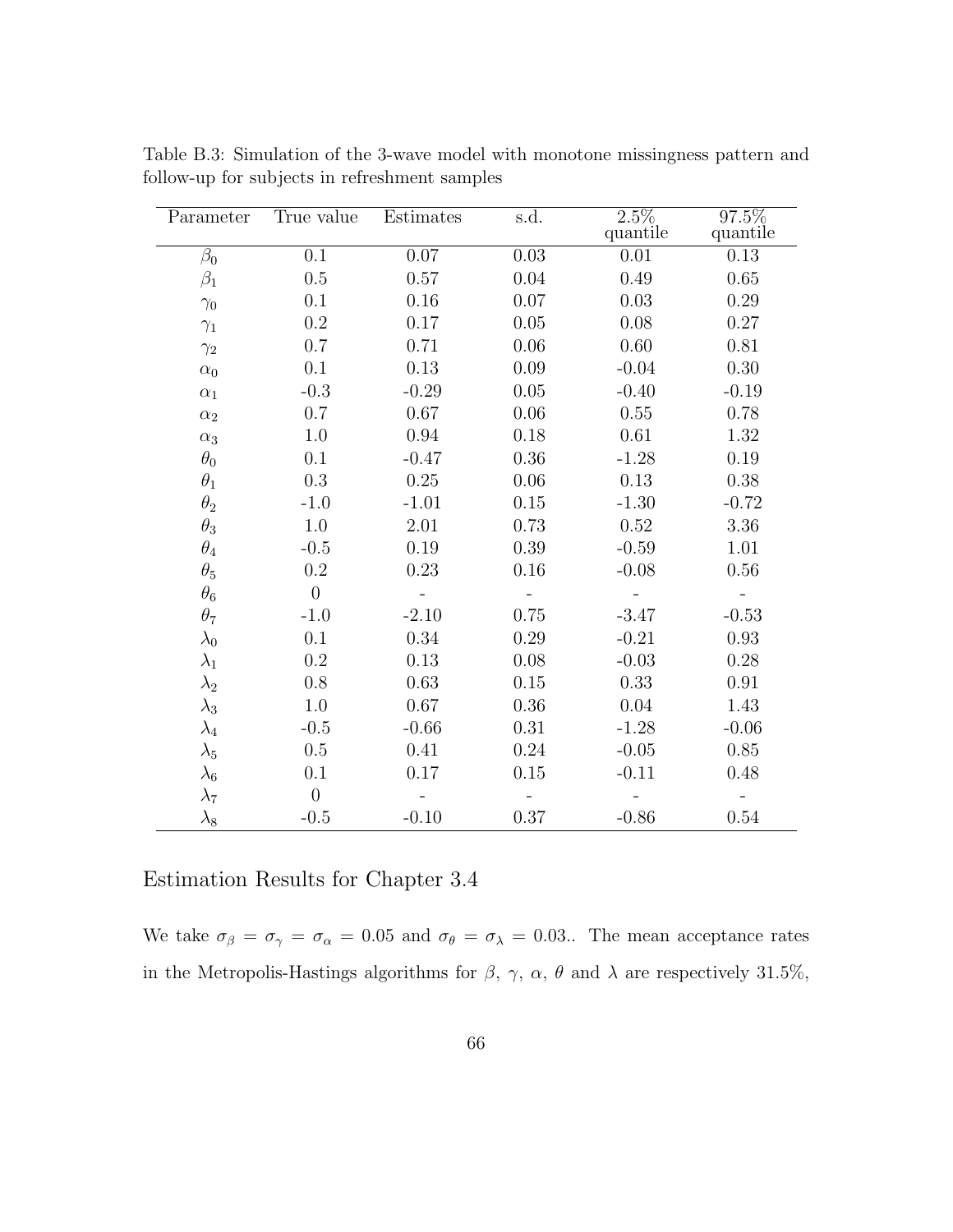28.2%, 27.5%, 26.1% and 27.2%. We use 200, 000 MCMC iterations and a burn-in sample of 100, 000. The results are presented in Table [B.4.](#page-76-0)

<span id="page-76-0"></span>Table B.4: Simulation of the 3-wave model with non-monotone missingness pattern and follow-up for subjects in refreshment samples

| Parameter   | True value       | Estimates | s.d.     | $\overline{2.5\%}$ | 97.5%    |
|-------------|------------------|-----------|----------|--------------------|----------|
|             |                  |           |          | quantile           | quantile |
| $\beta_0$   | $\overline{0.1}$ | $0.10\,$  | 0.03     | 0.04               | $0.16\,$ |
| $\beta_1$   | 0.5              | 0.49      | 0.04     | 0.41               | 0.57     |
| $\gamma_0$  | 0.1              | 0.03      | $0.06\,$ | $-0.08$            | 0.16     |
| $\gamma_1$  | $0.2\,$          | 0.29      | 0.05     | 0.20               | 0.39     |
| $\gamma_2$  | 0.7              | 0.73      | 0.06     | 0.62               | 0.84     |
| $\alpha_0$  | 0.1              | 0.05      | 0.07     | $-0.08$            | 0.21     |
| $\alpha_1$  | $-0.3$           | $-0.29$   | 0.06     | $-0.40$            | $-0.18$  |
| $\alpha_2$  | 0.7              | 0.70      | 0.06     | 0.59               | 0.81     |
| $\alpha_3$  | 1.0              | 1.06      | 0.16     | 0.75               | 1.38     |
| $\theta_0$  | 0.1              | 0.05      | 0.19     | $-0.34$            | 0.42     |
| $\theta_1$  | 0.3              | 0.24      | $0.05\,$ | 0.14               | 0.34     |
| $\theta_2$  | $-1.0$           | $-1.14$   | 0.22     | $-1.64$            | $-0.75$  |
| $\theta_3$  | 1.0              | 1.26      | 0.52     | 0.35               | 2.23     |
| $\theta_4$  | $-0.5$           | $-0.43$   | 0.20     | $-0.85$            | $-0.01$  |
| $\theta_5$  | $0.5\,$          | 0.34      | 0.16     | 0.03               | 0.65     |
| $\theta_6$  | 0.2              | 0.82      | 0.22     | 0.45               | 1.29     |
| $\theta_7$  | $-1.0$           | $-1.30$   | 0.53     | $-2.31$            | $-0.34$  |
| $\lambda_0$ | 0.1              | $0.05\,$  | 0.18     | $-0.33$            | 0.39     |
| $\lambda_1$ | $\rm 0.2$        | 0.19      | $0.05\,$ | 0.09               | 0.29     |
| $\lambda_2$ | 0.8              | 0.96      | 0.13     | 0.71               | 1.21     |
| $\lambda_3$ | 1.0              | 1.04      | $0.44\,$ | 0.33               | $2.08\,$ |
| $\lambda_4$ | $-0.5$           | $-0.41$   | 0.18     | $-0.77$            | $-0.07$  |
| $\lambda_5$ | 0.5              | 0.49      | 0.18     | 0.18               | $0.86\,$ |
| $\lambda_6$ | 0.1              | $-0.02$   | 0.12     | $-0.27$            | 0.24     |
| $\lambda_7$ | $-1.0$           | $-1.16$   | 0.13     | $-1.41$            | $-0.92$  |
| $\lambda_8$ | $-0.5$           | $-0.43$   | 0.46     | $-1.54$            | 0.30     |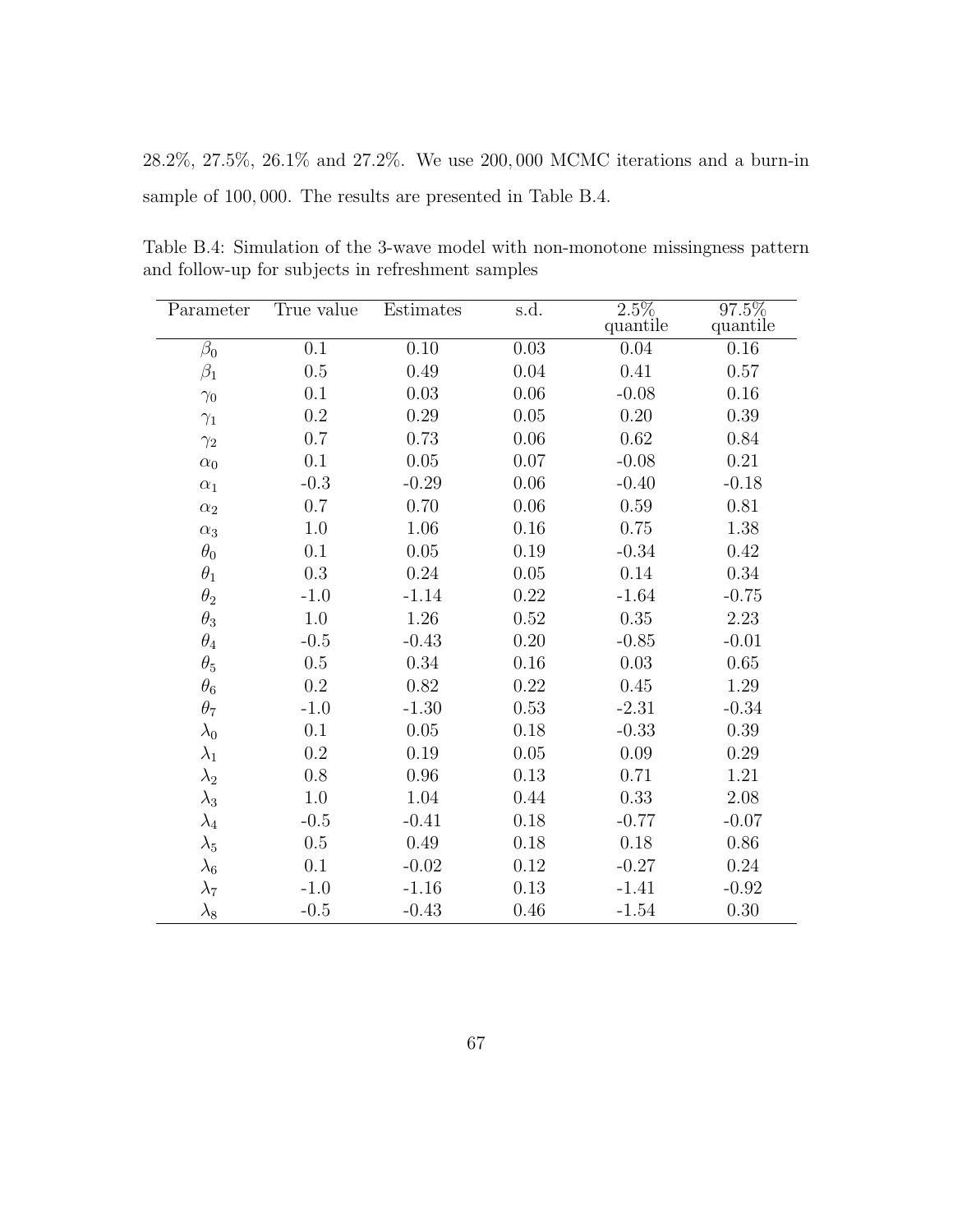## Bibliography

- Das, M., V. Toepoel, and A. v. Soest (2011). Nonparametric tests for panel conditioning and attrition bias in panel surveys. Sociological Methods & Research  $40$ , 32–54.
- Dorsett, R. (2004). Using matched substitutes to adjust for nonignorable nonresponse: an empirical investigation using labour market data. Policy Studies Centre Research Discussion Paper .
- Fuchs-Schundeln, N. and M. Schundeln (2005, August). Precautionary savings and self-selection: Evidence from the german reunification "experiment". The Quarterly Journal of Economics 120 (3), 1085–1120.
- Hausman, J. A. and D. A. Wise (1979, March). Attrition bias in experimental and panel data: The gary income maintenance experiment. *Econometrica*  $47(2)$ ,  $455-$ 473.
- Hirano, K., G. W. Imbens, G. Ridder, and D. B. Rubin (2001, November). Combining panel data sets with attrition and refreshment samples. *Econometrica*  $69(6)$ , 1645– 1659.
- Huber, M., M. Lechner, C. Wunsch, and T. Walter (2011). Do german welfare-towork programmes reduce welfare dependency and increase employment? German Economic Review 12 (2), 182–204.
- Kruse, Y., M. Callegaro, J. M. Dennis, S. Subias, and M. Lawrence (2009). Panel conditioning and attrition in the ap-yahoo news election panel study.
- Nevo, A. (2003, January). Using weights to adjust for sample selection when auxiliary information is available. Journal of Business & Economic Statistics 21(1), 43–52.
- Reiter, J. P. (2008). Multiple imputation when records used for imputation are not used or disseminated for analysis. Biometrika 95, 933–946.